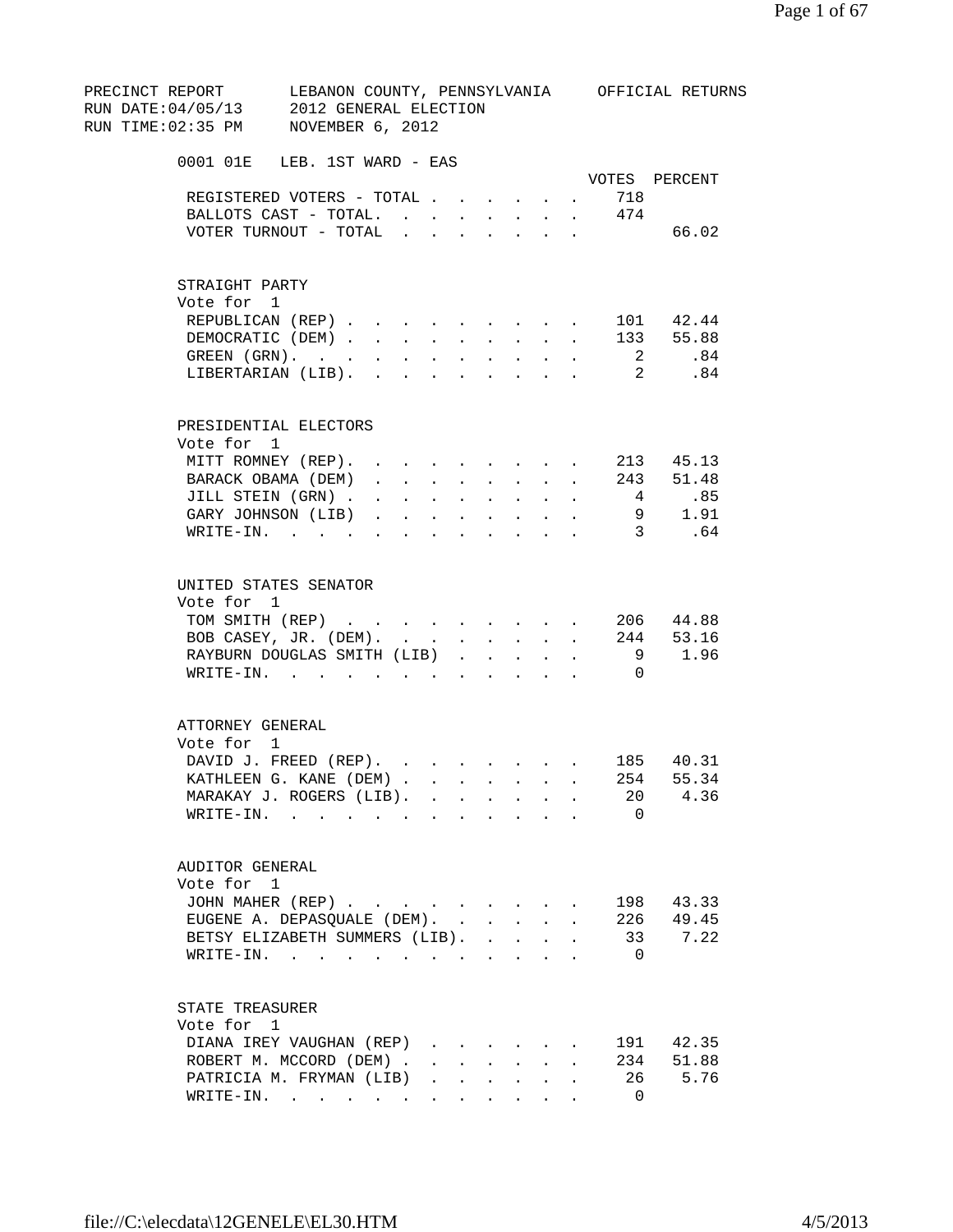|                                                                                                              | REPRESENTATIVE IN CONGRESS 6TH DISTRICT                             |              |        |                                   |                      |                           |                                                                                           |                                          |                                      |                |               |  |
|--------------------------------------------------------------------------------------------------------------|---------------------------------------------------------------------|--------------|--------|-----------------------------------|----------------------|---------------------------|-------------------------------------------------------------------------------------------|------------------------------------------|--------------------------------------|----------------|---------------|--|
|                                                                                                              | Vote for 1                                                          |              |        |                                   |                      |                           |                                                                                           |                                          |                                      |                |               |  |
|                                                                                                              | JIM GERLACH (REP). 224 49.12                                        |              |        |                                   |                      |                           |                                                                                           |                                          |                                      |                |               |  |
|                                                                                                              | MANAN M. TRIVEDI (DEM) 231 50.66                                    |              |        |                                   |                      |                           |                                                                                           |                                          |                                      |                |               |  |
|                                                                                                              | WRITE-IN. 1                                                         |              |        |                                   |                      |                           |                                                                                           |                                          |                                      |                | .22           |  |
|                                                                                                              | REPRESENTATIVE IN THE GENERAL ASSEMBLY 101ST DISTRICT<br>Vote for 1 |              |        |                                   |                      |                           |                                                                                           |                                          |                                      |                |               |  |
|                                                                                                              | MAUREE GINGRICH (REP) 318 96.66                                     |              |        |                                   |                      |                           |                                                                                           |                                          |                                      |                |               |  |
|                                                                                                              | WRITE-IN.                                                           |              |        |                                   |                      |                           |                                                                                           |                                          |                                      |                | 11 3.34       |  |
| PRECINCT REPORT   LEBANON COUNTY, PENNSYLVANIA   OFFICIAL RETURNS<br>RUN DATE:04/05/13 2012 GENERAL ELECTION |                                                                     |              |        |                                   |                      |                           |                                                                                           |                                          |                                      |                |               |  |
| RUN TIME:02:35 PM MOVEMBER 6, 2012                                                                           |                                                                     |              |        |                                   |                      |                           |                                                                                           |                                          |                                      |                |               |  |
|                                                                                                              | 0002 01M LEB. 1ST WARD - MID                                        |              |        |                                   |                      |                           |                                                                                           |                                          |                                      |                | VOTES PERCENT |  |
|                                                                                                              | REGISTERED VOTERS - TOTAL                                           |              |        |                                   |                      |                           |                                                                                           |                                          | $\mathbf{L}$                         | 624            |               |  |
|                                                                                                              | BALLOTS CAST - TOTAL. 368                                           |              |        |                                   |                      |                           |                                                                                           |                                          |                                      |                |               |  |
|                                                                                                              | VOTER TURNOUT - TOTAL                                               |              |        |                                   |                      |                           |                                                                                           |                                          |                                      |                | 58.97         |  |
|                                                                                                              |                                                                     |              |        |                                   |                      |                           |                                                                                           |                                          |                                      |                |               |  |
|                                                                                                              | STRAIGHT PARTY                                                      |              |        |                                   |                      |                           |                                                                                           |                                          |                                      |                |               |  |
|                                                                                                              | Vote for 1                                                          |              |        |                                   |                      |                           |                                                                                           |                                          |                                      |                |               |  |
|                                                                                                              | REPUBLICAN (REP).                                                   |              |        |                                   |                      |                           |                                                                                           |                                          |                                      | 65             | 38.92         |  |
|                                                                                                              | DEMOCRATIC (DEM)                                                    |              |        | $\sim 10^{-11}$                   | $\sim$               | $\sim$                    | $\sim$                                                                                    |                                          | $\mathbf{L} = \mathbf{L} \mathbf{L}$ |                | 100 59.88     |  |
|                                                                                                              | GREEN (GRN).                                                        |              | $\sim$ | $\sim$                            | $\ddot{\phantom{0}}$ | $\ddot{\phantom{0}}$      | $\sim$                                                                                    | $\sim$                                   |                                      | $\overline{0}$ |               |  |
|                                                                                                              | LIBERTARIAN (LIB).                                                  |              |        |                                   |                      |                           |                                                                                           |                                          |                                      |                | 2 1.20        |  |
|                                                                                                              | PRESIDENTIAL ELECTORS                                               |              |        |                                   |                      |                           |                                                                                           |                                          |                                      |                |               |  |
|                                                                                                              | Vote for 1                                                          |              |        |                                   |                      |                           |                                                                                           |                                          |                                      |                |               |  |
|                                                                                                              | MITT ROMNEY (REP).                                                  |              |        |                                   |                      |                           | $\mathbf{r} = \mathbf{r}$ , and $\mathbf{r} = \mathbf{r}$ , and $\mathbf{r} = \mathbf{r}$ |                                          |                                      |                | 169 46.43     |  |
|                                                                                                              | BARACK OBAMA (DEM)                                                  | $\mathbf{r}$ | $\sim$ |                                   |                      | $\mathbf{L}$              |                                                                                           |                                          | $\mathbf{L}$                         |                | 186 51.10     |  |
|                                                                                                              | JILL STEIN (GRN).                                                   | $\mathbf{r}$ |        |                                   | $\sim$               | $\ddot{\phantom{0}}$      | $\ddot{\phantom{0}}$                                                                      |                                          | $\ddot{\phantom{a}}$                 | 1              | .27           |  |
|                                                                                                              | GARY JOHNSON (LIB)                                                  | $\mathbf{L}$ | $\sim$ | $\sim$                            |                      | $\sim$                    | $\mathbf{L}$                                                                              |                                          |                                      |                | 8 2.20        |  |
|                                                                                                              | WRITE-IN.                                                           | $\mathbf{A}$ |        | $\mathbf{r} = \mathbf{r}$         |                      | $\mathbf{r} = \mathbf{r}$ | $\sim$                                                                                    | $\ddot{\phantom{a}}$                     |                                      | $\cap$         |               |  |
|                                                                                                              |                                                                     |              |        |                                   |                      |                           |                                                                                           |                                          |                                      |                |               |  |
|                                                                                                              | UNITED STATES SENATOR                                               |              |        |                                   |                      |                           |                                                                                           |                                          |                                      |                |               |  |
|                                                                                                              | Vote for 1                                                          |              |        |                                   |                      |                           |                                                                                           |                                          |                                      |                |               |  |
|                                                                                                              | TOM SMITH (REP)                                                     |              |        |                                   |                      |                           |                                                                                           |                                          |                                      | 157            | 44.35         |  |
|                                                                                                              | BOB CASEY, JR. (DEM).                                               |              |        |                                   | $\mathbf{r}$         | $\sim$                    | $\sim$                                                                                    | $\mathbf{L}$                             | $\overline{a}$                       | 183            | 51.69         |  |
|                                                                                                              | RAYBURN DOUGLAS SMITH (LIB)                                         |              |        |                                   |                      |                           |                                                                                           |                                          |                                      | 14             | 3.95          |  |
|                                                                                                              | $W\text{RITE}-\text{IN}.$                                           |              |        | <b>Contract Contract Contract</b> | $\mathbf{r}$         | $\sim$                    | $\sim$                                                                                    | $\overline{a}$                           |                                      | $\overline{0}$ |               |  |
|                                                                                                              | ATTORNEY GENERAL                                                    |              |        |                                   |                      |                           |                                                                                           |                                          |                                      |                |               |  |
|                                                                                                              | Vote for 1                                                          |              |        |                                   |                      |                           |                                                                                           |                                          |                                      |                |               |  |
|                                                                                                              | DAVID J. FREED (REP).                                               |              |        |                                   |                      | $\mathbf{L}$              |                                                                                           | $\mathbf{z} = \mathbf{z} + \mathbf{z}$ . |                                      | 144            | 41.14         |  |
|                                                                                                              | KATHLEEN G. KANE (DEM)                                              |              |        |                                   |                      | $\mathbf{L}$              |                                                                                           | $\mathbf{z} = \mathbf{z} + \mathbf{z}$ . |                                      | 191            | 54.57         |  |
|                                                                                                              | MARAKAY J. ROGERS (LIB). .                                          |              |        |                                   | $\ddot{\phantom{a}}$ |                           |                                                                                           |                                          |                                      | 15             | 4.29          |  |
|                                                                                                              | WRITE-IN.                                                           |              |        |                                   |                      |                           |                                                                                           |                                          |                                      | $\overline{0}$ |               |  |
|                                                                                                              |                                                                     |              |        |                                   |                      |                           |                                                                                           |                                          |                                      |                |               |  |
|                                                                                                              | AUDITOR GENERAL<br>Vote for 1                                       |              |        |                                   |                      |                           |                                                                                           |                                          |                                      |                |               |  |
|                                                                                                              | JOHN MAHER (REP)                                                    |              |        |                                   |                      |                           |                                                                                           |                                          |                                      | 174            | 49.71         |  |
|                                                                                                              | EUGENE A. DEPASQUALE (DEM). .                                       |              |        |                                   |                      |                           | $\mathbf{r} = \mathbf{r} + \mathbf{r}$                                                    |                                          |                                      | 151            | 43.14         |  |
|                                                                                                              | BETSY ELIZABETH SUMMERS (LIB).                                      |              |        |                                   |                      |                           |                                                                                           |                                          |                                      | 25             | 7.14          |  |
|                                                                                                              |                                                                     |              |        |                                   |                      |                           |                                                                                           |                                          |                                      |                |               |  |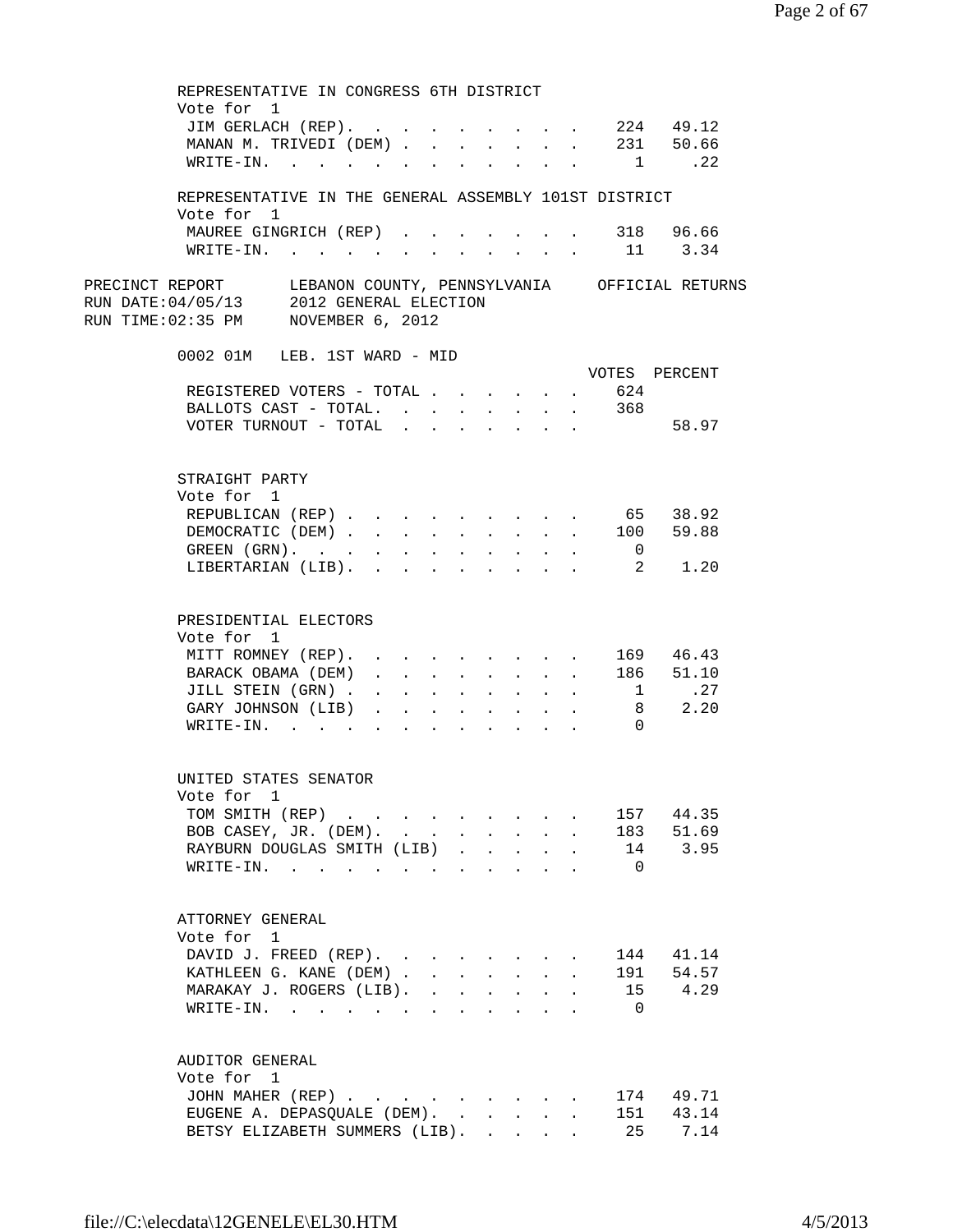| $W$ RITE-IN                                                         |                                   |                           |                            |                                |                                                    |                                 |                            | 0                    |                                          |
|---------------------------------------------------------------------|-----------------------------------|---------------------------|----------------------------|--------------------------------|----------------------------------------------------|---------------------------------|----------------------------|----------------------|------------------------------------------|
|                                                                     |                                   |                           |                            |                                |                                                    |                                 |                            |                      |                                          |
| STATE TREASURER                                                     |                                   |                           |                            |                                |                                                    |                                 |                            |                      |                                          |
| Vote for 1                                                          |                                   |                           |                            |                                |                                                    |                                 |                            |                      |                                          |
| DIANA IREY VAUGHAN (REP).                                           |                                   |                           |                            |                                |                                                    |                                 |                            |                      | . 168 48.55                              |
| ROBERT M. MCCORD (DEM).                                             |                                   | $\ddot{\phantom{0}}$      | $\mathcal{L}^{\text{max}}$ |                                | and a strategic state                              |                                 |                            |                      | . 158 45.66                              |
| PATRICIA M. FRYMAN (LIB)                                            |                                   |                           |                            |                                |                                                    |                                 |                            |                      | 20 5.78                                  |
| WRITE-IN.<br>$\sim$                                                 |                                   |                           |                            |                                |                                                    |                                 |                            | $\overline{0}$       |                                          |
|                                                                     |                                   |                           |                            |                                |                                                    |                                 |                            |                      |                                          |
| REPRESENTATIVE IN CONGRESS 6TH DISTRICT                             |                                   |                           |                            |                                |                                                    |                                 |                            |                      |                                          |
| Vote for 1                                                          |                                   |                           |                            |                                |                                                    |                                 |                            |                      |                                          |
| JIM GERLACH (REP). 186 54.23                                        |                                   |                           |                            |                                |                                                    |                                 |                            |                      |                                          |
| MANAN M. TRIVEDI (DEM)                                              |                                   |                           |                            | $\sim 10^{-11}$                |                                                    |                                 |                            |                      | . 157 45.77                              |
| WRITE-IN.                                                           |                                   |                           |                            |                                |                                                    |                                 |                            | $\overline{0}$       |                                          |
|                                                                     |                                   |                           |                            |                                |                                                    |                                 |                            |                      |                                          |
| REPRESENTATIVE IN THE GENERAL ASSEMBLY 101ST DISTRICT<br>Vote for 1 |                                   |                           |                            |                                |                                                    |                                 |                            |                      |                                          |
| MAUREE GINGRICH (REP).                                              |                                   |                           |                            |                                |                                                    |                                 |                            |                      | . . 242 99.18                            |
| $\texttt{WRTTE-IN.}$                                                |                                   |                           |                            | $\mathbf{L}$                   |                                                    | $\cdot$ $\cdot$ $\cdot$ $\cdot$ |                            |                      | $\overline{2}$ and $\overline{2}$<br>.82 |
|                                                                     |                                   |                           |                            |                                |                                                    |                                 |                            |                      |                                          |
| PRECINCT REPORT LEBANON COUNTY, PENNSYLVANIA OFFICIAL RETURNS       |                                   |                           |                            |                                |                                                    |                                 |                            |                      |                                          |
| RUN DATE: 04/05/13 2012 GENERAL ELECTION                            |                                   |                           |                            |                                |                                                    |                                 |                            |                      |                                          |
| RUN TIME: 02:35 PM NOVEMBER 6, 2012                                 |                                   |                           |                            |                                |                                                    |                                 |                            |                      |                                          |
| 0003 01W LEB. 1ST WARD - WES                                        |                                   |                           |                            |                                |                                                    |                                 |                            |                      |                                          |
|                                                                     |                                   |                           |                            |                                |                                                    |                                 |                            |                      | VOTES PERCENT                            |
| REGISTERED VOTERS - TOTAL                                           |                                   |                           |                            |                                |                                                    | $\mathbf{r} = \mathbf{r}$       | $\mathcal{L}^{\text{max}}$ | 768                  |                                          |
| BALLOTS CAST - TOTAL. 368                                           |                                   |                           |                            |                                |                                                    |                                 |                            |                      |                                          |
| VOTER TURNOUT - TOTAL                                               |                                   | $\mathbf{r} = \mathbf{r}$ |                            |                                | $\mathbf{r}$ , and $\mathbf{r}$ , and $\mathbf{r}$ |                                 |                            |                      | 47.92                                    |
|                                                                     |                                   |                           |                            |                                |                                                    |                                 |                            |                      |                                          |
| STRAIGHT PARTY                                                      |                                   |                           |                            |                                |                                                    |                                 |                            |                      |                                          |
| Vote for 1                                                          |                                   |                           |                            |                                |                                                    |                                 |                            |                      |                                          |
| REPUBLICAN (REP)                                                    |                                   |                           |                            |                                |                                                    |                                 |                            |                      | 91 48.92                                 |
| DEMOCRATIC (DEM).<br>$\sim$                                         | $\mathbf{L}$                      |                           |                            |                                |                                                    |                                 |                            |                      | 92 49.46                                 |
| GREEN (GRN).<br>$\mathbf{r}$                                        | $\mathbf{L}$                      | $\sim$                    | $\ddot{\phantom{a}}$       | ÷.                             |                                                    |                                 |                            |                      | $1 \qquad .54$                           |
| LIBERTARIAN (LIB).                                                  |                                   |                           | $\ddot{\phantom{a}}$       | $\ddot{\phantom{a}}$           | $\sim$                                             |                                 |                            |                      | 2 1.08                                   |
|                                                                     |                                   |                           |                            |                                |                                                    |                                 |                            |                      |                                          |
| PRESIDENTIAL ELECTORS                                               |                                   |                           |                            |                                |                                                    |                                 |                            |                      |                                          |
| Vote for 1                                                          |                                   |                           |                            |                                |                                                    |                                 |                            |                      |                                          |
| MITT ROMNEY (REP).                                                  |                                   |                           |                            |                                |                                                    |                                 |                            | 171                  | 46.98                                    |
| BARACK OBAMA (DEM)                                                  |                                   |                           |                            |                                |                                                    | $\ddot{\phantom{a}}$            |                            | 183                  | 50.27                                    |
| JILL STEIN (GRN).                                                   | $\mathbf{L}$                      | $\ddot{\phantom{a}}$      |                            |                                |                                                    |                                 |                            | $\mathbf{3}$         | .82                                      |
| GARY JOHNSON (LIB)<br>$W\text{RITE}-\text{IN}$ .                    | $\mathbf{L}^{\text{max}}$         | $\mathbf{A}$              |                            | $\mathcal{L}^{\mathcal{A}}$    |                                                    | $\ddot{\phantom{a}}$            |                            | 5<br>$\overline{a}$  | 1.37<br>.55                              |
| $\ddot{\phantom{a}}$                                                | <b>Contract Contract Contract</b> |                           |                            |                                | $\ddot{\phantom{0}}$                               |                                 |                            |                      |                                          |
|                                                                     |                                   |                           |                            |                                |                                                    |                                 |                            |                      |                                          |
| UNITED STATES SENATOR                                               |                                   |                           |                            |                                |                                                    |                                 |                            |                      |                                          |
| Vote for 1                                                          |                                   |                           |                            |                                |                                                    |                                 |                            |                      |                                          |
| TOM SMITH (REP)                                                     |                                   |                           |                            |                                |                                                    |                                 |                            | 171                  | 48.44                                    |
| BOB CASEY, JR. (DEM).                                               |                                   | $\mathbf{A}^{\mathbf{r}}$ |                            |                                |                                                    |                                 |                            | 171                  | 48.44                                    |
| RAYBURN DOUGLAS SMITH (LIB)<br>$W\text{RITE}-\text{IN}.$            |                                   |                           |                            | $\mathbf{r}$<br>$\overline{a}$ |                                                    |                                 |                            | 11<br>$\overline{0}$ | 3.12                                     |
|                                                                     |                                   |                           |                            |                                |                                                    |                                 |                            |                      |                                          |
|                                                                     |                                   |                           |                            |                                |                                                    |                                 |                            |                      |                                          |

 ATTORNEY GENERAL Vote for 1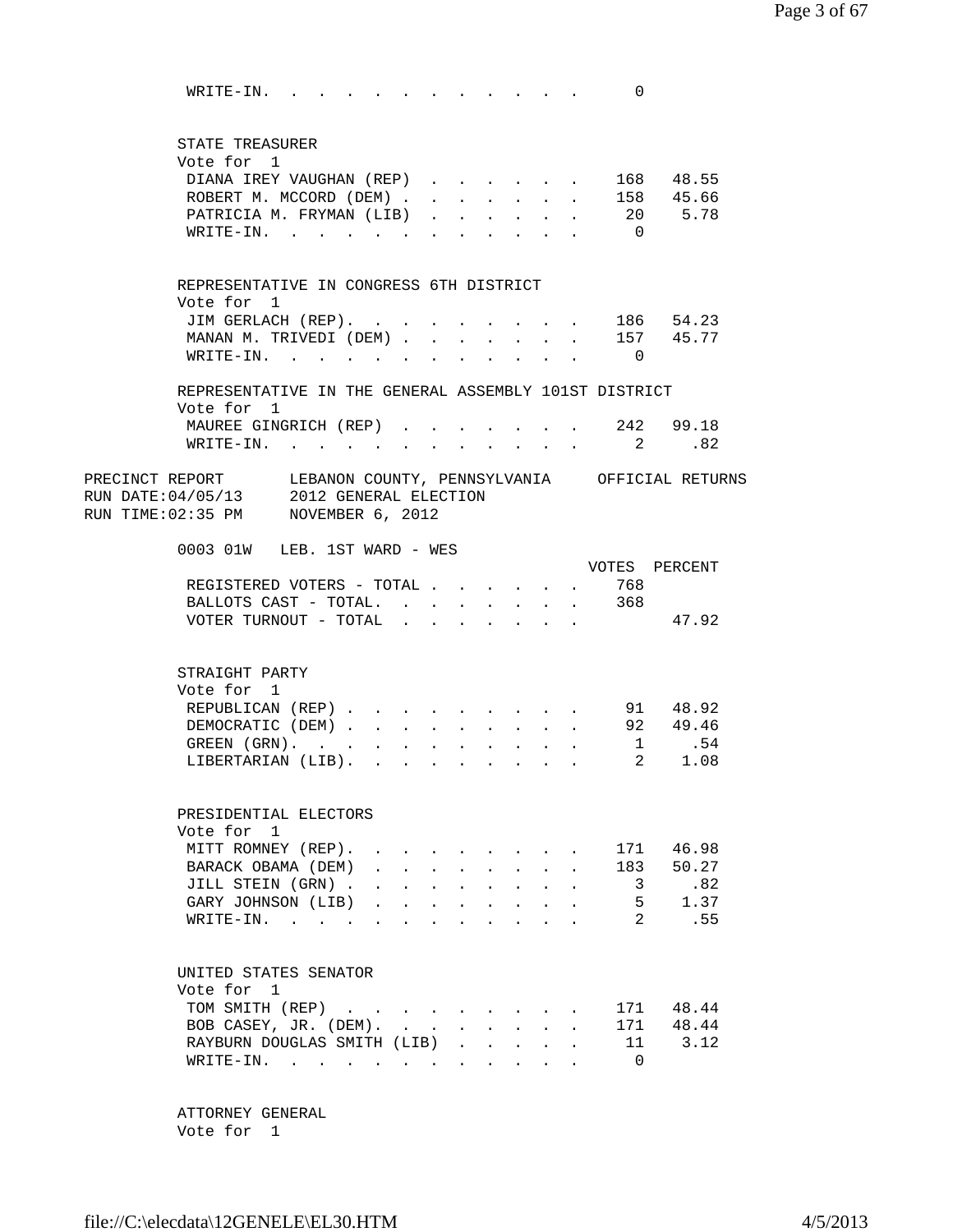| DAVID J. FREED (REP).                                                                                                                 | 146 41.48              |
|---------------------------------------------------------------------------------------------------------------------------------------|------------------------|
| KATHLEEN G. KANE (DEM)                                                                                                                | 197 55.97              |
| MARAKAY J. ROGERS (LIB).<br>$\mathbf{L}$                                                                                              | 9 2.56                 |
| WRITE-IN.                                                                                                                             | $\Omega$               |
|                                                                                                                                       |                        |
| AUDITOR GENERAL                                                                                                                       |                        |
| Vote for 1                                                                                                                            |                        |
| JOHN MAHER (REP)<br>$\sim$                                                                                                            | 174 50.29              |
| EUGENE A. DEPASQUALE (DEM).<br>$\mathbf{r}$<br>$\mathbf{L}$ and $\mathbf{L}$<br>$\mathbf{L}$                                          | 152 43.93              |
| BETSY ELIZABETH SUMMERS (LIB).<br>$\mathbf{r}$                                                                                        | 20 5.78                |
| WRITE-IN.                                                                                                                             | $\overline{0}$         |
| STATE TREASURER                                                                                                                       |                        |
| Vote for 1                                                                                                                            |                        |
| DIANA IREY VAUGHAN (REP)                                                                                                              | 158 46.47              |
| ROBERT M. MCCORD (DEM).<br>$\mathbf{L}$<br>$\mathbf{L}$<br>$\mathbf{L} = \mathbf{L} \mathbf{L}$<br>$\Delta \sim 10^4$<br>$\mathbf{L}$ | 162 47.65              |
| PATRICIA M. FRYMAN (LIB)<br>$\mathbf{L}$                                                                                              | 20 5.88                |
| WRITE-IN.<br>$\mathbf{L}$<br>$\sim$<br>$\sim$<br>$\ddot{\phantom{a}}$<br><b>Contract Contract Contract</b><br>$\mathbf{A}$            | $\overline{0}$         |
|                                                                                                                                       |                        |
| REPRESENTATIVE IN CONGRESS 6TH DISTRICT                                                                                               |                        |
| Vote for 1                                                                                                                            |                        |
| JIM GERLACH (REP).<br>$\mathcal{L}^{\text{max}}$<br>$\mathbf{r}$<br>and the state of the state of the                                 | 186 54.71              |
| MANAN M. TRIVEDI (DEM)<br>$\mathbf{L} = \mathbf{L} \mathbf{L}$                                                                        | 153 45.00              |
| WRITE-IN.<br>$\sim$<br>$\sim$                                                                                                         | .29<br>$\overline{1}$  |
|                                                                                                                                       |                        |
| REPRESENTATIVE IN THE GENERAL ASSEMBLY 101ST DISTRICT<br>Vote for 1                                                                   |                        |
| MAUREE GINGRICH (REP) 235 94.76                                                                                                       |                        |
| WRITE-IN. 13 5.24                                                                                                                     |                        |
| PRECINCT REPORT LEBANON COUNTY, PENNSYLVANIA OFFICIAL RETURNS                                                                         |                        |
| RUN DATE: $04/05/13$ 2012 GENERAL ELECTION                                                                                            |                        |
| RUN TIME: 02:35 PM NOVEMBER 6, 2012                                                                                                   |                        |
|                                                                                                                                       |                        |
| $0004$ $02E$ LEB. $2ND$ WARD - EAS                                                                                                    |                        |
|                                                                                                                                       | VOTES PERCENT          |
| $\cdot$ 1607<br>REGISTERED VOTERS - TOTAL                                                                                             |                        |
| BALLOTS CAST - TOTAL.                                                                                                                 | 816                    |
| VOTER TURNOUT - TOTAL                                                                                                                 | 50.78                  |
|                                                                                                                                       |                        |
| STRAIGHT PARTY                                                                                                                        |                        |
| Vote for 1                                                                                                                            |                        |
| REPUBLICAN (REP).<br>$\sim$                                                                                                           | 40.70<br>151           |
| DEMOCRATIC (DEM)                                                                                                                      | 217<br>58.49           |
| GREEN (GRN).<br>$\ddot{\phantom{a}}$                                                                                                  | .27<br>$\mathbf{1}$    |
| LIBERTARIAN (LIB).                                                                                                                    | $\overline{a}$<br>.54  |
|                                                                                                                                       |                        |
| PRESIDENTIAL ELECTORS                                                                                                                 |                        |
| Vote for 1                                                                                                                            |                        |
| MITT ROMNEY (REP).                                                                                                                    | 44.26<br>355           |
| BARACK OBAMA (DEM)<br>$\mathbf{r}$ and $\mathbf{r}$<br><b>Allen Allen Adams</b><br>$\mathbf{L}$<br>$\mathbb{R}^2$                     | 430<br>53.62           |
| JILL STEIN (GRN).<br>$\mathbf{r}$ and $\mathbf{r}$ and $\mathbf{r}$ and $\mathbf{r}$<br><b>Contract Contract Contract Contract</b>    | $\overline{2}$<br>. 25 |
| GARY JOHNSON (LIB)<br>$\mathbf{r}$ and $\mathbf{r}$ and $\mathbf{r}$<br>$\mathbf{r}$ , $\mathbf{r}$ , $\mathbf{r}$<br>$\mathbf{L}$    | 12<br>1.50             |
| WRITE-IN.                                                                                                                             | 3 <sup>7</sup><br>.37  |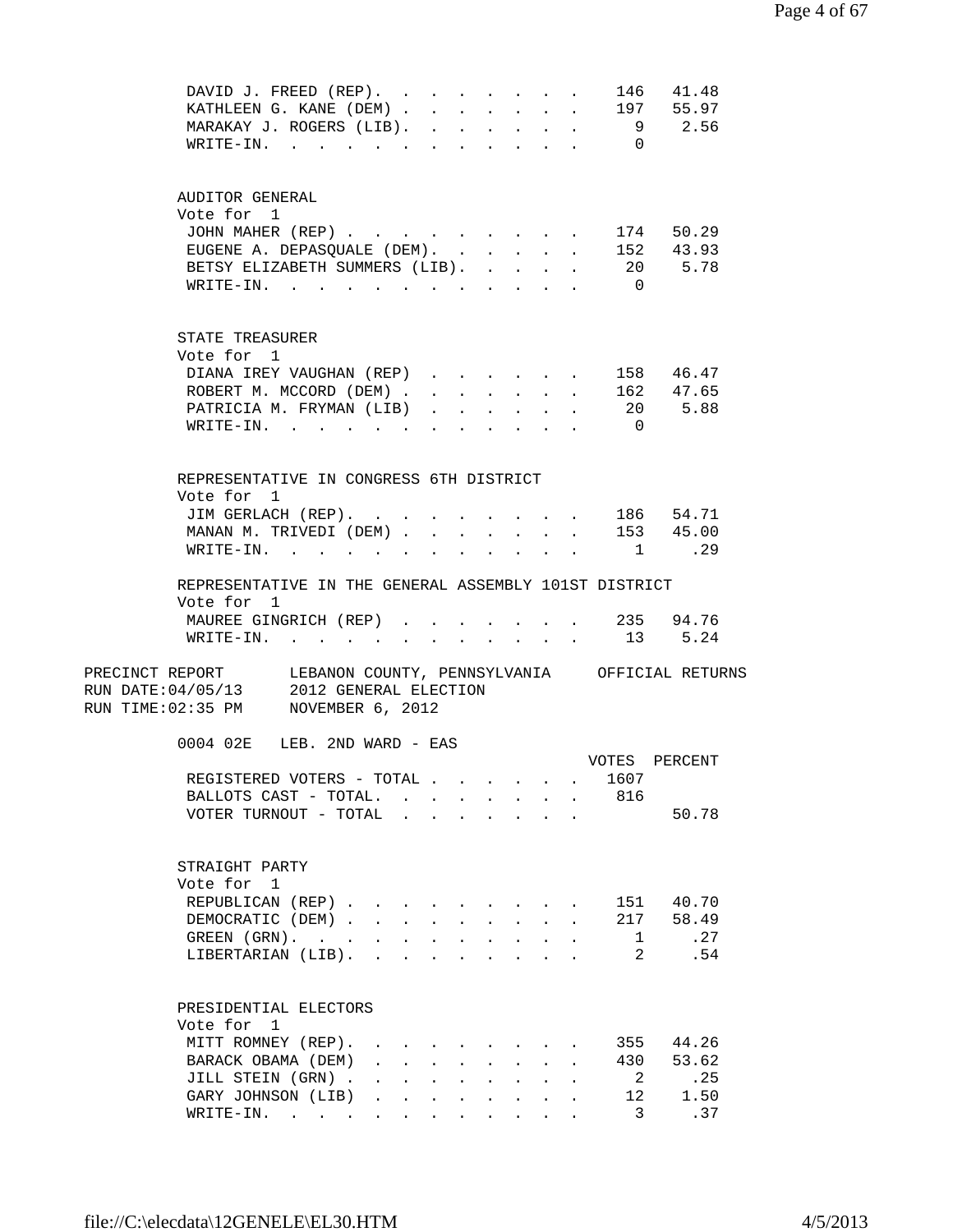| UNITED STATES SENATOR                                                  |                                                                          |                           |
|------------------------------------------------------------------------|--------------------------------------------------------------------------|---------------------------|
| Vote for 1                                                             |                                                                          |                           |
| TOM SMITH (REP)                                                        |                                                                          | 336 43.19<br>$\mathbf{r}$ |
| BOB CASEY, JR. (DEM).                                                  | $\mathbf{r}$ , $\mathbf{r}$ , $\mathbf{r}$ , $\mathbf{r}$ , $\mathbf{r}$ | 423 54.37                 |
| RAYBURN DOUGLAS SMITH (LIB)                                            |                                                                          | 19 2.44                   |
| WRITE-IN.                                                              |                                                                          | $\overline{0}$            |
|                                                                        |                                                                          |                           |
|                                                                        |                                                                          |                           |
| ATTORNEY GENERAL                                                       |                                                                          |                           |
| Vote for 1                                                             |                                                                          |                           |
| DAVID J. FREED (REP).                                                  |                                                                          | 307 39.36<br>$\sim$       |
| KATHLEEN G. KANE (DEM)<br>$\mathbf{L}$                                 | $\sim$<br>$\mathbf{L}$<br>$\sim$                                         | 447 57.31<br>$\mathbf{r}$ |
| MARAKAY J. ROGERS (LIB).                                               | $\mathbf{r}$ , $\mathbf{r}$ , $\mathbf{r}$<br>$\mathbf{A}$               | 25 3.21                   |
| WRITE-IN.<br>$\ddot{\phantom{a}}$                                      | $\sim$ $\sim$                                                            | 1 .13                     |
|                                                                        |                                                                          |                           |
|                                                                        |                                                                          |                           |
| AUDITOR GENERAL                                                        |                                                                          |                           |
| Vote for 1                                                             |                                                                          |                           |
| JOHN MAHER (REP)                                                       |                                                                          | 344 44.91<br>$\mathbf{L}$ |
| EUGENE A. DEPASQUALE (DEM).<br>$\sim$                                  | $\mathbf{L}$<br>$\sim$<br>$\sim$<br>$\mathbf{r}$                         | 376 49.09                 |
| BETSY ELIZABETH SUMMERS (LIB).                                         | $\mathbf{r}$<br><b>Contract</b><br>$\mathbf{L}$                          | 45 5.87                   |
| $\texttt{WRTTE-IN.}$                                                   | $\mathbf{r}$ and $\mathbf{r}$                                            | 1 .13                     |
|                                                                        |                                                                          |                           |
| STATE TREASURER                                                        |                                                                          |                           |
|                                                                        |                                                                          |                           |
| Vote for 1                                                             |                                                                          |                           |
| DIANA IREY VAUGHAN (REP)                                               |                                                                          | 338 44.01                 |
| ROBERT M. MCCORD (DEM).<br>$\sim$                                      | $\mathbf{L}^{\text{max}}$<br>$\mathbf{z} = \mathbf{z} + \mathbf{z}$ .    | 388 50.52<br>$\mathbf{L}$ |
| PATRICIA M. FRYMAN (LIB)<br>$\ddot{\phantom{0}}$                       |                                                                          | 5.21<br>40                |
| WRITE-IN.<br>$\sim$ $\sim$ $\sim$                                      |                                                                          | .26<br>2                  |
|                                                                        |                                                                          |                           |
| REPRESENTATIVE IN CONGRESS 6TH DISTRICT                                |                                                                          |                           |
| Vote for<br>$\mathbf{1}$                                               |                                                                          |                           |
| JIM GERLACH (REP). 382 50.07                                           |                                                                          |                           |
| MANAN M. TRIVEDI (DEM)                                                 |                                                                          |                           |
|                                                                        | $\mathbf{L}^{\text{max}}$                                                | 379 49.67                 |
| WRITE-IN.<br>$\mathbf{r}$ , $\mathbf{r}$ , $\mathbf{r}$ , $\mathbf{r}$ |                                                                          | 2 .26                     |
| REPRESENTATIVE IN THE GENERAL ASSEMBLY 101ST DISTRICT                  |                                                                          |                           |
| Vote for 1                                                             |                                                                          |                           |
| MAUREE GINGRICH (REP) 533 96.73                                        |                                                                          |                           |
| WRITE-IN. 18 3.27                                                      |                                                                          |                           |
|                                                                        |                                                                          |                           |
| PRECINCT REPORT LEBANON COUNTY, PENNSYLVANIA OFFICIAL RETURNS          |                                                                          |                           |
| RUN DATE: 04/05/13 2012 GENERAL ELECTION                               |                                                                          |                           |
| RUN TIME: 02:35 PM NOVEMBER 6, 2012                                    |                                                                          |                           |
| 0005 02W LEB. 2ND WARD - WES                                           |                                                                          |                           |
|                                                                        |                                                                          | VOTES PERCENT             |
|                                                                        |                                                                          |                           |
| REGISTERED VOTERS - TOTAL 1472                                         |                                                                          |                           |
| BALLOTS CAST - TOTAL. 997                                              |                                                                          |                           |
| VOTER TURNOUT - TOTAL                                                  |                                                                          | 67.73                     |
|                                                                        |                                                                          |                           |
| STRAIGHT PARTY                                                         |                                                                          |                           |
| Vote for 1                                                             |                                                                          |                           |
| REPUBLICAN (REP).                                                      |                                                                          | 239 61.28                 |
| DEMOCRATIC (DEM)                                                       |                                                                          | 148 37.95                 |
| GREEN (GRN).                                                           |                                                                          | 1.26                      |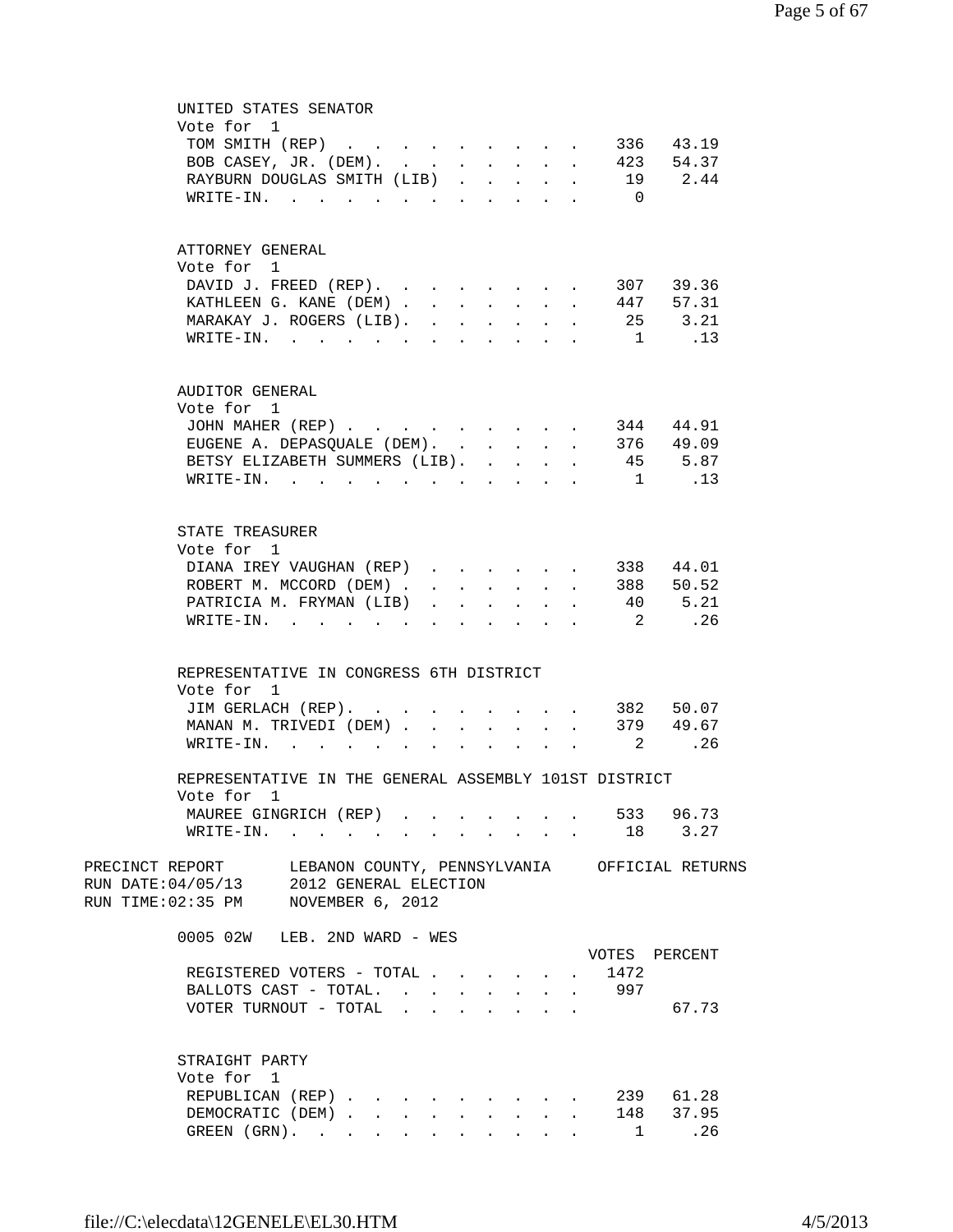| LIBERTARIAN (LIB).                                                                                        |                                                                                 |                  |              |                                                                          |                                                    |                | 2 .51          |
|-----------------------------------------------------------------------------------------------------------|---------------------------------------------------------------------------------|------------------|--------------|--------------------------------------------------------------------------|----------------------------------------------------|----------------|----------------|
| PRESIDENTIAL ELECTORS<br>Vote for 1                                                                       |                                                                                 |                  |              |                                                                          |                                                    |                |                |
| MITT ROMNEY (REP). .                                                                                      |                                                                                 |                  |              |                                                                          | $\mathbf{r}$ , and $\mathbf{r}$ , and $\mathbf{r}$ | 563            | 56.87          |
| BARACK OBAMA (DEM)<br>$\mathbf{r} = \mathbf{r}$ and $\mathbf{r} = \mathbf{r}$                             |                                                                                 | $\sim$ 100 $\pm$ |              |                                                                          |                                                    |                | 414 41.82      |
| JILL STEIN (GRN).<br>$\mathcal{L}^{\text{max}}$<br>$\mathbf{L} = \mathbf{0}$                              | $\mathbf{r}$                                                                    |                  |              | $\mathbf{r} = \mathbf{r} + \mathbf{r}$ , where $\mathbf{r} = \mathbf{r}$ |                                                    | $\overline{3}$ | .30            |
| GARY JOHNSON (LIB).<br>$\mathbf{A}$                                                                       | $\ddot{\phantom{a}}$                                                            |                  |              |                                                                          | $\ddot{\phantom{0}}$                               | 9              | .91            |
| WRITE-IN.                                                                                                 |                                                                                 |                  |              |                                                                          |                                                    | 1              | .10            |
| UNITED STATES SENATOR                                                                                     |                                                                                 |                  |              |                                                                          |                                                    |                |                |
| Vote for 1                                                                                                |                                                                                 |                  |              |                                                                          |                                                    |                |                |
| TOM SMITH (REP)                                                                                           |                                                                                 |                  |              |                                                                          |                                                    | . 521 53.77    |                |
| BOB CASEY, JR. (DEM).                                                                                     |                                                                                 |                  |              |                                                                          |                                                    |                | 436 44.99      |
| RAYBURN DOUGLAS SMITH (LIB)                                                                               |                                                                                 | $\sim$           | $\mathbf{L}$ |                                                                          | $\mathbf{A}$                                       |                | 11 1.14        |
| $\texttt{WRTTE-IN.}$                                                                                      |                                                                                 | $\sim$           | $\sim$       | $\ddot{\phantom{0}}$                                                     |                                                    |                | $1 \qquad .10$ |
|                                                                                                           |                                                                                 |                  |              |                                                                          |                                                    |                |                |
| ATTORNEY GENERAL                                                                                          |                                                                                 |                  |              |                                                                          |                                                    |                |                |
| Vote for 1                                                                                                |                                                                                 |                  |              |                                                                          |                                                    |                |                |
| DAVID J. FREED (REP). 485                                                                                 |                                                                                 |                  |              |                                                                          |                                                    |                | 50.42          |
| KATHLEEN G. KANE (DEM) 455 47.30<br>MARAKAY J. ROGERS (LIB). .                                            |                                                                                 |                  |              |                                                                          |                                                    |                |                |
| $W\text{RITE}-\text{IN}$ .                                                                                |                                                                                 | $\sim$ $-$       |              |                                                                          |                                                    | $\overline{0}$ | 22 2.29        |
| $\mathbf{r}$ , $\mathbf{r}$ , $\mathbf{r}$ , $\mathbf{r}$                                                 | $\sim$                                                                          |                  |              |                                                                          |                                                    |                |                |
| AUDITOR GENERAL                                                                                           |                                                                                 |                  |              |                                                                          |                                                    |                |                |
| Vote for 1                                                                                                |                                                                                 |                  |              |                                                                          |                                                    |                |                |
| JOHN MAHER (REP)                                                                                          |                                                                                 |                  |              |                                                                          |                                                    |                | 546 57.90      |
| EUGENE A. DEPASQUALE (DEM). 350 37.12                                                                     |                                                                                 |                  |              |                                                                          |                                                    |                |                |
| BETSY ELIZABETH SUMMERS (LIB).                                                                            |                                                                                 |                  |              |                                                                          | $\ddot{\phantom{a}}$                               |                | 46 4.88        |
| WRITE-IN.                                                                                                 | the contract of the contract of the contract of the contract of the contract of |                  |              |                                                                          |                                                    |                | $1 \qquad .11$ |
| STATE TREASURER                                                                                           |                                                                                 |                  |              |                                                                          |                                                    |                |                |
| Vote for 1                                                                                                |                                                                                 |                  |              |                                                                          |                                                    |                |                |
| DIANA IREY VAUGHAN (REP) 502 53.46                                                                        |                                                                                 |                  |              |                                                                          |                                                    |                |                |
| ROBERT M. MCCORD (DEM)                                                                                    |                                                                                 |                  |              |                                                                          |                                                    | 396            | 42.17          |
| PATRICIA M. FRYMAN (LIB)                                                                                  |                                                                                 |                  |              |                                                                          |                                                    |                | 41 4.37        |
| WRITE-IN.                                                                                                 |                                                                                 |                  |              |                                                                          |                                                    | $\overline{0}$ |                |
|                                                                                                           |                                                                                 |                  |              |                                                                          |                                                    |                |                |
| REPRESENTATIVE IN CONGRESS 6TH DISTRICT                                                                   |                                                                                 |                  |              |                                                                          |                                                    |                |                |
| Vote for 1                                                                                                |                                                                                 |                  |              |                                                                          |                                                    |                |                |
| JIM GERLACH (REP). 608 64.20                                                                              |                                                                                 |                  |              |                                                                          |                                                    |                |                |
| MANAN M. TRIVEDI (DEM)                                                                                    |                                                                                 |                  |              |                                                                          |                                                    |                | 339 35.80      |
| WRITE-IN.                                                                                                 |                                                                                 |                  |              |                                                                          |                                                    | $\Omega$       |                |
| REPRESENTATIVE IN THE GENERAL ASSEMBLY 101ST DISTRICT                                                     |                                                                                 |                  |              |                                                                          |                                                    |                |                |
| Vote for 1<br>MAUREE GINGRICH (REP)                                                                       |                                                                                 |                  |              |                                                                          |                                                    |                | 777 98.85      |
| $W\text{RITE}-\text{IN.}$                                                                                 |                                                                                 |                  |              |                                                                          |                                                    | 9              | 1.15           |
| $\ddot{\phantom{a}}$                                                                                      |                                                                                 |                  |              |                                                                          |                                                    |                |                |
| PRECINCT REPORT LEBANON COUNTY, PENNSYLVANIA OFFICIAL RETURNS<br>RUN DATE: 04/05/13 2012 GENERAL ELECTION |                                                                                 |                  |              |                                                                          |                                                    |                |                |
| RUN TIME: 02:35 PM NOVEMBER 6, 2012                                                                       |                                                                                 |                  |              |                                                                          |                                                    |                |                |

0007 03 LEB. 3RD WARD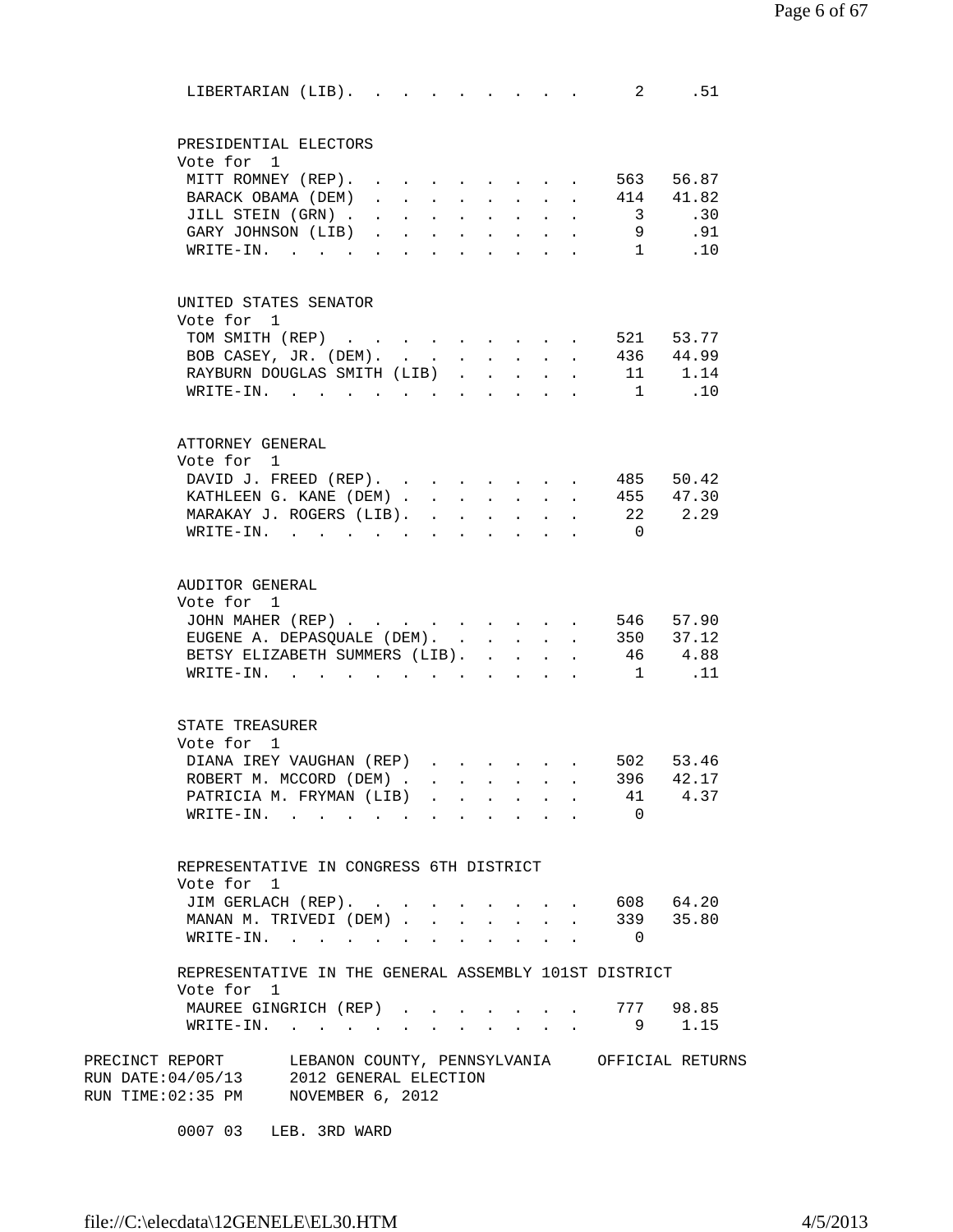| REGISTERED VOTERS - TOTAL                                                                                                       |              |                                              |                                                             |                                                   |              | 596<br>$\mathbf{L}^{\text{max}}$ | VOTES PERCENT     |
|---------------------------------------------------------------------------------------------------------------------------------|--------------|----------------------------------------------|-------------------------------------------------------------|---------------------------------------------------|--------------|----------------------------------|-------------------|
| BALLOTS CAST - TOTAL.                                                                                                           |              |                                              |                                                             |                                                   |              | . 249                            |                   |
| VOTER TURNOUT - TOTAL                                                                                                           |              |                                              |                                                             |                                                   |              |                                  | 41.78             |
|                                                                                                                                 |              | $\cdot$ $\cdot$ $\cdot$ $\cdot$ $\cdot$      |                                                             |                                                   |              |                                  |                   |
| STRAIGHT PARTY                                                                                                                  |              |                                              |                                                             |                                                   |              |                                  |                   |
| Vote for 1                                                                                                                      |              |                                              |                                                             |                                                   |              |                                  |                   |
| REPUBLICAN (REP).                                                                                                               |              |                                              |                                                             |                                                   |              |                                  | 36 21.43          |
| DEMOCRATIC (DEM) 131 77.98                                                                                                      |              |                                              |                                                             |                                                   |              |                                  |                   |
| GREEN (GRN).<br>$\mathbf{r} = \mathbf{r} + \mathbf{r}$ .                                                                        |              | $\mathbf{L}$<br>$\ddot{\phantom{a}}$         | $\mathcal{L}^{\text{max}}$                                  | $\sim$                                            | $\mathbf{L}$ | 0                                |                   |
| LIBERTARIAN (LIB).                                                                                                              |              | $\mathbf{L}$<br>$\ddot{\phantom{0}}$         | $\mathbf{L} = \mathbf{0}$                                   |                                                   |              |                                  | $\sim$ 1<br>.60   |
| PRESIDENTIAL ELECTORS                                                                                                           |              |                                              |                                                             |                                                   |              |                                  |                   |
| Vote for 1                                                                                                                      |              |                                              |                                                             |                                                   |              |                                  |                   |
| MITT ROMNEY (REP).<br>$\mathbf{r} = \mathbf{r}$ and $\mathbf{r} = \mathbf{r}$                                                   |              | $\sim$ $\sim$                                |                                                             | $\mathbf{L} = \mathbf{L}$                         |              |                                  | 60 24.29          |
| BARACK OBAMA (DEM)<br>$1 - 1 - 1 = 1$                                                                                           |              | $\mathbf{L} = \mathbf{L}$                    |                                                             | $\mathbf{L} = \mathbf{L} \mathbf{L} = \mathbf{L}$ |              | 184                              | 74.49             |
| JILL STEIN (GRN).<br>$\mathbf{L}$ and $\mathbf{L}$                                                                              |              | $\mathbf{L}^{\text{max}}$<br>$\sim$          |                                                             | $\ddot{\phantom{a}}$                              |              | $\overline{0}$                   |                   |
| GARY JOHNSON (LIB)<br>$\ddot{\phantom{0}}$<br>$\mathbf{z} = \mathbf{z} + \mathbf{z}$ . The $\mathbf{z}$                         |              | $\ddot{\phantom{0}}$<br>$\ddot{\phantom{0}}$ | $\bullet$ .<br><br><br><br><br><br><br><br><br><br><br><br> | $\mathbf{L} = \mathbf{0}$                         |              | 3                                | 1.21              |
| WRITE-IN.<br><b>Contract Contract Contract Contract</b><br>$\bullet$ . The set of $\bullet$<br>$\bullet$ . The set of $\bullet$ | $\sim$       | $\sim$<br>$\ddot{\phantom{0}}$               | $\ddot{\phantom{0}}$                                        |                                                   |              | $\Omega$                         |                   |
|                                                                                                                                 |              |                                              |                                                             |                                                   |              |                                  |                   |
| UNITED STATES SENATOR                                                                                                           |              |                                              |                                                             |                                                   |              |                                  |                   |
| Vote for 1                                                                                                                      |              |                                              |                                                             |                                                   |              |                                  |                   |
| TOM SMITH (REP)                                                                                                                 |              |                                              |                                                             |                                                   |              |                                  | 63 26.58          |
| BOB CASEY, JR. (DEM).                                                                                                           |              |                                              |                                                             |                                                   |              |                                  | $\cdot$ 168 70.89 |
| RAYBURN DOUGLAS SMITH (LIB)                                                                                                     |              |                                              |                                                             |                                                   | $\mathbf{L}$ |                                  | 6 2.53            |
| WRITE-IN.                                                                                                                       |              |                                              |                                                             |                                                   |              | $\Omega$                         |                   |
| ATTORNEY GENERAL<br>Vote for 1                                                                                                  |              |                                              |                                                             |                                                   |              |                                  |                   |
| DAVID J. FREED (REP).                                                                                                           |              |                                              |                                                             |                                                   |              |                                  | 52 22.51          |
| KATHLEEN G. KANE (DEM)                                                                                                          |              | $\mathbf{A}$                                 |                                                             | $\mathbf{L} = \mathbf{L} \mathbf{L} = \mathbf{L}$ |              |                                  | 177 76.62         |
| MARAKAY J. ROGERS (LIB).<br>$\sim 100$ km s $^{-1}$                                                                             | $\mathbf{r}$ | $\ddot{\phantom{0}}$                         | $\mathbf{L}$                                                | $\mathbf{L}$                                      |              | 2                                | .87               |
| WRITE-IN.                                                                                                                       |              |                                              |                                                             |                                                   |              | $\mathbf 0$                      |                   |
|                                                                                                                                 |              |                                              |                                                             |                                                   |              |                                  |                   |
| AUDITOR GENERAL                                                                                                                 |              |                                              |                                                             |                                                   |              |                                  |                   |
| Vote for 1                                                                                                                      |              |                                              |                                                             |                                                   |              |                                  |                   |
| JOHN MAHER (REP)                                                                                                                |              |                                              |                                                             |                                                   |              |                                  | 51 21.98          |
| EUGENE A. DEPASQUALE (DEM).                                                                                                     |              | $\mathbf{A}$                                 | $\mathbf{r}$                                                | $\mathbf{L}$                                      |              |                                  | 170 73.28         |
| BETSY ELIZABETH SUMMERS (LIB).                                                                                                  |              | $\mathbf{r}$                                 | $\mathbf{L}$                                                | $\mathbf{L}$                                      | $\mathbf{r}$ |                                  | 11 4.74           |
| WRITE-IN.                                                                                                                       |              | $\ddot{\phantom{a}}$                         | $\ddot{\phantom{a}}$                                        |                                                   |              | $\overline{0}$                   |                   |
|                                                                                                                                 |              |                                              |                                                             |                                                   |              |                                  |                   |
| STATE TREASURER                                                                                                                 |              |                                              |                                                             |                                                   |              |                                  |                   |
| Vote for 1                                                                                                                      |              |                                              |                                                             |                                                   |              |                                  |                   |
| DIANA IREY VAUGHAN (REP)                                                                                                        |              |                                              |                                                             |                                                   |              |                                  | 56 24.45          |
| ROBERT M. MCCORD (DEM).                                                                                                         |              |                                              |                                                             |                                                   |              | 166                              | 72.49             |
| PATRICIA M. FRYMAN (LIB)                                                                                                        |              |                                              |                                                             |                                                   |              | $7\overline{ }$                  | 3.06              |
| $WRITE-IN.$<br>$\ddot{\phantom{a}}$<br>$\sim$ $\sim$                                                                            |              |                                              |                                                             |                                                   |              | $\Omega$                         |                   |
| REPRESENTATIVE IN CONGRESS 15TH DISTRICT                                                                                        |              |                                              |                                                             |                                                   |              |                                  |                   |
| Vote for 1                                                                                                                      |              |                                              |                                                             |                                                   |              |                                  |                   |
| CHARLES W. DENT (REP)                                                                                                           |              |                                              |                                                             |                                                   |              | 59                               | 25.00             |
| RICK DAUGHERTY (DEM).<br>$\ddot{\phantom{a}}$                                                                                   |              |                                              |                                                             | $\mathbf{A}$ and $\mathbf{A}$ and $\mathbf{A}$    |              | 177                              | 75.00             |
| WRITE-IN.                                                                                                                       |              |                                              |                                                             |                                                   |              | 0                                |                   |
|                                                                                                                                 |              |                                              |                                                             |                                                   |              |                                  |                   |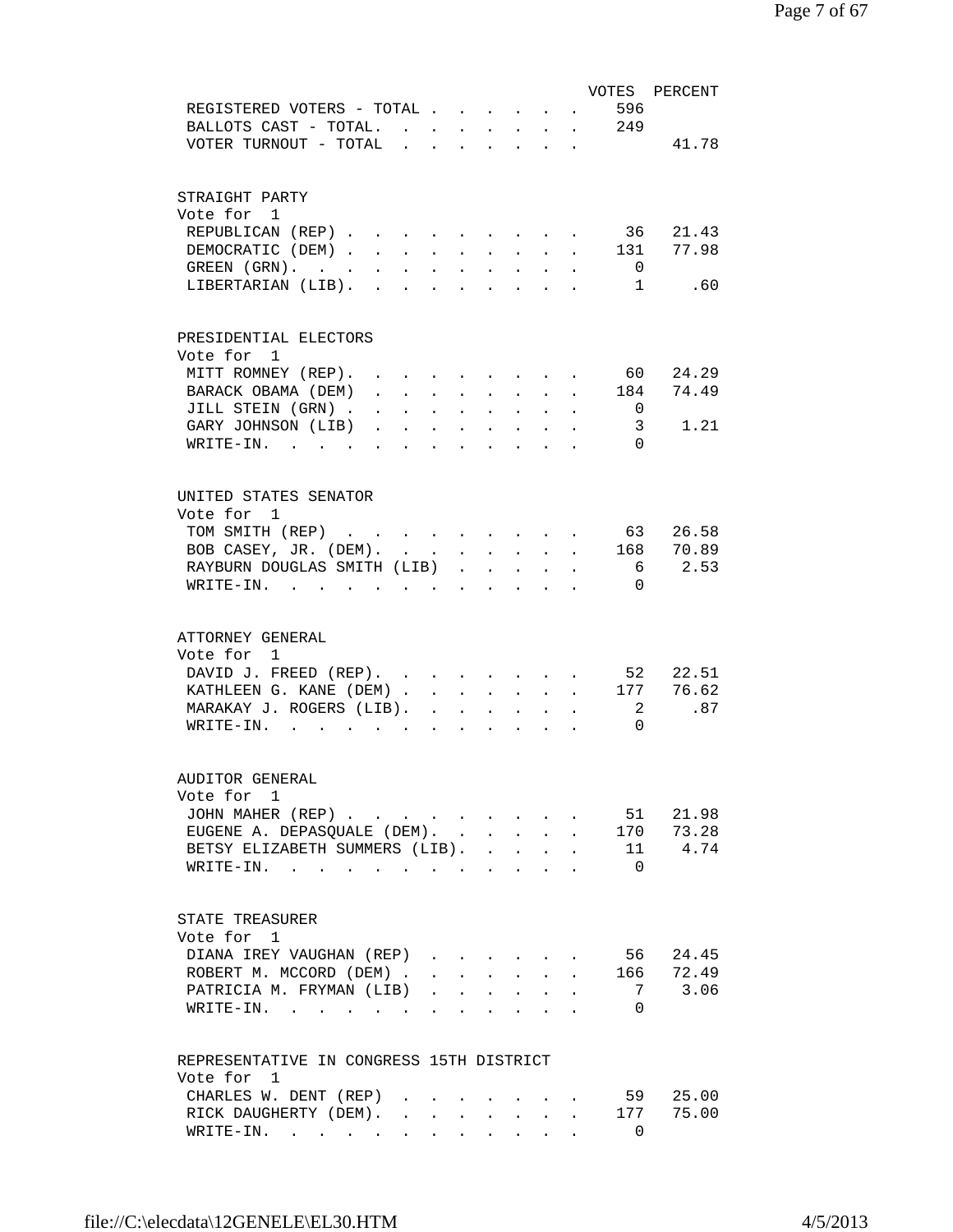| REPRESENTATIVE IN THE GENERAL ASSEMBLY 101ST DISTRICT                                                                                         |              |              |                           |                           |              |                |               |
|-----------------------------------------------------------------------------------------------------------------------------------------------|--------------|--------------|---------------------------|---------------------------|--------------|----------------|---------------|
| Vote for 1<br>MAUREE GINGRICH (REP) 107 97.27                                                                                                 |              |              |                           |                           |              |                |               |
| WRITE-IN. 3 2.73                                                                                                                              |              |              |                           |                           |              |                |               |
|                                                                                                                                               |              |              |                           |                           |              |                |               |
| PRECINCT REPORT LEBANON COUNTY, PENNSYLVANIA OFFICIAL RETURNS                                                                                 |              |              |                           |                           |              |                |               |
| RUN DATE: 04/05/13 2012 GENERAL ELECTION<br>RUN TIME:02:35 PM NOVEMBER 6, 2012                                                                |              |              |                           |                           |              |                |               |
|                                                                                                                                               |              |              |                           |                           |              |                |               |
| 0008 04 LEB. 4TH WARD                                                                                                                         |              |              |                           |                           |              |                |               |
|                                                                                                                                               |              |              |                           |                           |              |                | VOTES PERCENT |
| REGISTERED VOTERS - TOTAL 655                                                                                                                 |              |              |                           |                           |              |                |               |
| BALLOTS CAST - TOTAL. 286                                                                                                                     |              |              |                           |                           |              |                |               |
| VOTER TURNOUT - TOTAL                                                                                                                         |              |              |                           |                           |              |                | 43.66         |
|                                                                                                                                               |              |              |                           |                           |              |                |               |
| STRAIGHT PARTY<br>Vote for 1                                                                                                                  |              |              |                           |                           |              |                |               |
| REPUBLICAN (REP)                                                                                                                              |              |              |                           |                           |              |                | 70 45.45      |
| DEMOCRATIC (DEM)                                                                                                                              |              |              |                           |                           |              |                | 81 52.60      |
| GREEN $(GRN)$ .                                                                                                                               |              |              |                           |                           |              |                | 1 .65         |
| LIBERTARIAN (LIB). 2 1.30                                                                                                                     |              |              |                           |                           |              |                |               |
|                                                                                                                                               |              |              |                           |                           |              |                |               |
| PRESIDENTIAL ELECTORS                                                                                                                         |              |              |                           |                           |              |                |               |
| Vote for 1                                                                                                                                    |              |              |                           |                           |              |                |               |
| MITT ROMNEY (REP).                                                                                                                            |              |              |                           |                           |              |                | 127 45.04     |
| $\cdot$ 147 52.13<br>BARACK OBAMA (DEM)                                                                                                       |              |              |                           |                           |              |                |               |
| JILL STEIN (GRN).<br>$\mathbf{r} = \mathbf{r} - \mathbf{r}$ , $\mathbf{r} = \mathbf{r} - \mathbf{r}$ , $\mathbf{r} = \mathbf{r} - \mathbf{r}$ |              |              |                           |                           |              |                | 4 1.42        |
| GARY JOHNSON (LIB)                                                                                                                            |              |              |                           |                           |              |                | 4 1.42        |
| WRITE-IN.                                                                                                                                     |              |              |                           |                           |              | $\Omega$       |               |
|                                                                                                                                               |              |              |                           |                           |              |                |               |
| UNITED STATES SENATOR<br>Vote for 1                                                                                                           |              |              |                           |                           |              |                |               |
| TOM SMITH (REP)                                                                                                                               |              |              |                           |                           |              |                | 116 43.28     |
| BOB CASEY, JR. (DEM). 142 52.99                                                                                                               |              |              |                           |                           |              |                |               |
| RAYBURN DOUGLAS SMITH (LIB) 10 3.73                                                                                                           |              |              |                           |                           |              |                |               |
| WRITE-IN. 0                                                                                                                                   |              |              |                           |                           |              |                |               |
|                                                                                                                                               |              |              |                           |                           |              |                |               |
| ATTORNEY GENERAL                                                                                                                              |              |              |                           |                           |              |                |               |
| Vote for 1                                                                                                                                    |              |              |                           |                           |              |                |               |
| DAVID J. FREED (REP).                                                                                                                         |              |              |                           |                           |              | 114            | 42.86         |
| KATHLEEN G. KANE (DEM)                                                                                                                        | $\mathbf{L}$ | $\mathbf{L}$ | $\mathbf{L}$              | $\sim$                    | $\mathbf{r}$ | 139            | 52.26         |
| MARAKAY J. ROGERS (LIB).<br><b>Contract Contract</b>                                                                                          | $\mathbf{L}$ |              |                           | $\mathbf{r} = \mathbf{r}$ |              |                | 13 4.89       |
| WRITE-IN.                                                                                                                                     |              |              | $\mathbf{L} = \mathbf{L}$ |                           |              | $\overline{0}$ |               |
| AUDITOR GENERAL                                                                                                                               |              |              |                           |                           |              |                |               |
| Vote for 1                                                                                                                                    |              |              |                           |                           |              |                |               |
| JOHN MAHER (REP)                                                                                                                              |              |              |                           |                           |              | 119            | 44.91         |
| EUGENE A. DEPASQUALE (DEM).                                                                                                                   | $\mathbf{r}$ | $\mathbf{L}$ | $\mathbf{r}$              | $\sim$                    |              | 128            | 48.30         |
| BETSY ELIZABETH SUMMERS (LIB).                                                                                                                |              |              | $1 - 1 - 1 = 1 - 1$       |                           |              |                | 17 6.42       |
| WRITE-IN.                                                                                                                                     |              |              | $\sim$ $\sim$             |                           |              | $\sim$ 1       | .38           |
|                                                                                                                                               |              |              |                           |                           |              |                |               |
|                                                                                                                                               |              |              |                           |                           |              |                |               |

 STATE TREASURER Vote for 1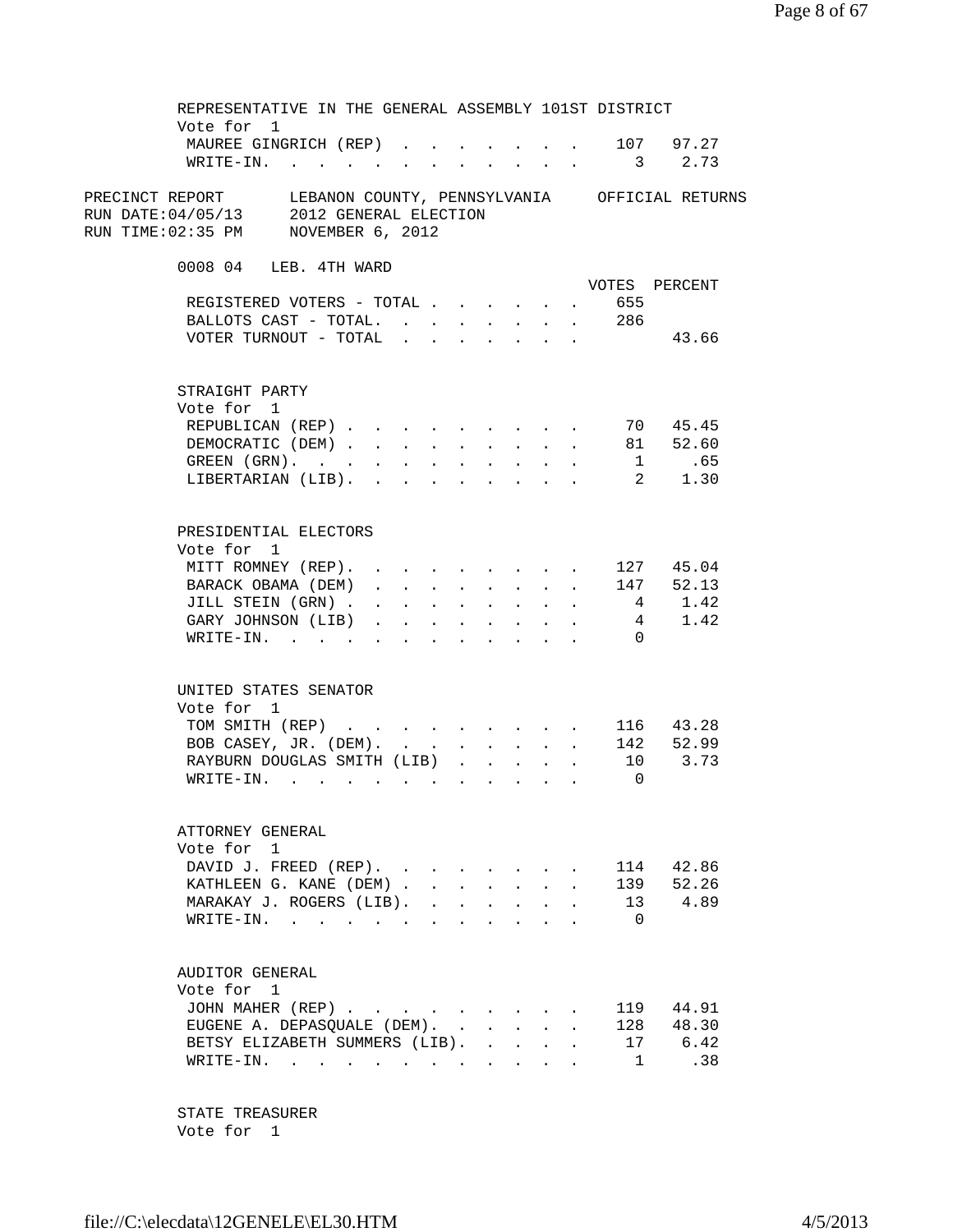| DIANA IREY VAUGHAN (REP)                                                                                                                       |              |              |                                                                                            |                                               |                           |              |                         | 115 42.91      |
|------------------------------------------------------------------------------------------------------------------------------------------------|--------------|--------------|--------------------------------------------------------------------------------------------|-----------------------------------------------|---------------------------|--------------|-------------------------|----------------|
| ROBERT M. MCCORD (DEM).                                                                                                                        | $\mathbf{A}$ | $\sim$       |                                                                                            | $\sim$                                        | $\mathbf{L} = \mathbf{L}$ |              |                         | 134 50.00      |
| PATRICIA M. FRYMAN (LIB)                                                                                                                       |              | $\mathbf{L}$ | $\mathbf{r}$                                                                               | $\sim$                                        | $\mathbf{L}$              | $\mathbf{L}$ |                         | 18 6.72        |
| $\texttt{WRTTE-IN.}$                                                                                                                           |              |              | $\mathbf{1}$ $\mathbf{1}$ $\mathbf{1}$ $\mathbf{1}$ $\mathbf{1}$ $\mathbf{1}$ $\mathbf{1}$ |                                               | $\mathbf{L} = \mathbf{L}$ |              |                         | $1 \qquad .37$ |
|                                                                                                                                                |              |              |                                                                                            |                                               |                           |              |                         |                |
| REPRESENTATIVE IN CONGRESS 6TH DISTRICT                                                                                                        |              |              |                                                                                            |                                               |                           |              |                         |                |
| Vote for 1                                                                                                                                     |              |              |                                                                                            |                                               |                           |              |                         |                |
| JIM GERLACH (REP).                                                                                                                             |              |              |                                                                                            |                                               |                           |              |                         | 136 51.32      |
| MANAN M. TRIVEDI (DEM).                                                                                                                        |              |              | $\mathbf{L}$                                                                               | $\mathbf{L}$                                  | $\mathbf{L} = \mathbf{L}$ |              |                         | 129 48.68      |
| WRITE-IN.                                                                                                                                      | $\sim$       |              |                                                                                            |                                               |                           |              | $\overline{0}$          |                |
|                                                                                                                                                |              |              |                                                                                            |                                               |                           |              |                         |                |
| REPRESENTATIVE IN THE GENERAL ASSEMBLY 101ST DISTRICT<br>Vote for 1                                                                            |              |              |                                                                                            |                                               |                           |              |                         |                |
| MAUREE GINGRICH (REP) 173 97.74                                                                                                                |              |              |                                                                                            |                                               |                           |              |                         |                |
| WRITE-IN. 4 2.26                                                                                                                               |              |              |                                                                                            |                                               |                           |              |                         |                |
|                                                                                                                                                |              |              |                                                                                            |                                               |                           |              |                         |                |
| PRECINCT REPORT LEBANON COUNTY, PENNSYLVANIA OFFICIAL RETURNS<br>RUN DATE:04/05/13 2012 GENERAL ELECTION<br>RUN TIME:02:35 PM NOVEMBER 6, 2012 |              |              |                                                                                            |                                               |                           |              |                         |                |
| $0009$ $05E$ LEB. $5TH$ WARD - EAS                                                                                                             |              |              |                                                                                            |                                               |                           |              |                         |                |
|                                                                                                                                                |              |              |                                                                                            |                                               |                           |              | VOTES PERCENT           |                |
| REGISTERED VOTERS - TOTAL 795                                                                                                                  |              |              |                                                                                            |                                               |                           |              |                         |                |
| BALLOTS CAST - TOTAL. 391                                                                                                                      |              |              |                                                                                            |                                               |                           |              |                         |                |
| VOTER TURNOUT - TOTAL                                                                                                                          |              |              |                                                                                            | and a strong control of the strong strong and |                           |              |                         | 49.18          |
| STRAIGHT PARTY<br>Vote for 1                                                                                                                   |              |              |                                                                                            |                                               |                           |              |                         |                |
| REPUBLICAN (REP) 79 35.91                                                                                                                      |              |              |                                                                                            |                                               |                           |              |                         |                |
| DEMOCRATIC (DEM) 141 64.09                                                                                                                     |              |              |                                                                                            |                                               |                           |              |                         |                |
| GREEN $(GRN)$ .                                                                                                                                |              |              |                                                                                            |                                               |                           |              | $\overline{\mathbf{0}}$ |                |
| $\texttt{LIBERTARIAN (LIB)}.\quad.\quad.\quad.\quad.\quad.\quad.\quad.\quad.\quad.\quad.\quad.\quad.$                                          |              |              |                                                                                            |                                               |                           |              | $\overline{0}$          |                |
|                                                                                                                                                |              |              |                                                                                            |                                               |                           |              |                         |                |
| PRESIDENTIAL ELECTORS<br>Vote for 1                                                                                                            |              |              |                                                                                            |                                               |                           |              |                         |                |
| MITT ROMNEY (REP). 150 38.56                                                                                                                   |              |              |                                                                                            |                                               |                           |              |                         |                |
| BARACK OBAMA (DEM)                                                                                                                             |              |              |                                                                                            |                                               |                           |              | 231                     | 59.38          |
| JILL STEIN (GRN)                                                                                                                               |              |              |                                                                                            |                                               |                           |              | $\mathbf{1}$            | .26            |
| GARY JOHNSON (LIB)                                                                                                                             |              |              |                                                                                            |                                               |                           |              |                         | 2 .51          |
| WRITE-IN.                                                                                                                                      |              |              |                                                                                            |                                               |                           |              |                         | 5 1.29         |
|                                                                                                                                                |              |              |                                                                                            |                                               |                           |              |                         |                |
| UNITED STATES SENATOR<br>Vote for 1                                                                                                            |              |              |                                                                                            |                                               |                           |              |                         |                |
| TOM SMITH (REP)                                                                                                                                |              |              |                                                                                            |                                               |                           |              |                         | 148 38.85      |
|                                                                                                                                                |              |              |                                                                                            |                                               |                           |              |                         | 221 58.01      |
| BOB CASEY, JR. (DEM).                                                                                                                          |              |              |                                                                                            |                                               |                           |              |                         |                |
| RAYBURN DOUGLAS SMITH (LIB)                                                                                                                    |              |              |                                                                                            |                                               |                           |              |                         | 12 3.15        |
| WRITE-IN.                                                                                                                                      |              |              |                                                                                            |                                               |                           |              | $\overline{0}$          |                |
|                                                                                                                                                |              |              |                                                                                            |                                               |                           |              |                         |                |
| ATTORNEY GENERAL                                                                                                                               |              |              |                                                                                            |                                               |                           |              |                         |                |
| Vote for 1                                                                                                                                     |              |              |                                                                                            |                                               |                           |              |                         |                |
| DAVID J. FREED (REP).                                                                                                                          |              |              |                                                                                            |                                               |                           |              |                         | 135 35.90      |
| KATHLEEN G. KANE (DEM)                                                                                                                         |              |              |                                                                                            |                                               |                           |              |                         | 224 59.57      |
| MARAKAY J. ROGERS (LIB).                                                                                                                       |              |              |                                                                                            |                                               |                           |              |                         | 17 4.52        |
| WRITE-IN.                                                                                                                                      |              |              |                                                                                            |                                               |                           |              | $\overline{0}$          |                |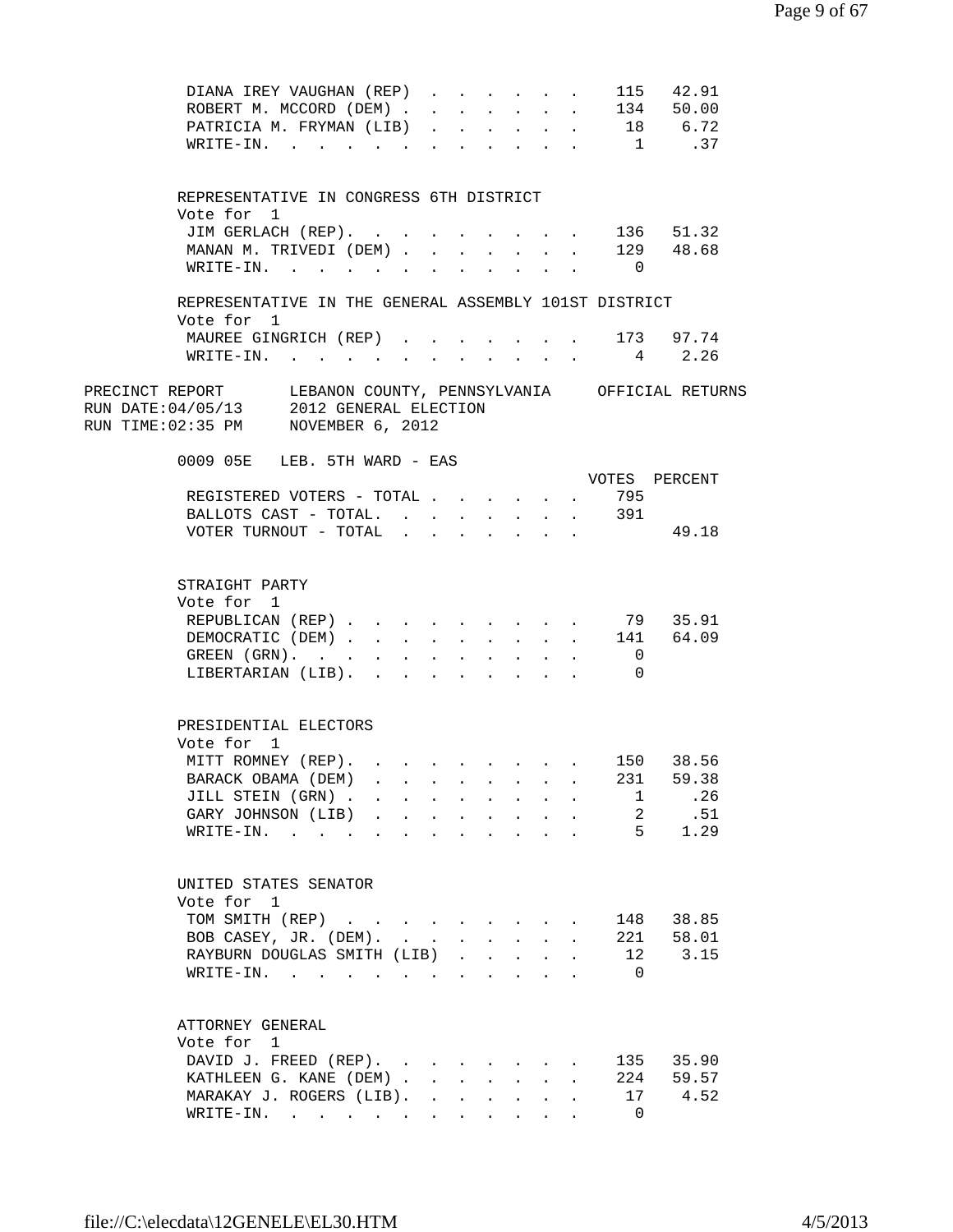| AUDITOR GENERAL                                                                                                                                                                  |                                                                                                                                              |                               |                 |                         |                                                                                               |  |                             |           |  |
|----------------------------------------------------------------------------------------------------------------------------------------------------------------------------------|----------------------------------------------------------------------------------------------------------------------------------------------|-------------------------------|-----------------|-------------------------|-----------------------------------------------------------------------------------------------|--|-----------------------------|-----------|--|
| Vote for 1                                                                                                                                                                       |                                                                                                                                              |                               |                 |                         |                                                                                               |  |                             |           |  |
| JOHN MAHER (REP)                                                                                                                                                                 |                                                                                                                                              |                               |                 |                         |                                                                                               |  |                             | 147 39.62 |  |
| EUGENE A. DEPASQUALE (DEM). 196 52.83                                                                                                                                            |                                                                                                                                              |                               |                 |                         |                                                                                               |  |                             |           |  |
| BETSY ELIZABETH SUMMERS (LIB). 28 7.55                                                                                                                                           |                                                                                                                                              |                               |                 |                         |                                                                                               |  |                             |           |  |
| WRITE-IN.                                                                                                                                                                        |                                                                                                                                              |                               |                 |                         |                                                                                               |  | $\overline{0}$              |           |  |
|                                                                                                                                                                                  |                                                                                                                                              |                               |                 |                         |                                                                                               |  |                             |           |  |
|                                                                                                                                                                                  |                                                                                                                                              |                               |                 |                         |                                                                                               |  |                             |           |  |
| STATE TREASURER<br>Vote for 1                                                                                                                                                    |                                                                                                                                              |                               |                 |                         |                                                                                               |  |                             |           |  |
|                                                                                                                                                                                  |                                                                                                                                              |                               |                 |                         |                                                                                               |  |                             |           |  |
| DIANA IREY VAUGHAN (REP) 137 37.03                                                                                                                                               |                                                                                                                                              |                               |                 |                         |                                                                                               |  |                             | 214 57.84 |  |
| ROBERT M. MCCORD (DEM)                                                                                                                                                           |                                                                                                                                              |                               |                 |                         |                                                                                               |  |                             |           |  |
| PATRICIA M. FRYMAN (LIB)                                                                                                                                                         |                                                                                                                                              |                               |                 |                         |                                                                                               |  |                             | 19 5.14   |  |
| WRITE-IN.                                                                                                                                                                        |                                                                                                                                              |                               |                 |                         |                                                                                               |  | $\overline{0}$              |           |  |
|                                                                                                                                                                                  |                                                                                                                                              |                               |                 |                         |                                                                                               |  |                             |           |  |
| REPRESENTATIVE IN CONGRESS 6TH DISTRICT<br>Vote for 1                                                                                                                            |                                                                                                                                              |                               |                 |                         |                                                                                               |  |                             |           |  |
| JIM GERLACH (REP).                                                                                                                                                               |                                                                                                                                              |                               | $\sim$ $-$      |                         | $\mathbf{r}$ , $\mathbf{r}$ , $\mathbf{r}$ , $\mathbf{r}$                                     |  |                             | 172 45.74 |  |
| MANAN M. TRIVEDI (DEM).                                                                                                                                                          |                                                                                                                                              |                               | $\mathbf{L}$    |                         |                                                                                               |  |                             | 204 54.26 |  |
|                                                                                                                                                                                  |                                                                                                                                              |                               |                 |                         | $\mathbf{r} = \mathbf{r}$ , $\mathbf{r} = \mathbf{r}$                                         |  |                             |           |  |
| $\texttt{WRITE-IN.}$                                                                                                                                                             |                                                                                                                                              |                               | $\sim$          | $\sim$                  |                                                                                               |  | $\overline{0}$              |           |  |
| REPRESENTATIVE IN THE GENERAL ASSEMBLY 101ST DISTRICT                                                                                                                            |                                                                                                                                              |                               |                 |                         |                                                                                               |  |                             |           |  |
| Vote for 1                                                                                                                                                                       |                                                                                                                                              |                               |                 |                         |                                                                                               |  |                             |           |  |
| MAUREE GINGRICH (REP) 226 97.84                                                                                                                                                  |                                                                                                                                              |                               |                 |                         |                                                                                               |  |                             |           |  |
| WRITE-IN. 5 2.16                                                                                                                                                                 |                                                                                                                                              |                               |                 |                         |                                                                                               |  |                             |           |  |
| PRECINCT REPORT LEBANON COUNTY, PENNSYLVANIA OFFICIAL RETURNS<br>RUN DATE: 04/05/13 2012 GENERAL ELECTION<br>RUN TIME: 02:35 PM NOVEMBER 6, 2012<br>0010 05M LEB. 5TH WARD - MID |                                                                                                                                              |                               |                 |                         |                                                                                               |  |                             |           |  |
|                                                                                                                                                                                  |                                                                                                                                              |                               |                 |                         |                                                                                               |  | VOTES PERCENT               |           |  |
|                                                                                                                                                                                  |                                                                                                                                              |                               |                 |                         |                                                                                               |  |                             |           |  |
| REGISTERED VOTERS - TOTAL                                                                                                                                                        |                                                                                                                                              |                               |                 |                         |                                                                                               |  | 934                         |           |  |
| BALLOTS CAST - TOTAL.                                                                                                                                                            |                                                                                                                                              |                               |                 | $\sim 100$ km s $^{-1}$ |                                                                                               |  | $\cdot$ $\cdot$ $\cdot$ 387 |           |  |
| VOTER TURNOUT - TOTAL                                                                                                                                                            |                                                                                                                                              | $\mathbf{r}$ and $\mathbf{r}$ |                 |                         |                                                                                               |  |                             | 41.43     |  |
|                                                                                                                                                                                  |                                                                                                                                              |                               |                 |                         |                                                                                               |  |                             |           |  |
| STRAIGHT PARTY<br>Vote for 1                                                                                                                                                     |                                                                                                                                              |                               |                 |                         |                                                                                               |  |                             |           |  |
|                                                                                                                                                                                  |                                                                                                                                              |                               |                 |                         |                                                                                               |  |                             |           |  |
| REPUBLICAN (REP).                                                                                                                                                                |                                                                                                                                              |                               |                 |                         |                                                                                               |  | 54                          | 22.78     |  |
| DEMOCRATIC (DEM)                                                                                                                                                                 |                                                                                                                                              |                               |                 |                         |                                                                                               |  | 178                         | 75.11     |  |
| GREEN $(GRN)$ .                                                                                                                                                                  |                                                                                                                                              |                               |                 |                         |                                                                                               |  | 1                           | .42       |  |
| LIBERTARIAN (LIB).                                                                                                                                                               |                                                                                                                                              |                               |                 |                         |                                                                                               |  |                             | 4 1.69    |  |
|                                                                                                                                                                                  |                                                                                                                                              |                               |                 |                         |                                                                                               |  |                             |           |  |
| PRESIDENTIAL ELECTORS                                                                                                                                                            |                                                                                                                                              |                               |                 |                         |                                                                                               |  |                             |           |  |
| Vote for 1                                                                                                                                                                       |                                                                                                                                              |                               |                 |                         |                                                                                               |  |                             |           |  |
| MITT ROMNEY (REP).                                                                                                                                                               |                                                                                                                                              |                               |                 |                         |                                                                                               |  | 123                         | 32.11     |  |
| BARACK OBAMA (DEM)                                                                                                                                                               | $\mathbf{r} = \mathbf{r} \cdot \mathbf{r}$ , and $\mathbf{r} = \mathbf{r} \cdot \mathbf{r}$ , and $\mathbf{r} = \mathbf{r} \cdot \mathbf{r}$ |                               |                 |                         |                                                                                               |  | 255                         | 66.58     |  |
| JILL STEIN (GRN).<br>$\ddot{\phantom{0}}$                                                                                                                                        | $\mathbf{L}^{\text{max}}$                                                                                                                    | $\mathbf{L}^{\text{max}}$     |                 |                         | $\mathbf{r} = \mathbf{r} + \mathbf{r} + \mathbf{r} + \mathbf{r} + \mathbf{r}$                 |  | $\mathbf{1}$                | .26       |  |
| GARY JOHNSON (LIB)<br>$\mathbf{L}^{\text{max}}$                                                                                                                                  | $\mathbf{L}$                                                                                                                                 | $\mathbf{L}$                  | $\sim 10^{-11}$ |                         | $\mathbf{r} = \mathbf{r} \cdot \mathbf{r}$ , where $\mathbf{r} = \mathbf{r} \cdot \mathbf{r}$ |  | 3                           | .78       |  |
| $\texttt{WRTTE-IN.}$                                                                                                                                                             |                                                                                                                                              |                               |                 | $\ddot{\phantom{a}}$    | $\mathbf{r}$ , $\mathbf{r}$ , $\mathbf{r}$                                                    |  | 1                           | .26       |  |
| UNITED STATES SENATOR<br>Vote for 1                                                                                                                                              |                                                                                                                                              |                               |                 |                         |                                                                                               |  |                             |           |  |
| TOM SMITH (REP)                                                                                                                                                                  |                                                                                                                                              |                               |                 |                         |                                                                                               |  | 112                         | 29.95     |  |
| BOB CASEY, JR. (DEM).                                                                                                                                                            |                                                                                                                                              |                               |                 |                         |                                                                                               |  | 256                         | 68.45     |  |
|                                                                                                                                                                                  |                                                                                                                                              |                               |                 |                         |                                                                                               |  |                             |           |  |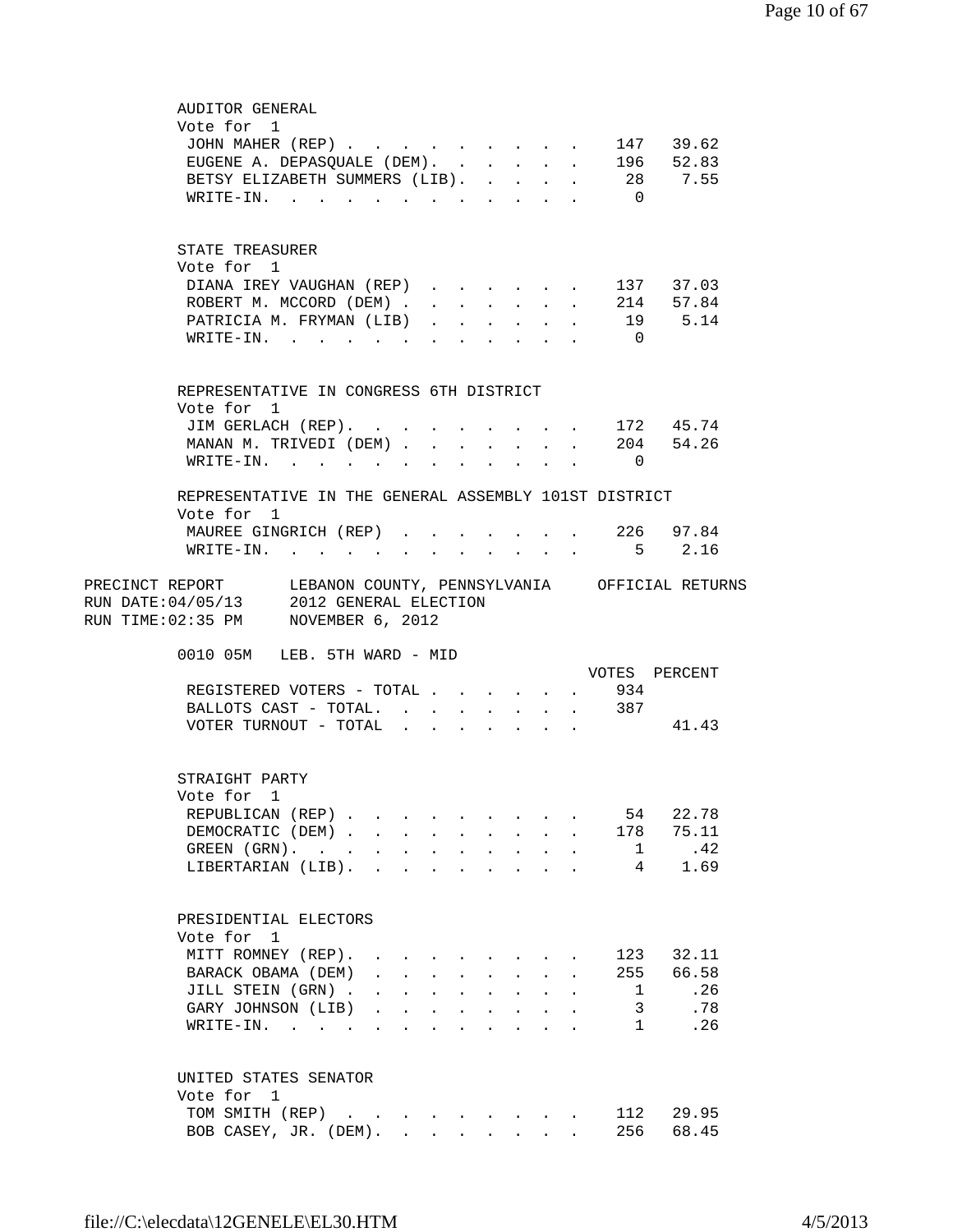| RAYBURN DOUGLAS SMITH (LIB)                                                 |                      |                           |                                                                               |        |                |                | 1.60<br>6 —      |  |
|-----------------------------------------------------------------------------|----------------------|---------------------------|-------------------------------------------------------------------------------|--------|----------------|----------------|------------------|--|
| $W$ RITE-IN<br>$\sim$ $\sim$ $\sim$ $\sim$                                  |                      |                           |                                                                               |        |                | $\Omega$       |                  |  |
|                                                                             |                      |                           |                                                                               |        |                |                |                  |  |
|                                                                             |                      |                           |                                                                               |        |                |                |                  |  |
| ATTORNEY GENERAL<br>Vote for 1                                              |                      |                           |                                                                               |        |                |                |                  |  |
| DAVID J. FREED (REP).                                                       |                      |                           |                                                                               |        |                |                | 105 27.78        |  |
| KATHLEEN G. KANE (DEM).<br>$\mathbf{A}$                                     | $\mathbf{L}$         | $\mathbf{L}$              | $\mathbf{r}$                                                                  | $\sim$ | $\mathbf{L}$   |                | 261 69.05        |  |
| MARAKAY J. ROGERS (LIB).<br>$\sim$                                          | $\mathbf{r}$         |                           |                                                                               |        |                |                | 12 3.17          |  |
| $\texttt{WRTTE-IN.}$<br>$\ddot{\phantom{a}}$                                | $\ddot{\phantom{a}}$ |                           | $\mathbf{A}$                                                                  |        |                | $\overline{0}$ |                  |  |
|                                                                             |                      |                           |                                                                               |        |                |                |                  |  |
|                                                                             |                      |                           |                                                                               |        |                |                |                  |  |
| AUDITOR GENERAL                                                             |                      |                           |                                                                               |        |                |                |                  |  |
| Vote for 1                                                                  |                      |                           |                                                                               |        |                |                |                  |  |
| JOHN MAHER (REP)                                                            |                      |                           |                                                                               |        |                |                | 118 31.47        |  |
| EUGENE A. DEPASQUALE (DEM).                                                 |                      | $\sim$                    | $\mathcal{L}^{\text{max}}$                                                    | $\sim$ |                |                | 240 64.00        |  |
| BETSY ELIZABETH SUMMERS (LIB).                                              |                      | $\mathbf{r}$              | $\mathbf{L}$                                                                  |        |                |                | 17 4.53          |  |
| $W\text{RITE-IN.}$ .<br>and the state of the state of the                   |                      |                           | $\sim$                                                                        |        |                | $\overline{0}$ |                  |  |
|                                                                             |                      |                           |                                                                               |        |                |                |                  |  |
|                                                                             |                      |                           |                                                                               |        |                |                |                  |  |
| STATE TREASURER                                                             |                      |                           |                                                                               |        |                |                |                  |  |
| Vote for 1                                                                  |                      |                           |                                                                               |        |                |                |                  |  |
| DIANA IREY VAUGHAN (REP).                                                   |                      | $\mathbf{r} = \mathbf{r}$ | $\sim$                                                                        |        | $\mathbf{r}$ . |                | 111 29.68        |  |
| ROBERT M. MCCORD (DEM).                                                     |                      | $\mathbf{r}$              | $\mathbf{L}^{\text{max}}$                                                     | $\sim$ |                |                | 245 65.51        |  |
| PATRICIA M. FRYMAN (LIB)                                                    |                      |                           |                                                                               |        |                |                | 18 4.81          |  |
| $WR$ $TT$ $R$ $ TN$ $\ldots$ $\ldots$ $\ldots$<br>$\mathbf{L} = \mathbf{L}$ |                      |                           |                                                                               |        |                | $\overline{0}$ |                  |  |
|                                                                             |                      |                           |                                                                               |        |                |                |                  |  |
|                                                                             |                      |                           |                                                                               |        |                |                |                  |  |
| REPRESENTATIVE IN CONGRESS 6TH DISTRICT                                     |                      |                           |                                                                               |        |                |                |                  |  |
| Vote for 1                                                                  |                      |                           |                                                                               |        |                |                |                  |  |
| JIM GERLACH (REP).                                                          |                      |                           |                                                                               |        |                |                | 127 33.87        |  |
| MANAN M. TRIVEDI (DEM)                                                      |                      | $\mathbf{L}$              |                                                                               |        |                |                | 248 66.13        |  |
| $\texttt{WRITE-IN.}$                                                        |                      |                           |                                                                               |        |                | $\overline{0}$ |                  |  |
|                                                                             |                      |                           |                                                                               |        |                |                |                  |  |
| REPRESENTATIVE IN THE GENERAL ASSEMBLY 101ST DISTRICT                       |                      |                           |                                                                               |        |                |                |                  |  |
| Vote for 1                                                                  |                      |                           |                                                                               |        |                |                |                  |  |
| MAUREE GINGRICH (REP).                                                      |                      |                           |                                                                               |        |                |                | 206 98.56        |  |
| $\texttt{WRTTE-IN.}$                                                        |                      |                           | $\mathbf{r} = \mathbf{r} + \mathbf{r} + \mathbf{r} + \mathbf{r} + \mathbf{r}$ |        |                |                | 3 1.44           |  |
| PRECINCT REPORT<br>LEBANON COUNTY, PENNSYLVANIA                             |                      |                           |                                                                               |        |                |                | OFFICIAL RETURNS |  |
| RUN DATE: 04/05/13 2012 GENERAL ELECTION                                    |                      |                           |                                                                               |        |                |                |                  |  |
| RUN TIME: 02:35 PM NOVEMBER 6, 2012                                         |                      |                           |                                                                               |        |                |                |                  |  |
|                                                                             |                      |                           |                                                                               |        |                |                |                  |  |
| 0011 05W LEB. 5TH WARD - WES                                                |                      |                           |                                                                               |        |                |                |                  |  |
|                                                                             |                      |                           |                                                                               |        |                |                | VOTES PERCENT    |  |
| REGISTERED VOTERS - TOTAL                                                   |                      |                           |                                                                               |        | $\sim$         | 840            |                  |  |
| BALLOTS CAST - TOTAL.                                                       |                      |                           |                                                                               |        |                | 332            |                  |  |
| VOTER TURNOUT - TOTAL                                                       |                      |                           |                                                                               |        |                |                | 39.52            |  |
|                                                                             |                      |                           |                                                                               |        |                |                |                  |  |
|                                                                             |                      |                           |                                                                               |        |                |                |                  |  |
| STRAIGHT PARTY                                                              |                      |                           |                                                                               |        |                |                |                  |  |
| Vote for 1                                                                  |                      |                           |                                                                               |        |                |                |                  |  |
| REPUBLICAN (REP)                                                            |                      |                           |                                                                               |        |                |                | 49 23.90         |  |
| DEMOCRATIC (DEM)                                                            |                      |                           |                                                                               |        |                |                | 153 74.63        |  |
| $GREFN$ $(GRN)$ .                                                           |                      |                           |                                                                               |        |                | $\overline{0}$ |                  |  |
| LIBERTARIAN (LIB).                                                          |                      |                           |                                                                               |        |                |                | $3 \t1.46$       |  |
|                                                                             |                      |                           |                                                                               |        |                |                |                  |  |
|                                                                             |                      |                           |                                                                               |        |                |                |                  |  |
| PRESIDENTIAL ELECTORS                                                       |                      |                           |                                                                               |        |                |                |                  |  |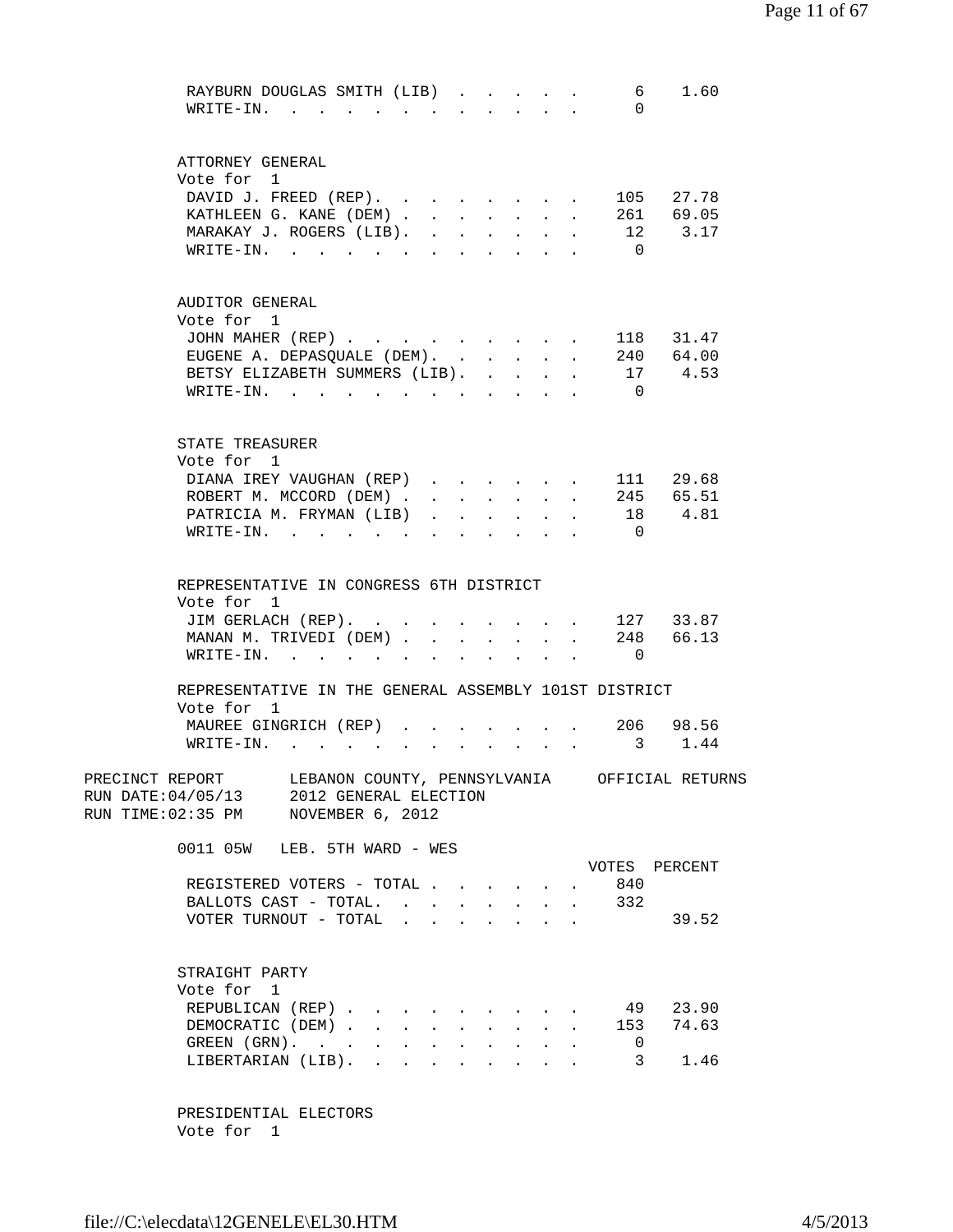| MITT ROMNEY (REP).                                                                                           |                    |                           | $\sim$                     |                                                                  | $\mathbf{r} = \mathbf{r}$            | $\sim$               | 96             | 29.09         |
|--------------------------------------------------------------------------------------------------------------|--------------------|---------------------------|----------------------------|------------------------------------------------------------------|--------------------------------------|----------------------|----------------|---------------|
| BARACK OBAMA (DEM)<br>$\mathbf{L} = \mathbf{L} \mathbf{L}$                                                   | $\mathbf{r}$       | $\sim$                    |                            | $\mathbf{r}$ , $\mathbf{r}$ , $\mathbf{r}$ , $\mathbf{r}$        |                                      |                      |                | 229 69.39     |
| JILL STEIN (GRN).<br>$\mathbf{1}$ $\mathbf{1}$ $\mathbf{1}$ $\mathbf{1}$ $\mathbf{1}$ $\mathbf{1}$           |                    | $\sim$                    |                            | $\mathbf{r}$ , $\mathbf{r}$ , $\mathbf{r}$                       |                                      |                      | $\mathbf{1}$   | .30           |
| GARY JOHNSON (LIB)                                                                                           |                    | $\mathbf{L}$              |                            | $\mathbf{r}$ , $\mathbf{r}$ , $\mathbf{r}$ , $\mathbf{r}$        |                                      |                      | $\overline{4}$ | 1.21          |
| WRITE-IN.<br>and the contract of the contract of the contract of                                             |                    |                           |                            |                                                                  |                                      |                      | $\Omega$       |               |
|                                                                                                              |                    |                           |                            |                                                                  |                                      |                      |                |               |
|                                                                                                              |                    |                           |                            |                                                                  |                                      |                      |                |               |
| UNITED STATES SENATOR                                                                                        |                    |                           |                            |                                                                  |                                      |                      |                |               |
| Vote for 1                                                                                                   |                    |                           |                            |                                                                  |                                      |                      |                |               |
| TOM SMITH (REP)                                                                                              |                    |                           |                            |                                                                  |                                      | $\ddot{\phantom{a}}$ | 95             | 29.69         |
| BOB CASEY, JR. (DEM).                                                                                        |                    |                           |                            | $\mathbf{r} = \mathbf{r} + \mathbf{r} + \mathbf{r} + \mathbf{r}$ |                                      |                      |                | 215 67.19     |
| RAYBURN DOUGLAS SMITH (LIB)                                                                                  |                    |                           |                            |                                                                  |                                      |                      | 10             | 3.13          |
| WRITE-IN.                                                                                                    |                    |                           |                            |                                                                  |                                      |                      | $\overline{0}$ |               |
|                                                                                                              |                    |                           |                            |                                                                  |                                      |                      |                |               |
| ATTORNEY GENERAL                                                                                             |                    |                           |                            |                                                                  |                                      |                      |                |               |
| Vote for 1                                                                                                   |                    |                           |                            |                                                                  |                                      |                      |                |               |
| DAVID J. FREED (REP).                                                                                        |                    |                           | $\sim$                     | $\mathbf{L} = \mathbf{L}$                                        |                                      | $\ddot{\phantom{a}}$ | 89             | 28.08         |
| KATHLEEN G. KANE (DEM)                                                                                       |                    | $\mathbf{L}$              | $\mathbf{L}$               | $\mathbf{L} = \mathbf{L} \mathbf{L}$                             |                                      | $\mathbf{L}$         | 217            | 68.45         |
| MARAKAY J. ROGERS (LIB).                                                                                     |                    |                           |                            |                                                                  |                                      | $\mathbf{r}$         | 11             | 3.47          |
| WRITE-IN.                                                                                                    |                    |                           |                            |                                                                  |                                      |                      | $\Omega$       |               |
|                                                                                                              |                    |                           |                            |                                                                  |                                      |                      |                |               |
|                                                                                                              |                    |                           |                            |                                                                  |                                      |                      |                |               |
| AUDITOR GENERAL<br>Vote for 1                                                                                |                    |                           |                            |                                                                  |                                      |                      |                |               |
| JOHN MAHER (REP)                                                                                             |                    |                           |                            |                                                                  |                                      |                      | 98             | 31.31         |
|                                                                                                              |                    |                           |                            |                                                                  |                                      |                      |                |               |
| EUGENE A. DEPASQUALE (DEM). .                                                                                |                    |                           | $\mathbf{r}$               |                                                                  | $\mathbf{L} = \mathbf{L} \mathbf{L}$ | $\mathbf{r}$         | 199            | 63.58         |
| BETSY ELIZABETH SUMMERS (LIB).                                                                               |                    |                           | $\sim$                     | <b>Contract</b>                                                  |                                      |                      | 16             | 5.11          |
| $\texttt{WRTTE-IN.}$<br>$\mathbf{A} = \mathbf{A} \mathbf{A} + \mathbf{A} \mathbf{A} + \mathbf{A} \mathbf{A}$ |                    |                           | $\sim$                     | $\sim 10^{-11}$                                                  |                                      |                      | $\Omega$       |               |
|                                                                                                              |                    |                           |                            |                                                                  |                                      |                      |                |               |
| STATE TREASURER                                                                                              |                    |                           |                            |                                                                  |                                      |                      |                |               |
| Vote for 1                                                                                                   |                    |                           |                            |                                                                  |                                      |                      |                |               |
| DIANA IREY VAUGHAN (REP)                                                                                     | $\mathbf{L}^{(1)}$ | $\mathbf{L} = \mathbf{L}$ |                            |                                                                  |                                      |                      | 86             | 27.48         |
| ROBERT M. MCCORD (DEM).                                                                                      |                    |                           | $\mathcal{L}^{\text{max}}$ | $\mathbf{L}^{\text{max}}$                                        |                                      |                      | 208            | 66.45         |
| PATRICIA M. FRYMAN (LIB)                                                                                     |                    |                           |                            |                                                                  |                                      |                      | 19             | 6.07          |
| $WRITE-IN.$                                                                                                  |                    |                           |                            |                                                                  |                                      |                      | $\Omega$       |               |
|                                                                                                              |                    |                           |                            |                                                                  |                                      |                      |                |               |
| REPRESENTATIVE IN CONGRESS 6TH DISTRICT                                                                      |                    |                           |                            |                                                                  |                                      |                      |                |               |
| Vote for 1                                                                                                   |                    |                           |                            |                                                                  |                                      |                      |                |               |
| JIM GERLACH (REP).                                                                                           |                    |                           |                            |                                                                  |                                      |                      |                | 102 32.59     |
| MANAN M. TRIVEDI (DEM)                                                                                       |                    |                           |                            |                                                                  |                                      |                      |                | 211 67.41     |
| WRITE-IN.                                                                                                    |                    |                           |                            |                                                                  |                                      |                      | $\overline{0}$ |               |
|                                                                                                              |                    |                           |                            |                                                                  |                                      |                      |                |               |
| REPRESENTATIVE IN THE GENERAL ASSEMBLY 101ST DISTRICT                                                        |                    |                           |                            |                                                                  |                                      |                      |                |               |
| Vote for 1                                                                                                   |                    |                           |                            |                                                                  |                                      |                      |                |               |
| MAUREE GINGRICH (REP)                                                                                        |                    |                           |                            |                                                                  |                                      |                      |                | 157 97.52     |
| WRITE-IN. 4 2.48                                                                                             |                    |                           |                            |                                                                  |                                      |                      |                |               |
| PRECINCT REPORT LEBANON COUNTY, PENNSYLVANIA OFFICIAL RETURNS                                                |                    |                           |                            |                                                                  |                                      |                      |                |               |
| RUN DATE: 04/05/13 2012 GENERAL ELECTION                                                                     |                    |                           |                            |                                                                  |                                      |                      |                |               |
| RUN TIME: 02:35 PM NOVEMBER 6, 2012                                                                          |                    |                           |                            |                                                                  |                                      |                      |                |               |
|                                                                                                              |                    |                           |                            |                                                                  |                                      |                      |                |               |
| 0012 06 LEB. 6TH WARD                                                                                        |                    |                           |                            |                                                                  |                                      |                      |                | VOTES PERCENT |
| REGISTERED VOTERS - TOTAL                                                                                    |                    |                           |                            |                                                                  |                                      |                      | 585            |               |
|                                                                                                              |                    |                           |                            |                                                                  |                                      |                      |                |               |
| BALLOTS CAST - TOTAL                                                                                         |                    |                           |                            |                                                                  |                                      |                      | 218            |               |
| VOTER TURNOUT - TOTAL $\ldots$                                                                               |                    |                           |                            |                                                                  |                                      |                      |                | 37.26         |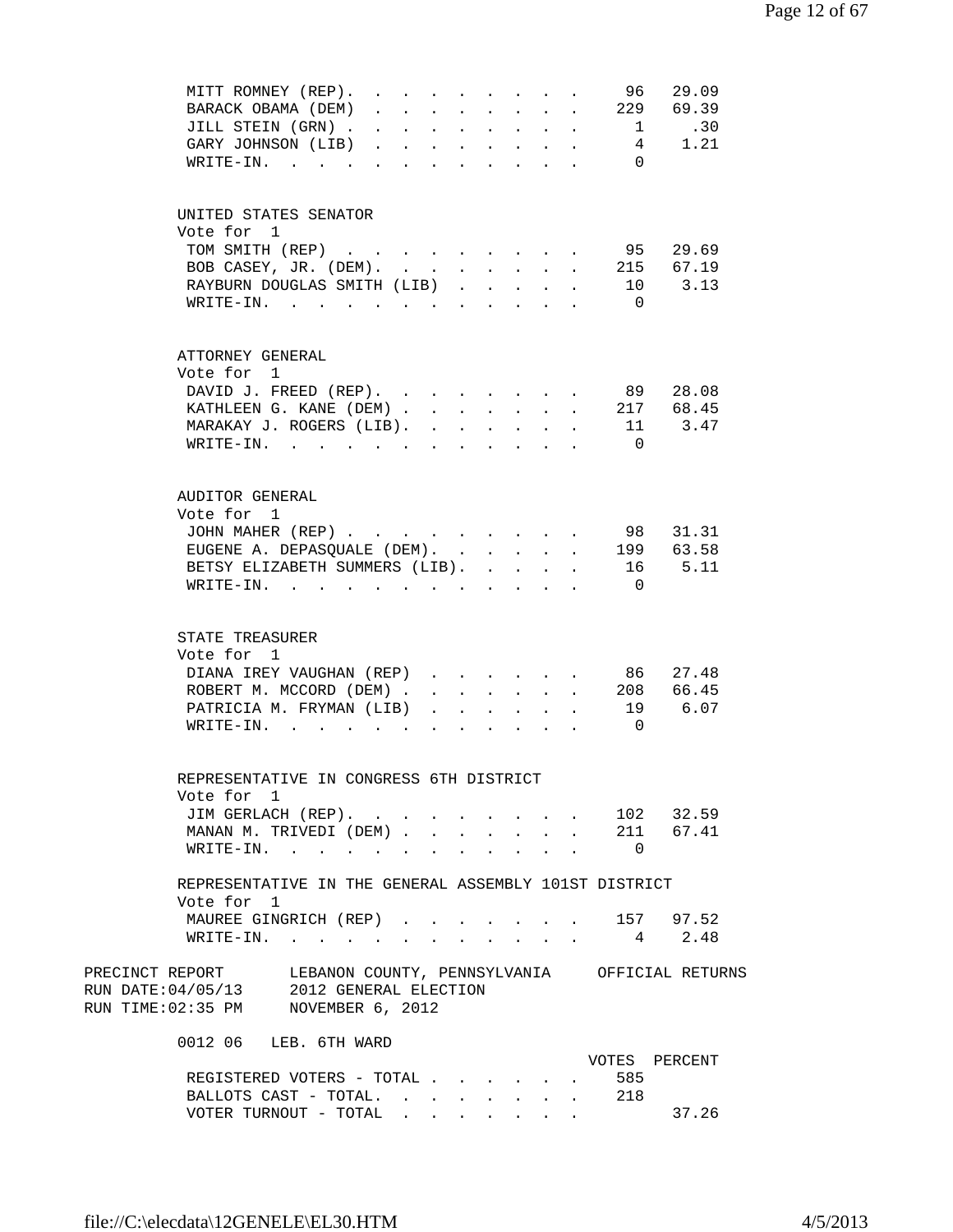| STRAIGHT PARTY                                                                                                                                                                |
|-------------------------------------------------------------------------------------------------------------------------------------------------------------------------------|
| Vote for 1                                                                                                                                                                    |
| REPUBLICAN (REP)<br>23<br>17.16                                                                                                                                               |
| DEMOCRATIC (DEM) 111<br>82.84                                                                                                                                                 |
| GREEN (GRN).<br>$\overline{0}$                                                                                                                                                |
| LIBERTARIAN (LIB).<br>$\overline{0}$                                                                                                                                          |
|                                                                                                                                                                               |
|                                                                                                                                                                               |
| PRESIDENTIAL ELECTORS                                                                                                                                                         |
| Vote for 1                                                                                                                                                                    |
| 41<br>18.98<br>MITT ROMNEY (REP).                                                                                                                                             |
| 170 78.70<br>$\mathbf{r}$<br>BARACK OBAMA (DEM)<br>$\mathbf{r}$ , $\mathbf{r}$ , $\mathbf{r}$ , $\mathbf{r}$<br>$\mathbf{L} = \mathbf{L} \mathbf{L}$                          |
| JILL STEIN (GRN).<br>2<br>.93<br>$\mathbf{r}$ , $\mathbf{r}$ , $\mathbf{r}$ , $\mathbf{r}$ , $\mathbf{r}$<br>and the state of the state of the                                |
| $\mathbf{1}$<br>.46<br>GARY JOHNSON (LIB)<br>$\mathbf{r} = \mathbf{r} - \mathbf{r}$ , and $\mathbf{r} = \mathbf{r} - \mathbf{r}$ , and $\mathbf{r} = \mathbf{r} - \mathbf{r}$ |
| 2<br>.93<br>$\texttt{WRTTE-IN.}$<br>$\cdot$ $\cdot$ $\cdot$<br>and a strong control of the strong strong and                                                                  |
|                                                                                                                                                                               |
| UNITED STATES SENATOR                                                                                                                                                         |
| Vote for 1                                                                                                                                                                    |
| TOM SMITH (REP)<br>19.90<br>40<br>$\mathbf{r} = \mathbf{r}$                                                                                                                   |
| . 155 77.11<br>BOB CASEY, JR. (DEM).                                                                                                                                          |
| RAYBURN DOUGLAS SMITH (LIB)<br>6 2.99                                                                                                                                         |
| WRITE-IN.<br>$\Omega$                                                                                                                                                         |
|                                                                                                                                                                               |
|                                                                                                                                                                               |
| ATTORNEY GENERAL                                                                                                                                                              |
| Vote for 1                                                                                                                                                                    |
| 38<br>DAVID J. FREED (REP).<br>19.00<br>$\sim$<br>$\mathbf{L} = \mathbf{L}$<br>$\ddot{\phantom{0}}$                                                                           |
| 156 78.00<br>KATHLEEN G. KANE (DEM)<br>$\sim$<br>$\mathbf{r}$<br>$\mathbf{L}$<br>$\sim$<br>$\mathbf{L}$                                                                       |
| MARAKAY J. ROGERS (LIB).<br>3.00<br>- 6<br>$\mathbf{L}$<br>$\mathbf{L}$<br>$\sim$                                                                                             |
| $\texttt{WRTTE-IN.}$<br>$\Omega$<br>$\mathbf{r}$<br>$\mathbf{r}$ and $\mathbf{r}$<br>$\ddot{\phantom{a}}$                                                                     |
|                                                                                                                                                                               |
| AUDITOR GENERAL                                                                                                                                                               |
| Vote for 1                                                                                                                                                                    |
| 24.49<br>JOHN MAHER (REP)<br>48                                                                                                                                               |
| 71.94<br>EUGENE A. DEPASQUALE (DEM).<br>141<br>$\mathbf{r}$<br>$\mathbf{L}$<br>$\mathbf{r}$                                                                                   |
| 3.57<br>BETSY ELIZABETH SUMMERS (LIB).<br>7<br>$\mathbf{r}$<br>$\sim$                                                                                                         |
| WRITE-IN.<br>$\Omega$<br>$\ddot{\phantom{a}}$<br>$\ddot{\phantom{0}}$                                                                                                         |
|                                                                                                                                                                               |
| STATE TREASURER                                                                                                                                                               |
| Vote for 1                                                                                                                                                                    |
| 20.00<br>DIANA IREY VAUGHAN (REP)<br>39                                                                                                                                       |
| 74.87<br>ROBERT M. MCCORD (DEM).<br>146                                                                                                                                       |
| PATRICIA M. FRYMAN (LIB)<br>5.13<br>10                                                                                                                                        |
| $\overline{0}$<br>$WRITE-IN.$                                                                                                                                                 |
|                                                                                                                                                                               |
|                                                                                                                                                                               |
| REPRESENTATIVE IN CONGRESS 15TH DISTRICT                                                                                                                                      |
| Vote for 1                                                                                                                                                                    |
| 23.47<br>CHARLES W. DENT (REP)<br>46<br>$\mathbf{r}$ $\mathbf{r}$                                                                                                             |
| 76.02<br>149<br>RICK DAUGHERTY (DEM).<br>$\mathbf{L} = \mathbf{L}$                                                                                                            |
| .51<br>$\overline{1}$<br>WRITE-IN.<br>$\mathbf{L} = \mathbf{L}$                                                                                                               |
| REPRESENTATIVE IN THE GENERAL ASSEMBLY 101ST DISTRICT                                                                                                                         |
| Vote for 1                                                                                                                                                                    |
| 88 97.78<br>MAUREE GINGRICH (REP)                                                                                                                                             |
| 2<br>2.22<br>$\texttt{WRITE-IN.}$                                                                                                                                             |
|                                                                                                                                                                               |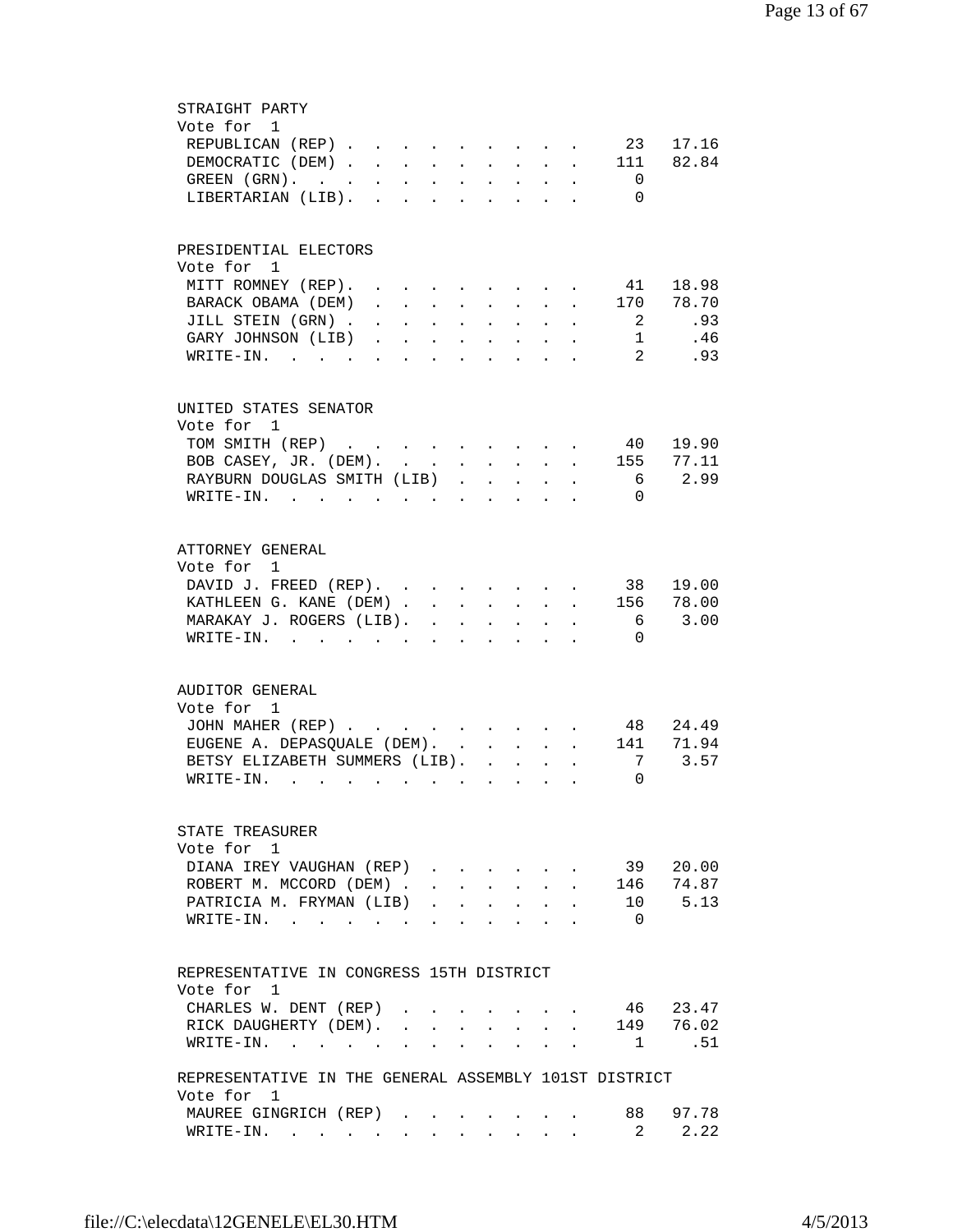| PRECINCT REPORT   LEBANON COUNTY, PENNSYLVANIA     OFFICIAL RETURNS  |                      |              |                   |              |                                                           |                                        |                         |                                                                         |  |
|----------------------------------------------------------------------|----------------------|--------------|-------------------|--------------|-----------------------------------------------------------|----------------------------------------|-------------------------|-------------------------------------------------------------------------|--|
| RUN DATE: 04/05/13 2012 GENERAL ELECTION                             |                      |              |                   |              |                                                           |                                        |                         |                                                                         |  |
| RUN TIME:02:35 PM NOVEMBER 6, 2012                                   |                      |              |                   |              |                                                           |                                        |                         |                                                                         |  |
|                                                                      |                      |              |                   |              |                                                           |                                        |                         |                                                                         |  |
| 0013 07 LEB. 7TH WARD                                                |                      |              |                   |              |                                                           |                                        |                         |                                                                         |  |
|                                                                      |                      |              |                   |              |                                                           |                                        |                         | VOTES PERCENT                                                           |  |
| REGISTERED VOTERS - TOTAL                                            |                      |              |                   |              |                                                           |                                        | 1098                    |                                                                         |  |
|                                                                      |                      |              |                   |              |                                                           |                                        |                         |                                                                         |  |
| BALLOTS CAST - TOTAL.                                                |                      |              | $\sim 10^{-10}$   | $\sim$       | $\sim$ $\sim$                                             |                                        | $\cdot$ $\cdot$ 510     |                                                                         |  |
| VOTER TURNOUT - TOTAL                                                |                      |              | $\mathbf{L}$      | $\mathbf{L}$ |                                                           | $\mathbf{r} = \mathbf{r} + \mathbf{r}$ |                         | 46.45                                                                   |  |
|                                                                      |                      |              |                   |              |                                                           |                                        |                         |                                                                         |  |
| STRAIGHT PARTY                                                       |                      |              |                   |              |                                                           |                                        |                         |                                                                         |  |
| Vote for 1                                                           |                      |              |                   |              |                                                           |                                        |                         |                                                                         |  |
| REPUBLICAN (REP)                                                     |                      |              |                   |              |                                                           |                                        | 93                      | 29.71                                                                   |  |
| DEMOCRATIC (DEM)                                                     |                      |              |                   |              |                                                           |                                        | 215                     | 68.69                                                                   |  |
| GREEN $(GRN)$ .                                                      |                      |              |                   |              |                                                           |                                        | $\overline{0}$          |                                                                         |  |
| LIBERTARIAN (LIB).                                                   |                      |              |                   |              |                                                           |                                        |                         | 5 1.60                                                                  |  |
|                                                                      |                      |              |                   |              |                                                           |                                        |                         |                                                                         |  |
|                                                                      |                      |              |                   |              |                                                           |                                        |                         |                                                                         |  |
| PRESIDENTIAL ELECTORS                                                |                      |              |                   |              |                                                           |                                        |                         |                                                                         |  |
| Vote for 1                                                           |                      |              |                   |              |                                                           |                                        |                         |                                                                         |  |
| MITT ROMNEY (REP).                                                   |                      |              |                   |              |                                                           |                                        |                         | 171 34.06                                                               |  |
| BARACK OBAMA (DEM)                                                   |                      |              |                   |              |                                                           |                                        |                         | $\begin{array}{cccccccccc} . & . & . & . & . & 324 & 64.54 \end{array}$ |  |
| JILL STEIN (GRN)                                                     |                      |              |                   |              |                                                           |                                        | $\overline{2}$          | .40                                                                     |  |
| GARY JOHNSON (LIB)                                                   |                      |              | $\sim$ 100 $\pm$  | $\sim$       |                                                           |                                        | $\overline{\mathbf{3}}$ | .60                                                                     |  |
| $WRITE-IN.$                                                          | $\ddot{\phantom{0}}$ |              | $\Delta \sim 100$ | $\sim$       |                                                           |                                        | $\overline{\mathbf{2}}$ | .40                                                                     |  |
|                                                                      |                      |              |                   |              |                                                           |                                        |                         |                                                                         |  |
|                                                                      |                      |              |                   |              |                                                           |                                        |                         |                                                                         |  |
| UNITED STATES SENATOR                                                |                      |              |                   |              |                                                           |                                        |                         |                                                                         |  |
| Vote for 1                                                           |                      |              |                   |              |                                                           |                                        |                         |                                                                         |  |
| TOM SMITH (REP) 167 34.72                                            |                      |              |                   |              |                                                           |                                        |                         |                                                                         |  |
| BOB CASEY, JR. (DEM). 307 63.83                                      |                      |              |                   |              |                                                           |                                        |                         |                                                                         |  |
| RAYBURN DOUGLAS SMITH (LIB)                                          |                      |              |                   |              |                                                           |                                        |                         | 7 1.46                                                                  |  |
| WRITE-IN.                                                            |                      |              |                   |              |                                                           |                                        | $\Omega$                |                                                                         |  |
|                                                                      |                      |              |                   |              |                                                           |                                        |                         |                                                                         |  |
| ATTORNEY GENERAL                                                     |                      |              |                   |              |                                                           |                                        |                         |                                                                         |  |
| Vote for 1                                                           |                      |              |                   |              |                                                           |                                        |                         |                                                                         |  |
| DAVID J. FREED (REP). 155 32.09                                      |                      |              |                   |              |                                                           |                                        |                         |                                                                         |  |
|                                                                      |                      |              |                   |              |                                                           |                                        |                         |                                                                         |  |
| KATHLEEN G. KANE (DEM)                                               |                      |              |                   |              |                                                           |                                        | 316                     | 65.42                                                                   |  |
| MARAKAY J. ROGERS (LIB).                                             |                      |              |                   |              |                                                           |                                        | 12                      | 2.48                                                                    |  |
| WRITE-IN.                                                            |                      |              |                   |              |                                                           |                                        | $\Omega$                |                                                                         |  |
|                                                                      |                      |              |                   |              |                                                           |                                        |                         |                                                                         |  |
| AUDITOR GENERAL                                                      |                      |              |                   |              |                                                           |                                        |                         |                                                                         |  |
| Vote for 1                                                           |                      |              |                   |              |                                                           |                                        |                         |                                                                         |  |
| JOHN MAHER (REP)                                                     |                      |              |                   |              |                                                           |                                        | 164                     | 34.67                                                                   |  |
| EUGENE A. DEPASQUALE (DEM). .                                        |                      |              |                   |              | $\mathbf{L}^{\text{max}}$ , and $\mathbf{L}^{\text{max}}$ |                                        | 289                     | 61.10                                                                   |  |
| BETSY ELIZABETH SUMMERS (LIB). .                                     |                      |              |                   |              | $\sim$ 100 $\pm$                                          | $\ddot{\phantom{a}}$                   | 20                      | 4.23                                                                    |  |
|                                                                      |                      |              |                   |              |                                                           |                                        | $\overline{0}$          |                                                                         |  |
| WRITE-IN.                                                            |                      |              |                   |              |                                                           |                                        |                         |                                                                         |  |
|                                                                      |                      |              |                   |              |                                                           |                                        |                         |                                                                         |  |
| STATE TREASURER<br>Vote for 1                                        |                      |              |                   |              |                                                           |                                        |                         |                                                                         |  |
|                                                                      |                      |              |                   |              |                                                           |                                        |                         |                                                                         |  |
| DIANA IREY VAUGHAN (REP)                                             |                      |              |                   |              |                                                           |                                        | 149                     | 31.37                                                                   |  |
| ROBERT M. MCCORD (DEM)                                               |                      |              |                   |              |                                                           |                                        | 305                     | 64.21                                                                   |  |
| PATRICIA M. FRYMAN (LIB)                                             |                      | $\mathbf{L}$ | $\mathbf{r}$      | $\mathbf{L}$ | $\mathbf{L}^{\text{max}}$                                 | $\ddot{\phantom{0}}$                   | -21                     | 4.42                                                                    |  |
| $\texttt{WRITE-IN.} \quad . \quad . \quad . \quad . \quad . \quad .$ |                      |              |                   |              | $\mathbf{L} = \mathbf{L}$                                 |                                        | $\Omega$                |                                                                         |  |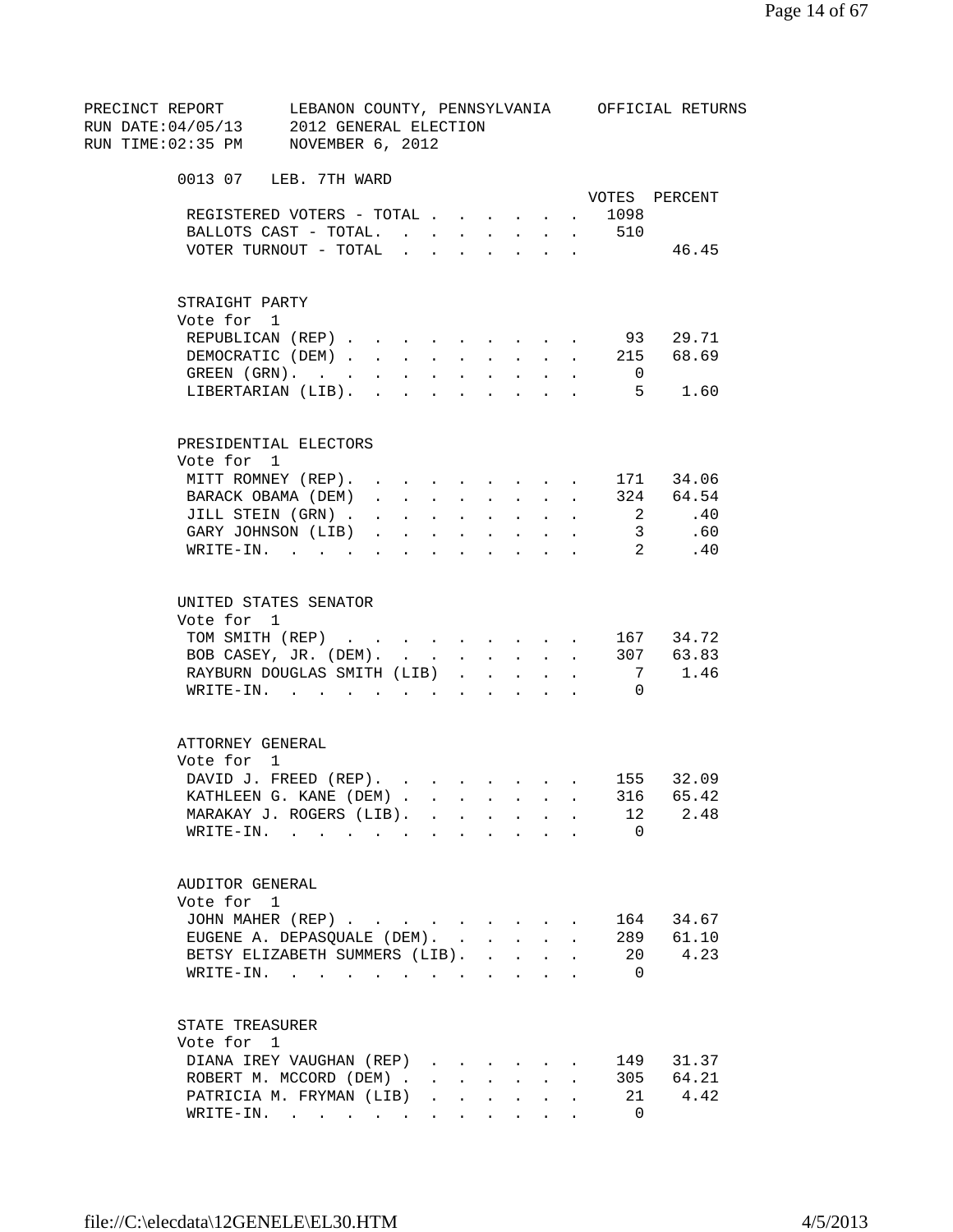| REPRESENTATIVE IN CONGRESS 6TH DISTRICT                                                                                                        |              |                                                              |                                 |                           |                                      |                            |              |                           |                |                     |
|------------------------------------------------------------------------------------------------------------------------------------------------|--------------|--------------------------------------------------------------|---------------------------------|---------------------------|--------------------------------------|----------------------------|--------------|---------------------------|----------------|---------------------|
| Vote for 1                                                                                                                                     |              |                                                              |                                 |                           |                                      |                            |              |                           |                |                     |
| JIM GERLACH (REP). 168 36.05                                                                                                                   |              |                                                              |                                 |                           |                                      |                            |              |                           |                |                     |
| MANAN M. TRIVEDI (DEM) 298 63.95                                                                                                               |              |                                                              |                                 |                           |                                      |                            |              |                           |                |                     |
| WRITE-IN.                                                                                                                                      |              |                                                              |                                 |                           |                                      |                            |              |                           | $\overline{0}$ |                     |
| REPRESENTATIVE IN THE GENERAL ASSEMBLY 101ST DISTRICT<br>Vote for 1                                                                            |              |                                                              |                                 |                           |                                      |                            |              |                           |                |                     |
| MAUREE GINGRICH (REP) 258 99.61                                                                                                                |              |                                                              |                                 |                           |                                      |                            |              |                           |                |                     |
| WRITE-IN.                                                                                                                                      |              |                                                              |                                 |                           |                                      |                            |              |                           |                | 1 .39               |
|                                                                                                                                                |              |                                                              |                                 |                           |                                      |                            |              |                           |                |                     |
| PRECINCT REPORT LEBANON COUNTY, PENNSYLVANIA OFFICIAL RETURNS<br>RUN DATE:04/05/13 2012 GENERAL ELECTION<br>RUN TIME:02:35 PM MOVEMBER 6, 2012 |              |                                                              |                                 |                           |                                      |                            |              |                           |                |                     |
| 0014 08 LEB. 8TH WARD                                                                                                                          |              |                                                              |                                 |                           |                                      |                            |              |                           |                |                     |
|                                                                                                                                                |              |                                                              |                                 |                           |                                      |                            |              |                           |                | VOTES PERCENT       |
| REGISTERED VOTERS - TOTAL                                                                                                                      |              |                                                              |                                 |                           |                                      |                            |              |                           | 996            |                     |
| BALLOTS CAST - TOTAL. 739                                                                                                                      |              |                                                              |                                 |                           |                                      |                            |              |                           |                |                     |
| VOTER TURNOUT - TOTAL                                                                                                                          |              |                                                              |                                 |                           |                                      |                            |              |                           |                | 74.20               |
|                                                                                                                                                |              |                                                              |                                 |                           |                                      |                            |              |                           |                |                     |
| STRAIGHT PARTY                                                                                                                                 |              |                                                              |                                 |                           |                                      |                            |              |                           |                |                     |
| Vote for 1                                                                                                                                     |              |                                                              |                                 |                           |                                      |                            |              |                           |                |                     |
| REPUBLICAN (REP)                                                                                                                               |              |                                                              |                                 |                           |                                      |                            |              |                           |                | 183 59.80           |
| DEMOCRATIC (DEM)                                                                                                                               |              |                                                              |                                 | $\sim 10^{-11}$           | $\sim$ 100 $\pm$                     | $\mathcal{L}^{\text{max}}$ |              | $\mathbf{L} = \mathbf{L}$ |                | 116 37.91           |
| GREEN (GRN).                                                                                                                                   |              | $\mathbf{L} = \mathbf{L}$                                    |                                 | $\mathbf{L}^{\text{max}}$ | $\sim$                               | $\sim$                     | $\sim$       |                           |                | $6 \t 1.96$         |
| LIBERTARIAN (LIB).                                                                                                                             |              |                                                              |                                 |                           |                                      |                            |              |                           |                | 1 .33               |
|                                                                                                                                                |              |                                                              |                                 |                           |                                      |                            |              |                           |                |                     |
| PRESIDENTIAL ELECTORS<br>Vote for 1                                                                                                            |              |                                                              |                                 |                           |                                      |                            |              |                           |                |                     |
| MITT ROMNEY (REP).                                                                                                                             |              |                                                              |                                 |                           |                                      |                            |              |                           |                | 416 56.60           |
| BARACK OBAMA (DEM)                                                                                                                             |              | $\mathbf{L} = \mathbf{L} \mathbf{L} + \mathbf{L} \mathbf{L}$ |                                 |                           | $\mathbf{L}$                         |                            |              | $\mathbf{L}$              |                | 298 40.54<br>9 1.22 |
| JILL STEIN (GRN).                                                                                                                              | $\mathbf{L}$ | $\mathcal{L}^{\text{max}}$                                   | $\sim$                          | $\sim$                    | $\ddot{\phantom{0}}$                 | $\ddot{\phantom{0}}$       | $\mathbf{L}$ | $\ddot{\phantom{a}}$      |                |                     |
| GARY JOHNSON (LIB)                                                                                                                             | $\mathbf{A}$ | $\mathbf{L}^{\text{max}}$ and $\mathbf{L}^{\text{max}}$      |                                 | $\mathbf{r}$              | $\mathbf{L}$                         | $\mathbf{L}$               |              |                           |                | 11 1.50             |
| $\texttt{WRTTE-IN.}$                                                                                                                           |              |                                                              |                                 |                           | $\mathbf{L} = \mathbf{L} \mathbf{L}$ | $\mathbf{r}$ $\mathbf{r}$  |              | $\ddot{\phantom{a}}$      |                | $1 \quad .14$       |
| UNITED STATES SENATOR                                                                                                                          |              |                                                              |                                 |                           |                                      |                            |              |                           |                |                     |
| Vote for 1                                                                                                                                     |              |                                                              |                                 |                           |                                      |                            |              |                           |                |                     |
| TOM SMITH (REP)                                                                                                                                |              |                                                              |                                 |                           |                                      |                            |              |                           | 376            | 51.58               |
| BOB CASEY, JR. (DEM). .                                                                                                                        |              |                                                              | $\Delta \sim 10^4$              |                           | $\mathbf{L}$                         |                            | $\mathbf{A}$ |                           | 332            | 45.54               |
| RAYBURN DOUGLAS SMITH (LIB)                                                                                                                    |              |                                                              |                                 |                           |                                      |                            |              |                           | 19             | 2.61                |
| $W\text{RITE}-\text{IN}.$                                                                                                                      |              |                                                              | <b>Contract Contract Street</b> |                           |                                      |                            |              |                           | - 2            | . 27                |
| ATTORNEY GENERAL                                                                                                                               |              |                                                              |                                 |                           |                                      |                            |              |                           |                |                     |
| Vote for 1                                                                                                                                     |              |                                                              |                                 |                           |                                      |                            |              |                           |                |                     |
| DAVID J. FREED (REP).                                                                                                                          |              |                                                              |                                 |                           |                                      |                            |              |                           | 347            | 48.46               |
| KATHLEEN G. KANE (DEM).                                                                                                                        |              |                                                              | $\sim$                          |                           | $\ddot{\phantom{a}}$                 |                            |              |                           | 345            | 48.18               |
| MARAKAY J. ROGERS (LIB). .                                                                                                                     |              |                                                              |                                 |                           |                                      |                            |              |                           | 24             | 3.35                |
| WRITE-IN.                                                                                                                                      |              | $\sim$                                                       |                                 |                           |                                      |                            |              |                           | $\overline{0}$ |                     |
| AUDITOR GENERAL                                                                                                                                |              |                                                              |                                 |                           |                                      |                            |              |                           |                |                     |
| Vote for 1                                                                                                                                     |              |                                                              |                                 |                           |                                      |                            |              |                           |                |                     |
| JOHN MAHER (REP)                                                                                                                               |              |                                                              |                                 |                           |                                      |                            |              |                           | 385            | 54.38               |
| EUGENE A. DEPASQUALE (DEM).                                                                                                                    |              |                                                              |                                 |                           |                                      |                            |              |                           | 275            | 38.84               |
|                                                                                                                                                |              |                                                              |                                 |                           |                                      |                            |              |                           |                |                     |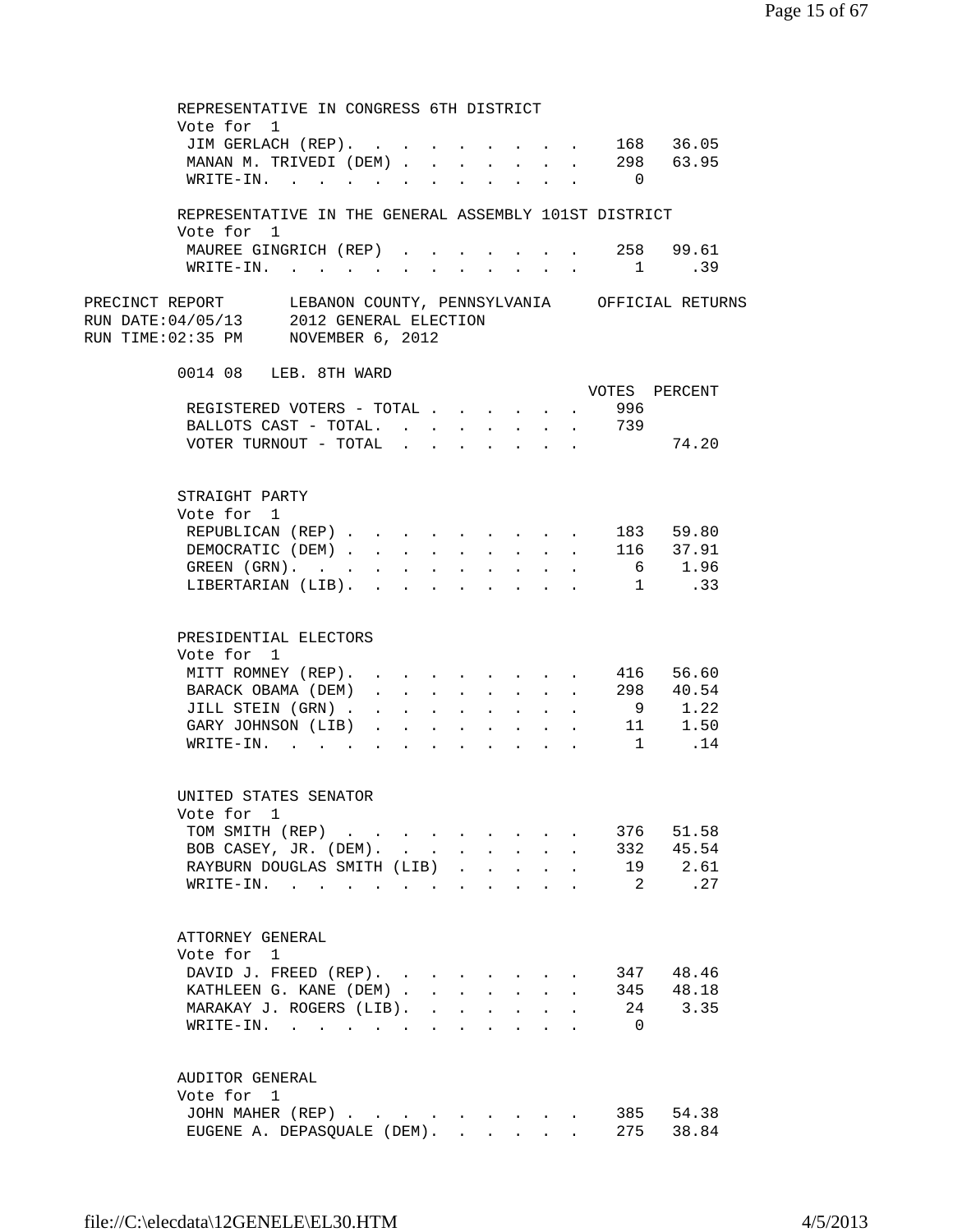| BETSY ELIZABETH SUMMERS (LIB).<br>$WRITE-IN.$ .<br>$\mathbf{r}$ . The set of $\mathbf{r}$                                                           |                                                                                                                                              |                                   |                        |              |                                                           |                             |              | $\bigcap$         | 48 6.78              |
|-----------------------------------------------------------------------------------------------------------------------------------------------------|----------------------------------------------------------------------------------------------------------------------------------------------|-----------------------------------|------------------------|--------------|-----------------------------------------------------------|-----------------------------|--------------|-------------------|----------------------|
| STATE TREASURER                                                                                                                                     |                                                                                                                                              |                                   |                        |              |                                                           |                             |              |                   |                      |
| Vote for 1                                                                                                                                          |                                                                                                                                              |                                   |                        |              |                                                           |                             |              |                   |                      |
| DIANA IREY VAUGHAN (REP)                                                                                                                            |                                                                                                                                              |                                   |                        |              |                                                           |                             |              |                   | 370 52.19            |
| ROBERT M. MCCORD (DEM).                                                                                                                             |                                                                                                                                              | $\mathbf{L}$                      | $\mathbf{L}$           | $\mathbf{L}$ | $\sim$ 100 $\pm$                                          | $\sim$ $\sim$               | $\mathbf{L}$ |                   | 299 42.17<br>40 5.64 |
| PATRICIA M. FRYMAN (LIB)<br>$\texttt{WRTTE-IN.}$                                                                                                    |                                                                                                                                              | $\mathbf{L}$<br>$\sim$ 100 $\sim$ | $\mathbf{L}$<br>$\sim$ | $\mathbf{r}$ | $\mathbf{L}$                                              |                             |              | $\overline{0}$    |                      |
|                                                                                                                                                     |                                                                                                                                              |                                   |                        |              |                                                           |                             |              |                   |                      |
| REPRESENTATIVE IN CONGRESS 6TH DISTRICT                                                                                                             |                                                                                                                                              |                                   |                        |              |                                                           |                             |              |                   |                      |
| Vote for 1<br>JIM GERLACH (REP).                                                                                                                    |                                                                                                                                              |                                   |                        |              |                                                           |                             |              | $\cdot$ 443 62.84 |                      |
| MANAN M. TRIVEDI (DEM)                                                                                                                              |                                                                                                                                              |                                   | $\mathbf{L}$           | $\mathbf{L}$ | $\mathbf{L}$                                              | $\mathbf{L}$                |              |                   | 262 37.16            |
| $\texttt{WRTTE-IN.}$                                                                                                                                |                                                                                                                                              |                                   |                        |              |                                                           |                             |              | $\overline{0}$    |                      |
| REPRESENTATIVE IN THE GENERAL ASSEMBLY 101ST DISTRICT                                                                                               |                                                                                                                                              |                                   |                        |              |                                                           |                             |              |                   |                      |
| Vote for 1                                                                                                                                          |                                                                                                                                              |                                   |                        |              |                                                           |                             |              |                   |                      |
| MAUREE GINGRICH (REP).                                                                                                                              |                                                                                                                                              |                                   |                        |              | the contract of the contract of the                       |                             |              |                   | 580 98.31            |
| WRITE-IN. 10 1.69                                                                                                                                   |                                                                                                                                              |                                   |                        |              |                                                           |                             |              |                   |                      |
| PRECINCT REPORT LEBANON COUNTY, PENNSYLVANIA OFFICIAL RETURNS<br>RUN DATE: 04/05/13<br>2012 GENERAL ELECTION<br>RUN TIME: 02:35 PM NOVEMBER 6, 2012 |                                                                                                                                              |                                   |                        |              |                                                           |                             |              |                   |                      |
| 0015 09 LEB. 9TH WARD                                                                                                                               |                                                                                                                                              |                                   |                        |              |                                                           |                             |              | VOTES PERCENT     |                      |
| REGISTERED VOTERS - TOTAL                                                                                                                           |                                                                                                                                              |                                   |                        |              |                                                           |                             |              | . 1195            |                      |
| BALLOTS CAST - TOTAL. 632                                                                                                                           |                                                                                                                                              |                                   |                        |              |                                                           |                             |              |                   |                      |
| VOTER TURNOUT - TOTAL $\cdot \cdot \cdot \cdot \cdot \cdot$                                                                                         |                                                                                                                                              |                                   |                        |              |                                                           |                             |              |                   | 52.89                |
| STRAIGHT PARTY                                                                                                                                      |                                                                                                                                              |                                   |                        |              |                                                           |                             |              |                   |                      |
| Vote for 1                                                                                                                                          |                                                                                                                                              |                                   |                        |              |                                                           |                             |              |                   |                      |
| REPUBLICAN (REP)                                                                                                                                    |                                                                                                                                              |                                   |                        |              |                                                           |                             |              | $\cdot$ 115 35.49 |                      |
| DEMOCRATIC (DEM) 204 62.96                                                                                                                          |                                                                                                                                              |                                   |                        |              |                                                           |                             |              |                   |                      |
| GREEN (GRN). 1 . 31                                                                                                                                 |                                                                                                                                              |                                   |                        |              |                                                           |                             |              |                   |                      |
| LIBERTARIAN (LIB).                                                                                                                                  |                                                                                                                                              |                                   |                        |              |                                                           |                             |              | $\overline{4}$    | 1.23                 |
| PRESIDENTIAL ELECTORS                                                                                                                               |                                                                                                                                              |                                   |                        |              |                                                           |                             |              |                   |                      |
| Vote for 1                                                                                                                                          |                                                                                                                                              |                                   |                        |              |                                                           |                             |              |                   |                      |
| MITT ROMNEY (REP).                                                                                                                                  |                                                                                                                                              |                                   |                        |              |                                                           |                             |              | 264               | 42.58                |
| BARACK OBAMA (DEM)                                                                                                                                  | $\mathbf{r} = \mathbf{r} \cdot \mathbf{r}$ , and $\mathbf{r} = \mathbf{r} \cdot \mathbf{r}$ , and $\mathbf{r} = \mathbf{r} \cdot \mathbf{r}$ |                                   |                        |              |                                                           |                             |              |                   | 346 55.81            |
| JILL STEIN (GRN).                                                                                                                                   |                                                                                                                                              | $\mathbf{L}$ and $\mathbf{L}$     | $\sim$ 100 $\pm$       |              | $\mathbf{r} = \mathbf{r}$ , and $\mathbf{r} = \mathbf{r}$ |                             |              | 4                 | .65                  |
| GARY JOHNSON (LIB)                                                                                                                                  | $\mathbf{A}$                                                                                                                                 | $\cdot$ $\cdot$ $\cdot$           | $\sim 100$             |              | $\mathbf{r} = \mathbf{r} \cdot \mathbf{r}$                |                             |              | 4                 | .65                  |
| WRITE-IN.                                                                                                                                           |                                                                                                                                              |                                   |                        | $\bullet$    |                                                           | <b>All Card Corporation</b> |              | $\overline{2}$    | .32                  |
| UNITED STATES SENATOR                                                                                                                               |                                                                                                                                              |                                   |                        |              |                                                           |                             |              |                   |                      |
| Vote for 1                                                                                                                                          |                                                                                                                                              |                                   |                        |              |                                                           |                             |              |                   |                      |
| TOM SMITH (REP)                                                                                                                                     |                                                                                                                                              |                                   |                        |              |                                                           |                             |              | 234               | 40.07                |
| BOB CASEY, JR. (DEM).                                                                                                                               |                                                                                                                                              |                                   |                        |              |                                                           |                             |              |                   | 336 57.53            |
| RAYBURN DOUGLAS SMITH (LIB)                                                                                                                         |                                                                                                                                              |                                   |                        |              | $\mathbf{r}$ , $\mathbf{r}$ , $\mathbf{r}$ , $\mathbf{r}$ |                             |              |                   | 14 2.40              |
| WRITE-IN.                                                                                                                                           |                                                                                                                                              |                                   |                        |              |                                                           |                             |              | $\Omega$          |                      |

ATTORNEY GENERAL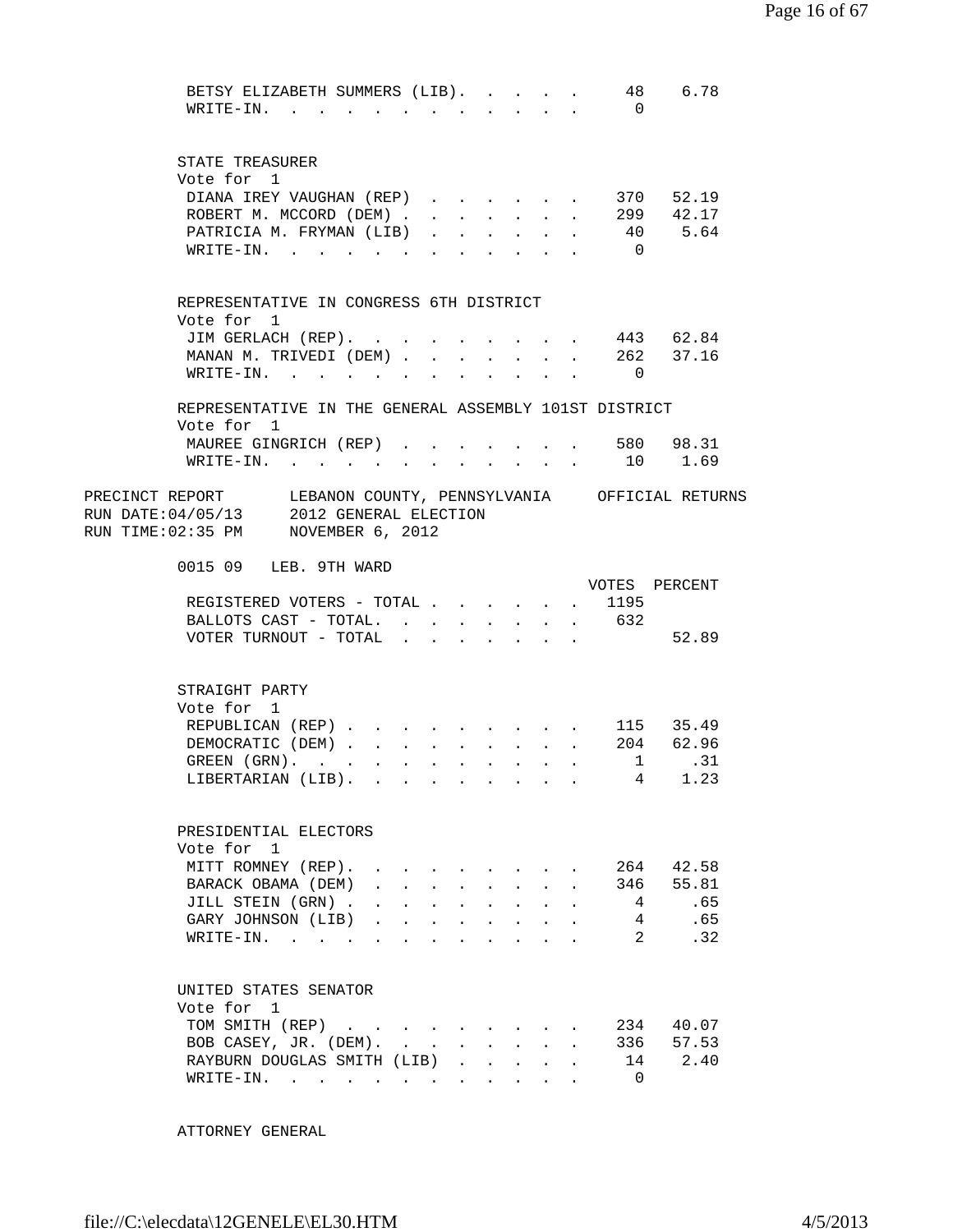| Vote for 1<br>DAVID J. FREED (REP).<br>220 37.87<br>$\sim$<br>344 59.21<br>KATHLEEN G. KANE (DEM).<br>$\mathbf{L}$<br>$\mathbf{r}$<br>$\mathbf{r}$<br>$\mathbf{L}$<br>$\sim$ 100 $\pm$<br>$\sim$<br>$17$ 2.93<br>MARAKAY J. ROGERS (LIB).<br>$\mathbf{A}$<br>$\overline{0}$<br>$W\text{RITE}-\text{IN}.$<br>$\ddot{\phantom{a}}$<br>$\ddot{\phantom{a}}$<br><b>Contract Contract Contract</b><br>$\ddot{\phantom{a}}$<br>$\ddot{\phantom{a}}$ |  |
|-----------------------------------------------------------------------------------------------------------------------------------------------------------------------------------------------------------------------------------------------------------------------------------------------------------------------------------------------------------------------------------------------------------------------------------------------|--|
| AUDITOR GENERAL<br>Vote for 1<br>JOHN MAHER (REP)<br>245 42.68<br>297 51.74<br>32 5.57<br>EUGENE A. DEPASQUALE (DEM).<br>$\mathbf{L}$<br>$\mathcal{L}^{\text{max}}$<br>$\mathbf{r}$<br>$\sim$<br>$\mathbf{A}$<br>BETSY ELIZABETH SUMMERS (LIB).<br>$\sim$<br>$\mathbf{L}$<br>$\texttt{WRTTE-IN.}$<br>$\overline{0}$                                                                                                                           |  |
| STATE TREASURER<br>Vote for 1<br>204 35.66<br>DIANA IREY VAUGHAN (REP)<br>$\mathbf{r}$ .<br>$\sim$ $\sim$<br>ROBERT M. MCCORD (DEM).<br>336 58.74<br>$\ddot{\phantom{a}}$<br>PATRICIA M. FRYMAN (LIB)<br>32 5.59<br>$W\text{RITE-IN.}$<br>$\overline{0}$                                                                                                                                                                                      |  |
| REPRESENTATIVE IN CONGRESS 6TH DISTRICT<br>Vote for<br>$\overline{1}$<br>262 45.96<br>JIM GERLACH (REP).<br>$\ddot{\phantom{a}}$<br>MANAN M. TRIVEDI (DEM)<br>306 53.68<br>$\ddot{\phantom{a}}$<br>$\cdot$ $\cdot$ $\cdot$<br>$\mathbf{2}$<br>.35<br>WRITE-IN.<br><b>Contractor</b>                                                                                                                                                           |  |
| REPRESENTATIVE IN THE GENERAL ASSEMBLY 101ST DISTRICT<br>Vote for 1<br>MAUREE GINGRICH (REP) 373 98.42<br>6 1.58<br>$\texttt{WRTTE-IN.}$<br>$\mathbf{r}$ , $\mathbf{r}$ , $\mathbf{r}$ , $\mathbf{r}$                                                                                                                                                                                                                                         |  |
| LEBANON COUNTY, PENNSYLVANIA OFFICIAL RETURNS<br>PRECINCT REPORT<br>RUN DATE: 04/05/13 2012 GENERAL ELECTION<br>RUN TIME: 02:35 PM NOVEMBER 6, 2012                                                                                                                                                                                                                                                                                           |  |
| 0016 10 LEB. 10TH WARD<br>VOTES<br>PERCENT<br>REGISTERED VOTERS - TOTAL<br>1534<br>BALLOTS CAST - TOTAL. 900<br>VOTER TURNOUT - TOTAL<br>58.67                                                                                                                                                                                                                                                                                                |  |
| STRAIGHT PARTY<br>Vote for 1<br>45.23<br>REPUBLICAN (REP)<br>204<br>239<br>52.99<br>DEMOCRATIC (DEM)<br>$\mathbf{r}$ and $\mathbf{r}$<br>$\mathbf{L}$<br>$\mathbf{L}$<br>2<br>.44<br>GREEN $(GRN)$ .<br>1.33<br>LIBERTARIAN (LIB).<br>6 —                                                                                                                                                                                                     |  |
| PRESIDENTIAL ELECTORS<br>Vote for 1<br>MITT ROMNEY (REP).<br>48.94<br>437<br>435<br>48.71<br>BARACK OBAMA (DEM)<br>$\mathbf{L}$<br>$\mathbf{L}$<br>$\ddot{\phantom{a}}$                                                                                                                                                                                                                                                                       |  |
| $\overline{4}$<br>.45<br>JILL STEIN (GRN).<br>$\mathbf{r} = \mathbf{r} + \mathbf{r}$<br>$\mathbf{L} = \mathbf{L}$<br>$\mathbf{L}$<br>$\sim$<br>11 1.23<br>GARY JOHNSON (LIB)<br>$\mathbf{r}$ , $\mathbf{r}$ , $\mathbf{r}$ , $\mathbf{r}$<br>$\mathbf{r}$ , $\mathbf{r}$ , $\mathbf{r}$ , $\mathbf{r}$<br>$\sim$<br>6<br>.67<br>WRITE-IN.                                                                                                     |  |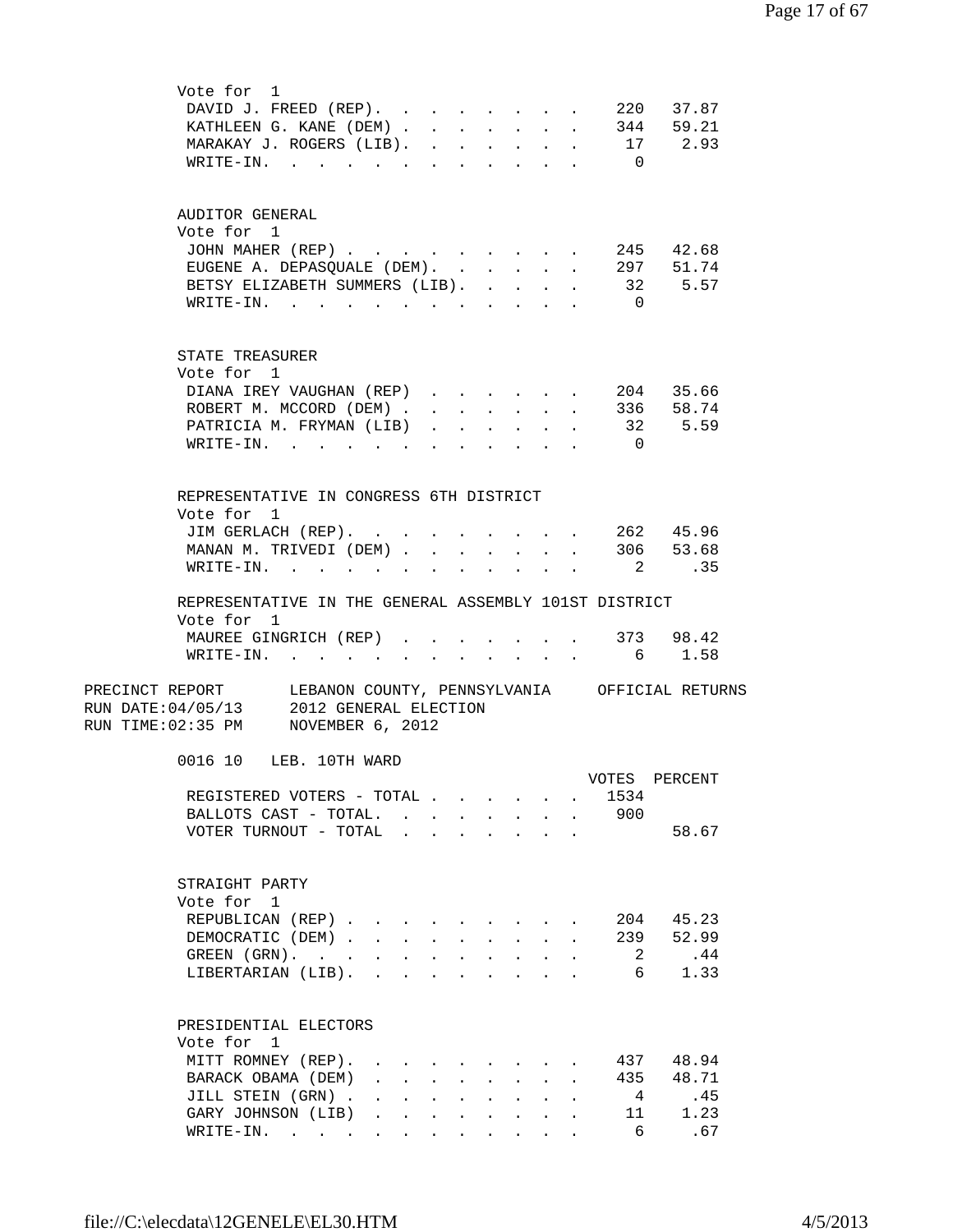| UNITED STATES SENATOR                                                                                       |                   |                           |                      |                                                |                      |                               |                |                        |  |
|-------------------------------------------------------------------------------------------------------------|-------------------|---------------------------|----------------------|------------------------------------------------|----------------------|-------------------------------|----------------|------------------------|--|
| Vote for 1                                                                                                  |                   |                           |                      |                                                |                      |                               |                |                        |  |
| TOM SMITH (REP)                                                                                             |                   |                           |                      |                                                |                      |                               |                | 411 46.60              |  |
| BOB CASEY, JR. (DEM). 438 49.66                                                                             |                   |                           |                      |                                                |                      |                               |                |                        |  |
| RAYBURN DOUGLAS SMITH (LIB)                                                                                 |                   | $\mathbf{L}^{\text{max}}$ | $\mathbf{L}$         | $\ddot{\phantom{a}}$                           | $\sim$ $\sim$        | $\ddot{\phantom{a}}$          |                | 32 3.63                |  |
| $\texttt{WRTTE-IN.}$                                                                                        |                   |                           |                      | $\mathbf{r}$ , and $\mathbf{r}$                |                      |                               |                | .11<br>$\mathbf{1}$    |  |
| ATTORNEY GENERAL                                                                                            |                   |                           |                      |                                                |                      |                               |                |                        |  |
| Vote for 1                                                                                                  |                   |                           |                      |                                                |                      |                               |                |                        |  |
| DAVID J. FREED (REP). 376 43.02                                                                             |                   |                           |                      |                                                |                      |                               |                |                        |  |
| KATHLEEN G. KANE (DEM) 462 52.86                                                                            |                   |                           |                      |                                                |                      |                               |                |                        |  |
| MARAKAY J. ROGERS (LIB).                                                                                    |                   |                           |                      |                                                |                      |                               |                | 36 4.12                |  |
| WRITE-IN.                                                                                                   |                   |                           |                      | and a strategic                                |                      |                               | $\bigcap$      |                        |  |
| AUDITOR GENERAL                                                                                             |                   |                           |                      |                                                |                      |                               |                |                        |  |
| Vote for 1                                                                                                  |                   |                           |                      |                                                |                      |                               |                |                        |  |
| JOHN MAHER (REP) 424 49.42                                                                                  |                   |                           |                      |                                                |                      |                               |                |                        |  |
| EUGENE A. DEPASOUALE (DEM). 384 44.76                                                                       |                   |                           |                      |                                                |                      |                               |                |                        |  |
| BETSY ELIZABETH SUMMERS (LIB).                                                                              |                   |                           |                      |                                                |                      |                               |                | 50 5.83                |  |
| WRITE-IN.                                                                                                   |                   |                           |                      |                                                |                      |                               | $\overline{0}$ |                        |  |
|                                                                                                             |                   |                           |                      |                                                |                      |                               |                |                        |  |
| STATE TREASURER                                                                                             |                   |                           |                      |                                                |                      |                               |                |                        |  |
| Vote for 1                                                                                                  |                   |                           |                      |                                                |                      |                               |                |                        |  |
| DIANA IREY VAUGHAN (REP)                                                                                    |                   |                           |                      |                                                |                      |                               |                | 389 45.23<br>411 47.79 |  |
| ROBERT M. MCCORD (DEM)                                                                                      |                   |                           |                      |                                                |                      |                               |                | 59 6.86                |  |
| PATRICIA M. FRYMAN (LIB)<br>$\texttt{WRTTE-IN.}$                                                            |                   |                           |                      | $\mathbf{r}$ and $\mathbf{r}$ and $\mathbf{r}$ |                      |                               |                | 1.12                   |  |
|                                                                                                             |                   | $\overline{a}$            | $\ddot{\phantom{a}}$ |                                                | <b>Allen Artists</b> |                               |                |                        |  |
| REPRESENTATIVE IN CONGRESS 6TH DISTRICT                                                                     |                   |                           |                      |                                                |                      |                               |                |                        |  |
| Vote for 1                                                                                                  |                   |                           |                      |                                                |                      |                               |                |                        |  |
| JIM GERLACH (REP).                                                                                          | $\sim$ 100 $\pm$  | $\sim$                    | $\sim$               | $\sim$                                         |                      | $\mathbf{r}$ and $\mathbf{r}$ |                | 470 55.04              |  |
| MANAN M. TRIVEDI (DEM)                                                                                      |                   |                           | $\mathbf{r}$         | $\mathbf{L}$                                   | $\sim$               |                               |                | 382 44.73              |  |
| WRITE-IN.                                                                                                   | $\sim$ 100 $\sim$ | $\mathbf{r}$              |                      |                                                |                      |                               |                | 2 .23                  |  |
| REPRESENTATIVE IN THE GENERAL ASSEMBLY 101ST DISTRICT                                                       |                   |                           |                      |                                                |                      |                               |                |                        |  |
| Vote for 1                                                                                                  |                   |                           |                      |                                                |                      |                               |                |                        |  |
| MAUREE GINGRICH (REP)<br>WRITE-IN. 14 2.33                                                                  |                   |                           |                      |                                                |                      |                               |                | 588 97.67              |  |
|                                                                                                             |                   |                           |                      |                                                |                      |                               |                |                        |  |
| PRECINCT REPORT LEBANON COUNTY, PENNSYLVANIA OFFICIAL RETURNS<br>RUN DATE: $04/05/13$ 2012 GENERAL ELECTION |                   |                           |                      |                                                |                      |                               |                |                        |  |
| RUN TIME:02:35 PM NOVEMBER 6, 2012                                                                          |                   |                           |                      |                                                |                      |                               |                |                        |  |
| 0017 11 CLEONA                                                                                              |                   |                           |                      |                                                |                      |                               |                |                        |  |
|                                                                                                             |                   |                           |                      |                                                |                      |                               |                | VOTES PERCENT          |  |
| REGISTERED VOTERS - TOTAL 1345                                                                              |                   |                           |                      |                                                |                      |                               |                |                        |  |
| BALLOTS CAST - TOTAL. 1006                                                                                  |                   |                           |                      |                                                |                      |                               |                |                        |  |
| VOTER TURNOUT - TOTAL                                                                                       |                   |                           |                      |                                                |                      |                               |                | 74.80                  |  |
| STRAIGHT PARTY                                                                                              |                   |                           |                      |                                                |                      |                               |                |                        |  |
| Vote for 1                                                                                                  |                   |                           |                      |                                                |                      |                               |                |                        |  |
| REPUBLICAN (REP) 280 65.73                                                                                  |                   |                           |                      |                                                |                      |                               |                |                        |  |
| DEMOCRATIC (DEM)                                                                                            |                   |                           |                      |                                                |                      |                               |                | 142 33.33              |  |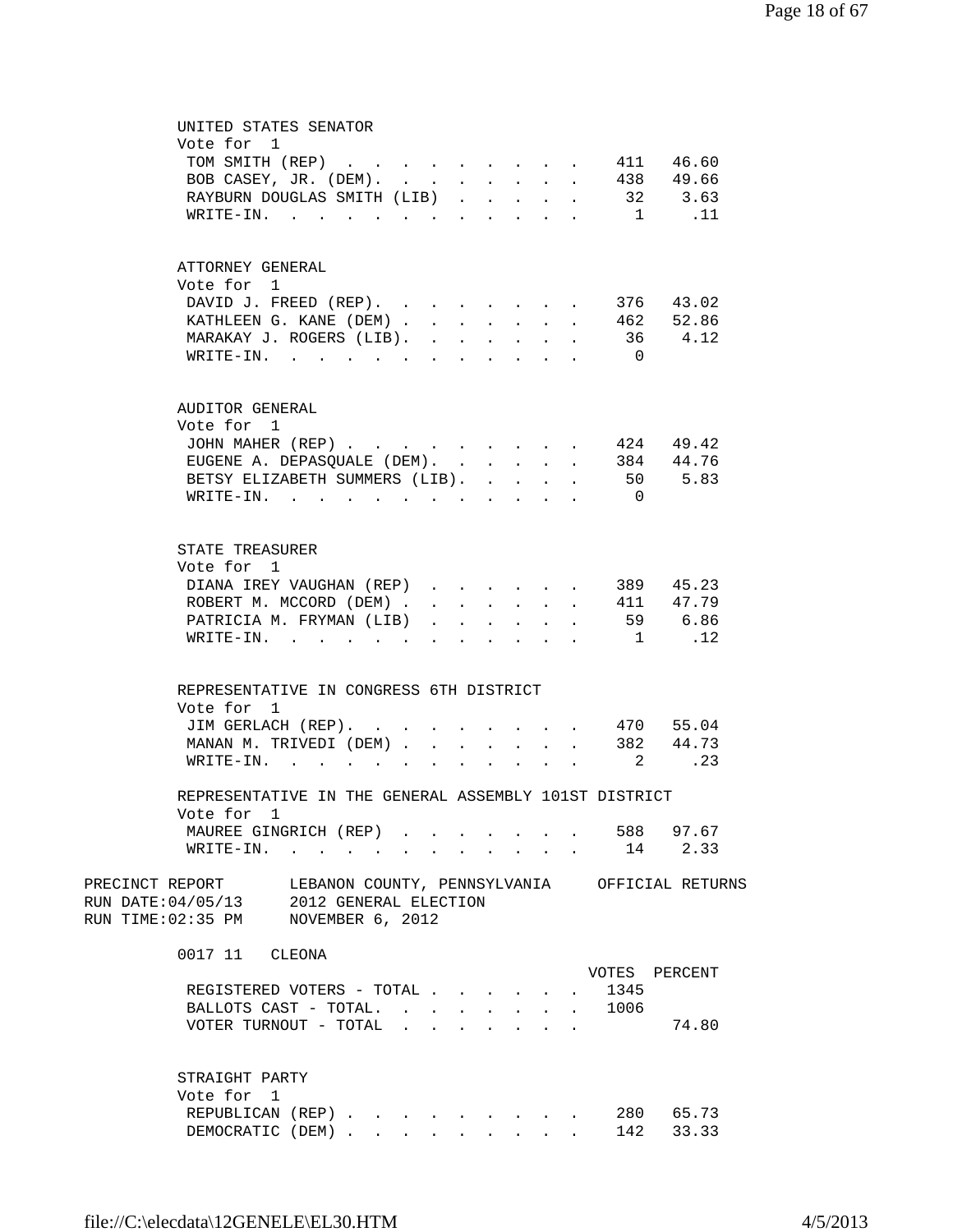|                                                                                | .23<br>GREEN $(GRN)$ .<br>$\mathbf{1}$<br>$\mathbf{3}$<br>LIBERTARIAN (LIB).<br>$\mathbf{L}$<br><b>Contract Contract Contract</b><br>$\sim$                                                                                                                                                                                                                                                                                                                                                                                                                                                            | .70 |
|--------------------------------------------------------------------------------|--------------------------------------------------------------------------------------------------------------------------------------------------------------------------------------------------------------------------------------------------------------------------------------------------------------------------------------------------------------------------------------------------------------------------------------------------------------------------------------------------------------------------------------------------------------------------------------------------------|-----|
| PRESIDENTIAL ELECTORS<br>Vote for 1<br>BARACK OBAMA (DEM)<br>JILL STEIN (GRN). | MITT ROMNEY (REP). .<br>611 61.35<br>$\mathbf{r}$ , $\mathbf{r}$ , $\mathbf{r}$ , $\mathbf{r}$<br>370<br>37.15<br>$\mathbf{1}$ $\mathbf{1}$ $\mathbf{1}$ $\mathbf{1}$ $\mathbf{1}$ $\mathbf{1}$ $\mathbf{1}$<br>$\sim$ 100 $\pm$<br>$\mathbf{r} = \mathbf{r} + \mathbf{r} + \mathbf{r} + \mathbf{r}$<br>$\overline{a}$<br>.20<br>$\sim$ 100 $\pm$<br>$\mathbf{r}$<br>$\mathbf{L}^{\text{max}}$<br>$\cdot$ $\cdot$ $\cdot$<br>$\mathbf{L}$<br>GARY JOHNSON (LIB)<br>9<br>.90<br>$\ddot{\phantom{0}}$<br>$\mathbf{L}$<br>$\ddot{\phantom{a}}$<br>$\ddot{\phantom{0}}$                                    |     |
| UNITED STATES SENATOR<br>Vote for 1                                            | $\texttt{WRTTE-IN.}$<br>4<br>$\mathbf{L}$<br>$\mathbf{A}$<br>$\sim$<br>$\ddot{\phantom{a}}$<br>$\mathbf{r}$<br>589 59.56<br>TOM SMITH (REP)                                                                                                                                                                                                                                                                                                                                                                                                                                                            | .40 |
|                                                                                | 38.52<br>BOB CASEY, JR. (DEM).<br>381<br>$\ddot{\phantom{a}}$<br>1.72<br>RAYBURN DOUGLAS SMITH (LIB)<br>17<br>$\sim$<br>$\mathbf{L}$<br>$\sim$<br>.20<br>$\overline{2}$<br>$W\text{RITE}-\text{IN}.$<br>$\mathbf{A}$ and $\mathbf{A}$ and $\mathbf{A}$<br>$\sim$                                                                                                                                                                                                                                                                                                                                       |     |
| ATTORNEY GENERAL<br>Vote for 1<br>WRITE-IN.                                    | DAVID J. FREED (REP).<br>528<br>54.04<br>KATHLEEN G. KANE (DEM)<br>427<br>43.71<br>$\mathbf{r}$ , $\mathbf{r}$ , $\mathbf{r}$ , $\mathbf{r}$<br>$\ddot{\phantom{a}}$<br>MARAKAY J. ROGERS (LIB). .<br>2.05<br>20<br>$\overline{2}$<br>.20<br>$\mathbf{r}$ , $\mathbf{r}$ , $\mathbf{r}$ , $\mathbf{r}$<br>$\sim$                                                                                                                                                                                                                                                                                       |     |
| AUDITOR GENERAL<br>Vote for 1                                                  | JOHN MAHER (REP) 610 63.41<br>EUGENE A. DEPASQUALE (DEM).<br>31.70<br>305<br>$\ddot{\phantom{a}}$<br>47<br>4.89<br>BETSY ELIZABETH SUMMERS (LIB).<br>$W$ RITE-IN., $\cdot$ , $\cdot$<br>$\Omega$<br>the contract of the contract of the                                                                                                                                                                                                                                                                                                                                                                |     |
| STATE TREASURER<br>Vote for 1                                                  | DIANA IREY VAUGHAN (REP)<br>563<br>58.22<br>the contract of the contract of the contract of the contract of the contract of the contract of the contract of<br>354 36.61<br>ROBERT M. MCCORD (DEM)<br>50 5.17<br>PATRICIA M. FRYMAN (LIB)<br>$\mathbf{r} = \left\{ \begin{array}{ccc} 1 & \mathbf{r} & \mathbf{r} & \mathbf{r} & \mathbf{r} & \mathbf{r} & \mathbf{r} \\ \mathbf{r} & \mathbf{r} & \mathbf{r} & \mathbf{r} & \mathbf{r} & \mathbf{r} & \mathbf{r} \end{array} \right.$<br>$\overline{0}$<br>WRITE-IN.<br>$\mathbf{r} = \mathbf{r} + \mathbf{r} + \mathbf{r} + \mathbf{r} + \mathbf{r}$ |     |
| Vote for 1<br>WRITE-IN.                                                        | REPRESENTATIVE IN CONGRESS 15TH DISTRICT<br>CHARLES W. DENT (REP)<br>. 631 65.25<br>336 34.75<br>RICK DAUGHERTY (DEM).<br>$\Omega$<br>the contract of the contract of the contract of the                                                                                                                                                                                                                                                                                                                                                                                                              |     |
| Vote for 1                                                                     | REPRESENTATIVE IN THE GENERAL ASSEMBLY 101ST DISTRICT<br>814 97.25<br>MAUREE GINGRICH (REP)<br>$\mathbf{r} = \mathbf{r}$<br>23 2.75<br>$\texttt{WRTTE-IN.}$                                                                                                                                                                                                                                                                                                                                                                                                                                            |     |
| PRECINCT REPORT<br>RUN TIME: 02:35 PM NOVEMBER 6, 2012                         | LEBANON COUNTY, PENNSYLVANIA OFFICIAL RETURNS<br>RUN DATE: 04/05/13 2012 GENERAL ELECTION                                                                                                                                                                                                                                                                                                                                                                                                                                                                                                              |     |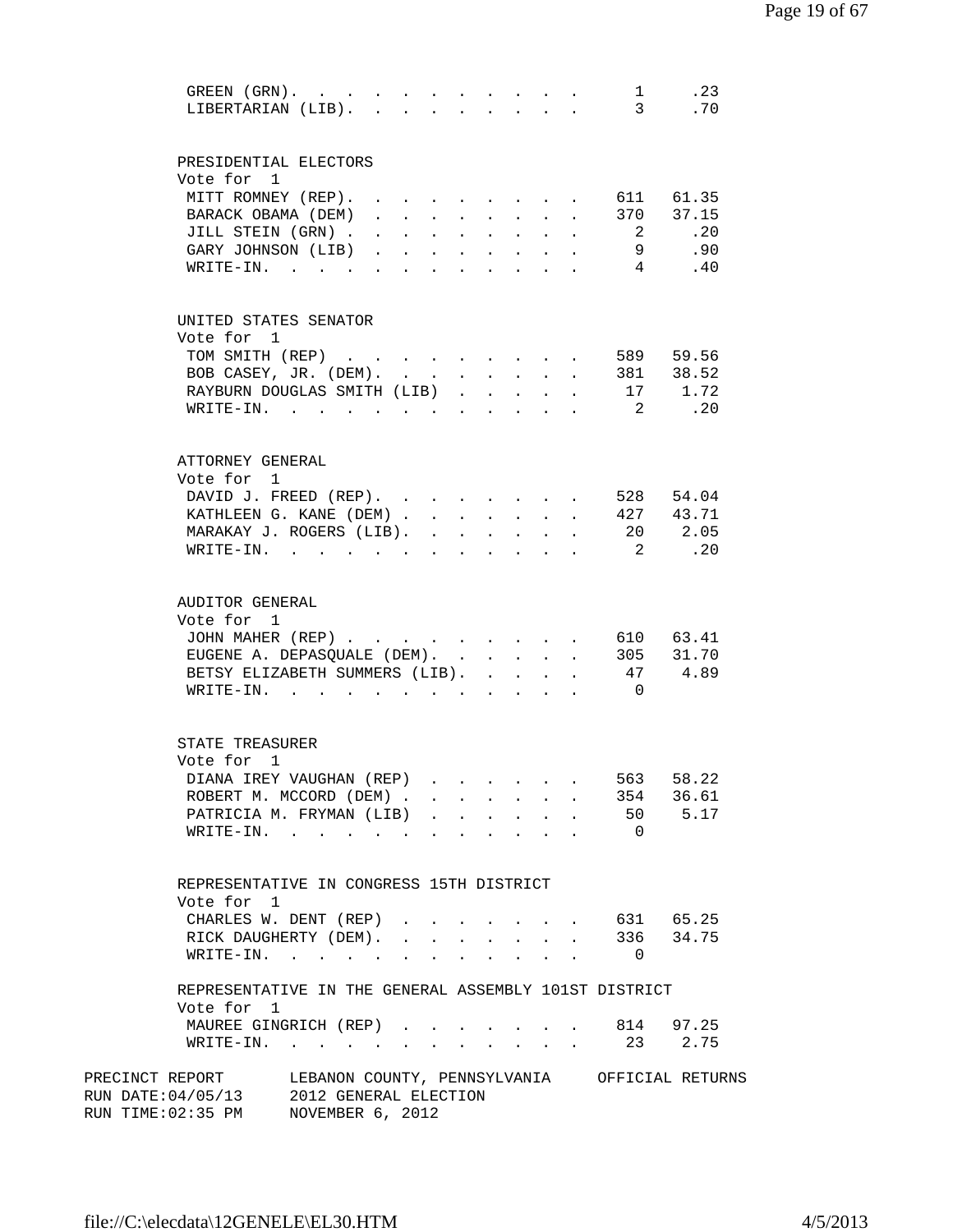| 0018 12 CORNWALL                                                                                                                                                             |          |
|------------------------------------------------------------------------------------------------------------------------------------------------------------------------------|----------|
| VOTES PERCENT                                                                                                                                                                |          |
| . 3307<br>REGISTERED VOTERS - TOTAL<br>$\sim$ $\sim$                                                                                                                         |          |
| BALLOTS CAST - TOTAL.<br>. 2665<br>$\mathbf{L}$                                                                                                                              |          |
|                                                                                                                                                                              | 80.59    |
| VOTER TURNOUT - TOTAL                                                                                                                                                        |          |
|                                                                                                                                                                              |          |
| STRAIGHT PARTY                                                                                                                                                               |          |
| Vote for 1                                                                                                                                                                   |          |
| REPUBLICAN (REP)<br>783 66.47                                                                                                                                                |          |
| . 383 32.51                                                                                                                                                                  |          |
| DEMOCRATIC (DEM).<br>$\mathbf{L}$<br>$\sim 100$<br>$\ddot{\phantom{0}}$<br>$\ddot{\phantom{0}}$<br>$\ddot{\phantom{a}}$                                                      |          |
| $\overline{3}$<br>GREEN (GRN).<br>$\ddot{\phantom{a}}$<br>$\ddot{\phantom{a}}$<br>$\ddot{\phantom{0}}$                                                                       | .25      |
| 9<br>LIBERTARIAN (LIB).                                                                                                                                                      | .76      |
|                                                                                                                                                                              |          |
| PRESIDENTIAL ELECTORS                                                                                                                                                        |          |
| Vote for 1                                                                                                                                                                   |          |
| $1649$ $62.41$<br>MITT ROMNEY (REP).                                                                                                                                         |          |
|                                                                                                                                                                              |          |
| . 956 36.18<br>BARACK OBAMA (DEM)<br>$\mathbf{L}$<br>$\mathbf{L}$<br>$\mathbf{L}$<br>$\mathcal{L}^{\text{max}}$<br>$\mathbf{L}$                                              |          |
| 10<br>JILL STEIN (GRN).<br>$\ddot{\phantom{0}}$<br>$\blacksquare$<br>$\ddot{\phantom{0}}$<br>$\ddot{\phantom{0}}$                                                            | .38      |
| GARY JOHNSON (LIB)<br>21<br>$\ddot{\phantom{a}}$<br>$\ddot{\phantom{a}}$                                                                                                     | .79      |
| $6\overline{6}$<br>$W\text{RITE-IN.}$<br>$\sim$ $\sim$                                                                                                                       | .23      |
|                                                                                                                                                                              |          |
|                                                                                                                                                                              |          |
| UNITED STATES SENATOR                                                                                                                                                        |          |
| Vote for 1                                                                                                                                                                   |          |
| TOM SMITH (REP)<br>$\cdot$ $\cdot$ 1513 57.90<br>and the state of the state of the                                                                                           |          |
| BOB CASEY, JR. (DEM).<br>. 1043 39.92<br>$\mathbf{L}^{\text{max}}$ , and $\mathbf{L}^{\text{max}}$<br>$\mathbf{L}$<br>$\mathbf{L}$                                           |          |
| 57 2.18<br>RAYBURN DOUGLAS SMITH (LIB)                                                                                                                                       |          |
| $\ddot{\phantom{a}}$<br>$\ddot{\phantom{a}}$                                                                                                                                 |          |
| $\verb+WRITE-IN.$<br>$\overline{0}$                                                                                                                                          |          |
|                                                                                                                                                                              |          |
| ATTORNEY GENERAL                                                                                                                                                             |          |
| Vote for 1                                                                                                                                                                   |          |
| DAVID J. FREED (REP). 1453 56.21                                                                                                                                             |          |
|                                                                                                                                                                              |          |
| KATHLEEN G. KANE (DEM).<br>$\,.\quad.\quad 1058\quad 40.93$<br>$\mathbf{L}$<br>$\mathbf{L} = \mathbf{L} \mathbf{L}$<br>$\mathbf{L}$                                          |          |
| MARAKAY J. ROGERS (LIB).<br>. 73 2.82<br>$\ddot{\phantom{a}}$<br>$\mathcal{L}^{\text{max}}$<br>$\ddot{\phantom{a}}$<br>$\ddot{\phantom{a}}$<br>$\ddot{\phantom{a}}$          |          |
| $\overline{1}$<br>$\texttt{WRTTE-IN.}$                                                                                                                                       | $\ldots$ |
|                                                                                                                                                                              |          |
| AUDITOR GENERAL                                                                                                                                                              |          |
| Vote for 1                                                                                                                                                                   |          |
| 1597 62.75<br>JOHN MAHER (REP)                                                                                                                                               |          |
|                                                                                                                                                                              |          |
| 837 32.89<br>EUGENE A. DEPASQUALE (DEM).                                                                                                                                     |          |
| 109 4.28<br>BETSY ELIZABETH SUMMERS (LIB).<br>$\mathbf{r} = \mathbf{r}$<br>$\mathbf{A}$                                                                                      |          |
| $\mathbf{2}$<br>WRITE-IN.<br>the contract of the contract of the contract of the contract of the contract of the contract of the contract of<br>$\mathbf{L}$<br>$\mathbf{r}$ | .08      |
|                                                                                                                                                                              |          |
| STATE TREASURER                                                                                                                                                              |          |
| Vote for 1                                                                                                                                                                   |          |
|                                                                                                                                                                              |          |
| 1506 59.38<br>DIANA IREY VAUGHAN (REP)                                                                                                                                       |          |
| 922 36.36<br>ROBERT M. MCCORD (DEM).<br>$\mathbf{r} = \mathbf{r}$<br>$\mathbf{L}^{\text{max}}$<br>$\mathbf{L}$<br>$\mathcal{L}^{\text{max}}$<br>$\mathbf{r}$                 |          |
| PATRICIA M. FRYMAN (LIB)<br>108 4.26<br>$\mathbf{L}$                                                                                                                         |          |
| WRITE-IN.<br>$\mathbf{0}$                                                                                                                                                    |          |
| $\cdot$ $\cdot$<br>$\sim 100$                                                                                                                                                |          |
|                                                                                                                                                                              |          |
| REPRESENTATIVE IN CONGRESS 6TH DISTRICT                                                                                                                                      |          |
| Vote for 1                                                                                                                                                                   |          |
| 1731 68.28<br>JIM GERLACH (REP). .<br>$\sim$<br>$\ddot{\phantom{0}}$<br>$\mathbf{r} = \mathbf{r} + \mathbf{r}$                                                               |          |
| 800 31.56<br>MANAN M. TRIVEDI (DEM)<br>$\mathbf{r}$ and $\mathbf{r}$ and $\mathbf{r}$                                                                                        |          |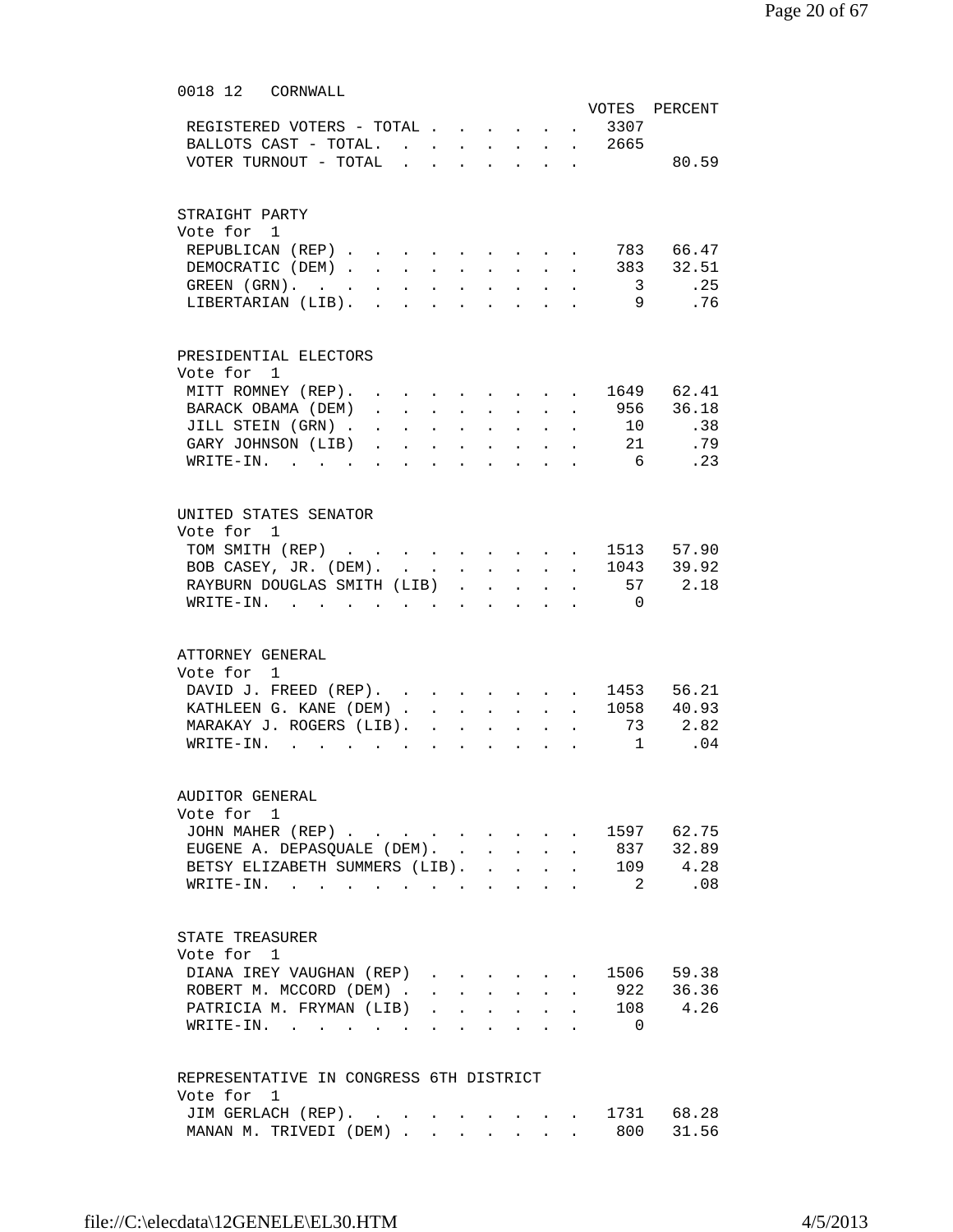| WRITE-IN.                                                                     | the contract of the contract of the contract of the contract of the contract of the contract of the contract of |                                                                                                                                                                                                                                |                                                                 |              |                                                    |              |              |                | 4.16              |  |
|-------------------------------------------------------------------------------|-----------------------------------------------------------------------------------------------------------------|--------------------------------------------------------------------------------------------------------------------------------------------------------------------------------------------------------------------------------|-----------------------------------------------------------------|--------------|----------------------------------------------------|--------------|--------------|----------------|-------------------|--|
| REPRESENTATIVE IN THE GENERAL ASSEMBLY 102ND DISTRICT                         |                                                                                                                 |                                                                                                                                                                                                                                |                                                                 |              |                                                    |              |              |                |                   |  |
| Vote for 1                                                                    |                                                                                                                 |                                                                                                                                                                                                                                |                                                                 |              |                                                    |              |              |                |                   |  |
| ROSEMARIE SWANGER (REP). 2065 97.82<br>$\verb+WRTTE-IN.$                      |                                                                                                                 |                                                                                                                                                                                                                                |                                                                 |              | $\mathbf{r}$ , and $\mathbf{r}$ , and $\mathbf{r}$ |              |              |                | 46 2.18           |  |
|                                                                               |                                                                                                                 |                                                                                                                                                                                                                                |                                                                 |              |                                                    |              |              |                |                   |  |
| PRECINCT REPORT LEBANON COUNTY, PENNSYLVANIA OFFICIAL RETURNS                 |                                                                                                                 |                                                                                                                                                                                                                                |                                                                 |              |                                                    |              |              |                |                   |  |
| RUN DATE:04/05/13 2012 GENERAL ELECTION<br>RUN TIME:02:35 PM NOVEMBER 6, 2012 |                                                                                                                 |                                                                                                                                                                                                                                |                                                                 |              |                                                    |              |              |                |                   |  |
|                                                                               |                                                                                                                 |                                                                                                                                                                                                                                |                                                                 |              |                                                    |              |              |                |                   |  |
| 0019 13 JONESTOWN                                                             |                                                                                                                 |                                                                                                                                                                                                                                |                                                                 |              |                                                    |              |              |                |                   |  |
|                                                                               |                                                                                                                 |                                                                                                                                                                                                                                |                                                                 |              |                                                    |              |              |                | VOTES PERCENT     |  |
| REGISTERED VOTERS - TOTAL                                                     |                                                                                                                 |                                                                                                                                                                                                                                |                                                                 |              |                                                    |              |              | 956            |                   |  |
| BALLOTS CAST - TOTAL. 663                                                     |                                                                                                                 |                                                                                                                                                                                                                                |                                                                 |              |                                                    |              |              |                |                   |  |
| VOTER TURNOUT - TOTAL                                                         |                                                                                                                 |                                                                                                                                                                                                                                |                                                                 |              | $\mathbf{r}$ , and $\mathbf{r}$ , and $\mathbf{r}$ |              |              |                | 69.35             |  |
| STRAIGHT PARTY                                                                |                                                                                                                 |                                                                                                                                                                                                                                |                                                                 |              |                                                    |              |              |                |                   |  |
| Vote for 1                                                                    |                                                                                                                 |                                                                                                                                                                                                                                |                                                                 |              |                                                    |              |              |                |                   |  |
| REPUBLICAN (REP) 189 72.14                                                    |                                                                                                                 |                                                                                                                                                                                                                                |                                                                 |              |                                                    |              |              |                |                   |  |
| DEMOCRATIC (DEM) 70 26.72                                                     |                                                                                                                 |                                                                                                                                                                                                                                |                                                                 |              |                                                    |              |              |                |                   |  |
| GREEN $(GRN)$ .                                                               |                                                                                                                 |                                                                                                                                                                                                                                |                                                                 |              |                                                    |              |              |                | 2 .76             |  |
| LIBERTARIAN (LIB).                                                            |                                                                                                                 |                                                                                                                                                                                                                                |                                                                 |              |                                                    |              |              | 1              | .38               |  |
|                                                                               |                                                                                                                 |                                                                                                                                                                                                                                |                                                                 |              |                                                    |              |              |                |                   |  |
| PRESIDENTIAL ELECTORS                                                         |                                                                                                                 |                                                                                                                                                                                                                                |                                                                 |              |                                                    |              |              |                |                   |  |
| Vote for 1                                                                    |                                                                                                                 |                                                                                                                                                                                                                                |                                                                 |              |                                                    |              |              |                |                   |  |
| MITT ROMNEY (REP). 442 67.69                                                  |                                                                                                                 |                                                                                                                                                                                                                                |                                                                 |              |                                                    |              |              |                |                   |  |
| BARACK OBAMA (DEM)                                                            |                                                                                                                 |                                                                                                                                                                                                                                |                                                                 |              |                                                    |              |              |                | $\cdot$ 190 29.10 |  |
| JILL STEIN (GRN).                                                             |                                                                                                                 | and a series of the contract of the series of the series of the series of the series of the series of the series of the series of the series of the series of the series of the series of the series of the series of the seri |                                                                 |              |                                                    |              |              |                | 6 .92             |  |
| GARY JOHNSON (LIB)                                                            |                                                                                                                 |                                                                                                                                                                                                                                |                                                                 |              | $\cdot$ $\cdot$ $\cdot$ $\cdot$ $\cdot$ $\cdot$    |              |              |                | 13 1.99           |  |
| WRITE-IN.                                                                     |                                                                                                                 |                                                                                                                                                                                                                                |                                                                 |              |                                                    |              |              |                | 2 .31             |  |
| UNITED STATES SENATOR                                                         |                                                                                                                 |                                                                                                                                                                                                                                |                                                                 |              |                                                    |              |              |                |                   |  |
| Vote for 1                                                                    |                                                                                                                 |                                                                                                                                                                                                                                |                                                                 |              |                                                    |              |              |                |                   |  |
| TOM SMITH (REP) 418 64.41                                                     |                                                                                                                 |                                                                                                                                                                                                                                |                                                                 |              |                                                    |              |              |                |                   |  |
| BOB CASEY, JR. (DEM). 219 33.74                                               |                                                                                                                 |                                                                                                                                                                                                                                |                                                                 |              |                                                    |              |              |                |                   |  |
| RAYBURN DOUGLAS SMITH (LIB)                                                   |                                                                                                                 |                                                                                                                                                                                                                                |                                                                 |              |                                                    |              |              | 11             | 1.69              |  |
| WRITE-IN.                                                                     |                                                                                                                 |                                                                                                                                                                                                                                |                                                                 |              |                                                    |              |              | $\mathbf{1}$   | .15               |  |
|                                                                               |                                                                                                                 |                                                                                                                                                                                                                                |                                                                 |              |                                                    |              |              |                |                   |  |
| ATTORNEY GENERAL                                                              |                                                                                                                 |                                                                                                                                                                                                                                |                                                                 |              |                                                    |              |              |                |                   |  |
| Vote for 1                                                                    |                                                                                                                 |                                                                                                                                                                                                                                |                                                                 |              |                                                    |              |              |                |                   |  |
| DAVID J. FREED (REP).                                                         |                                                                                                                 |                                                                                                                                                                                                                                |                                                                 |              |                                                    |              |              |                | 379 59.31         |  |
| KATHLEEN G. KANE (DEM).                                                       |                                                                                                                 |                                                                                                                                                                                                                                |                                                                 |              |                                                    |              | $\mathbf{L}$ | 234            | 36.62             |  |
| MARAKAY J. ROGERS (LIB). .                                                    |                                                                                                                 |                                                                                                                                                                                                                                | $\mathbf{L}^{\text{max}}$                                       | $\mathbf{L}$ | $\sim$ 100 $\pm$                                   | $\mathbf{L}$ |              |                | 26 4.07           |  |
| $\texttt{WRITE-IN.}$                                                          |                                                                                                                 |                                                                                                                                                                                                                                | $\bullet$ .<br><br><br><br><br><br><br><br><br><br><br><br><br> |              |                                                    |              |              | $\overline{0}$ |                   |  |
|                                                                               |                                                                                                                 |                                                                                                                                                                                                                                |                                                                 |              |                                                    |              |              |                |                   |  |
| AUDITOR GENERAL<br>Vote for 1                                                 |                                                                                                                 |                                                                                                                                                                                                                                |                                                                 |              |                                                    |              |              |                |                   |  |
| JOHN MAHER (REP)                                                              |                                                                                                                 |                                                                                                                                                                                                                                |                                                                 |              |                                                    |              |              |                | 426 67.09         |  |
| EUGENE A. DEPASQUALE (DEM).                                                   |                                                                                                                 |                                                                                                                                                                                                                                |                                                                 |              |                                                    |              |              |                | 175 27.56         |  |
| BETSY ELIZABETH SUMMERS (LIB).                                                |                                                                                                                 |                                                                                                                                                                                                                                |                                                                 |              |                                                    |              |              |                | 34 5.35           |  |
| WRITE-IN.                                                                     |                                                                                                                 |                                                                                                                                                                                                                                |                                                                 |              |                                                    |              |              | $\overline{0}$ |                   |  |

STATE TREASURER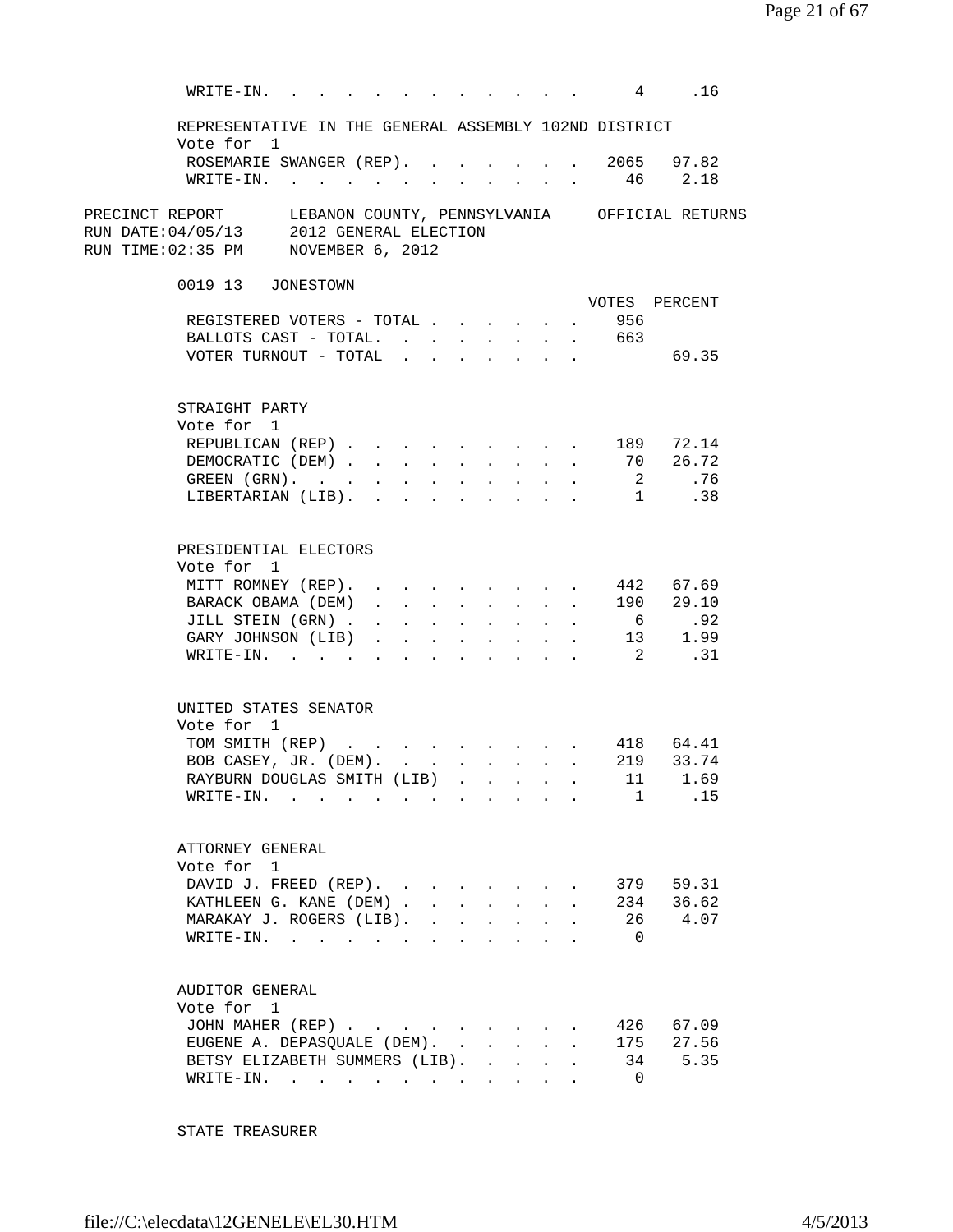| Vote for 1<br>DIANA IREY VAUGHAN (REP)<br>ROBERT M. MCCORD (DEM).                                                                              |  |              | $\mathbf{L} = \mathbf{L}$                                                   | $\mathbf{L}^{\text{max}}$     | $\mathcal{L}^{\text{max}}$ | $\sim$ $\sim$ | $\mathbf{L}$                                                     |                | 384 61.34<br>205 32.75 |  |
|------------------------------------------------------------------------------------------------------------------------------------------------|--|--------------|-----------------------------------------------------------------------------|-------------------------------|----------------------------|---------------|------------------------------------------------------------------|----------------|------------------------|--|
| PATRICIA M. FRYMAN (LIB)<br>WRITE-IN.                                                                                                          |  |              |                                                                             |                               | $\mathbf{L}$               |               |                                                                  | $\overline{0}$ | 37 5.91                |  |
| REPRESENTATIVE IN CONGRESS 15TH DISTRICT<br>Vote for 1                                                                                         |  |              |                                                                             |                               |                            |               |                                                                  |                |                        |  |
| CHARLES W. DENT (REP)                                                                                                                          |  |              |                                                                             |                               |                            |               |                                                                  |                | 450 70.64              |  |
| RICK DAUGHERTY (DEM). .                                                                                                                        |  | $\mathbf{r}$ |                                                                             |                               |                            |               |                                                                  | 185            | 29.04                  |  |
| WRITE-IN.                                                                                                                                      |  |              |                                                                             |                               |                            |               |                                                                  |                | 2 .31                  |  |
| REPRESENTATIVE IN THE GENERAL ASSEMBLY 102ND DISTRICT<br>Vote for 1                                                                            |  |              |                                                                             |                               |                            |               |                                                                  |                |                        |  |
| ROSEMARIE SWANGER (REP). 549 97.69                                                                                                             |  |              |                                                                             |                               |                            |               |                                                                  |                |                        |  |
| WRITE-IN. 13 2.31                                                                                                                              |  |              |                                                                             |                               |                            |               |                                                                  |                |                        |  |
| PRECINCT REPORT LEBANON COUNTY, PENNSYLVANIA OFFICIAL RETURNS<br>RUN DATE:04/05/13 2012 GENERAL ELECTION<br>RUN TIME:02:35 PM NOVEMBER 6, 2012 |  |              |                                                                             |                               |                            |               |                                                                  |                |                        |  |
| 0020 14 MT GRETNA                                                                                                                              |  |              |                                                                             |                               |                            |               |                                                                  |                |                        |  |
| REGISTERED VOTERS - TOTAL 195                                                                                                                  |  |              |                                                                             |                               |                            |               |                                                                  |                | VOTES PERCENT          |  |
| BALLOTS CAST - TOTAL. 151                                                                                                                      |  |              |                                                                             |                               |                            |               |                                                                  |                |                        |  |
| VOTER TURNOUT - TOTAL $\cdot \cdot \cdot \cdot \cdot \cdot$                                                                                    |  |              |                                                                             |                               |                            |               |                                                                  |                | 77.44                  |  |
| STRAIGHT PARTY                                                                                                                                 |  |              |                                                                             |                               |                            |               |                                                                  |                |                        |  |
| Vote for 1                                                                                                                                     |  |              |                                                                             |                               |                            |               |                                                                  |                |                        |  |
| REPUBLICAN (REP)<br>DEMOCRATIC (DEM)                                                                                                           |  |              |                                                                             |                               |                            |               |                                                                  |                | 29 42.03<br>39 56.52   |  |
| GREEN (GRN).                                                                                                                                   |  |              | $\mathbf{L}$<br>$\bullet$ .<br><br><br><br><br><br><br><br><br><br><br><br> | $\mathbf{a}$ and $\mathbf{a}$ | $\sim 10^{-10}$            | $\sim$        | $\mathbf{r} = \mathbf{r} + \mathbf{r} + \mathbf{r} + \mathbf{r}$ |                | 1 1.45                 |  |
| LIBERTARIAN (LIB).                                                                                                                             |  |              | $\sim$                                                                      |                               | <b>All Card Control</b>    |               |                                                                  | $\Omega$       |                        |  |
| PRESIDENTIAL ELECTORS                                                                                                                          |  |              |                                                                             |                               |                            |               |                                                                  |                |                        |  |
| Vote for 1                                                                                                                                     |  |              |                                                                             |                               |                            |               |                                                                  |                |                        |  |
| MITT ROMNEY (REP).<br>BARACK OBAMA (DEM)                                                                                                       |  |              |                                                                             |                               |                            |               |                                                                  | 84             | 60 39.74<br>55.63      |  |
| JILL STEIN (GRN).                                                                                                                              |  |              |                                                                             |                               |                            |               |                                                                  |                | 2 1.32                 |  |
| GARY JOHNSON (LIB)                                                                                                                             |  |              |                                                                             |                               |                            |               |                                                                  |                | 4 2.65                 |  |
| WRITE-IN.                                                                                                                                      |  |              |                                                                             |                               |                            |               |                                                                  |                | 1 .66                  |  |
| UNITED STATES SENATOR                                                                                                                          |  |              |                                                                             |                               |                            |               |                                                                  |                |                        |  |
| Vote for 1<br>TOM SMITH (REP)                                                                                                                  |  |              |                                                                             |                               |                            |               |                                                                  | 65 —           | 43.05                  |  |
| BOB CASEY, JR. (DEM).                                                                                                                          |  |              |                                                                             |                               |                            |               |                                                                  | 84             | 55.63                  |  |
| RAYBURN DOUGLAS SMITH (LIB)                                                                                                                    |  |              |                                                                             |                               |                            |               |                                                                  | $\overline{2}$ | 1.32                   |  |
| WRITE-IN.                                                                                                                                      |  |              |                                                                             |                               |                            |               |                                                                  | $\Omega$       |                        |  |
| ATTORNEY GENERAL                                                                                                                               |  |              |                                                                             |                               |                            |               |                                                                  |                |                        |  |
| Vote for 1                                                                                                                                     |  |              |                                                                             |                               |                            |               |                                                                  |                |                        |  |
| DAVID J. FREED (REP).                                                                                                                          |  |              |                                                                             |                               |                            |               |                                                                  | 57<br>88       | 38.00                  |  |
| KATHLEEN G. KANE (DEM)<br>MARAKAY J. ROGERS (LIB).                                                                                             |  |              |                                                                             |                               |                            |               |                                                                  | $\overline{4}$ | 58.67<br>2.67          |  |
| WRITE-IN.                                                                                                                                      |  |              |                                                                             |                               |                            |               |                                                                  |                | 1 .67                  |  |
|                                                                                                                                                |  |              |                                                                             |                               |                            |               |                                                                  |                |                        |  |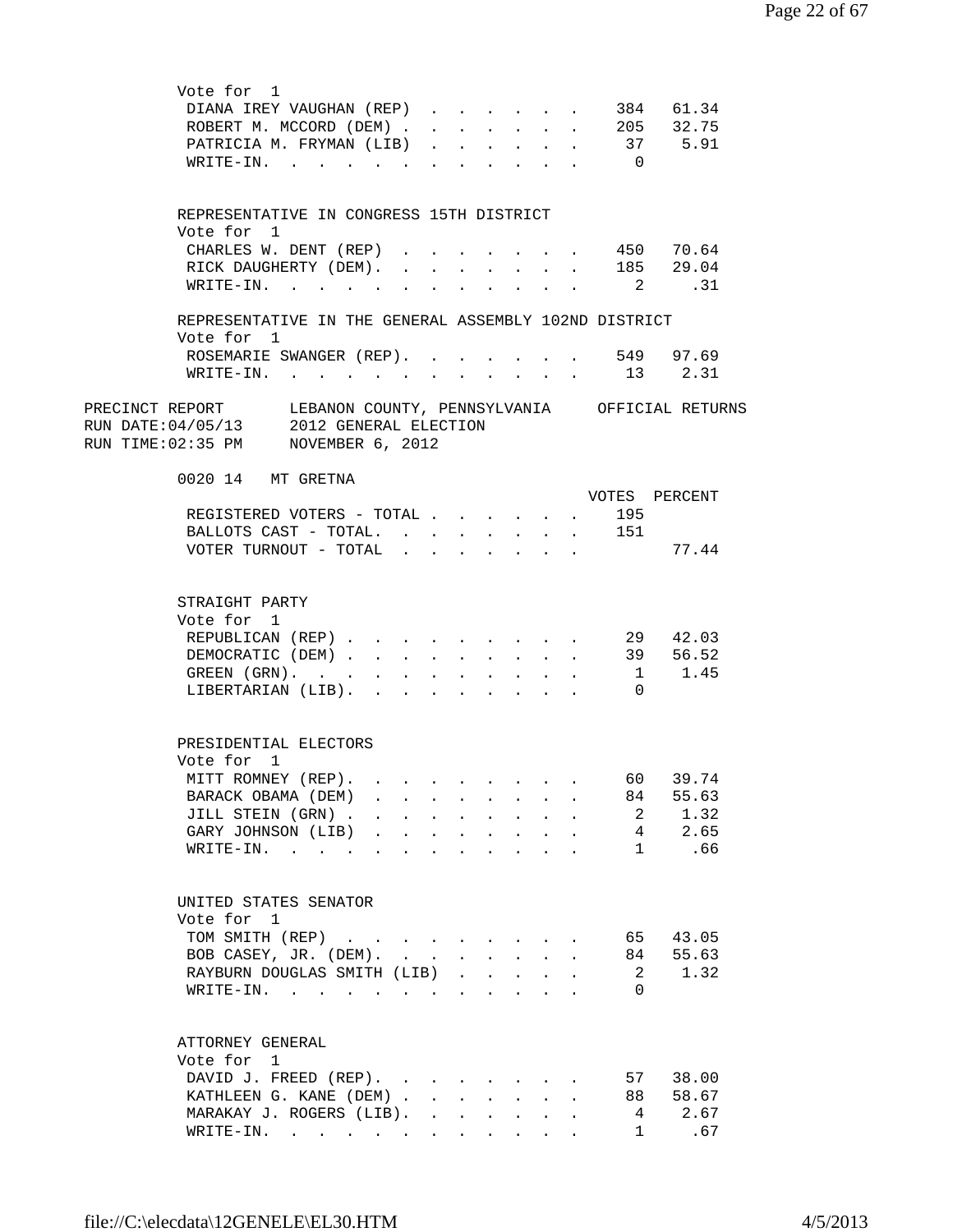| AUDITOR GENERAL                                               |                                              |                                           |                  |                      |                                           |              |                           |                |               |  |
|---------------------------------------------------------------|----------------------------------------------|-------------------------------------------|------------------|----------------------|-------------------------------------------|--------------|---------------------------|----------------|---------------|--|
| Vote for 1                                                    |                                              |                                           |                  |                      |                                           |              |                           |                |               |  |
| JOHN MAHER (REP) 68 45.64                                     |                                              |                                           |                  |                      |                                           |              |                           |                |               |  |
| EUGENE A. DEPASQUALE (DEM). 75 50.34                          |                                              |                                           |                  |                      |                                           |              |                           |                |               |  |
| BETSY ELIZABETH SUMMERS (LIB).                                |                                              |                                           |                  | $\sim$               | $\mathbf{A}$                              | $\mathbf{L}$ | $\mathbf{L}^{\text{max}}$ |                | 5 3.36        |  |
| WRITE-IN.                                                     |                                              |                                           |                  |                      |                                           |              |                           |                | 1 .67         |  |
|                                                               |                                              |                                           |                  |                      |                                           |              |                           |                |               |  |
| STATE TREASURER                                               |                                              |                                           |                  |                      |                                           |              |                           |                |               |  |
| Vote for 1                                                    |                                              |                                           |                  |                      |                                           |              |                           |                |               |  |
| DIANA IREY VAUGHAN (REP) 55 43.33                             |                                              |                                           |                  |                      |                                           |              |                           |                |               |  |
| ROBERT M. MCCORD (DEM) 80 53.33                               |                                              |                                           |                  |                      |                                           |              |                           |                |               |  |
| PATRICIA M. FRYMAN (LIB).                                     |                                              |                                           |                  |                      | and a strong control of the strong strong |              |                           |                | $5 \t3.33$    |  |
| WRITE-IN.                                                     |                                              |                                           |                  |                      |                                           |              |                           | $\Omega$       |               |  |
|                                                               |                                              |                                           |                  |                      |                                           |              |                           |                |               |  |
| REPRESENTATIVE IN CONGRESS 15TH DISTRICT                      |                                              |                                           |                  |                      |                                           |              |                           |                |               |  |
| Vote for 1                                                    |                                              |                                           |                  |                      |                                           |              |                           |                |               |  |
| CHARLES W. DENT (REP) 69 46.31                                |                                              |                                           |                  |                      |                                           |              |                           |                |               |  |
| RICK DAUGHERTY (DEM). 79 53.02                                |                                              |                                           |                  |                      |                                           |              |                           |                |               |  |
| WRITE-IN.                                                     |                                              |                                           |                  |                      |                                           |              |                           |                | 1.67          |  |
| REPRESENTATIVE IN THE GENERAL ASSEMBLY 101ST DISTRICT         |                                              |                                           |                  |                      |                                           |              |                           |                |               |  |
| Vote for 1                                                    |                                              |                                           |                  |                      |                                           |              |                           |                |               |  |
| MAUREE GINGRICH (REP).                                        |                                              |                                           |                  |                      |                                           |              | $\cdot$ $\cdot$ $\cdot$   |                | 102 96.23     |  |
| $W\text{RITE-IN.}$                                            |                                              |                                           |                  |                      |                                           |              |                           |                | 4 3.77        |  |
|                                                               |                                              |                                           |                  |                      |                                           |              |                           |                |               |  |
| PRECINCT REPORT LEBANON COUNTY, PENNSYLVANIA OFFICIAL RETURNS |                                              |                                           |                  |                      |                                           |              |                           |                |               |  |
| RUN DATE: 04/05/13 2012 GENERAL ELECTION                      |                                              |                                           |                  |                      |                                           |              |                           |                |               |  |
| RUN TIME: 02:35 PM NOVEMBER 6, 2012                           |                                              |                                           |                  |                      |                                           |              |                           |                |               |  |
|                                                               |                                              |                                           |                  |                      |                                           |              |                           |                |               |  |
| 0021 15N MYERSTOWN - NORTH                                    |                                              |                                           |                  |                      |                                           |              |                           |                |               |  |
|                                                               |                                              |                                           |                  |                      |                                           |              |                           |                | VOTES PERCENT |  |
| REGISTERED VOTERS - TOTAL                                     |                                              |                                           |                  |                      |                                           |              |                           | 935            |               |  |
| BALLOTS CAST - TOTAL. .                                       |                                              | $\sim$                                    |                  |                      |                                           |              | $\mathbf{L}^{\text{max}}$ | 676            |               |  |
| VOTER TURNOUT - TOTAL                                         | $\mathbf{L}$                                 | $\mathbf{r}$                              |                  |                      |                                           |              |                           |                | 72.30         |  |
|                                                               |                                              |                                           |                  |                      |                                           |              |                           |                |               |  |
| STRAIGHT PARTY                                                |                                              |                                           |                  |                      |                                           |              |                           |                |               |  |
| Vote for 1                                                    |                                              |                                           |                  |                      |                                           |              |                           |                |               |  |
| REPUBLICAN (REP)                                              |                                              |                                           |                  |                      |                                           |              |                           | 230            | 72.10         |  |
| DEMOCRATIC (DEM).                                             | $\sim$<br>$\ddot{\phantom{a}}$               | $\ddot{\phantom{0}}$                      |                  |                      |                                           |              |                           | 86             | 26.96         |  |
| GREEN (GRN).                                                  | $\ddot{\phantom{a}}$<br>$\ddot{\phantom{a}}$ |                                           |                  |                      |                                           |              |                           | 1              | .31           |  |
| LIBERTARIAN (LIB). .                                          | $\sim$                                       |                                           |                  |                      |                                           |              |                           | $2^{\circ}$    | .63           |  |
|                                                               |                                              |                                           |                  |                      |                                           |              |                           |                |               |  |
| PRESIDENTIAL ELECTORS                                         |                                              |                                           |                  |                      |                                           |              |                           |                |               |  |
| Vote for<br>$\overline{1}$                                    |                                              |                                           |                  |                      |                                           |              |                           |                |               |  |
| MITT ROMNEY (REP).                                            |                                              |                                           |                  |                      |                                           |              |                           | 458            | 68.56         |  |
| BARACK OBAMA (DEM)                                            | $\ddot{\phantom{a}}$                         | $\mathbf{A}$<br>$\mathbf{L}^{\text{max}}$ | $\sim$ 100 $\pm$ | $\ddot{\phantom{a}}$ | $\mathbf{L}^{\text{max}}$                 |              |                           | 198            | 29.64         |  |
| JILL STEIN (GRN).                                             | $\ddot{\phantom{a}}$                         | $\ddot{\phantom{a}}$                      |                  |                      |                                           |              |                           | $\overline{2}$ | .30           |  |
| GARY JOHNSON (LIB)                                            | $\mathbf{r}$                                 |                                           |                  |                      |                                           |              |                           | 8              | 1.20          |  |
| $W\text{RITE}-\text{IN}.$                                     |                                              |                                           |                  |                      |                                           |              |                           | $\mathbf{2}$   | .30           |  |
|                                                               |                                              |                                           |                  |                      |                                           |              |                           |                |               |  |
| UNITED STATES SENATOR                                         |                                              |                                           |                  |                      |                                           |              |                           |                |               |  |
| Vote for 1                                                    |                                              |                                           |                  |                      |                                           |              |                           |                |               |  |
| TOM SMITH (REP)                                               |                                              |                                           |                  |                      |                                           |              |                           | 416            | 63.22         |  |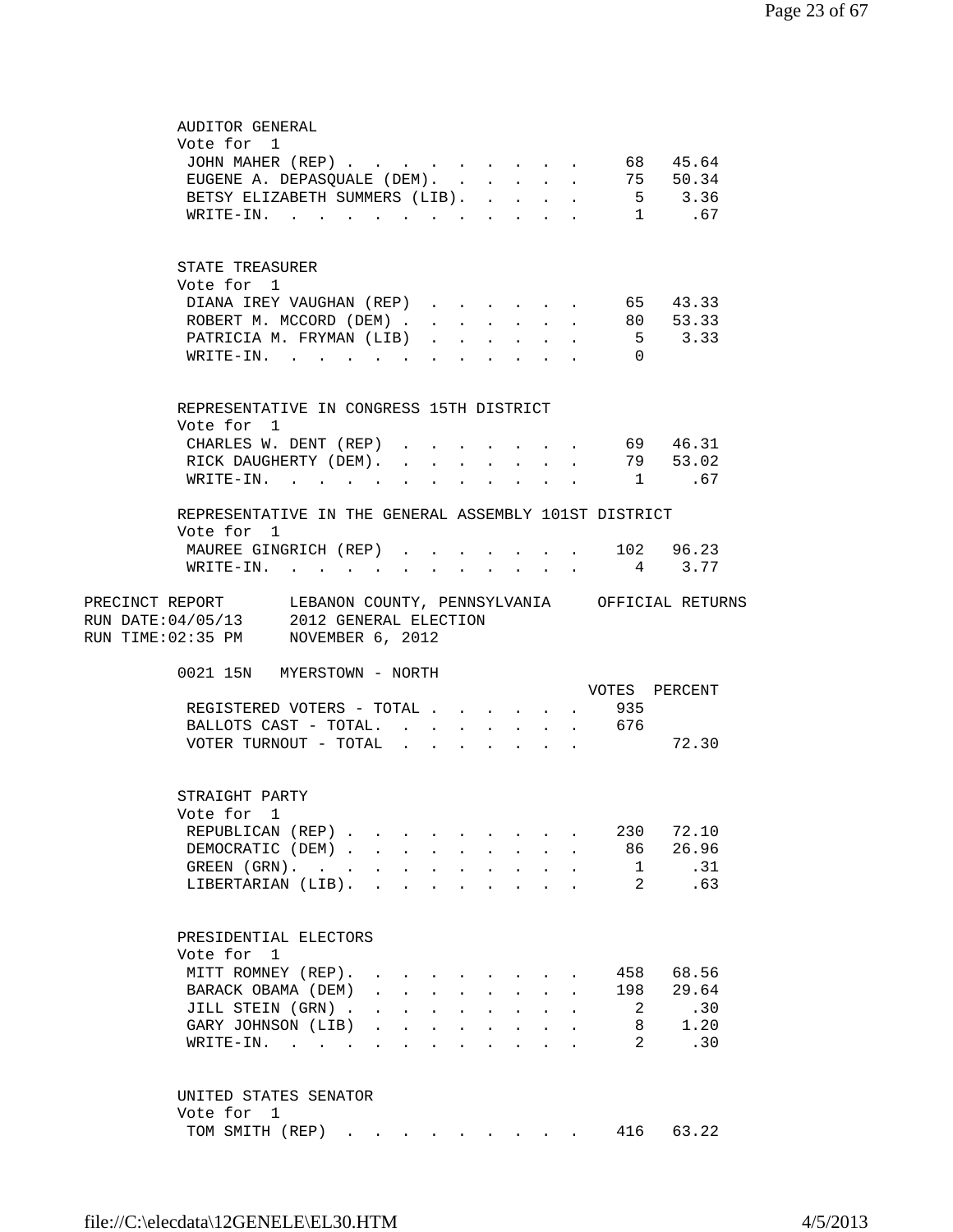|                                                                                                                                                                                                                                                                                     | 34.50<br>227                 |
|-------------------------------------------------------------------------------------------------------------------------------------------------------------------------------------------------------------------------------------------------------------------------------------|------------------------------|
| RAYBURN DOUGLAS SMITH (LIB)<br>$\mathbf{r}$ , and $\mathbf{r}$ , and $\mathbf{r}$                                                                                                                                                                                                   | 15 2.28                      |
| $W\text{RITE}-\text{IN}.$<br>the contract of the contract of the contract of the contract of the contract of the contract of the contract of                                                                                                                                        | $\bigcap$                    |
|                                                                                                                                                                                                                                                                                     |                              |
|                                                                                                                                                                                                                                                                                     |                              |
|                                                                                                                                                                                                                                                                                     |                              |
| ATTORNEY GENERAL                                                                                                                                                                                                                                                                    |                              |
| Vote for 1                                                                                                                                                                                                                                                                          |                              |
| DAVID J. FREED (REP).<br>$\mathbf{r}$ , $\mathbf{r}$ , $\mathbf{r}$ , $\mathbf{r}$                                                                                                                                                                                                  | 388<br>58.97<br>$\mathbf{L}$ |
| KATHLEEN G. KANE (DEM)<br>$\mathbf{r}$<br>$\sim$<br><b>Service</b> State                                                                                                                                                                                                            | 254<br>38.60<br>$\sim$       |
| MARAKAY J. ROGERS (LIB).<br>$\mathbf{r}$ , $\mathbf{r}$ , $\mathbf{r}$                                                                                                                                                                                                              | 16 2.43<br>$\mathbf{L}$      |
| $\texttt{WRTTE-IN.}$                                                                                                                                                                                                                                                                | $\overline{0}$               |
| $\sim$                                                                                                                                                                                                                                                                              |                              |
|                                                                                                                                                                                                                                                                                     |                              |
|                                                                                                                                                                                                                                                                                     |                              |
| AUDITOR GENERAL                                                                                                                                                                                                                                                                     |                              |
| Vote for 1                                                                                                                                                                                                                                                                          |                              |
| JOHN MAHER (REP)                                                                                                                                                                                                                                                                    | 437 67.02                    |
| EUGENE A. DEPASQUALE (DEM).<br>$\mathcal{L}^{\text{max}}$<br>$\mathbf{L}$<br>$\sim$<br>$\mathbf{r}$                                                                                                                                                                                 | 181<br>27.76<br>$\mathbf{A}$ |
|                                                                                                                                                                                                                                                                                     | 34 5.21                      |
| BETSY ELIZABETH SUMMERS (LIB).<br>$\mathbf{L} = \mathbf{L}$<br>$\mathbf{L}$                                                                                                                                                                                                         |                              |
| $WRITE-IN$ .<br>$\sim$ $\sim$ $\sim$ $\sim$ $\sim$<br>$\mathbf{L}^{\text{max}}$<br>$\sim$<br>$\ddot{\phantom{a}}$                                                                                                                                                                   | $\overline{0}$               |
|                                                                                                                                                                                                                                                                                     |                              |
|                                                                                                                                                                                                                                                                                     |                              |
| STATE TREASURER                                                                                                                                                                                                                                                                     |                              |
| Vote for 1                                                                                                                                                                                                                                                                          |                              |
| DIANA IREY VAUGHAN (REP)<br>$\sim$ $\sim$ $\sim$ $\sim$ $\sim$                                                                                                                                                                                                                      | 416 64.60                    |
|                                                                                                                                                                                                                                                                                     |                              |
| ROBERT M. MCCORD (DEM).<br>$\ddot{\phantom{a}}$<br>$\mathbf{L}$<br>$\mathbf{L}$<br>$\ddot{\phantom{0}}$                                                                                                                                                                             | 195<br>30.28                 |
| PATRICIA M. FRYMAN (LIB)                                                                                                                                                                                                                                                            | 5.12<br>33                   |
| $W$ RITE-IN.                                                                                                                                                                                                                                                                        | $\Omega$                     |
|                                                                                                                                                                                                                                                                                     |                              |
|                                                                                                                                                                                                                                                                                     |                              |
| REPRESENTATIVE IN CONGRESS 6TH DISTRICT                                                                                                                                                                                                                                             |                              |
| Vote for 1                                                                                                                                                                                                                                                                          |                              |
|                                                                                                                                                                                                                                                                                     |                              |
| JIM GERLACH (REP).<br>$\sim$                                                                                                                                                                                                                                                        | 477 74.76                    |
| MANAN M. TRIVEDI (DEM)                                                                                                                                                                                                                                                              | 25.24<br>161                 |
| WRITE-IN.                                                                                                                                                                                                                                                                           |                              |
|                                                                                                                                                                                                                                                                                     | $\overline{0}$               |
|                                                                                                                                                                                                                                                                                     |                              |
|                                                                                                                                                                                                                                                                                     |                              |
| REPRESENTATIVE IN THE GENERAL ASSEMBLY 102ND DISTRICT                                                                                                                                                                                                                               |                              |
| Vote for 1                                                                                                                                                                                                                                                                          |                              |
| ROSEMARIE SWANGER (REP).                                                                                                                                                                                                                                                            | 553 99.10                    |
| WRITE-IN.<br>$\mathbf{r}$ . The set of $\mathbf{r}$<br>$\mathbf{r} = \mathbf{r} \cdot \mathbf{r}$ , where $\mathbf{r} = \mathbf{r} \cdot \mathbf{r}$<br><b>All Contracts</b><br>$\bullet$ . The set of $\bullet$<br>$\bullet$ .<br><br><br><br><br><br><br><br><br><br><br><br><br> | 5<br>.90                     |
|                                                                                                                                                                                                                                                                                     |                              |
| LEBANON COUNTY, PENNSYLVANIA OFFICIAL RETURNS                                                                                                                                                                                                                                       |                              |
| PRECINCT REPORT                                                                                                                                                                                                                                                                     |                              |
| RUN DATE: 04/05/13 2012 GENERAL ELECTION                                                                                                                                                                                                                                            |                              |
| RUN TIME:02:35 PM<br>NOVEMBER 6, 2012                                                                                                                                                                                                                                               |                              |
|                                                                                                                                                                                                                                                                                     |                              |
| 0022 15S MYERSTOWN - SOUTH                                                                                                                                                                                                                                                          |                              |
|                                                                                                                                                                                                                                                                                     | VOTES PERCENT                |
| REGISTERED VOTERS - TOTAL                                                                                                                                                                                                                                                           | 781                          |
| BALLOTS CAST - TOTAL512                                                                                                                                                                                                                                                             |                              |
|                                                                                                                                                                                                                                                                                     | 65.56                        |
| VOTER TURNOUT - TOTAL $\ldots$                                                                                                                                                                                                                                                      |                              |
|                                                                                                                                                                                                                                                                                     |                              |
|                                                                                                                                                                                                                                                                                     |                              |
| STRAIGHT PARTY                                                                                                                                                                                                                                                                      |                              |
| Vote for 1                                                                                                                                                                                                                                                                          |                              |
| REPUBLICAN (REP)                                                                                                                                                                                                                                                                    | . 173<br>70.61               |
| DEMOCRATIC (DEM)                                                                                                                                                                                                                                                                    | 67 27.35                     |
|                                                                                                                                                                                                                                                                                     |                              |
| $GREFN$ $(GRN)$ .<br>LIBERTARIAN (LIB).<br>$\bullet$ .<br><br><br><br><br><br><br><br><br><br><br><br><br>                                                                                                                                                                          | 4 1.63<br>1 .41              |

PRESIDENTIAL ELECTORS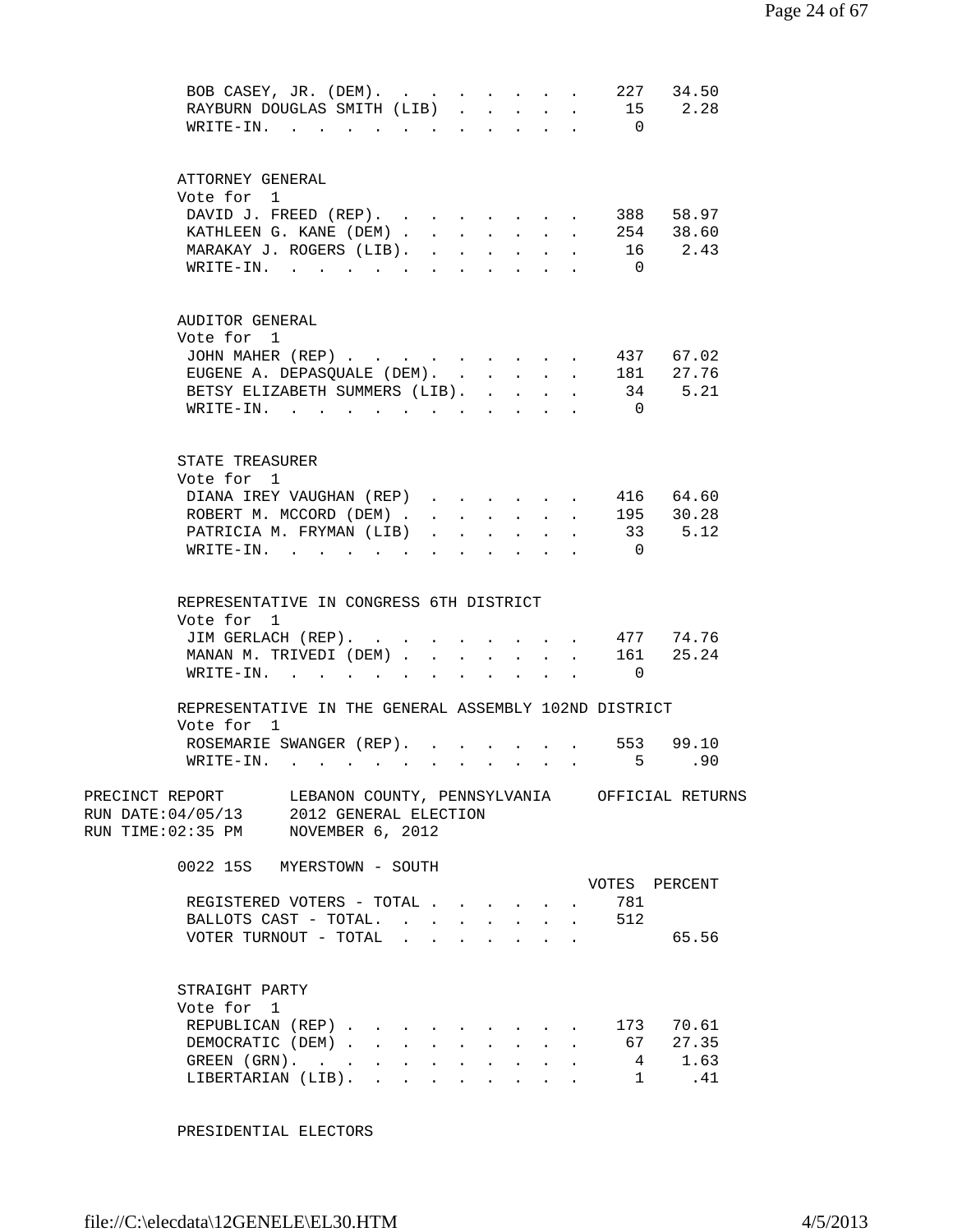| Vote for 1<br>MITT ROMNEY (REP).<br>BARACK OBAMA (DEM)<br>JILL STEIN (GRN).<br>GARY JOHNSON (LIB)<br>$W\text{RITE-IN.}$                         |  |                      |                      |                            | $\mathbf{L}^{\text{max}}$  |                                                                 |                      | $\overline{\mathbf{3}}$<br>5<br>$\Omega$ | 340 67.46<br>156 30.95<br>.60<br>.99 |  |
|-------------------------------------------------------------------------------------------------------------------------------------------------|--|----------------------|----------------------|----------------------------|----------------------------|-----------------------------------------------------------------|----------------------|------------------------------------------|--------------------------------------|--|
| UNITED STATES SENATOR<br>Vote for 1                                                                                                             |  |                      |                      |                            |                            |                                                                 |                      |                                          |                                      |  |
| TOM SMITH (REP)<br>BOB CASEY, JR. (DEM).<br>RAYBURN DOUGLAS SMITH (LIB)                                                                         |  |                      | $\ddot{\phantom{a}}$ | $\mathbf{L}^{\text{max}}$  | $\mathcal{L}^{\text{max}}$ | $\sim$ $-$                                                      | $\sim$               | 8 <sup>8</sup>                           | 322 64.27<br>170 33.93<br>1.60       |  |
| $\texttt{WRTTE-IN.}$                                                                                                                            |  |                      |                      |                            |                            |                                                                 |                      | $\mathbf{1}$                             | $\ldots$ 20                          |  |
| ATTORNEY GENERAL<br>Vote for 1                                                                                                                  |  |                      |                      |                            |                            |                                                                 |                      |                                          |                                      |  |
| DAVID J. FREED (REP).                                                                                                                           |  |                      |                      |                            |                            |                                                                 |                      |                                          | 297 60.49                            |  |
| KATHLEEN G. KANE (DEM)                                                                                                                          |  |                      |                      | $\mathcal{L}^{\text{max}}$ | $\mathbf{L}^{\text{max}}$  | $\mathcal{L}^{\text{max}}$                                      |                      |                                          | 182 37.07                            |  |
| MARAKAY J. ROGERS (LIB). .                                                                                                                      |  |                      |                      |                            |                            |                                                                 |                      |                                          | 12 2.44                              |  |
| $\texttt{WRTTE-IN.}$                                                                                                                            |  |                      |                      |                            |                            |                                                                 |                      | $\overline{0}$                           |                                      |  |
| AUDITOR GENERAL<br>Vote for 1                                                                                                                   |  |                      |                      |                            |                            |                                                                 |                      |                                          |                                      |  |
| JOHN MAHER (REP) 318 65.84                                                                                                                      |  |                      |                      |                            |                            |                                                                 |                      |                                          |                                      |  |
| EUGENE A. DEPASQUALE (DEM). 137 28.36                                                                                                           |  |                      |                      |                            |                            |                                                                 |                      |                                          |                                      |  |
| BETSY ELIZABETH SUMMERS (LIB).<br>WRITE-IN.                                                                                                     |  |                      |                      | $\mathbf{L}$               | $\sim$                     |                                                                 | $\ddot{\phantom{a}}$ | $\overline{0}$                           | 28 5.80                              |  |
| STATE TREASURER<br>Vote for 1                                                                                                                   |  |                      |                      |                            |                            |                                                                 |                      |                                          |                                      |  |
| DIANA IREY VAUGHAN (REP)                                                                                                                        |  |                      |                      |                            |                            | $\mathbf{r}$ and $\mathbf{r}$ and $\mathbf{r}$ and $\mathbf{r}$ |                      | 312 64.20                                |                                      |  |
| ROBERT M. MCCORD (DEM).                                                                                                                         |  |                      |                      |                            |                            |                                                                 |                      | $\cdot$ 155 31.89                        |                                      |  |
| PATRICIA M. FRYMAN (LIB)                                                                                                                        |  | $\ddot{\phantom{a}}$ |                      | $\sim$                     | $\mathbf{L}$               | $\sim$                                                          | $\ddot{\phantom{a}}$ |                                          | 19 3.91                              |  |
| $\texttt{WRTTE-IN.}$                                                                                                                            |  |                      |                      |                            |                            |                                                                 |                      | $\overline{0}$                           |                                      |  |
| REPRESENTATIVE IN CONGRESS 6TH DISTRICT<br>Vote for 1                                                                                           |  |                      |                      |                            |                            |                                                                 |                      |                                          |                                      |  |
| JIM GERLACH (REP). 348 72.20                                                                                                                    |  |                      |                      |                            |                            |                                                                 |                      |                                          |                                      |  |
| MANAN M. TRIVEDI (DEM) 134 27.80                                                                                                                |  |                      |                      |                            |                            |                                                                 |                      |                                          |                                      |  |
| WRITE-IN. 0                                                                                                                                     |  |                      |                      |                            |                            |                                                                 |                      |                                          |                                      |  |
| REPRESENTATIVE IN THE GENERAL ASSEMBLY 102ND DISTRICT<br>Vote for 1                                                                             |  |                      |                      |                            |                            |                                                                 |                      |                                          |                                      |  |
| ROSEMARIE SWANGER (REP). 416 99.76<br>WRITE-IN.                                                                                                 |  |                      |                      |                            |                            |                                                                 |                      |                                          | 1 .24                                |  |
| PRECINCT REPORT LEBANON COUNTY, PENNSYLVANIA OFFICIAL RETURNS<br>RUN DATE: 04/05/13 2012 GENERAL ELECTION<br>RUN TIME:02:35 PM NOVEMBER 6, 2012 |  |                      |                      |                            |                            |                                                                 |                      |                                          |                                      |  |
| 0023 16E PALMYRA - EAST                                                                                                                         |  |                      |                      |                            |                            |                                                                 |                      | VOTES PERCENT                            |                                      |  |
| REGISTERED VOTERS - TOTAL                                                                                                                       |  |                      |                      |                            |                            |                                                                 |                      | 1608                                     |                                      |  |
| BALLOTS CAST - TOTAL. 1160                                                                                                                      |  |                      |                      |                            |                            |                                                                 |                      |                                          |                                      |  |
| VOTER TURNOUT - TOTAL $\ldots$                                                                                                                  |  |                      |                      |                            |                            |                                                                 |                      |                                          | 72.14                                |  |
|                                                                                                                                                 |  |                      |                      |                            |                            |                                                                 |                      |                                          |                                      |  |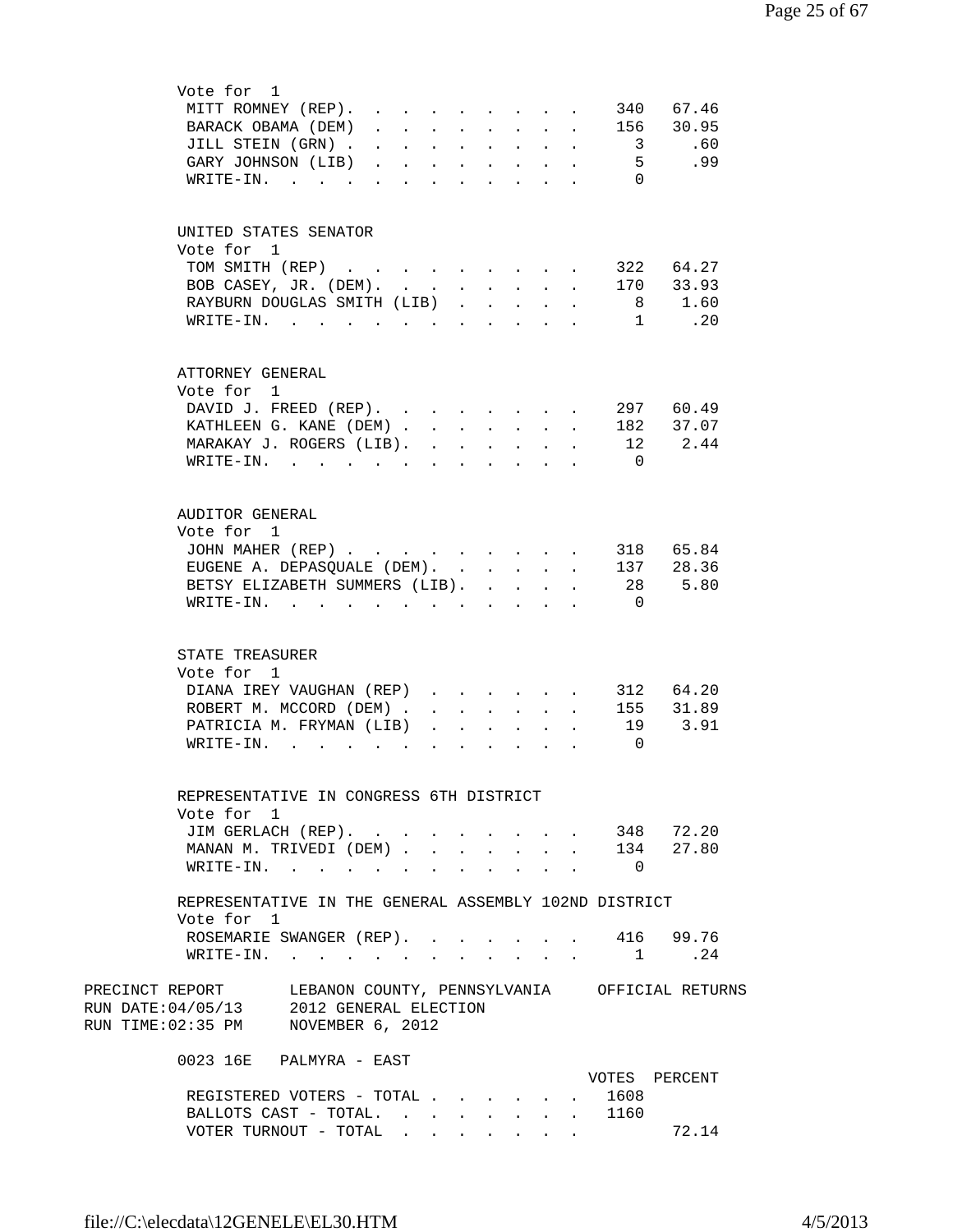| STRAIGHT PARTY                                                                                                                                                                                                                                                       |  |
|----------------------------------------------------------------------------------------------------------------------------------------------------------------------------------------------------------------------------------------------------------------------|--|
| Vote for 1                                                                                                                                                                                                                                                           |  |
| 285 67.06<br>REPUBLICAN (REP)<br>and the contract of the contract of the                                                                                                                                                                                             |  |
| DEMOCRATIC (DEM)<br>135 31.76<br>$\mathbf{r} = \mathbf{r} + \mathbf{r} + \mathbf{r} + \mathbf{r} + \mathbf{r}$                                                                                                                                                       |  |
| 1 .24<br>GREEN (GRN).<br>$\bullet$ .<br><br><br><br><br><br><br><br><br><br><br><br><br>$\sim$<br>$\mathbf{z} = \mathbf{z} + \mathbf{z}$ . The $\mathbf{z}$<br>$\sim 100$<br>$\bullet$ .<br><br><br><br><br><br><br><br><br><br><br><br><br><br>$\ddot{\phantom{0}}$ |  |
| LIBERTARIAN (LIB).<br>4<br>.94<br>$\ddot{\phantom{a}}$<br>$\mathbf{L}^{\text{max}}$<br>$\sim$ $\sim$<br>$\mathbf{z} = \mathbf{z} + \mathbf{z}$ . The $\mathbf{z}$<br>$\mathbf{r}$ $\mathbf{r}$                                                                       |  |
|                                                                                                                                                                                                                                                                      |  |
| PRESIDENTIAL ELECTORS                                                                                                                                                                                                                                                |  |
| Vote for 1                                                                                                                                                                                                                                                           |  |
| MITT ROMNEY (REP).<br>713 61.62<br>$\mathbf{r} = \mathbf{r} \cdot \mathbf{r}$ , $\mathbf{r} = \mathbf{r} \cdot \mathbf{r}$                                                                                                                                           |  |
| BARACK OBAMA (DEM)<br>416 35.96<br>$\mathbf{r}$ , and $\mathbf{r}$ , and $\mathbf{r}$ , and $\mathbf{r}$<br>$\mathbf{r}$                                                                                                                                             |  |
| $\overline{1}$<br>.09                                                                                                                                                                                                                                                |  |
| JILL STEIN (GRN).<br><b>Contract Contract</b><br>$\mathbf{L} = \mathbf{L}$<br>$\mathbf{L}$<br>$\mathbf{L}^{\text{max}}$<br>$\mathbf{L}$<br>$\mathbf{r}$                                                                                                              |  |
| 17 1.47<br>GARY JOHNSON (LIB)<br>$\ddot{\phantom{a}}$<br>$\mathbf{L}^{\text{max}}$<br>$\bullet$<br>$\mathbf{L}^{\text{max}}$<br>$\bullet$ .<br><br><br><br><br><br><br><br><br><br><br><br><br>$\bullet$ .<br><br><br><br><br><br><br><br><br><br><br><br>           |  |
| 10 .86<br>$\texttt{WRTTE-IN.}$<br>$\ddot{\phantom{a}}$<br>$\sim$ 100 $\pm$<br>$\ddot{\phantom{a}}$<br>$\ddot{\phantom{a}}$<br>$\sim$                                                                                                                                 |  |
|                                                                                                                                                                                                                                                                      |  |
| UNITED STATES SENATOR                                                                                                                                                                                                                                                |  |
| Vote for 1                                                                                                                                                                                                                                                           |  |
| TOM SMITH (REP) 665<br>58.03                                                                                                                                                                                                                                         |  |
| BOB CASEY, JR. (DEM). 452 39.44                                                                                                                                                                                                                                      |  |
| RAYBURN DOUGLAS SMITH (LIB)<br>28 2.44<br>$\sim$<br>$\mathbf{L}$<br>$\mathbf{L} = \mathbf{L}$                                                                                                                                                                        |  |
| .09<br>WRITE-IN.<br>$\sim$ 1                                                                                                                                                                                                                                         |  |
|                                                                                                                                                                                                                                                                      |  |
| ATTORNEY GENERAL                                                                                                                                                                                                                                                     |  |
| Vote for 1                                                                                                                                                                                                                                                           |  |
|                                                                                                                                                                                                                                                                      |  |
| DAVID J. FREED (REP).<br>633<br>55.38                                                                                                                                                                                                                                |  |
| 475 41.56<br>KATHLEEN G. KANE (DEM).<br>$\mathbf{r} = \mathbf{r} \cdot \mathbf{r}$ , and $\mathbf{r} = \mathbf{r} \cdot \mathbf{r}$                                                                                                                                  |  |
| MARAKAY J. ROGERS (LIB).<br>35<br>3.06<br>$\mathbf{L}$<br>$\ddot{\phantom{a}}$<br><b>Contract Contract</b><br>$\mathbf{L} = \mathbf{L}$                                                                                                                              |  |
| $\texttt{WRTTE-IN.}$<br>$\overline{0}$<br>$\ddot{\phantom{a}}$<br>$\mathbf{r}$ and $\mathbf{r}$<br>$\ddot{\phantom{a}}$                                                                                                                                              |  |
|                                                                                                                                                                                                                                                                      |  |
| AUDITOR GENERAL                                                                                                                                                                                                                                                      |  |
| Vote for 1                                                                                                                                                                                                                                                           |  |
| 692 61.51<br>JOHN MAHER (REP)<br>$\mathbf{1}^{\prime}$ , and $\mathbf{1}^{\prime}$ , and $\mathbf{1}^{\prime}$<br>$\sim$                                                                                                                                             |  |
| 32.36<br>EUGENE A. DEPASQUALE (DEM).<br>364<br>$\mathbf{L}$<br>$\mathbf{L}$<br>$\mathbf{r}$<br>$\sim$<br>$\sim$                                                                                                                                                      |  |
| BETSY ELIZABETH SUMMERS (LIB).<br>69<br>6.13<br>$\mathbf{L}$<br>$\mathbf{L}^{\text{max}}$<br>$\mathbf{L}$<br>$\mathbf{r}$                                                                                                                                            |  |
| $\texttt{WRTTE-IN.}$<br>$\overline{0}$<br>$\ddot{\phantom{a}}$<br>$\mathbf{r}$ , $\mathbf{r}$ , $\mathbf{r}$ , $\mathbf{r}$ , $\mathbf{r}$<br>$\sim$                                                                                                                 |  |
|                                                                                                                                                                                                                                                                      |  |
| STATE TREASURER                                                                                                                                                                                                                                                      |  |
| Vote for 1                                                                                                                                                                                                                                                           |  |
| DIANA IREY VAUGHAN (REP)<br>637 56.52                                                                                                                                                                                                                                |  |
| 420<br>37.27<br>ROBERT M. MCCORD (DEM).                                                                                                                                                                                                                              |  |
|                                                                                                                                                                                                                                                                      |  |
| 70 6.21<br>PATRICIA M. FRYMAN (LIB)                                                                                                                                                                                                                                  |  |
| WRITE-IN.<br>$\overline{0}$<br>$\ddot{\phantom{a}}$<br>$\sim$                                                                                                                                                                                                        |  |
|                                                                                                                                                                                                                                                                      |  |
| REPRESENTATIVE IN CONGRESS 15TH DISTRICT<br>Vote for 1                                                                                                                                                                                                               |  |
| CHARLES W. DENT (REP)<br>716 63.93                                                                                                                                                                                                                                   |  |
| 36.07                                                                                                                                                                                                                                                                |  |
| RICK DAUGHERTY (DEM).<br>404                                                                                                                                                                                                                                         |  |
| $W\text{RITE}-\text{IN}.$<br>$\Omega$                                                                                                                                                                                                                                |  |
| REPRESENTATIVE IN THE GENERAL ASSEMBLY 101ST DISTRICT                                                                                                                                                                                                                |  |
| Vote for 1                                                                                                                                                                                                                                                           |  |
| 965 98.07<br>MAUREE GINGRICH (REP)                                                                                                                                                                                                                                   |  |
|                                                                                                                                                                                                                                                                      |  |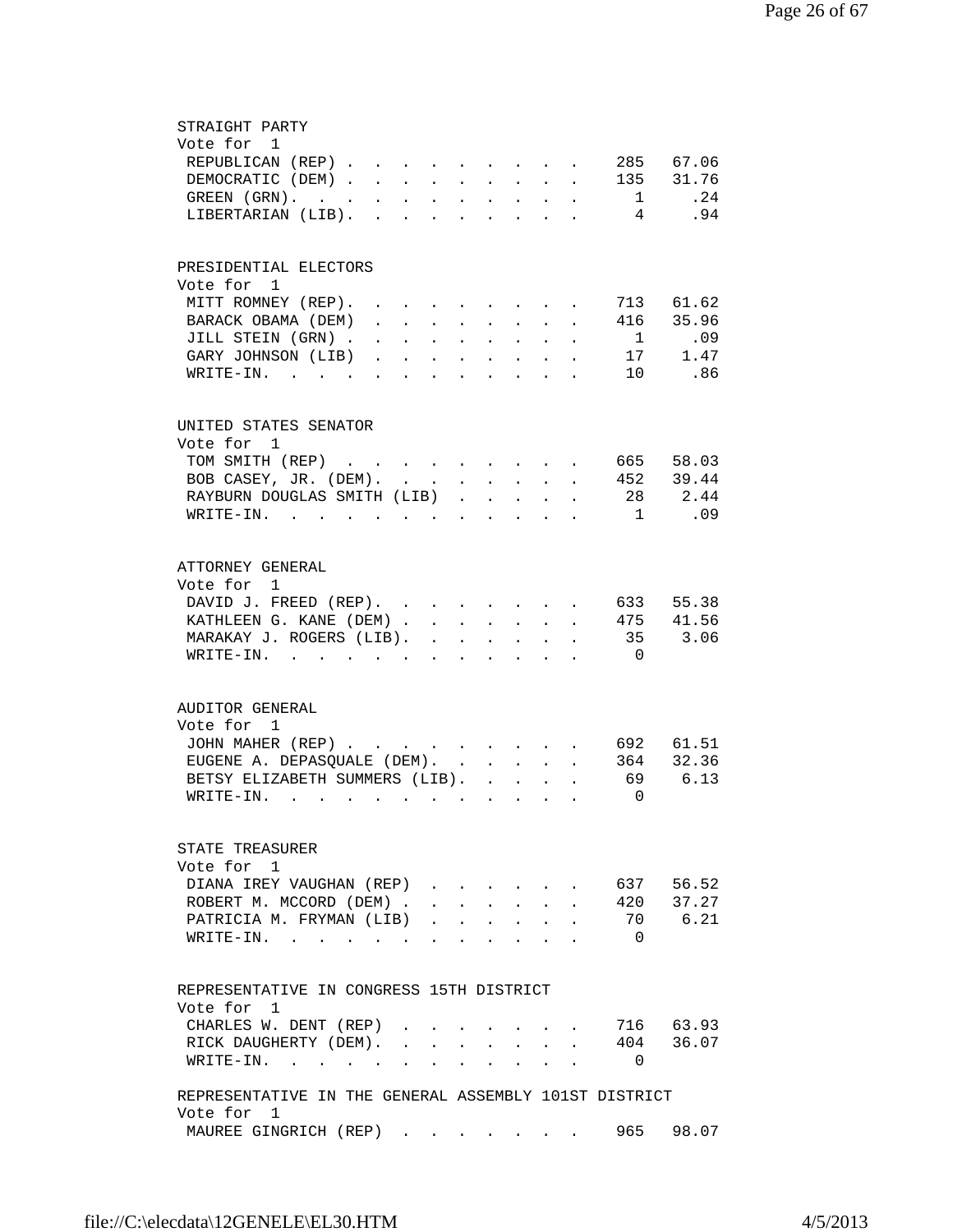| WRITE-IN.                                                                                                                                        | the contract of the contract of the contract of the contract of the contract of the contract of the contract of |                                      |                              |                                 |                                           |                                              |                                                                      |                        |                           |                                                                                                                                                                                                                                                                                                                                                                                     | 19 1.93                                          |
|--------------------------------------------------------------------------------------------------------------------------------------------------|-----------------------------------------------------------------------------------------------------------------|--------------------------------------|------------------------------|---------------------------------|-------------------------------------------|----------------------------------------------|----------------------------------------------------------------------|------------------------|---------------------------|-------------------------------------------------------------------------------------------------------------------------------------------------------------------------------------------------------------------------------------------------------------------------------------------------------------------------------------------------------------------------------------|--------------------------------------------------|
| PRECINCT REPORT LEBANON COUNTY, PENNSYLVANIA OFFICIAL RETURNS<br>RUN DATE: 04/05/13 2012 GENERAL ELECTION<br>RUN TIME: 02:35 PM NOVEMBER 6, 2012 |                                                                                                                 |                                      |                              |                                 |                                           |                                              |                                                                      |                        |                           |                                                                                                                                                                                                                                                                                                                                                                                     |                                                  |
| 0024 16N PALMYRA - NORTH                                                                                                                         |                                                                                                                 |                                      |                              |                                 |                                           |                                              |                                                                      |                        |                           |                                                                                                                                                                                                                                                                                                                                                                                     |                                                  |
|                                                                                                                                                  |                                                                                                                 |                                      |                              |                                 |                                           |                                              |                                                                      |                        |                           |                                                                                                                                                                                                                                                                                                                                                                                     | VOTES PERCENT                                    |
| REGISTERED VOTERS - TOTAL<br>BALLOTS CAST - TOTAL. 1170                                                                                          |                                                                                                                 |                                      |                              |                                 |                                           |                                              |                                                                      |                        |                           | 1627                                                                                                                                                                                                                                                                                                                                                                                |                                                  |
| VOTER TURNOUT - TOTAL                                                                                                                            |                                                                                                                 |                                      |                              |                                 |                                           |                                              |                                                                      |                        |                           |                                                                                                                                                                                                                                                                                                                                                                                     | 71.91                                            |
|                                                                                                                                                  |                                                                                                                 |                                      |                              |                                 |                                           |                                              |                                                                      |                        |                           |                                                                                                                                                                                                                                                                                                                                                                                     |                                                  |
| STRAIGHT PARTY<br>Vote for 1                                                                                                                     |                                                                                                                 |                                      |                              |                                 |                                           |                                              |                                                                      |                        |                           |                                                                                                                                                                                                                                                                                                                                                                                     |                                                  |
| REPUBLICAN (REP)                                                                                                                                 |                                                                                                                 |                                      |                              |                                 |                                           |                                              |                                                                      |                        |                           |                                                                                                                                                                                                                                                                                                                                                                                     | 348 64.21                                        |
| DEMOCRATIC (DEM).                                                                                                                                |                                                                                                                 |                                      | $\sim$ 100 $\pm$             | $\sim$                          | $\sim$                                    |                                              | $\cdot$ $\cdot$ $\cdot$                                              | $\sim$ 100 $\pm$       | $\mathbf{r}$              |                                                                                                                                                                                                                                                                                                                                                                                     | 188 34.69                                        |
| GREEN (GRN).                                                                                                                                     |                                                                                                                 |                                      | $\mathbf{L}^{\text{max}}$    | $\sim$                          | $\mathbf{L}$                              | $\sim$                                       | $\sim$ $\sim$                                                        | $\ddot{\phantom{0}}$   |                           |                                                                                                                                                                                                                                                                                                                                                                                     | 1 .18                                            |
| LIBERTARIAN (LIB).                                                                                                                               |                                                                                                                 |                                      |                              |                                 |                                           |                                              | $\mathbf{L} = \mathbf{L} \mathbf{L}$                                 | $\mathbf{r}$           | $\sim$                    |                                                                                                                                                                                                                                                                                                                                                                                     | 5 .92                                            |
| PRESIDENTIAL ELECTORS                                                                                                                            |                                                                                                                 |                                      |                              |                                 |                                           |                                              |                                                                      |                        |                           |                                                                                                                                                                                                                                                                                                                                                                                     |                                                  |
| Vote for 1                                                                                                                                       |                                                                                                                 |                                      |                              |                                 |                                           |                                              |                                                                      |                        |                           |                                                                                                                                                                                                                                                                                                                                                                                     |                                                  |
| MITT ROMNEY (REP).<br>BARACK OBAMA (DEM)                                                                                                         |                                                                                                                 |                                      |                              |                                 |                                           |                                              |                                                                      |                        |                           |                                                                                                                                                                                                                                                                                                                                                                                     | 695 59.97<br>437 37.70                           |
| JILL STEIN (GRN).                                                                                                                                |                                                                                                                 | $\mathbf{L}$<br>$\ddot{\phantom{0}}$ | $\mathbf{L}$<br>$\mathbf{L}$ | $\sim$<br>$\mathbf{L}$          | $\mathbf{L}$<br>$\mathbf{L}$              | $\ddot{\phantom{0}}$<br>$\ddot{\phantom{0}}$ | $\sim$ $\sim$<br>$\sim$ 100 $\pm$                                    | $\mathbf{A}$<br>$\sim$ | $\sim$<br>$\sim$          | $4\phantom{.0000}\phantom{.0000}\phantom{.0000}\phantom{.0000}\phantom{.0000}\phantom{.0000}\phantom{.0000}\phantom{.0000}\phantom{.0000}\phantom{.0000}\phantom{.0000}\phantom{.0000}\phantom{.0000}\phantom{.0000}\phantom{.0000}\phantom{.0000}\phantom{.0000}\phantom{.0000}\phantom{.0000}\phantom{.0000}\phantom{.0000}\phantom{.0000}\phantom{.0000}\phantom{.0000}\phantom$ | $\overline{35}$                                  |
| GARY JOHNSON (LIB)                                                                                                                               |                                                                                                                 | $\mathbf{L}$                         | $\mathcal{L}^{\text{max}}$   |                                 |                                           |                                              |                                                                      |                        |                           |                                                                                                                                                                                                                                                                                                                                                                                     | 13 1.12                                          |
| $\texttt{WRTTE-IN.}$                                                                                                                             |                                                                                                                 | $\mathbf{L}$                         | $\mathbf{L}$                 | $\sim$                          | $\ddot{\phantom{a}}$                      | $\mathbf{r}$                                 | $\mathbf{r}$                                                         |                        | $\mathbf{r} = \mathbf{r}$ |                                                                                                                                                                                                                                                                                                                                                                                     | 10 .86                                           |
| UNITED STATES SENATOR<br>Vote for 1<br>TOM SMITH (REP)<br>BOB CASEY, JR. (DEM).<br>RAYBURN DOUGLAS SMITH (LIB)<br>$W\text{RITE}-\text{IN}$ , , , |                                                                                                                 |                                      |                              | $\cdot$ $\cdot$ $\cdot$ $\cdot$ | $\sim$                                    | $\mathbf{L}$                                 | $\sim$                                                               |                        |                           | 21                                                                                                                                                                                                                                                                                                                                                                                  | 670 58.67<br>450 39.40<br>1.84<br>$1 \qquad .09$ |
| ATTORNEY GENERAL                                                                                                                                 |                                                                                                                 |                                      |                              |                                 |                                           |                                              |                                                                      |                        |                           |                                                                                                                                                                                                                                                                                                                                                                                     |                                                  |
| Vote for<br>$\mathbf{1}$                                                                                                                         |                                                                                                                 |                                      |                              |                                 |                                           |                                              |                                                                      |                        |                           |                                                                                                                                                                                                                                                                                                                                                                                     |                                                  |
| DAVID J. FREED (REP).                                                                                                                            |                                                                                                                 |                                      |                              |                                 |                                           |                                              |                                                                      |                        |                           | 598                                                                                                                                                                                                                                                                                                                                                                                 | 52.73                                            |
| KATHLEEN G. KANE (DEM).<br>MARAKAY J. ROGERS (LIB). .                                                                                            |                                                                                                                 |                                      |                              | $\sim$ $-$                      | $\mathbf{L}^{\text{max}}$<br>$\mathbf{A}$ |                                              | $\mathbf{r} = \mathbf{r} \cdot \mathbf{r}$ . The set of $\mathbf{r}$ |                        |                           | 36                                                                                                                                                                                                                                                                                                                                                                                  | 44.00<br>3.17                                    |
| $\texttt{WRTTE-IN.}$                                                                                                                             |                                                                                                                 |                                      |                              | $\sim$                          |                                           |                                              |                                                                      |                        |                           | 1                                                                                                                                                                                                                                                                                                                                                                                   | .09                                              |
|                                                                                                                                                  |                                                                                                                 |                                      |                              |                                 |                                           |                                              |                                                                      |                        |                           |                                                                                                                                                                                                                                                                                                                                                                                     |                                                  |
| AUDITOR GENERAL                                                                                                                                  |                                                                                                                 |                                      |                              |                                 |                                           |                                              |                                                                      |                        |                           |                                                                                                                                                                                                                                                                                                                                                                                     |                                                  |
| Vote for 1<br>JOHN MAHER (REP)                                                                                                                   |                                                                                                                 |                                      |                              |                                 |                                           |                                              |                                                                      |                        |                           | 685                                                                                                                                                                                                                                                                                                                                                                                 | 61.11                                            |
| EUGENE A. DEPASQUALE (DEM).                                                                                                                      |                                                                                                                 |                                      |                              |                                 |                                           |                                              |                                                                      |                        |                           | 379                                                                                                                                                                                                                                                                                                                                                                                 | 33.81                                            |
| BETSY ELIZABETH SUMMERS (LIB). .                                                                                                                 |                                                                                                                 |                                      |                              |                                 |                                           |                                              |                                                                      |                        |                           | 56                                                                                                                                                                                                                                                                                                                                                                                  | 5.00                                             |
| $\texttt{WRTTE-IN.}$                                                                                                                             |                                                                                                                 |                                      |                              |                                 |                                           |                                              |                                                                      |                        |                           | $\mathbf{1}$                                                                                                                                                                                                                                                                                                                                                                        | .09                                              |
| STATE TREASURER                                                                                                                                  |                                                                                                                 |                                      |                              |                                 |                                           |                                              |                                                                      |                        |                           |                                                                                                                                                                                                                                                                                                                                                                                     |                                                  |
| Vote for 1                                                                                                                                       |                                                                                                                 |                                      |                              |                                 |                                           |                                              |                                                                      |                        |                           |                                                                                                                                                                                                                                                                                                                                                                                     |                                                  |
| DIANA IREY VAUGHAN (REP)                                                                                                                         |                                                                                                                 |                                      |                              | $\sim$ $\sim$                   |                                           |                                              | $\mathbf{a}$ and $\mathbf{a}$ and $\mathbf{a}$                       |                        |                           | 628                                                                                                                                                                                                                                                                                                                                                                                 | 56.37                                            |
| ROBERT M. MCCORD (DEM).                                                                                                                          |                                                                                                                 |                                      |                              | $\ddot{\phantom{a}}$            |                                           | $\mathcal{L}^{\text{max}}$                   | $\mathbf{L}$                                                         |                        |                           | 427                                                                                                                                                                                                                                                                                                                                                                                 | 38.33                                            |
| PATRICIA M. FRYMAN (LIB)                                                                                                                         |                                                                                                                 |                                      |                              | $\ddot{\phantom{a}}$            |                                           |                                              |                                                                      |                        |                           | 56                                                                                                                                                                                                                                                                                                                                                                                  | 5.03                                             |
| WRITE-IN.                                                                                                                                        |                                                                                                                 |                                      |                              |                                 |                                           |                                              |                                                                      |                        |                           | $\mathbf{3}$                                                                                                                                                                                                                                                                                                                                                                        | .27                                              |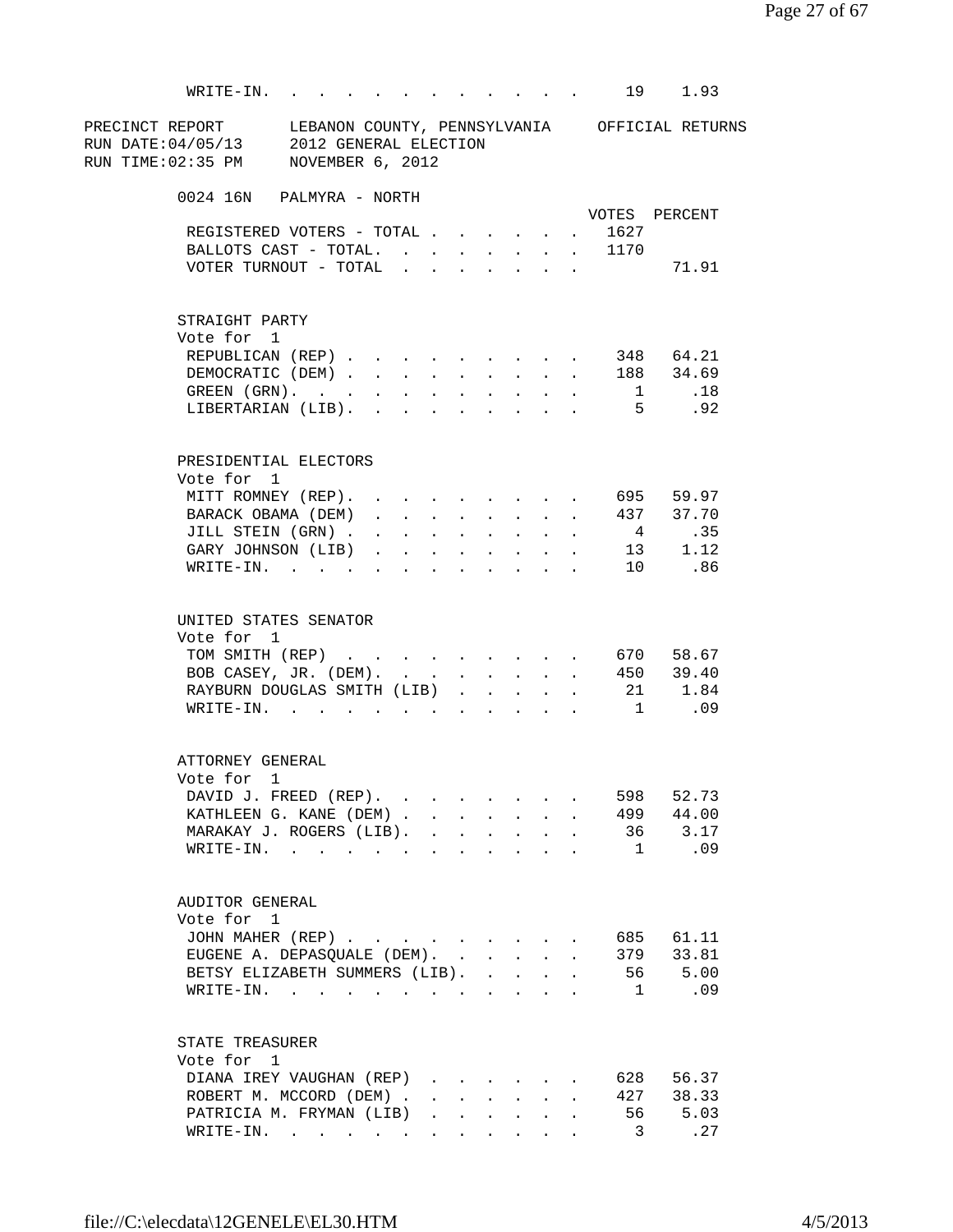| REPRESENTATIVE IN CONGRESS 15TH DISTRICT                      |              |                                                |                                                       |                           |                           |                           |                                      |                           |                         |                                                                  |  |
|---------------------------------------------------------------|--------------|------------------------------------------------|-------------------------------------------------------|---------------------------|---------------------------|---------------------------|--------------------------------------|---------------------------|-------------------------|------------------------------------------------------------------|--|
| Vote for 1                                                    |              |                                                |                                                       |                           |                           |                           |                                      |                           |                         |                                                                  |  |
| CHARLES W. DENT (REP) 738 66.01                               |              |                                                |                                                       |                           |                           |                           |                                      |                           |                         |                                                                  |  |
| RICK DAUGHERTY (DEM). 378 33.81                               |              |                                                |                                                       |                           |                           |                           |                                      |                           |                         |                                                                  |  |
| WRITE-IN.                                                     |              |                                                |                                                       |                           |                           |                           |                                      |                           | $\overline{2}$          | .18                                                              |  |
|                                                               |              |                                                |                                                       |                           |                           |                           |                                      |                           |                         |                                                                  |  |
| REPRESENTATIVE IN THE GENERAL ASSEMBLY 101ST DISTRICT         |              |                                                |                                                       |                           |                           |                           |                                      |                           |                         |                                                                  |  |
| Vote for 1                                                    |              |                                                |                                                       |                           |                           |                           |                                      |                           |                         |                                                                  |  |
| MAUREE GINGRICH (REP) 950 98.14                               |              |                                                |                                                       |                           |                           |                           |                                      |                           |                         |                                                                  |  |
| WRITE-IN.                                                     |              |                                                |                                                       |                           |                           |                           |                                      |                           |                         | 18 1.86                                                          |  |
| PRECINCT REPORT LEBANON COUNTY, PENNSYLVANIA OFFICIAL RETURNS |              |                                                |                                                       |                           |                           |                           |                                      |                           |                         |                                                                  |  |
| RUN DATE:04/05/13 2012 GENERAL ELECTION                       |              |                                                |                                                       |                           |                           |                           |                                      |                           |                         |                                                                  |  |
|                                                               |              |                                                |                                                       |                           |                           |                           |                                      |                           |                         |                                                                  |  |
| RUN TIME:02:35 PM MOVEMBER 6, 2012                            |              |                                                |                                                       |                           |                           |                           |                                      |                           |                         |                                                                  |  |
| 0025 16W PALMYRA - WEST                                       |              |                                                |                                                       |                           |                           |                           |                                      |                           |                         |                                                                  |  |
|                                                               |              |                                                |                                                       |                           |                           |                           |                                      |                           |                         | VOTES PERCENT                                                    |  |
| REGISTERED VOTERS - TOTAL                                     |              |                                                |                                                       |                           |                           |                           |                                      |                           | 1359                    |                                                                  |  |
| BALLOTS CAST - TOTAL. 928                                     |              |                                                |                                                       |                           |                           |                           |                                      | $\mathbf{L}$              |                         |                                                                  |  |
|                                                               |              |                                                |                                                       |                           |                           |                           |                                      |                           |                         |                                                                  |  |
| VOTER TURNOUT - TOTAL                                         |              |                                                |                                                       |                           |                           |                           |                                      |                           |                         | 68.29                                                            |  |
|                                                               |              |                                                |                                                       |                           |                           |                           |                                      |                           |                         |                                                                  |  |
|                                                               |              |                                                |                                                       |                           |                           |                           |                                      |                           |                         |                                                                  |  |
| STRAIGHT PARTY                                                |              |                                                |                                                       |                           |                           |                           |                                      |                           |                         |                                                                  |  |
| Vote for 1                                                    |              |                                                |                                                       |                           |                           |                           |                                      |                           |                         |                                                                  |  |
| REPUBLICAN (REP)                                              |              |                                                |                                                       |                           |                           |                           |                                      |                           |                         | 268 66.17                                                        |  |
| DEMOCRATIC (DEM)                                              |              |                                                |                                                       |                           |                           | $\sim$ $-$                |                                      | $\mathbf{L} = \mathbf{L}$ |                         | 134 33.09                                                        |  |
| GREEN (GRN).                                                  |              |                                                | $\mathbf{z} = \mathbf{z} + \mathbf{z}$ .              | $\sim 10^{-10}$           | $\sim$                    | $\sim$                    | $\sim$                               |                           | $\overline{0}$          |                                                                  |  |
| LIBERTARIAN (LIB).                                            |              |                                                |                                                       |                           |                           |                           |                                      |                           |                         | 3 .74                                                            |  |
|                                                               |              |                                                |                                                       |                           |                           |                           |                                      |                           |                         |                                                                  |  |
|                                                               |              |                                                |                                                       |                           |                           |                           |                                      |                           |                         |                                                                  |  |
| PRESIDENTIAL ELECTORS                                         |              |                                                |                                                       |                           |                           |                           |                                      |                           |                         |                                                                  |  |
| Vote for 1                                                    |              |                                                |                                                       |                           |                           |                           |                                      |                           |                         |                                                                  |  |
| MITT ROMNEY (REP).                                            |              |                                                |                                                       |                           |                           |                           |                                      |                           |                         | 546 59.54                                                        |  |
| BARACK OBAMA (DEM)                                            |              | $\mathbf{r}$ and $\mathbf{r}$ and $\mathbf{r}$ |                                                       |                           |                           |                           |                                      |                           |                         | $\begin{array}{cccc} . & 343 & 37.40 \\ . & 6 & .65 \end{array}$ |  |
| JILL STEIN (GRN).                                             | $\mathbf{L}$ | $\mathcal{L}^{\text{max}}$                     | $\sim$                                                | $\sim$                    | $\sim$                    | $\ddot{\phantom{0}}$      |                                      |                           |                         |                                                                  |  |
| GARY JOHNSON (LIB).                                           |              |                                                | $\mathbf{L}^{\text{max}}$ , $\mathbf{L}^{\text{max}}$ | $\mathbf{L}^{\text{max}}$ | $\sim$                    | $\mathbf{A}$              |                                      |                           |                         | 17   1.85                                                        |  |
| $\texttt{WRTTE-IN.}$                                          |              |                                                |                                                       |                           | $\mathbf{r} = \mathbf{r}$ | $\mathbf{r}$ $\mathbf{r}$ |                                      |                           |                         | 5 .55                                                            |  |
|                                                               |              |                                                |                                                       |                           |                           |                           |                                      |                           |                         |                                                                  |  |
|                                                               |              |                                                |                                                       |                           |                           |                           |                                      |                           |                         |                                                                  |  |
| UNITED STATES SENATOR                                         |              |                                                |                                                       |                           |                           |                           |                                      |                           |                         |                                                                  |  |
| Vote for 1                                                    |              |                                                |                                                       |                           |                           |                           |                                      |                           |                         |                                                                  |  |
| TOM SMITH (REP)                                               |              |                                                |                                                       |                           |                           |                           |                                      |                           | 535                     | 59.25                                                            |  |
| BOB CASEY, JR. (DEM). .                                       |              |                                                | $\sim 10^{-11}$                                       |                           | $\sim$                    |                           | $\mathbf{r}$                         |                           | 346                     | 38.32                                                            |  |
| RAYBURN DOUGLAS SMITH (LIB)                                   |              |                                                |                                                       |                           | $\mathbf{r}$              |                           |                                      |                           | 21                      | 2.33                                                             |  |
| WRITE-IN.                                                     |              |                                                | <b>Contract Contract</b>                              |                           |                           |                           |                                      |                           | $\mathbf{1}$            | $\ldots$ 11                                                      |  |
|                                                               |              |                                                |                                                       |                           |                           |                           |                                      |                           |                         |                                                                  |  |
|                                                               |              |                                                |                                                       |                           |                           |                           |                                      |                           |                         |                                                                  |  |
| ATTORNEY GENERAL                                              |              |                                                |                                                       |                           |                           |                           |                                      |                           |                         |                                                                  |  |
| Vote for 1                                                    |              |                                                |                                                       |                           |                           |                           |                                      |                           |                         |                                                                  |  |
| DAVID J. FREED (REP).                                         |              |                                                |                                                       |                           | $\ddot{\phantom{a}}$      | $\mathbf{L} = \mathbf{L}$ |                                      |                           | 506 —                   | 56.41                                                            |  |
| KATHLEEN G. KANE (DEM)                                        |              |                                                |                                                       | $\mathbf{L}$              | $\mathbf{L}$              |                           | $\mathbf{L} = \mathbf{L} \mathbf{L}$ |                           | 357                     | 39.80                                                            |  |
| MARAKAY J. ROGERS (LIB). .                                    |              |                                                |                                                       | $\ddot{\phantom{a}}$      |                           |                           |                                      |                           | 31                      | 3.46                                                             |  |
| WRITE-IN.                                                     |              |                                                |                                                       |                           |                           |                           |                                      |                           | $\overline{\mathbf{3}}$ | .33                                                              |  |
|                                                               |              |                                                |                                                       |                           |                           |                           |                                      |                           |                         |                                                                  |  |
|                                                               |              |                                                |                                                       |                           |                           |                           |                                      |                           |                         |                                                                  |  |
| AUDITOR GENERAL                                               |              |                                                |                                                       |                           |                           |                           |                                      |                           |                         |                                                                  |  |
| Vote for 1                                                    |              |                                                |                                                       |                           |                           |                           |                                      |                           |                         |                                                                  |  |
| JOHN MAHER (REP)                                              |              |                                                |                                                       |                           |                           |                           |                                      |                           | 549                     | 62.24                                                            |  |
|                                                               |              |                                                |                                                       |                           |                           |                           |                                      |                           |                         |                                                                  |  |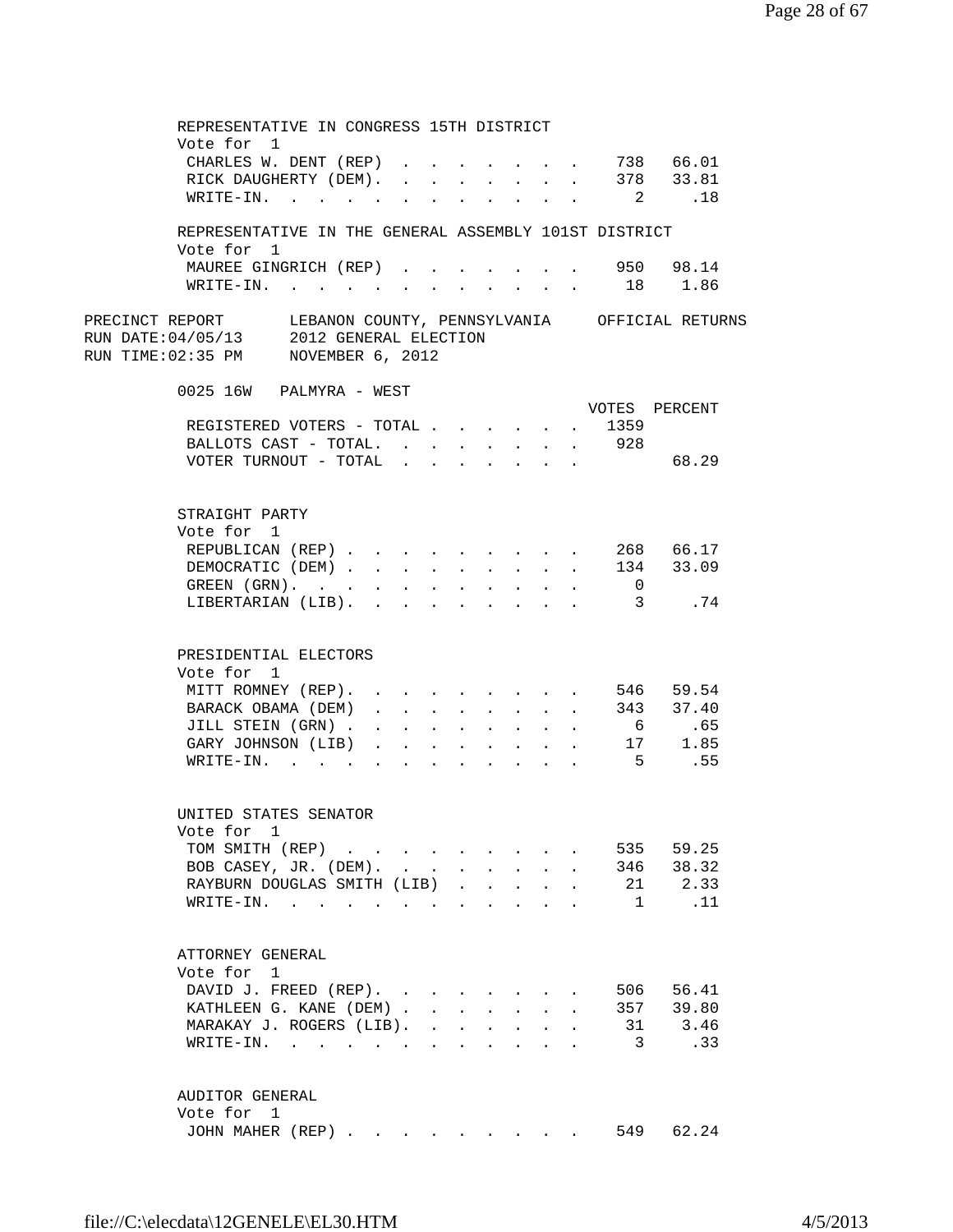| EUGENE A. DEPASQUALE (DEM).                                                                                     |              |                                                                                                                 |                      |                      |                                                                                            |               |              |                | 289 32.77     |
|-----------------------------------------------------------------------------------------------------------------|--------------|-----------------------------------------------------------------------------------------------------------------|----------------------|----------------------|--------------------------------------------------------------------------------------------|---------------|--------------|----------------|---------------|
| BETSY ELIZABETH SUMMERS (LIB).                                                                                  |              |                                                                                                                 |                      |                      |                                                                                            |               |              |                | 43 4.88       |
| $W$ RITE-IN<br>$\sim$ $\sim$ $\sim$ $\sim$                                                                      |              | the contract of the contract of the contract of the contract of the contract of the contract of the contract of |                      |                      |                                                                                            |               |              |                | 1.11          |
|                                                                                                                 |              |                                                                                                                 |                      |                      |                                                                                            |               |              |                |               |
|                                                                                                                 |              |                                                                                                                 |                      |                      |                                                                                            |               |              |                |               |
| STATE TREASURER                                                                                                 |              |                                                                                                                 |                      |                      |                                                                                            |               |              |                |               |
| Vote for 1                                                                                                      |              |                                                                                                                 |                      |                      |                                                                                            |               |              |                |               |
| DIANA IREY VAUGHAN (REP)                                                                                        |              |                                                                                                                 |                      |                      |                                                                                            |               |              |                | 514 58.68     |
| ROBERT M. MCCORD (DEM).                                                                                         |              |                                                                                                                 |                      |                      |                                                                                            |               |              |                | $321$ $36.64$ |
|                                                                                                                 |              | $\mathbf{L}$                                                                                                    | $\mathbf{L}$         | $\mathbf{L}$         | $\mathbf{L}^{\text{max}}$                                                                  | $\sim$ $\sim$ | $\mathbf{L}$ |                | 39 4.45       |
| PATRICIA M. FRYMAN (LIB)                                                                                        |              | $\mathbf{L}$                                                                                                    | $\mathbf{L}$         |                      |                                                                                            |               |              |                |               |
| $\texttt{WRTTE-IN.}$                                                                                            |              | $\mathbf{A}$                                                                                                    | $\sim$               |                      |                                                                                            |               |              |                | 2 .23         |
|                                                                                                                 |              |                                                                                                                 |                      |                      |                                                                                            |               |              |                |               |
|                                                                                                                 |              |                                                                                                                 |                      |                      |                                                                                            |               |              |                |               |
| REPRESENTATIVE IN CONGRESS 15TH DISTRICT                                                                        |              |                                                                                                                 |                      |                      |                                                                                            |               |              |                |               |
| Vote for 1                                                                                                      |              |                                                                                                                 |                      |                      |                                                                                            |               |              |                |               |
| CHARLES W. DENT (REP)                                                                                           |              |                                                                                                                 |                      |                      |                                                                                            |               |              |                |               |
| RICK DAUGHERTY (DEM).                                                                                           |              |                                                                                                                 |                      | $\mathbf{L}$         |                                                                                            |               |              |                |               |
| WRITE-IN.                                                                                                       | $\sim 100$   |                                                                                                                 |                      |                      |                                                                                            |               |              |                | 5 .57         |
|                                                                                                                 |              |                                                                                                                 |                      |                      |                                                                                            |               |              |                |               |
| REPRESENTATIVE IN THE GENERAL ASSEMBLY 101ST DISTRICT                                                           |              |                                                                                                                 |                      |                      |                                                                                            |               |              |                |               |
| Vote for 1                                                                                                      |              |                                                                                                                 |                      |                      |                                                                                            |               |              |                |               |
| MAUREE GINGRICH (REP).                                                                                          |              |                                                                                                                 |                      |                      | $\sim$ $\sim$ $\sim$ $\sim$ $\sim$ $\sim$                                                  |               |              | . 733 97.60    |               |
| WRITE-IN.                                                                                                       |              |                                                                                                                 |                      |                      |                                                                                            |               |              | . 18 2.40      |               |
| the contract of the contract of the contract of the contract of the contract of the contract of the contract of |              |                                                                                                                 |                      |                      |                                                                                            |               |              |                |               |
|                                                                                                                 |              |                                                                                                                 |                      |                      |                                                                                            |               |              |                |               |
| PRECINCT REPORT LEBANON COUNTY, PENNSYLVANIA OFFICIAL RETURNS                                                   |              |                                                                                                                 |                      |                      |                                                                                            |               |              |                |               |
| RUN DATE:04/05/13<br>2012 GENERAL ELECTION                                                                      |              |                                                                                                                 |                      |                      |                                                                                            |               |              |                |               |
| RUN TIME:02:35 PM<br>NOVEMBER 6, 2012                                                                           |              |                                                                                                                 |                      |                      |                                                                                            |               |              |                |               |
|                                                                                                                 |              |                                                                                                                 |                      |                      |                                                                                            |               |              |                |               |
| 0026 17 RICHLAND                                                                                                |              |                                                                                                                 |                      |                      |                                                                                            |               |              |                |               |
|                                                                                                                 |              |                                                                                                                 |                      |                      |                                                                                            |               |              | VOTES PERCENT  |               |
| REGISTERED VOTERS - TOTAL 887                                                                                   |              |                                                                                                                 |                      |                      |                                                                                            |               |              |                |               |
| BALLOTS CAST - TOTAL.                                                                                           |              |                                                                                                                 |                      |                      |                                                                                            |               |              | 652            |               |
| VOTER TURNOUT - TOTAL $\cdot \cdot \cdot \cdot \cdot \cdot$                                                     |              |                                                                                                                 |                      |                      |                                                                                            |               |              |                | 73.51         |
|                                                                                                                 |              |                                                                                                                 |                      |                      |                                                                                            |               |              |                |               |
|                                                                                                                 |              |                                                                                                                 |                      |                      |                                                                                            |               |              |                |               |
| STRAIGHT PARTY                                                                                                  |              |                                                                                                                 |                      |                      |                                                                                            |               |              |                |               |
| Vote for 1                                                                                                      |              |                                                                                                                 |                      |                      |                                                                                            |               |              |                |               |
| REPUBLICAN (REP) 231 75.74                                                                                      |              |                                                                                                                 |                      |                      |                                                                                            |               |              |                |               |
| DEMOCRATIC (DEM) 73 23.93                                                                                       |              |                                                                                                                 |                      |                      |                                                                                            |               |              |                |               |
|                                                                                                                 |              |                                                                                                                 |                      |                      |                                                                                            |               |              |                |               |
| GREEN $(GRN)$ . 1                                                                                               |              |                                                                                                                 |                      |                      |                                                                                            |               |              |                | .33           |
| LIBERTARIAN (LIB).                                                                                              |              |                                                                                                                 |                      |                      |                                                                                            |               |              | 0              |               |
|                                                                                                                 |              |                                                                                                                 |                      |                      |                                                                                            |               |              |                |               |
|                                                                                                                 |              |                                                                                                                 |                      |                      |                                                                                            |               |              |                |               |
| PRESIDENTIAL ELECTORS                                                                                           |              |                                                                                                                 |                      |                      |                                                                                            |               |              |                |               |
|                                                                                                                 |              |                                                                                                                 |                      |                      |                                                                                            |               |              |                |               |
| Vote for 1                                                                                                      |              |                                                                                                                 |                      |                      |                                                                                            |               |              |                |               |
| MITT ROMNEY (REP).                                                                                              |              |                                                                                                                 |                      |                      | $\mathbf{r} = \mathbf{r} + \mathbf{r} + \mathbf{r} + \mathbf{r}$                           |               |              | 440            | 67.90         |
| BARACK OBAMA (DEM)                                                                                              |              | $1 - 1 - 1 = 1$                                                                                                 | $\mathbf{L}$         |                      | $\mathbf{r} = \mathbf{r} \cdot \mathbf{r}$                                                 |               |              | 199            | 30.71         |
| JILL STEIN (GRN).                                                                                               |              | $\mathbf{r}$ , $\mathbf{r}$ , $\mathbf{r}$                                                                      | $\mathbf{L}$         |                      | $\mathbf{1}$ $\mathbf{1}$ $\mathbf{1}$ $\mathbf{1}$ $\mathbf{1}$ $\mathbf{1}$ $\mathbf{1}$ |               |              | $\overline{0}$ |               |
| GARY JOHNSON (LIB)<br>$\mathbf{L}$                                                                              | $\mathbf{A}$ | $\ddot{\phantom{0}}$                                                                                            | $\sim$               | $\ddot{\phantom{a}}$ | <b>Contract Contract Contract</b>                                                          |               |              | 7              | 1.08          |
|                                                                                                                 |              |                                                                                                                 |                      |                      |                                                                                            |               |              | $\mathbf{2}$   |               |
| $\texttt{WRITE-IN.}$                                                                                            |              | $\ddot{\phantom{0}}$                                                                                            | $\ddot{\phantom{a}}$ |                      | $\sim$                                                                                     |               |              |                | .31           |
|                                                                                                                 |              |                                                                                                                 |                      |                      |                                                                                            |               |              |                |               |
|                                                                                                                 |              |                                                                                                                 |                      |                      |                                                                                            |               |              |                |               |
| UNITED STATES SENATOR                                                                                           |              |                                                                                                                 |                      |                      |                                                                                            |               |              |                |               |
| Vote for 1                                                                                                      |              |                                                                                                                 |                      |                      |                                                                                            |               |              |                |               |
| TOM SMITH (REP)                                                                                                 |              |                                                                                                                 |                      |                      |                                                                                            |               |              |                | 419 65.67     |
| BOB CASEY, JR. (DEM).                                                                                           |              |                                                                                                                 |                      |                      |                                                                                            |               |              |                | 204 31.97     |
| RAYBURN DOUGLAS SMITH (LIB)<br>WRITE-IN.                                                                        |              |                                                                                                                 |                      |                      | $\mathbf{r}$ , $\mathbf{r}$ , $\mathbf{r}$ , $\mathbf{r}$                                  |               |              |                | 15 2.35       |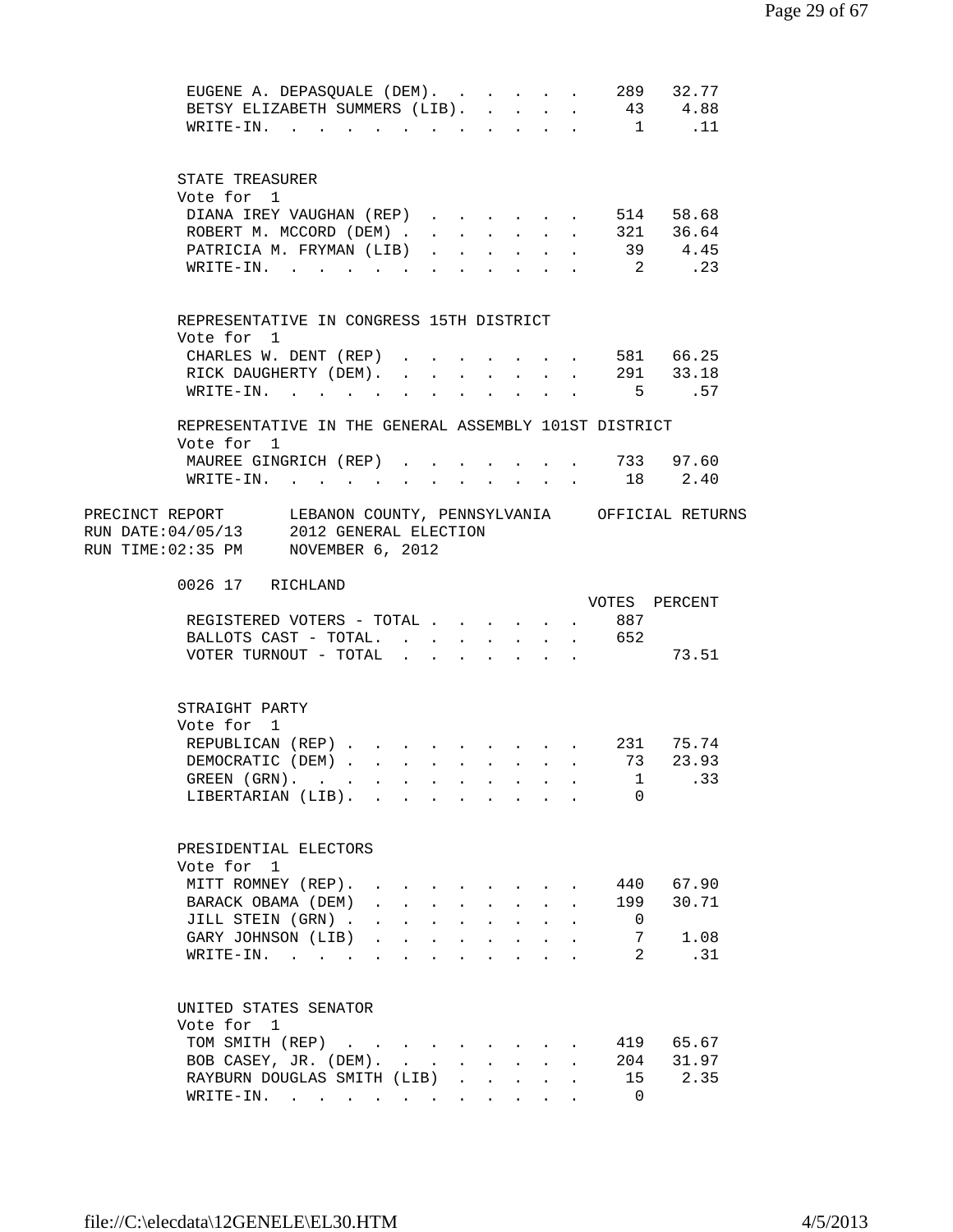| ATTORNEY GENERAL                                                                                                                               |                             |
|------------------------------------------------------------------------------------------------------------------------------------------------|-----------------------------|
| Vote for 1                                                                                                                                     |                             |
| DAVID J. FREED (REP).                                                                                                                          | 379 60.45                   |
| KATHLEEN G. KANE (DEM) 230 36.68                                                                                                               |                             |
| MARAKAY J. ROGERS (LIB). .<br>$\mathbf{L}$<br>$\mathbf{L}$                                                                                     | . 18 2.87                   |
| WRITE-IN.<br>$\mathbf{L}$<br>$\sim$<br>$\ddot{\phantom{a}}$                                                                                    | $\bigcap$                   |
|                                                                                                                                                |                             |
| AUDITOR GENERAL                                                                                                                                |                             |
| Vote for 1                                                                                                                                     |                             |
| JOHN MAHER (REP)                                                                                                                               | . 416 67.86                 |
| EUGENE A. DEPASQUALE (DEM).                                                                                                                    | 164 26.75                   |
| BETSY ELIZABETH SUMMERS (LIB).<br>$\sim$ $\sim$ $\sim$ $\sim$ $\sim$ $\sim$                                                                    | 33 5.38                     |
| $\texttt{WRTTE-IN.}$<br><b>Contract Contract</b>                                                                                               | $\overline{0}$              |
|                                                                                                                                                |                             |
|                                                                                                                                                |                             |
| STATE TREASURER<br>Vote for 1                                                                                                                  |                             |
| DIANA IREY VAUGHAN (REP).                                                                                                                      | 392 64.05<br>$\sim$         |
| ROBERT M. MCCORD (DEM).<br>$\mathbf{L}$<br>$\mathbf{L}$<br>$\mathbf{r}$<br>$\mathbf{r}$<br>$\mathbf{r}$                                        | 192 31.37<br>$\mathbf{L}$   |
| PATRICIA M. FRYMAN (LIB)<br>$\mathbf{r}$<br>$\mathbf{A}$<br>$\mathbf{L}$                                                                       | 28 4.58<br>$\mathbf{A}$     |
| $\texttt{WRITE-IN.}$<br>$\sim$<br>$\mathbf{L}$<br>$\overline{a}$<br>$\ddot{\phantom{a}}$                                                       | $\overline{0}$              |
|                                                                                                                                                |                             |
|                                                                                                                                                |                             |
| REPRESENTATIVE IN CONGRESS 6TH DISTRICT                                                                                                        |                             |
| Vote for 1                                                                                                                                     |                             |
| JIM GERLACH (REP).                                                                                                                             | 454 74.18                   |
| MANAN M. TRIVEDI (DEM).<br>WRITE-IN.                                                                                                           | 158 25.82<br>$\overline{0}$ |
| $\sim$<br>$\mathbf{r}$                                                                                                                         |                             |
| REPRESENTATIVE IN THE GENERAL ASSEMBLY 102ND DISTRICT                                                                                          |                             |
| Vote for 1                                                                                                                                     |                             |
| ROSEMARIE SWANGER (REP). 522 98.86                                                                                                             |                             |
| WRITE-IN. 6 1.14                                                                                                                               |                             |
|                                                                                                                                                |                             |
| PRECINCT REPORT LEBANON COUNTY, PENNSYLVANIA OFFICIAL RETURNS                                                                                  |                             |
| RUN DATE: 04/05/13<br>2012 GENERAL ELECTION                                                                                                    |                             |
| RUN TIME: 02:35 PM NOVEMBER 6, 2012                                                                                                            |                             |
| 0027 18E ANNVILLE - EAST                                                                                                                       |                             |
|                                                                                                                                                | VOTES PERCENT               |
| REGISTERED VOTERS - TOTAL                                                                                                                      | 1776<br>$\sim$ 100 $\pm$    |
| BALLOTS CAST - TOTAL 1135                                                                                                                      |                             |
| VOTER TURNOUT - TOTAL                                                                                                                          | 63.91                       |
|                                                                                                                                                |                             |
| STRAIGHT PARTY                                                                                                                                 |                             |
| Vote for 1                                                                                                                                     |                             |
| REPUBLICAN (REP) 230                                                                                                                           | 56.37                       |
| DEMOCRATIC (DEM) 167 40.93                                                                                                                     |                             |
| GREEN $(GRN)$ .                                                                                                                                | 3 .74                       |
| LIBERTARIAN (LIB).                                                                                                                             | 8 1.96                      |
|                                                                                                                                                |                             |
| PRESIDENTIAL ELECTORS                                                                                                                          |                             |
| Vote for 1                                                                                                                                     |                             |
|                                                                                                                                                |                             |
| MITT ROMNEY (REP).                                                                                                                             | 577<br>51.24                |
| BARACK OBAMA (DEM)<br>$\mathbf{r} = \mathbf{r} - \mathbf{r}$ , $\mathbf{r} = \mathbf{r} - \mathbf{r}$ , $\mathbf{r} = \mathbf{r} - \mathbf{r}$ | 515 45.74                   |
| JILL STEIN (GRN) 10 .89                                                                                                                        |                             |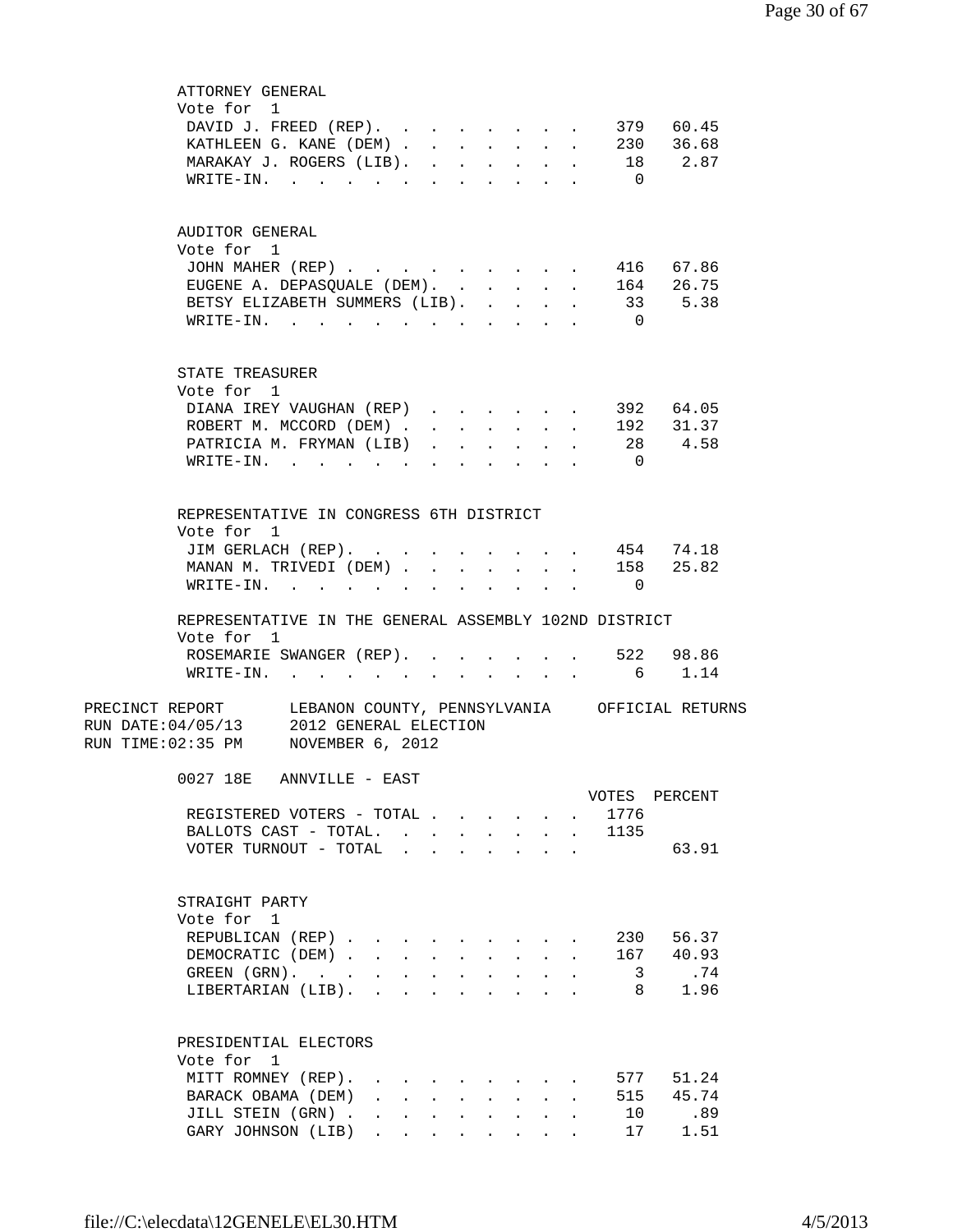| WRITE-IN.                                                                                                                    | and the state of the state of |              | $\mathbf{r} = \mathbf{r}$ , $\mathbf{r} = \mathbf{r}$ , $\mathbf{r} = \mathbf{r}$ |                                         |                                      |              | $7\overline{ }$                             | .62                          |  |
|------------------------------------------------------------------------------------------------------------------------------|-------------------------------|--------------|-----------------------------------------------------------------------------------|-----------------------------------------|--------------------------------------|--------------|---------------------------------------------|------------------------------|--|
|                                                                                                                              |                               |              |                                                                                   |                                         |                                      |              |                                             |                              |  |
| UNITED STATES SENATOR<br>Vote for 1                                                                                          |                               |              |                                                                                   |                                         |                                      |              |                                             |                              |  |
| TOM SMITH (REP)                                                                                                              |                               |              |                                                                                   |                                         |                                      |              |                                             |                              |  |
| BOB CASEY, JR. (DEM).                                                                                                        |                               | $\sim$       | $\sim$                                                                            | $\mathbf{L}^{\text{max}}$               | $\sim$                               | $\mathbf{L}$ |                                             | 530 47.83<br>535 48.29       |  |
| RAYBURN DOUGLAS SMITH (LIB)                                                                                                  |                               | $\mathbf{L}$ | $\mathbf{A}$                                                                      |                                         | $\ddot{\phantom{0}}$                 |              |                                             | 42 3.79                      |  |
| $\texttt{WRTTE-IN.}$                                                                                                         |                               |              |                                                                                   |                                         |                                      |              | $\sim$ 1                                    | .09                          |  |
|                                                                                                                              |                               |              |                                                                                   |                                         |                                      |              |                                             |                              |  |
| ATTORNEY GENERAL                                                                                                             |                               |              |                                                                                   |                                         |                                      |              |                                             |                              |  |
| Vote for 1                                                                                                                   |                               |              |                                                                                   |                                         |                                      |              |                                             |                              |  |
| DAVID J. FREED (REP).                                                                                                        |                               |              |                                                                                   |                                         |                                      |              | . 517 47.21                                 |                              |  |
| KATHLEEN G. KANE (DEM)                                                                                                       |                               |              | $\mathbf{r} = \mathbf{r} + \mathbf{r} + \mathbf{r}$                               |                                         |                                      |              |                                             | 538 49.13                    |  |
| MARAKAY J. ROGERS (LIB). .                                                                                                   |                               |              |                                                                                   |                                         |                                      |              |                                             | 39 3.56                      |  |
| $\texttt{WRTTE-IN.}$                                                                                                         | $\ddot{\phantom{0}}$          |              |                                                                                   |                                         |                                      |              |                                             | 1 .09                        |  |
|                                                                                                                              |                               |              |                                                                                   |                                         |                                      |              |                                             |                              |  |
| AUDITOR GENERAL                                                                                                              |                               |              |                                                                                   |                                         |                                      |              |                                             |                              |  |
| Vote for 1                                                                                                                   |                               |              |                                                                                   |                                         |                                      |              |                                             |                              |  |
| JOHN MAHER (REP)                                                                                                             |                               |              |                                                                                   |                                         |                                      |              | 564                                         | 52.81                        |  |
| EUGENE A. DEPASQUALE (DEM). 444 41.57                                                                                        |                               |              |                                                                                   |                                         |                                      |              |                                             |                              |  |
| BETSY ELIZABETH SUMMERS (LIB). .                                                                                             |                               |              |                                                                                   |                                         |                                      |              |                                             | 60 5.62                      |  |
| WRITE-IN.<br>$\mathbf{r} = \mathbf{r} + \mathbf{r} + \mathbf{r} + \mathbf{r} + \mathbf{r}$                                   |                               |              |                                                                                   |                                         |                                      |              | $\overline{0}$                              |                              |  |
|                                                                                                                              |                               |              |                                                                                   |                                         |                                      |              |                                             |                              |  |
| STATE TREASURER                                                                                                              |                               |              |                                                                                   |                                         |                                      |              |                                             |                              |  |
| Vote for 1                                                                                                                   |                               |              |                                                                                   |                                         |                                      |              |                                             |                              |  |
| DIANA IREY VAUGHAN (REP)                                                                                                     |                               |              |                                                                                   |                                         |                                      |              | . 531 49.81                                 |                              |  |
| ROBERT M. MCCORD (DEM).                                                                                                      | $\ddot{\phantom{0}}$          |              |                                                                                   |                                         |                                      |              | . 475 44.56                                 |                              |  |
| PATRICIA M. FRYMAN (LIB)                                                                                                     | $\ddot{\phantom{a}}$          |              |                                                                                   |                                         |                                      |              |                                             | 60 5.63                      |  |
| $W\text{RITE-IN.}$<br>$\sim$                                                                                                 |                               |              |                                                                                   |                                         |                                      |              | $\overline{0}$                              |                              |  |
|                                                                                                                              |                               |              |                                                                                   |                                         |                                      |              |                                             |                              |  |
| REPRESENTATIVE IN CONGRESS 15TH DISTRICT                                                                                     |                               |              |                                                                                   |                                         |                                      |              |                                             |                              |  |
| Vote for 1                                                                                                                   |                               |              |                                                                                   |                                         |                                      |              |                                             |                              |  |
| CHARLES W. DENT (REP)                                                                                                        |                               |              |                                                                                   |                                         |                                      |              | $\cdot$ , . 601 56.12                       |                              |  |
| RICK DAUGHERTY (DEM). 469 43.79                                                                                              |                               |              |                                                                                   |                                         |                                      |              |                                             |                              |  |
| WRITE-IN.<br>the contract of the contract of the contract of the contract of the contract of the contract of the contract of |                               |              |                                                                                   |                                         |                                      |              | 1                                           | $\overline{\phantom{0}}$ .09 |  |
| REPRESENTATIVE IN THE GENERAL ASSEMBLY 101ST DISTRICT                                                                        |                               |              |                                                                                   |                                         |                                      |              |                                             |                              |  |
| Vote for 1                                                                                                                   |                               |              |                                                                                   |                                         |                                      |              |                                             |                              |  |
| MAUREE GINGRICH (REP)                                                                                                        |                               |              | $\mathbf{r} = \mathbf{r}$                                                         |                                         |                                      |              | . 866 96.87                                 |                              |  |
| $\texttt{WRITE-IN.}\quad .\quad .\quad .\quad .\quad .\quad .$                                                               |                               |              | $\mathbf{L}$                                                                      | $\cdot$ $\cdot$ $\cdot$ $\cdot$ $\cdot$ |                                      |              |                                             | 28 3.13                      |  |
| PRECINCT REPORT LEBANON COUNTY, PENNSYLVANIA OFFICIAL RETURNS                                                                |                               |              |                                                                                   |                                         |                                      |              |                                             |                              |  |
| RUN DATE: 04/05/13 2012 GENERAL ELECTION                                                                                     |                               |              |                                                                                   |                                         |                                      |              |                                             |                              |  |
| RUN TIME: 02:35 PM NOVEMBER 6, 2012                                                                                          |                               |              |                                                                                   |                                         |                                      |              |                                             |                              |  |
| 0028 18W ANNVILLE - WEST                                                                                                     |                               |              |                                                                                   |                                         |                                      |              |                                             |                              |  |
|                                                                                                                              |                               |              |                                                                                   |                                         |                                      |              | VOTES PERCENT                               |                              |  |
| REGISTERED VOTERS - TOTAL                                                                                                    |                               |              |                                                                                   |                                         | $\mathbf{L} = \mathbf{L} \mathbf{L}$ |              | 926                                         |                              |  |
| BALLOTS CAST - TOTAL.                                                                                                        |                               |              |                                                                                   |                                         |                                      |              | $\cdot$ $\cdot$ $\cdot$ $\cdot$ $\cdot$ 591 |                              |  |
| VOTER TURNOUT - TOTAL                                                                                                        |                               |              |                                                                                   |                                         |                                      |              |                                             | 63.82                        |  |
|                                                                                                                              |                               |              |                                                                                   |                                         |                                      |              |                                             |                              |  |
| STRAIGHT PARTY<br>Vote for 1                                                                                                 |                               |              |                                                                                   |                                         |                                      |              |                                             |                              |  |
| REPUBLICAN (REP)                                                                                                             |                               |              |                                                                                   |                                         |                                      |              |                                             | 145 55.34                    |  |
|                                                                                                                              |                               |              |                                                                                   |                                         |                                      |              |                                             |                              |  |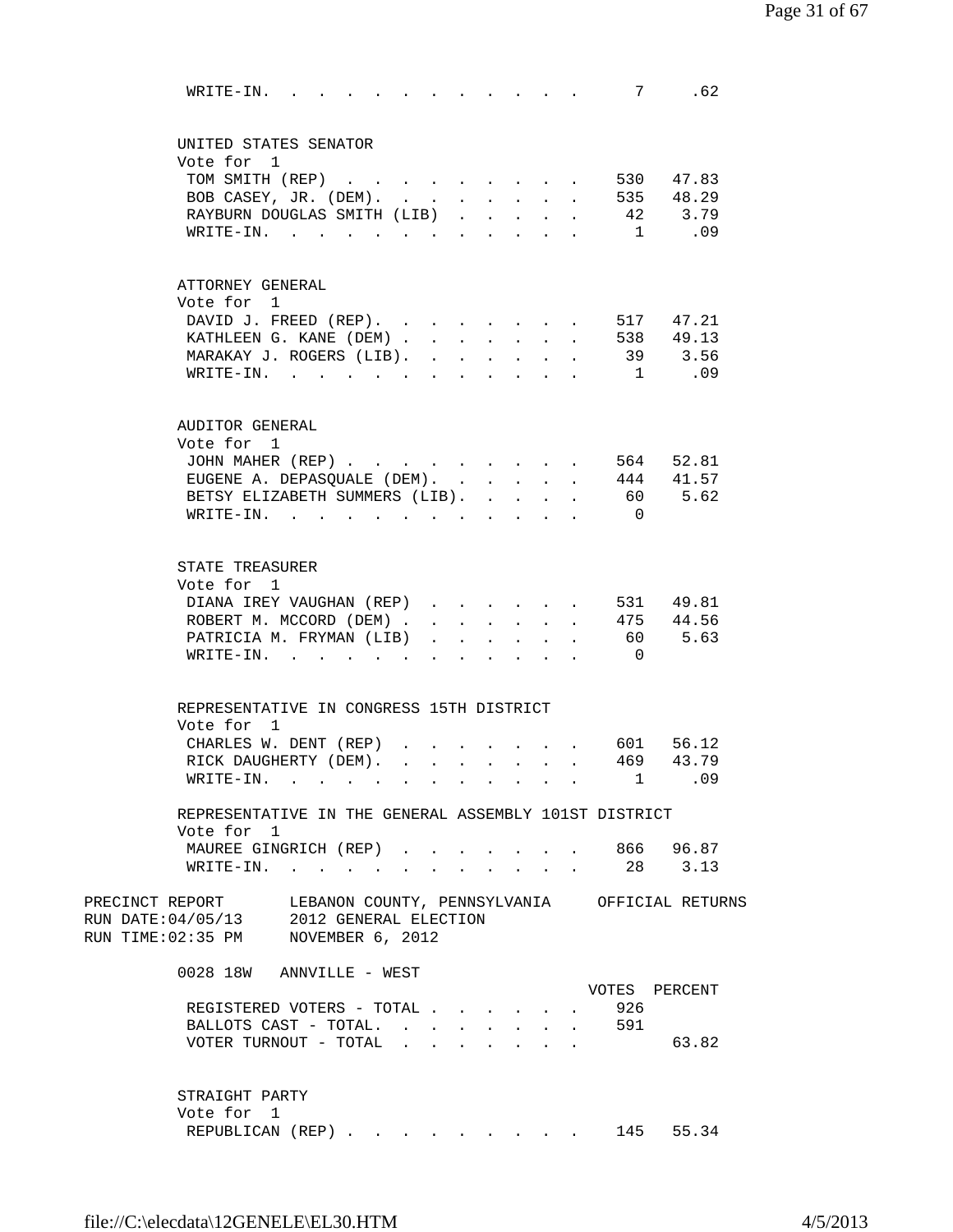|                                                               | DEMOCRATIC (DEM)                                          |                                                              |                            |                            |                                                                                   |                                                | 113            | 43.13                 |
|---------------------------------------------------------------|-----------------------------------------------------------|--------------------------------------------------------------|----------------------------|----------------------------|-----------------------------------------------------------------------------------|------------------------------------------------|----------------|-----------------------|
|                                                               | GREEN $(GRN)$ .                                           |                                                              |                            |                            |                                                                                   |                                                | $\Omega$       |                       |
|                                                               | LIBERTARIAN (LIB).                                        |                                                              |                            |                            |                                                                                   |                                                |                | 4 1.53                |
|                                                               |                                                           |                                                              |                            |                            |                                                                                   |                                                |                |                       |
|                                                               |                                                           |                                                              |                            |                            |                                                                                   |                                                |                |                       |
| PRESIDENTIAL ELECTORS                                         |                                                           |                                                              |                            |                            |                                                                                   |                                                |                |                       |
| Vote for 1                                                    |                                                           |                                                              |                            |                            |                                                                                   |                                                |                |                       |
|                                                               | MITT ROMNEY (REP). .                                      |                                                              |                            |                            | <b>Service Control</b>                                                            |                                                | 307            | 52.48                 |
| BARACK OBAMA (DEM)                                            |                                                           | $\mathbf{L} = \mathbf{L} \mathbf{L} + \mathbf{L} \mathbf{L}$ | $\mathbf{L}$               | $\mathcal{L}^{\text{max}}$ | $\sim$ $\sim$                                                                     | $\mathbf{r}$<br>$\sim$                         |                | 260 44.44             |
| JILL STEIN (GRN).                                             | $\mathbf{L}$                                              | $\mathbf{L}^{\text{max}}$<br>$\mathbf{L}$                    | $\mathbf{L}$               | $\mathbf{L}$               | $\sim$                                                                            | $\mathbf{L}$                                   | $\overline{2}$ | .34                   |
|                                                               | GARY JOHNSON (LIB)                                        |                                                              |                            |                            | $\mathbf{r} = \mathbf{r}$ , $\mathbf{r} = \mathbf{r}$ , $\mathbf{r} = \mathbf{r}$ |                                                |                | 11 1.88               |
|                                                               |                                                           |                                                              |                            |                            |                                                                                   |                                                |                | 5 .85                 |
|                                                               | WRITE-IN.                                                 |                                                              |                            |                            |                                                                                   | $\mathbf{r}$                                   |                |                       |
|                                                               |                                                           |                                                              |                            |                            |                                                                                   |                                                |                |                       |
|                                                               |                                                           |                                                              |                            |                            |                                                                                   |                                                |                |                       |
| UNITED STATES SENATOR                                         |                                                           |                                                              |                            |                            |                                                                                   |                                                |                |                       |
| Vote for 1                                                    |                                                           |                                                              |                            |                            |                                                                                   |                                                |                |                       |
|                                                               | TOM SMITH (REP)                                           |                                                              |                            |                            |                                                                                   |                                                |                | 304 52.87             |
|                                                               | BOB CASEY, JR. (DEM).                                     |                                                              | $\mathcal{L}^{\text{max}}$ | $\sim$ $\sim$              | $\mathbf{L}$                                                                      | $\mathbf{L}^{\text{max}}$<br>$\mathbf{r}$      |                | 249 43.30             |
|                                                               | RAYBURN DOUGLAS SMITH (LIB)                               |                                                              | $\mathbf{L}$               | $\sim$                     | $\sim$                                                                            | $\ddot{\phantom{a}}$<br>$\mathbf{L}$           |                | 22 3.83               |
|                                                               | WRITE-IN.                                                 |                                                              |                            |                            |                                                                                   | $\mathbf{r}$                                   | $\cap$         |                       |
|                                                               |                                                           |                                                              |                            |                            |                                                                                   |                                                |                |                       |
|                                                               |                                                           |                                                              |                            |                            |                                                                                   |                                                |                |                       |
| ATTORNEY GENERAL                                              |                                                           |                                                              |                            |                            |                                                                                   |                                                |                |                       |
| Vote for 1                                                    |                                                           |                                                              |                            |                            |                                                                                   |                                                |                |                       |
|                                                               | DAVID J. FREED (REP).                                     |                                                              |                            |                            |                                                                                   |                                                | 285            | 50.80                 |
|                                                               | KATHLEEN G. KANE (DEM)                                    |                                                              | $\mathbf{L}^{\text{max}}$  | $\sim 10$                  |                                                                                   | $\mathbf{r}$ and $\mathbf{r}$ and $\mathbf{r}$ |                | 256 45.63             |
|                                                               | MARAKAY J. ROGERS (LIB). .                                |                                                              |                            |                            |                                                                                   |                                                | 20             | 3.57                  |
|                                                               |                                                           |                                                              | $\mathbf{L}$               |                            |                                                                                   | $\ddot{\phantom{a}}$<br>$\ddot{\phantom{a}}$   |                |                       |
| WRITE-IN.                                                     | $\mathbf{r}$ , $\mathbf{r}$ , $\mathbf{r}$ , $\mathbf{r}$ |                                                              |                            |                            |                                                                                   |                                                | $\overline{0}$ |                       |
|                                                               |                                                           |                                                              |                            |                            |                                                                                   |                                                |                |                       |
|                                                               |                                                           |                                                              |                            |                            |                                                                                   |                                                |                |                       |
| AUDITOR GENERAL                                               |                                                           |                                                              |                            |                            |                                                                                   |                                                |                |                       |
| Vote for 1                                                    |                                                           |                                                              |                            |                            |                                                                                   |                                                |                |                       |
|                                                               | JOHN MAHER (REP)                                          |                                                              |                            |                            |                                                                                   |                                                | 295            | 53.15                 |
|                                                               | EUGENE A. DEPASQUALE (DEM). .                             |                                                              |                            |                            | $\mathbf{r} = \mathbf{r} \times \mathbf{r}$ . The set of $\mathbf{r}$             |                                                |                | 228 41.08             |
|                                                               | BETSY ELIZABETH SUMMERS (LIB).                            |                                                              |                            | $\sim$ $\sim$              | $\sim$                                                                            |                                                | 32             | 5.77                  |
| $W\text{RITE}-\text{IN}.$                                     |                                                           |                                                              |                            |                            |                                                                                   |                                                | $\Omega$       |                       |
|                                                               |                                                           |                                                              |                            |                            |                                                                                   |                                                |                |                       |
|                                                               |                                                           |                                                              |                            |                            |                                                                                   |                                                |                |                       |
| STATE TREASURER                                               |                                                           |                                                              |                            |                            |                                                                                   |                                                |                |                       |
| Vote for 1                                                    |                                                           |                                                              |                            |                            |                                                                                   |                                                |                |                       |
|                                                               | DIANA IREY VAUGHAN (REP)                                  |                                                              |                            |                            |                                                                                   |                                                |                | 281 51.00             |
|                                                               | ROBERT M. MCCORD (DEM).                                   |                                                              |                            |                            |                                                                                   |                                                |                | 237 43.01             |
|                                                               |                                                           | $\ddot{\phantom{0}}$                                         | $\sim$                     | $\sim$                     | $\mathbf{r} = \mathbf{r}$                                                         | $\ddot{\phantom{a}}$                           |                |                       |
|                                                               | PATRICIA M. FRYMAN (LIB)                                  |                                                              |                            |                            |                                                                                   |                                                |                | 32 5.81               |
|                                                               | WRITE-IN.                                                 | $\sim$                                                       |                            |                            |                                                                                   |                                                | 1              | .18                   |
|                                                               |                                                           |                                                              |                            |                            |                                                                                   |                                                |                |                       |
|                                                               |                                                           |                                                              |                            |                            |                                                                                   |                                                |                |                       |
|                                                               | REPRESENTATIVE IN CONGRESS 15TH DISTRICT                  |                                                              |                            |                            |                                                                                   |                                                |                |                       |
| Vote for 1                                                    |                                                           |                                                              |                            |                            |                                                                                   |                                                |                |                       |
|                                                               | CHARLES W. DENT (REP)                                     | $\mathbf{r} = \mathbf{r}$                                    |                            |                            |                                                                                   |                                                |                | $\cdot$ , . 320 57.97 |
|                                                               | RICK DAUGHERTY (DEM).                                     |                                                              |                            |                            |                                                                                   |                                                |                | $\cdot$ 232 42.03     |
|                                                               | $\texttt{WRITE-IN.}$                                      |                                                              |                            |                            |                                                                                   |                                                | $\Omega$       |                       |
|                                                               |                                                           |                                                              |                            |                            |                                                                                   |                                                |                |                       |
|                                                               | REPRESENTATIVE IN THE GENERAL ASSEMBLY 101ST DISTRICT     |                                                              |                            |                            |                                                                                   |                                                |                |                       |
| Vote for 1                                                    |                                                           |                                                              |                            |                            |                                                                                   |                                                |                |                       |
|                                                               | MAUREE GINGRICH (REP)                                     |                                                              |                            |                            |                                                                                   |                                                |                | 441 97.14             |
|                                                               | WRITE-IN.                                                 |                                                              |                            |                            |                                                                                   |                                                |                | 13 2.86               |
|                                                               |                                                           |                                                              |                            |                            |                                                                                   |                                                |                |                       |
| PRECINCT REPORT LEBANON COUNTY, PENNSYLVANIA OFFICIAL RETURNS |                                                           |                                                              |                            |                            |                                                                                   |                                                |                |                       |
| RUN DATE: 04/05/13 2012 GENERAL ELECTION                      |                                                           |                                                              |                            |                            |                                                                                   |                                                |                |                       |
|                                                               |                                                           |                                                              |                            |                            |                                                                                   |                                                |                |                       |
| RUN TIME: 02:35 PM NOVEMBER 6, 2012                           |                                                           |                                                              |                            |                            |                                                                                   |                                                |                |                       |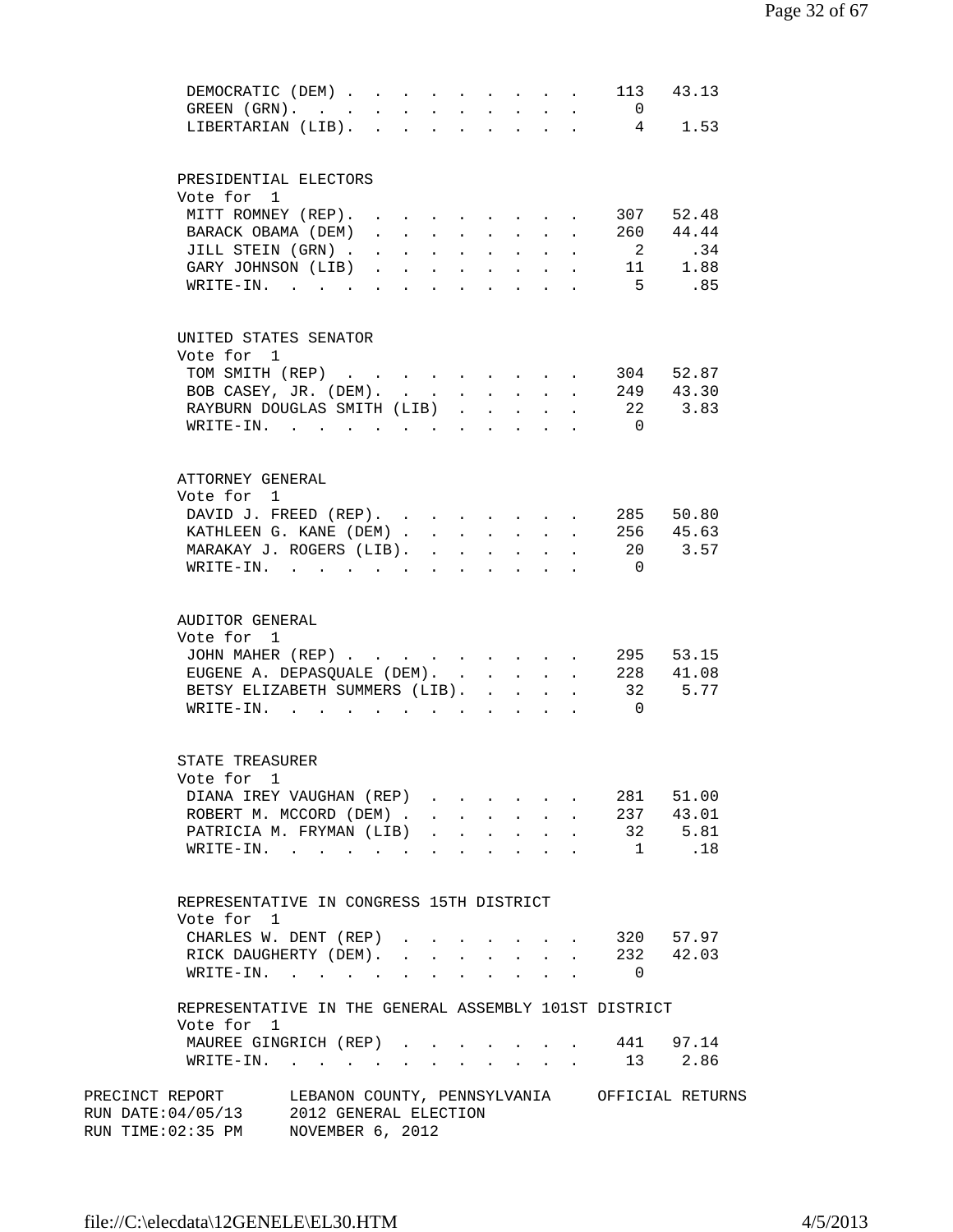0029 19F BETHEL - FRED VOTES PERCENT REGISTERED VOTERS - TOTAL . . . . . . 2074<br>BALLOTS CAST - TOTAL . . . . . . . 1467 BALLOTS CAST - TOTAL.  $\cdot \cdot \cdot \cdot \cdot \cdot \cdot$ VOTER TURNOUT - TOTAL . . . . . . . . 70.73 STRAIGHT PARTY Vote for 1 REPUBLICAN (REP) . . . . . . . . . 551 80.32 DEMOCRATIC (DEM) . . . . . . . . . 128 18.66 GREEN (GRN). . . . . . . . . . . . 2 . 29<br>LIBERTARIAN (LIB). . . . . . . . . 5 . 73 LIBERTARIAN (LIB). . . . . . . . . 5 .73 PRESIDENTIAL ELECTORS Vote for 1 MITT ROMNEY (REP). . . . . . . . . 1091 74.88 BARACK OBAMA (DEM) . . . . . . . . 343 23.54<br>JILL STEIN (GRN) . . . . . . . . . 4 .27 JILL STEIN (GRN) . . . . . . . . . 4 .27 GARY JOHNSON (LIB) . . . . . . . . 16 1.10 WRITE-IN. . . . . . . . . . . . 3 .21 UNITED STATES SENATOR Vote for 1 TOM SMITH (REP) . . . . . . . . . 1019 71.26 BOB CASEY, JR. (DEM). . . . . . . . 371 25.94<br>RAYBURN DOUGLAS SMITH (LIB) . . . . . 40 2.80 RAYBURN DOUGLAS SMITH (LIB) . . . . . WRITE-IN. . . . . . . . . . . . 0 ATTORNEY GENERAL Vote for 1 DAVID J. FREED (REP). . . . . . . . 937 66.50 KATHLEEN G. KANE (DEM) . . . . . . . 425 30.16<br>MARAKAY J. ROGERS (LIB). . . . . . . 47 3.34 MARAKAY J. ROGERS (LIB). . . . . . . 47 3.34<br>WRITE-IN. . . . . . . . . . . . 0 WRITE-IN. . . . . . . . . . . . AUDITOR GENERAL Vote for 1 JOHN MAHER (REP) . . . . . . . . . 998 72.16 EUGENE A. DEPASQUALE (DEM). . . . . . 313 22.63<br>BETSY ELIZABETH SUMMERS (LIB). . . . . 71 5.13<br>WRITE-IN BETSY ELIZABETH SUMMERS (LIB). . . . . 71<br>WRITE-IN. . . . . . . . . . . . . . . . 1 WRITE-IN. . . . . . . . . . . . 1 .07 STATE TREASURER Vote for 1 DIANA IREY VAUGHAN (REP) . . . . . . 955 69.30 ROBERT M. MCCORD (DEM) . . . . . . . 355 25.76 ROBERT M. MCCORD (DEM) . . . . . . . . . 355 25.76<br>PATRICIA M. FRYMAN (LIB) . . . . . . . . 68 4.93 WRITE-IN. . . . . . . . . . . 0 REPRESENTATIVE IN CONGRESS 15TH DISTRICT Vote for 1 CHARLES W. DENT (REP) . . . . . . 1077 77.65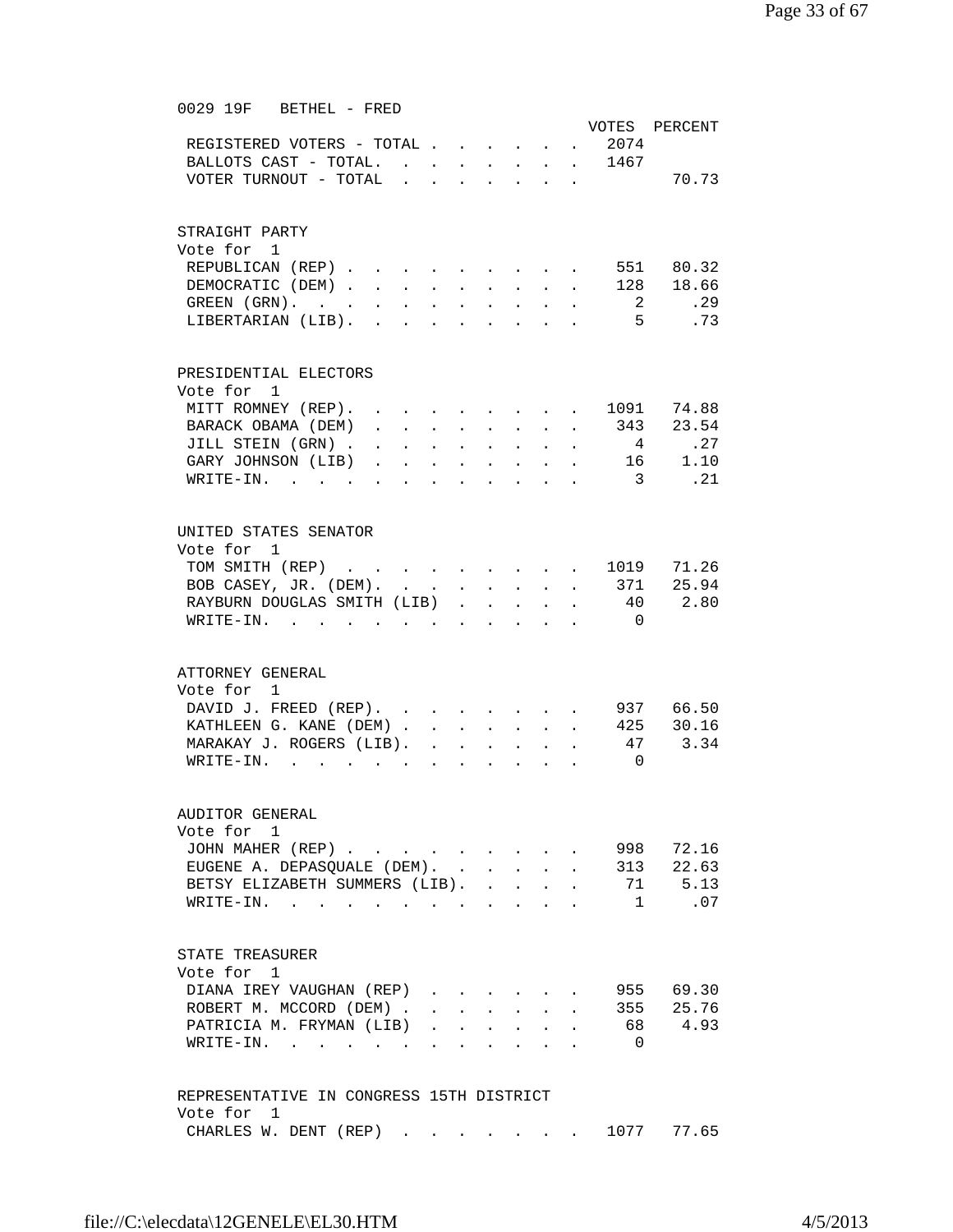| RICK DAUGHERTY (DEM). 310 22.35<br>$W\text{RITE}-\text{IN.}$                                                                                     |               |               |                               |                 |                                                                  |                | $\overline{0}$           |                |
|--------------------------------------------------------------------------------------------------------------------------------------------------|---------------|---------------|-------------------------------|-----------------|------------------------------------------------------------------|----------------|--------------------------|----------------|
| REPRESENTATIVE IN THE GENERAL ASSEMBLY 102ND DISTRICT<br>Vote for 1                                                                              |               |               |                               |                 |                                                                  |                |                          |                |
| ROSEMARIE SWANGER (REP). 1221 99.19<br>WRITE-IN. 10 .81                                                                                          |               |               |                               |                 |                                                                  |                |                          |                |
| PRECINCT REPORT LEBANON COUNTY, PENNSYLVANIA OFFICIAL RETURNS<br>RUN DATE: 04/05/13 2012 GENERAL ELECTION<br>RUN TIME: 02:35 PM NOVEMBER 6, 2012 |               |               |                               |                 |                                                                  |                |                          |                |
| 0030 19M BETHEL - MT ZION                                                                                                                        |               |               |                               |                 |                                                                  |                |                          | VOTES PERCENT  |
| REGISTERED VOTERS - TOTAL<br>BALLOTS CAST - TOTAL.                                                                                               |               |               |                               | $\sim$ $\sim$   | $\ddot{\phantom{a}}$                                             |                | . 629<br>$\cdot$ $444$   |                |
| VOTER TURNOUT - TOTAL                                                                                                                            |               |               |                               |                 |                                                                  |                |                          | 70.59          |
| STRAIGHT PARTY<br>Vote for 1                                                                                                                     |               |               |                               |                 |                                                                  |                |                          |                |
| REPUBLICAN (REP) 167 78.04                                                                                                                       |               |               |                               |                 |                                                                  |                |                          |                |
| DEMOCRATIC (DEM)                                                                                                                                 |               |               |                               |                 |                                                                  |                |                          | . 47 21.96     |
| GREEN (GRN).                                                                                                                                     |               |               | <b>All Cards</b>              |                 | $\sim 100$                                                       |                | $\overline{\phantom{0}}$ |                |
| LIBERTARIAN (LIB).                                                                                                                               |               |               |                               |                 |                                                                  |                | $\bigcap$                |                |
| PRESIDENTIAL ELECTORS<br>Vote for 1                                                                                                              |               |               |                               |                 |                                                                  |                |                          |                |
| MITT ROMNEY (REP). 330 74.83                                                                                                                     |               |               |                               |                 |                                                                  |                |                          |                |
| BARACK OBAMA (DEM) 105 23.81                                                                                                                     |               |               |                               |                 |                                                                  |                |                          |                |
| JILL STEIN (GRN)                                                                                                                                 | $\sim$ $\sim$ | $\mathbf{L}$  | $\mathbf{r}$ and $\mathbf{r}$ |                 | $\mathbf{L} = \mathbf{L} \mathbf{L}$                             | $\mathbf{A}$   |                          | . 3 .68        |
| GARY JOHNSON (LIB).<br>$\texttt{WRTTE-IN.}$                                                                                                      | $\sim$        |               |                               |                 | $\mathbf{r} = \mathbf{r} + \mathbf{r} + \mathbf{r} + \mathbf{r}$ | $\blacksquare$ |                          | 1 .23<br>2 .45 |
| UNITED STATES SENATOR<br>Vote for 1                                                                                                              |               |               |                               |                 |                                                                  |                |                          |                |
| TOM SMITH (REP) 311 71.17                                                                                                                        |               |               |                               |                 |                                                                  |                |                          |                |
| BOB CASEY, JR. (DEM).                                                                                                                            |               |               |                               |                 |                                                                  |                | 122                      | 27.92          |
| RAYBURN DOUGLAS SMITH (LIB)                                                                                                                      |               |               | $\mathbf{L}$                  |                 | $\mathbf{r} = \mathbf{r}$                                        | $\mathbf{L}$   | 4                        | .92            |
| WRITE-IN.                                                                                                                                        |               |               |                               |                 |                                                                  |                | $\Omega$                 |                |
| ATTORNEY GENERAL                                                                                                                                 |               |               |                               |                 |                                                                  |                |                          |                |
| Vote for 1<br>DAVID J. FREED (REP).                                                                                                              |               |               |                               |                 |                                                                  |                | 304                      | 70.21          |
| KATHLEEN G. KANE (DEM)                                                                                                                           |               |               |                               |                 | $\mathcal{L}^{\text{max}}$                                       | $\mathbf{L}$   | 120                      | 27.71          |
| MARAKAY J. ROGERS (LIB).                                                                                                                         |               | $\sim$ $\sim$ | $\mathbf{r}$ and $\mathbf{r}$ | $\sim 10^{-10}$ | $\mathbf{A}$                                                     |                | 9                        | 2.08           |
| $\texttt{WRTTE-IN.}$                                                                                                                             |               |               | $\ddot{\phantom{0}}$          |                 | $\sim$                                                           |                | 0                        |                |
| AUDITOR GENERAL                                                                                                                                  |               |               |                               |                 |                                                                  |                |                          |                |
| Vote for 1                                                                                                                                       |               |               |                               |                 |                                                                  |                |                          |                |
| JOHN MAHER (REP)                                                                                                                                 |               |               |                               |                 |                                                                  |                | 316                      | 73.66          |
| EUGENE A. DEPASQUALE (DEM).                                                                                                                      |               |               |                               |                 | $\mathbf{L}$                                                     | $\mathbf{L}$   | 94                       | 21.91          |
| BETSY ELIZABETH SUMMERS (LIB).<br>WRITE-IN.                                                                                                      |               |               |                               |                 |                                                                  | $\mathbf{L}$   | 19<br>$\overline{0}$     | 4.43           |
|                                                                                                                                                  |               |               |                               |                 |                                                                  |                |                          |                |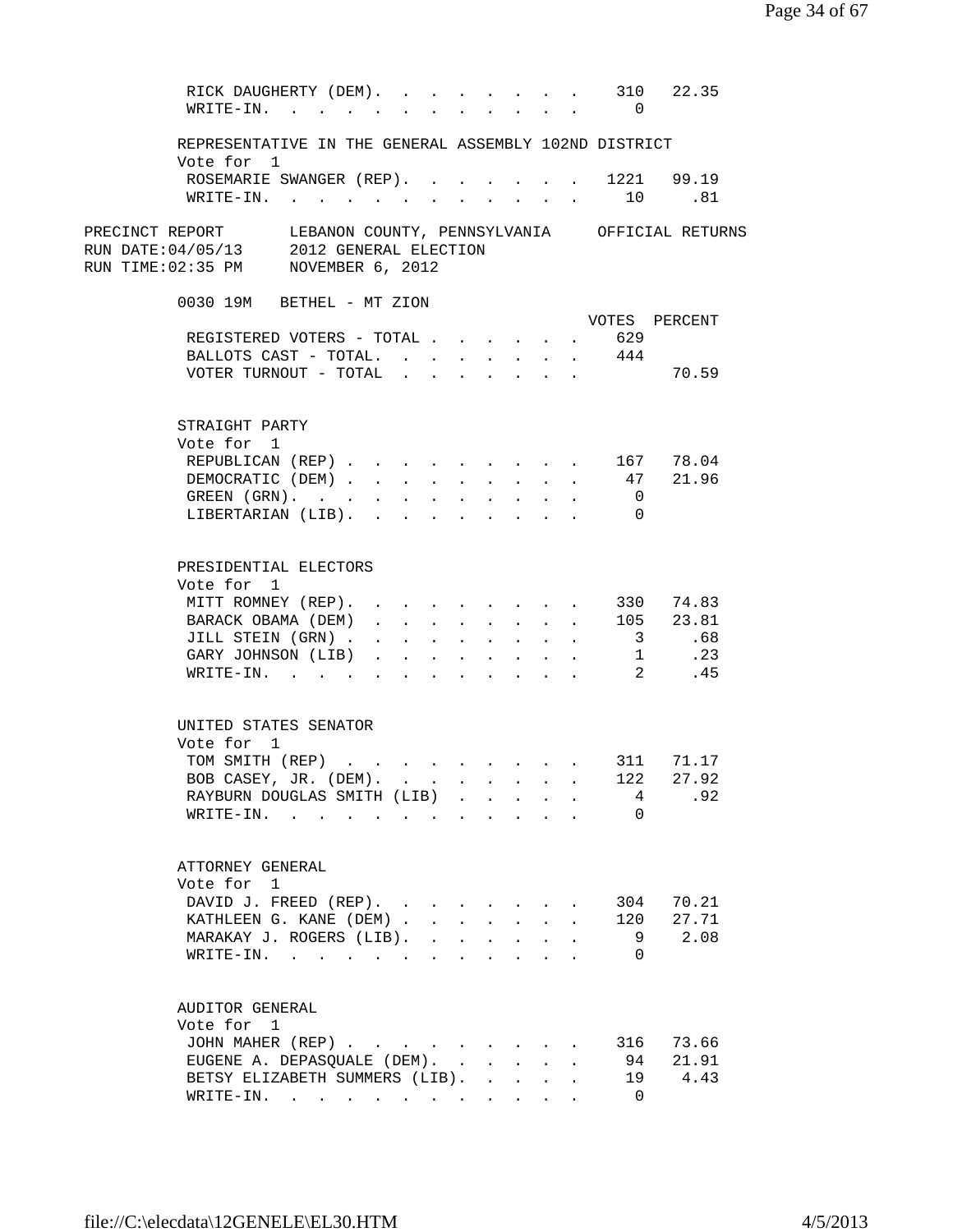STATE TREASURER Vote for 1 DIANA IREY VAUGHAN (REP) . . . . . . 304 71.19 ROBERT M. MCCORD (DEM) . . . . . . . 107 25.06<br>PATRICIA M. FRYMAN (LIB) . . . . . . 16 3.75 PATRICIA M. FRYMAN (LIB) . . . . . . WRITE-IN. . . . . . . . . . . . 0 REPRESENTATIVE IN CONGRESS 15TH DISTRICT Vote for 1 CHARLES W. DENT (REP) . . . . . . . 325 76.29<br>RICK DAUGHERTY (DEM). . . . . . . . 100 23.47 RICK DAUGHERTY (DEM). . . . . . . . 100 23.47<br>WRITE-IN. . . . . . . . . . . . . 1 . 23 WRITE-IN. . . . . . . . . . . . REPRESENTATIVE IN THE GENERAL ASSEMBLY 102ND DISTRICT Vote for 1 ROSEMARIE SWANGER (REP). . . . . . . 378 99.47 WRITE-IN. . . . . . . . . . . . 2 .53 PRECINCT REPORT LEBANON COUNTY, PENNSYLVANIA OFFICIAL RETURNS RUN DATE:04/05/13 2012 GENERAL ELECTION RUN TIME:02:35 PM NOVEMBER 6, 2012 0031 21 EAST HANOVER VOTES PERCENT REGISTERED VOTERS - TOTAL . . . . . . 1741<br>BALLOTS CAST - TOTAL. . . . . . . . 1285 BALLOTS CAST - TOTAL.  $\cdot \cdot \cdot \cdot \cdot \cdot$ VOTER TURNOUT - TOTAL . . . . . . . 73.81 STRAIGHT PARTY Vote for 1 REPUBLICAN (REP) . . . . . . . . . 469 81.28<br>DEMOCRATIC (DEM) . . . . . . . . . 105 18.20 DEMOCRATIC (DEM) . . . . . . . . . 105<br>GREEN (GRN). . . . . . . . . . . 0 GREEN (GRN). . . . . . . . . . . 0<br>LIBERTARIAN (LIB). . . . . . . . . 3 .52 LIBERTARIAN (LIB). . . . . . . . . PRESIDENTIAL ELECTORS Vote for 1 MITT ROMNEY (REP). . . . . . . . . 971 76.34 BARACK OBAMA (DEM) . . . . . . . . 280 22.01 JILL STEIN (GRN) . . . . . . . . . 5 .39 GARY JOHNSON (LIB) . . . . . . . . 7 .55 WRITE-IN. . . . . . . . . . . . 9 .71 UNITED STATES SENATOR Vote for 1 TOM SMITH (REP) . . . . . . . . . 924 73.39 BOB CASEY, JR. (DEM). . . . . . . . 318 25.26<br>RAYBURN DOUGLAS SMITH (LIB) . . . . . 16 1.27<br>WRITE-IN. . . . . . . . . . . . 1 .08 RAYBURN DOUGLAS SMITH (LIB) . . . . . WRITE-IN. . . . . . . . . . . . ATTORNEY GENERAL Vote for 1 DAVID J. FREED (REP). . . . . . . . 845 68.09<br>
KATHLEEN G. KANE (DEM) . . . . . . 359 28.93<br>
MARAKAY J. POGERS (LIR) 37 398 KATHLEEN G. KANE (DEM) . . . . . . . MARAKAY J. ROGERS (LIB). . . . . . . 37 2.98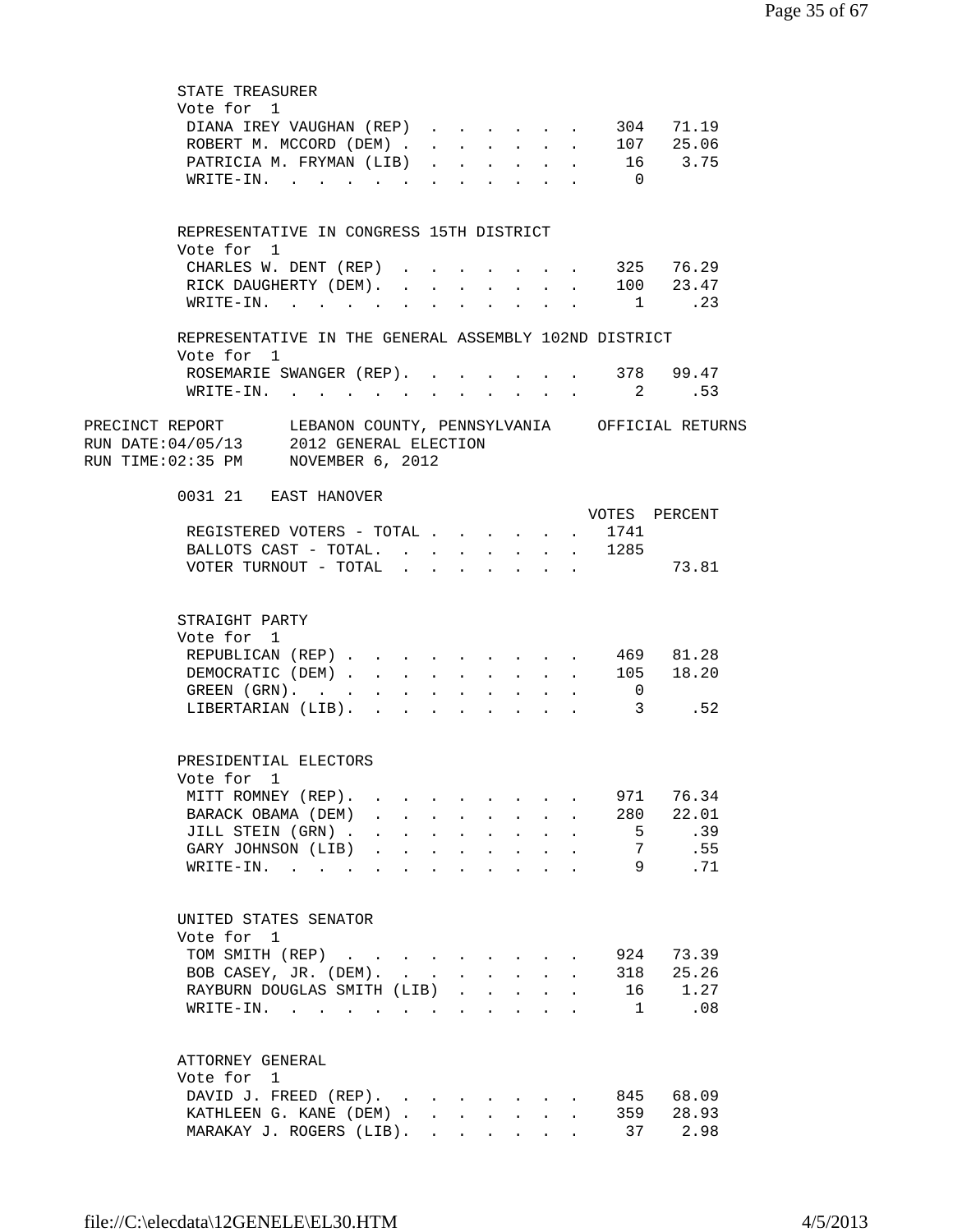| $WRITE-IN.$                                                                                                                                      |                                                                          |                            |                      |                      |                      |                                      |                           |                      | 0              |                         |  |
|--------------------------------------------------------------------------------------------------------------------------------------------------|--------------------------------------------------------------------------|----------------------------|----------------------|----------------------|----------------------|--------------------------------------|---------------------------|----------------------|----------------|-------------------------|--|
| AUDITOR GENERAL<br>Vote for 1                                                                                                                    |                                                                          |                            |                      |                      |                      |                                      |                           |                      |                |                         |  |
| JOHN MAHER (REP)                                                                                                                                 |                                                                          |                            |                      |                      |                      |                                      |                           |                      |                | 912 74.09               |  |
| EUGENE A. DEPASQUALE (DEM).                                                                                                                      |                                                                          |                            |                      |                      |                      | <b>All Contracts</b>                 |                           |                      |                | . 269 21.85             |  |
| BETSY ELIZABETH SUMMERS (LIB).                                                                                                                   |                                                                          |                            |                      |                      | $\mathbf{L}$         | $\mathbf{L}$                         |                           |                      |                | 50 4.06                 |  |
| WRITE-IN.                                                                                                                                        |                                                                          |                            |                      |                      |                      |                                      |                           |                      | $\overline{0}$ |                         |  |
| STATE TREASURER                                                                                                                                  |                                                                          |                            |                      |                      |                      |                                      |                           |                      |                |                         |  |
| Vote for 1                                                                                                                                       |                                                                          |                            |                      |                      |                      |                                      |                           |                      |                |                         |  |
| DIANA IREY VAUGHAN (REP)                                                                                                                         |                                                                          |                            |                      |                      |                      |                                      |                           |                      |                | 882 71.77               |  |
| ROBERT M. MCCORD (DEM).<br>PATRICIA M. FRYMAN (LIB)                                                                                              |                                                                          |                            |                      | $\mathbf{L}$         |                      | $\mathbf{L} = \mathbf{L} \mathbf{L}$ | $\mathbf{L}$              | $\ddot{\phantom{a}}$ |                | 298 24.25<br>49 3.99    |  |
| $\texttt{WRTTE-IN.}$                                                                                                                             |                                                                          |                            |                      |                      | $\ddot{\phantom{a}}$ | $\sim$                               |                           |                      | $\overline{0}$ |                         |  |
|                                                                                                                                                  |                                                                          |                            |                      |                      |                      |                                      |                           |                      |                |                         |  |
| REPRESENTATIVE IN CONGRESS 15TH DISTRICT<br>Vote for 1                                                                                           |                                                                          |                            |                      |                      |                      |                                      |                           |                      |                |                         |  |
| CHARLES W. DENT (REP)                                                                                                                            |                                                                          |                            |                      |                      |                      |                                      |                           |                      |                | $\cdot$ 953 77.61       |  |
| RICK DAUGHERTY (DEM). 275 22.39                                                                                                                  |                                                                          |                            |                      |                      |                      |                                      |                           |                      |                |                         |  |
| WRITE-IN.                                                                                                                                        | $\mathbf{r}$ , $\mathbf{r}$ , $\mathbf{r}$ , $\mathbf{r}$ , $\mathbf{r}$ |                            | $\ddot{\phantom{a}}$ | $\ddot{\phantom{0}}$ |                      |                                      | $\mathbf{r} = \mathbf{r}$ |                      | $\overline{0}$ |                         |  |
| REPRESENTATIVE IN THE GENERAL ASSEMBLY 102ND DISTRICT                                                                                            |                                                                          |                            |                      |                      |                      |                                      |                           |                      |                |                         |  |
| Vote for 1                                                                                                                                       |                                                                          |                            |                      |                      |                      |                                      |                           |                      |                |                         |  |
| ROSEMARIE SWANGER (REP). .<br>WRITE-IN.                                                                                                          | $\ddot{\phantom{a}}$                                                     |                            |                      |                      |                      |                                      |                           |                      |                | $1070$ 98.44<br>17 1.56 |  |
| PRECINCT REPORT LEBANON COUNTY, PENNSYLVANIA OFFICIAL RETURNS<br>RUN DATE: 04/05/13 2012 GENERAL ELECTION<br>RUN TIME: 02:35 PM NOVEMBER 6, 2012 |                                                                          |                            |                      |                      |                      |                                      |                           |                      |                |                         |  |
| 0032 22K HEIDELBERG - KLEIN                                                                                                                      |                                                                          |                            |                      |                      |                      |                                      |                           |                      |                | VOTES PERCENT           |  |
| REGISTERED VOTERS - TOTAL                                                                                                                        |                                                                          |                            |                      |                      |                      |                                      |                           |                      | 479            |                         |  |
| BALLOTS CAST - TOTAL.                                                                                                                            |                                                                          |                            |                      |                      |                      |                                      |                           |                      | 378            |                         |  |
| VOTER TURNOUT - TOTAL                                                                                                                            |                                                                          | $\ddot{\phantom{a}}$       |                      |                      |                      |                                      |                           |                      |                | 78.91                   |  |
| STRAIGHT PARTY<br>Vote for 1                                                                                                                     |                                                                          |                            |                      |                      |                      |                                      |                           |                      |                |                         |  |
| REPUBLICAN (REP).                                                                                                                                |                                                                          | $\mathcal{L}^{\text{max}}$ |                      |                      |                      |                                      |                           |                      |                | 165 84.62               |  |
| DEMOCRATIC (DEM).                                                                                                                                |                                                                          | $\ddot{\phantom{a}}$       |                      |                      |                      |                                      |                           |                      | 28             | 14.36                   |  |
| GREEN (GRN).                                                                                                                                     |                                                                          |                            |                      |                      |                      |                                      |                           |                      | $\mathbf{1}$   | .51                     |  |
| LIBERTARIAN (LIB).                                                                                                                               |                                                                          | $\ddot{\phantom{a}}$       |                      |                      |                      |                                      |                           |                      | 1              | .51                     |  |
| PRESIDENTIAL ELECTORS                                                                                                                            |                                                                          |                            |                      |                      |                      |                                      |                           |                      |                |                         |  |
| Vote for 1                                                                                                                                       |                                                                          |                            |                      |                      |                      |                                      |                           |                      |                |                         |  |
| MITT ROMNEY (REP).                                                                                                                               |                                                                          |                            |                      |                      |                      |                                      |                           |                      | 289            | 76.86                   |  |
| BARACK OBAMA (DEM)                                                                                                                               |                                                                          |                            |                      |                      |                      |                                      |                           |                      | 80             | 21.28                   |  |
| JILL STEIN (GRN).                                                                                                                                |                                                                          |                            |                      |                      |                      |                                      |                           |                      |                |                         |  |
|                                                                                                                                                  |                                                                          |                            |                      |                      |                      |                                      |                           |                      | $\mathbf{3}$   | .80                     |  |
| GARY JOHNSON (LIB)<br>$WRITE-IN.$                                                                                                                |                                                                          |                            |                      |                      |                      |                                      |                           |                      | 4<br>$\Omega$  | 1.06                    |  |

 UNITED STATES SENATOR Vote for 1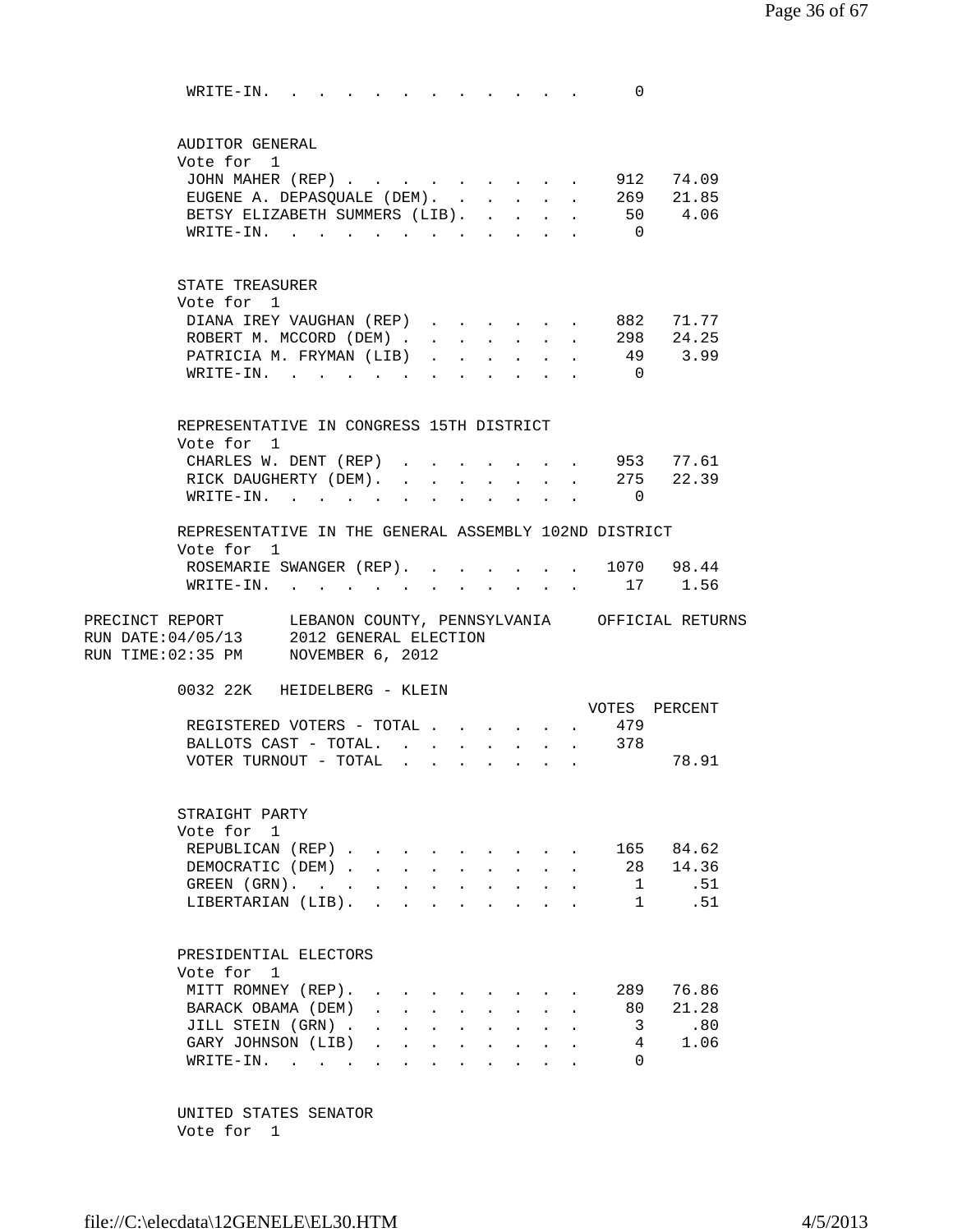|                    | TOM SMITH (REP)                                                                                      |                       |  |                      |                      |              |                                                                          |                              |              | 280            | 75.88         |  |
|--------------------|------------------------------------------------------------------------------------------------------|-----------------------|--|----------------------|----------------------|--------------|--------------------------------------------------------------------------|------------------------------|--------------|----------------|---------------|--|
|                    | BOB CASEY, JR. (DEM).                                                                                |                       |  |                      |                      |              |                                                                          |                              |              |                | 80 21.68      |  |
|                    | RAYBURN DOUGLAS SMITH (LIB)                                                                          |                       |  |                      |                      |              |                                                                          |                              | $\mathbf{L}$ |                | 9 2.44        |  |
|                    | WRITE-IN.                                                                                            |                       |  |                      |                      |              |                                                                          |                              |              | $\Omega$       |               |  |
|                    |                                                                                                      |                       |  |                      |                      |              |                                                                          |                              |              |                |               |  |
|                    | ATTORNEY GENERAL                                                                                     |                       |  |                      |                      |              |                                                                          |                              |              |                |               |  |
|                    | Vote for 1                                                                                           |                       |  |                      |                      |              |                                                                          |                              |              |                |               |  |
|                    | DAVID J. FREED (REP).                                                                                |                       |  |                      |                      |              |                                                                          |                              |              |                | 261 72.30     |  |
|                    | KATHLEEN G. KANE (DEM)                                                                               |                       |  |                      |                      |              |                                                                          |                              | $\sim$       |                | 92 25.48      |  |
|                    | MARAKAY J. ROGERS (LIB).                                                                             |                       |  |                      |                      |              | $\mathbf{r}$ and $\mathbf{r}$                                            |                              |              |                | 8 2.22        |  |
|                    | $\verb+WRITE-IN.$                                                                                    |                       |  |                      | $\ddot{\phantom{0}}$ | $\bullet$    | $\sim$ $\sim$                                                            |                              |              | $\Omega$       |               |  |
|                    | AUDITOR GENERAL                                                                                      |                       |  |                      |                      |              |                                                                          |                              |              |                |               |  |
|                    | Vote for 1                                                                                           |                       |  |                      |                      |              |                                                                          |                              |              |                |               |  |
|                    | JOHN MAHER (REP)                                                                                     |                       |  |                      |                      |              |                                                                          |                              |              |                | 266 76.44     |  |
|                    | EUGENE A. DEPASQUALE (DEM).                                                                          |                       |  |                      |                      |              |                                                                          |                              |              |                | 67 19.25      |  |
|                    | BETSY ELIZABETH SUMMERS (LIB).                                                                       |                       |  |                      |                      |              |                                                                          | $\mathbf{L}$<br>$\mathbf{L}$ | $\mathbf{L}$ |                | 15 4.31       |  |
|                    |                                                                                                      |                       |  |                      |                      |              |                                                                          |                              |              | $\overline{0}$ |               |  |
|                    | WRITE-IN.                                                                                            |                       |  |                      |                      |              |                                                                          |                              |              |                |               |  |
|                    | STATE TREASURER                                                                                      |                       |  |                      |                      |              |                                                                          |                              |              |                |               |  |
|                    | Vote for 1                                                                                           |                       |  |                      |                      |              |                                                                          |                              |              |                |               |  |
|                    | DIANA IREY VAUGHAN (REP).                                                                            |                       |  |                      |                      |              | $\mathbf{L}$                                                             |                              | $\sim$       |                | 261 74.57     |  |
|                    | ROBERT M. MCCORD (DEM).                                                                              |                       |  | $\ddot{\phantom{a}}$ |                      | $\mathbf{L}$ | $\sim$                                                                   | $\mathbf{L}$                 |              |                | 77 22.00      |  |
|                    | PATRICIA M. FRYMAN (LIB)                                                                             |                       |  |                      |                      |              |                                                                          |                              |              |                | 12 3.43       |  |
|                    | $W\text{RITE}-\text{IN}.$                                                                            |                       |  |                      |                      |              |                                                                          |                              |              | $\overline{0}$ |               |  |
|                    |                                                                                                      |                       |  |                      |                      |              |                                                                          |                              |              |                |               |  |
|                    | REPRESENTATIVE IN CONGRESS 6TH DISTRICT                                                              |                       |  |                      |                      |              |                                                                          |                              |              |                |               |  |
|                    | Vote for 1                                                                                           |                       |  |                      |                      |              |                                                                          |                              |              |                |               |  |
|                    | JIM GERLACH (REP).                                                                                   |                       |  |                      |                      |              |                                                                          |                              |              |                | 288 82.29     |  |
|                    | MANAN M. TRIVEDI (DEM).                                                                              |                       |  | $\mathbf{A}$         |                      |              |                                                                          |                              |              |                | 62 17.71      |  |
|                    | $\texttt{WRTTE-IN.}$                                                                                 | $\mathbf{r}$          |  |                      |                      |              |                                                                          |                              |              | $\Omega$       |               |  |
|                    | REPRESENTATIVE IN THE GENERAL ASSEMBLY 102ND DISTRICT                                                |                       |  |                      |                      |              |                                                                          |                              |              |                |               |  |
|                    | Vote for 1                                                                                           |                       |  |                      |                      |              |                                                                          |                              |              |                |               |  |
|                    | ROSEMARIE SWANGER (REP).                                                                             |                       |  |                      |                      |              | $\mathbf{r} = \mathbf{r}$ , where $\mathbf{r} = \mathbf{r}$              |                              |              |                | 315 99.06     |  |
|                    | WRITE-IN.                                                                                            |                       |  |                      |                      |              |                                                                          |                              |              | 3              | .94           |  |
| RUN DATE: 04/05/13 | PRECINCT REPORT LEBANON COUNTY, PENNSYLVANIA OFFICIAL RETURNS<br>RUN TIME: 02:35 PM NOVEMBER 6, 2012 | 2012 GENERAL ELECTION |  |                      |                      |              |                                                                          |                              |              |                |               |  |
|                    | 0033 22S HEIDELBERG - SCHAEF                                                                         |                       |  |                      |                      |              |                                                                          |                              |              |                | VOTES PERCENT |  |
|                    | REGISTERED VOTERS - TOTAL                                                                            |                       |  |                      |                      |              |                                                                          |                              |              | 1485           |               |  |
|                    |                                                                                                      |                       |  |                      |                      |              |                                                                          |                              |              | $\mathbf{L}$   |               |  |
|                    | BALLOTS CAST - TOTAL 1131                                                                            |                       |  |                      |                      |              |                                                                          |                              |              |                |               |  |
|                    | VOTER TURNOUT - TOTAL                                                                                |                       |  |                      |                      |              |                                                                          |                              |              |                | 76.16         |  |
|                    | STRAIGHT PARTY                                                                                       |                       |  |                      |                      |              |                                                                          |                              |              |                |               |  |
|                    | Vote for 1                                                                                           |                       |  |                      |                      |              |                                                                          |                              |              |                |               |  |
|                    | REPUBLICAN (REP)                                                                                     |                       |  |                      |                      |              |                                                                          |                              |              |                | 404 75.51     |  |
|                    | DEMOCRATIC (DEM)                                                                                     |                       |  |                      |                      |              |                                                                          |                              |              |                | 128 23.93     |  |
|                    | GREEN (GRN).                                                                                         |                       |  |                      |                      |              | $\mathbf{z} = \mathbf{z} + \mathbf{z}$ , where $\mathbf{z} = \mathbf{z}$ |                              |              | $\overline{0}$ |               |  |
|                    | LIBERTARIAN (LIB).                                                                                   |                       |  |                      |                      |              |                                                                          |                              |              |                | 3 .56         |  |
|                    |                                                                                                      |                       |  |                      |                      |              |                                                                          |                              |              |                |               |  |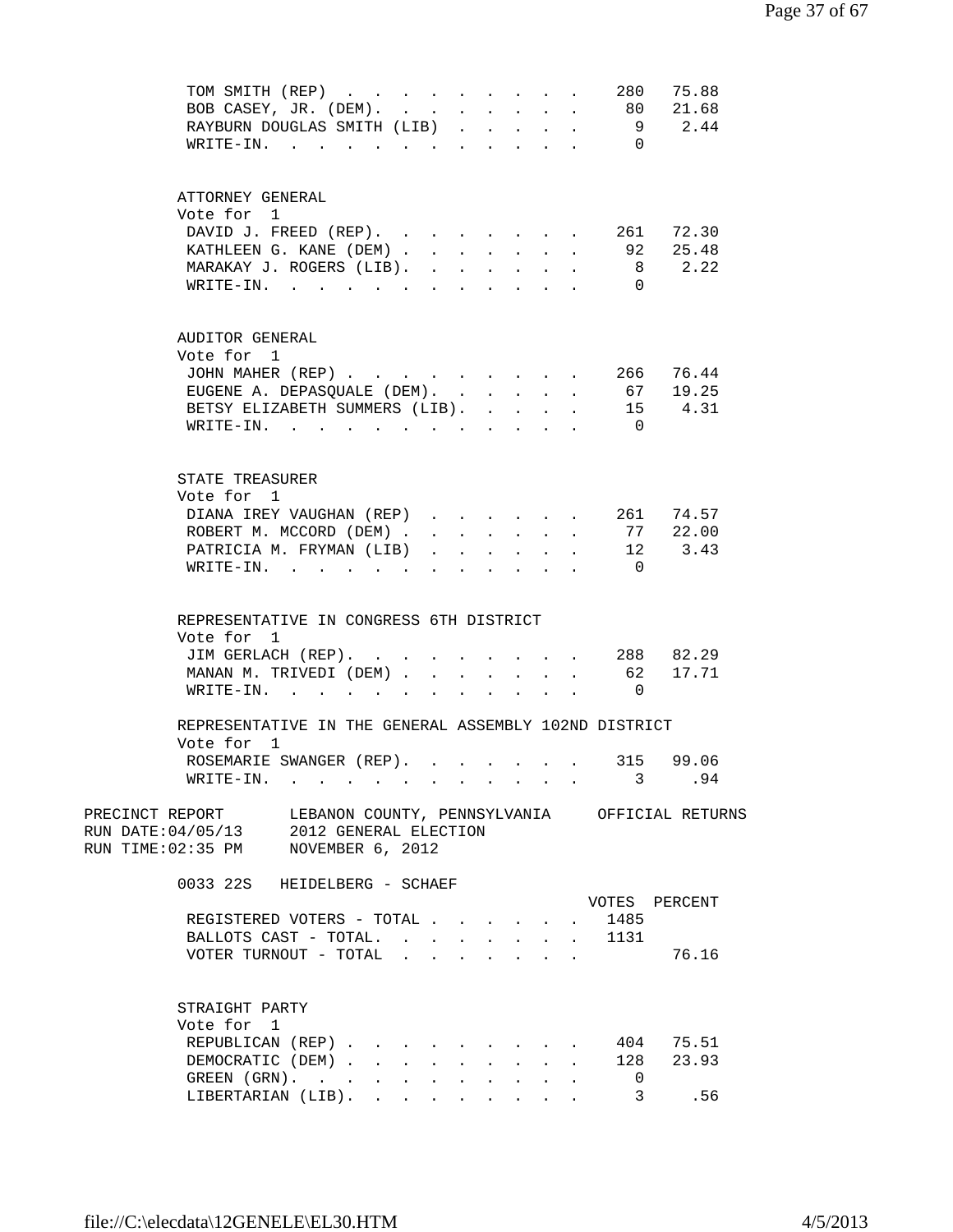| Vote for 1<br>MITT ROMNEY (REP).<br>789 70.76<br>$\mathbf{r} = \mathbf{r} \cdot \mathbf{r}$ , and $\mathbf{r} = \mathbf{r} \cdot \mathbf{r}$ , and $\mathbf{r} = \mathbf{r} \cdot \mathbf{r}$<br>BARACK OBAMA (DEM)<br>308 27.62<br>and a strong strong strong and<br>$\sim$ 100 $\mu$<br>$\mathbf{L}$<br>$\bullet$ .<br><br><br><br><br><br><br><br><br><br><br><br><br>$\sim$ $\sim$<br>.27<br>JILL STEIN (GRN).<br>$\overline{\mathbf{3}}$<br>$\ddot{\phantom{a}}$<br>$\bullet$<br>$\bullet$<br>$\ddot{\phantom{a}}$<br>$\bullet$<br>$\ddot{\phantom{a}}$<br>$\ddot{\phantom{0}}$<br>12 1.08<br>GARY JOHNSON (LIB)<br>.27<br>$\overline{\mathbf{3}}$<br>$W\text{RITE}-\text{IN}$ , , , ,<br>UNITED STATES SENATOR<br>Vote for 1<br>751 67.90<br>TOM SMITH (REP)<br>BOB CASEY, JR. (DEM).<br>326 29.48<br>$\mathbf{L}^{\text{max}}$<br>$\ddot{\phantom{a}}$<br>29 2.62<br>RAYBURN DOUGLAS SMITH (LIB)<br>$\ddot{\phantom{a}}$<br>$\ddot{\phantom{0}}$<br>$\texttt{WRTTE-IN.}$<br>$\overline{0}$<br>ATTORNEY GENERAL<br>Vote for 1<br>DAVID J. FREED (REP).<br>706 64.59<br>KATHLEEN G. KANE (DEM)<br>363 33.21<br>MARAKAY J. ROGERS (LIB). .<br>24 2.20<br>$\ddot{\phantom{0}}$<br>$\ddot{\phantom{a}}$<br>$\ddot{\phantom{a}}$<br>$\mathbf{z} = \mathbf{z}$<br>$\bullet$<br>$\texttt{WRTTE-IN.}$<br>$\overline{0}$<br>$\ddot{\phantom{a}}$<br>AUDITOR GENERAL<br>Vote for 1<br>757 70.55<br>JOHN MAHER (REP)<br>EUGENE A. DEPASQUALE (DEM).<br>265 24.70<br>BETSY ELIZABETH SUMMERS (LIB).<br>51 4.75<br>$\ddot{\phantom{0}}$<br>$\texttt{WRTTE-IN.}$<br>$\overline{0}$<br>$\sim$ $\sim$<br>$\sim$ 100 $\sim$<br>STATE TREASURER<br>Vote for 1<br>729 67.69<br>DIANA IREY VAUGHAN (REP)<br>$\mathbf{r} = \mathbf{r} + \mathbf{r} + \mathbf{r}$<br>305 28.32<br>ROBERT M. MCCORD (DEM).<br>$\mathbf{r} = \mathbf{r} + \mathbf{r} + \mathbf{r} + \mathbf{r} + \mathbf{r}$<br>PATRICIA M. FRYMAN (LIB)<br>43 3.99<br>$\ddot{\phantom{a}}$<br>$\texttt{WRITE-IN.}$<br>$\overline{0}$<br>$\bullet$ .<br><br><br><br><br><br><br><br><br><br><br><br><br><br>$\mathbf{a}$ and $\mathbf{a}$<br>$\mathbf{L}^{\text{max}}$ .<br>$\sim 100$<br>REPRESENTATIVE IN CONGRESS 6TH DISTRICT<br>Vote for 1<br>813 75.56<br>JIM GERLACH (REP).<br>263 24.44<br>MANAN M. TRIVEDI (DEM)<br>WRITE-IN.<br>$\overline{0}$<br>REPRESENTATIVE IN THE GENERAL ASSEMBLY 102ND DISTRICT<br>Vote for 1<br>ROSEMARIE SWANGER (REP). 925 98.40<br>WRITE-IN. 15 1.60<br>PRECINCT REPORT LEBANON COUNTY, PENNSYLVANIA OFFICIAL RETURNS<br>RUN DATE: 04/05/13 2012 GENERAL ELECTION<br>RUN TIME:02:35 PM NOVEMBER 6, 2012<br>0034 23E JACKSON - EAST<br>VOTES PERCENT<br>REGISTERED VOTERS - TOTAL 1031<br>BALLOTS CAST - TOTAL. 800 | PRESIDENTIAL ELECTORS |  |  |  |  |  |  |
|--------------------------------------------------------------------------------------------------------------------------------------------------------------------------------------------------------------------------------------------------------------------------------------------------------------------------------------------------------------------------------------------------------------------------------------------------------------------------------------------------------------------------------------------------------------------------------------------------------------------------------------------------------------------------------------------------------------------------------------------------------------------------------------------------------------------------------------------------------------------------------------------------------------------------------------------------------------------------------------------------------------------------------------------------------------------------------------------------------------------------------------------------------------------------------------------------------------------------------------------------------------------------------------------------------------------------------------------------------------------------------------------------------------------------------------------------------------------------------------------------------------------------------------------------------------------------------------------------------------------------------------------------------------------------------------------------------------------------------------------------------------------------------------------------------------------------------------------------------------------------------------------------------------------------------------------------------------------------------------------------------------------------------------------------------------------------------------------------------------------------------------------------------------------------------------------------------------------------------------------------------------------------------------------------------------------------------------------------------------------------------------------------------------------------------------------------------------------------------------------------------------------------------------------------------------------------------------------------------------------------------------------------------------------------------------------------------|-----------------------|--|--|--|--|--|--|
|                                                                                                                                                                                                                                                                                                                                                                                                                                                                                                                                                                                                                                                                                                                                                                                                                                                                                                                                                                                                                                                                                                                                                                                                                                                                                                                                                                                                                                                                                                                                                                                                                                                                                                                                                                                                                                                                                                                                                                                                                                                                                                                                                                                                                                                                                                                                                                                                                                                                                                                                                                                                                                                                                                        |                       |  |  |  |  |  |  |
|                                                                                                                                                                                                                                                                                                                                                                                                                                                                                                                                                                                                                                                                                                                                                                                                                                                                                                                                                                                                                                                                                                                                                                                                                                                                                                                                                                                                                                                                                                                                                                                                                                                                                                                                                                                                                                                                                                                                                                                                                                                                                                                                                                                                                                                                                                                                                                                                                                                                                                                                                                                                                                                                                                        |                       |  |  |  |  |  |  |
|                                                                                                                                                                                                                                                                                                                                                                                                                                                                                                                                                                                                                                                                                                                                                                                                                                                                                                                                                                                                                                                                                                                                                                                                                                                                                                                                                                                                                                                                                                                                                                                                                                                                                                                                                                                                                                                                                                                                                                                                                                                                                                                                                                                                                                                                                                                                                                                                                                                                                                                                                                                                                                                                                                        |                       |  |  |  |  |  |  |
|                                                                                                                                                                                                                                                                                                                                                                                                                                                                                                                                                                                                                                                                                                                                                                                                                                                                                                                                                                                                                                                                                                                                                                                                                                                                                                                                                                                                                                                                                                                                                                                                                                                                                                                                                                                                                                                                                                                                                                                                                                                                                                                                                                                                                                                                                                                                                                                                                                                                                                                                                                                                                                                                                                        |                       |  |  |  |  |  |  |
|                                                                                                                                                                                                                                                                                                                                                                                                                                                                                                                                                                                                                                                                                                                                                                                                                                                                                                                                                                                                                                                                                                                                                                                                                                                                                                                                                                                                                                                                                                                                                                                                                                                                                                                                                                                                                                                                                                                                                                                                                                                                                                                                                                                                                                                                                                                                                                                                                                                                                                                                                                                                                                                                                                        |                       |  |  |  |  |  |  |
|                                                                                                                                                                                                                                                                                                                                                                                                                                                                                                                                                                                                                                                                                                                                                                                                                                                                                                                                                                                                                                                                                                                                                                                                                                                                                                                                                                                                                                                                                                                                                                                                                                                                                                                                                                                                                                                                                                                                                                                                                                                                                                                                                                                                                                                                                                                                                                                                                                                                                                                                                                                                                                                                                                        |                       |  |  |  |  |  |  |
|                                                                                                                                                                                                                                                                                                                                                                                                                                                                                                                                                                                                                                                                                                                                                                                                                                                                                                                                                                                                                                                                                                                                                                                                                                                                                                                                                                                                                                                                                                                                                                                                                                                                                                                                                                                                                                                                                                                                                                                                                                                                                                                                                                                                                                                                                                                                                                                                                                                                                                                                                                                                                                                                                                        |                       |  |  |  |  |  |  |
|                                                                                                                                                                                                                                                                                                                                                                                                                                                                                                                                                                                                                                                                                                                                                                                                                                                                                                                                                                                                                                                                                                                                                                                                                                                                                                                                                                                                                                                                                                                                                                                                                                                                                                                                                                                                                                                                                                                                                                                                                                                                                                                                                                                                                                                                                                                                                                                                                                                                                                                                                                                                                                                                                                        |                       |  |  |  |  |  |  |
|                                                                                                                                                                                                                                                                                                                                                                                                                                                                                                                                                                                                                                                                                                                                                                                                                                                                                                                                                                                                                                                                                                                                                                                                                                                                                                                                                                                                                                                                                                                                                                                                                                                                                                                                                                                                                                                                                                                                                                                                                                                                                                                                                                                                                                                                                                                                                                                                                                                                                                                                                                                                                                                                                                        |                       |  |  |  |  |  |  |
|                                                                                                                                                                                                                                                                                                                                                                                                                                                                                                                                                                                                                                                                                                                                                                                                                                                                                                                                                                                                                                                                                                                                                                                                                                                                                                                                                                                                                                                                                                                                                                                                                                                                                                                                                                                                                                                                                                                                                                                                                                                                                                                                                                                                                                                                                                                                                                                                                                                                                                                                                                                                                                                                                                        |                       |  |  |  |  |  |  |
|                                                                                                                                                                                                                                                                                                                                                                                                                                                                                                                                                                                                                                                                                                                                                                                                                                                                                                                                                                                                                                                                                                                                                                                                                                                                                                                                                                                                                                                                                                                                                                                                                                                                                                                                                                                                                                                                                                                                                                                                                                                                                                                                                                                                                                                                                                                                                                                                                                                                                                                                                                                                                                                                                                        |                       |  |  |  |  |  |  |
|                                                                                                                                                                                                                                                                                                                                                                                                                                                                                                                                                                                                                                                                                                                                                                                                                                                                                                                                                                                                                                                                                                                                                                                                                                                                                                                                                                                                                                                                                                                                                                                                                                                                                                                                                                                                                                                                                                                                                                                                                                                                                                                                                                                                                                                                                                                                                                                                                                                                                                                                                                                                                                                                                                        |                       |  |  |  |  |  |  |
|                                                                                                                                                                                                                                                                                                                                                                                                                                                                                                                                                                                                                                                                                                                                                                                                                                                                                                                                                                                                                                                                                                                                                                                                                                                                                                                                                                                                                                                                                                                                                                                                                                                                                                                                                                                                                                                                                                                                                                                                                                                                                                                                                                                                                                                                                                                                                                                                                                                                                                                                                                                                                                                                                                        |                       |  |  |  |  |  |  |
|                                                                                                                                                                                                                                                                                                                                                                                                                                                                                                                                                                                                                                                                                                                                                                                                                                                                                                                                                                                                                                                                                                                                                                                                                                                                                                                                                                                                                                                                                                                                                                                                                                                                                                                                                                                                                                                                                                                                                                                                                                                                                                                                                                                                                                                                                                                                                                                                                                                                                                                                                                                                                                                                                                        |                       |  |  |  |  |  |  |
|                                                                                                                                                                                                                                                                                                                                                                                                                                                                                                                                                                                                                                                                                                                                                                                                                                                                                                                                                                                                                                                                                                                                                                                                                                                                                                                                                                                                                                                                                                                                                                                                                                                                                                                                                                                                                                                                                                                                                                                                                                                                                                                                                                                                                                                                                                                                                                                                                                                                                                                                                                                                                                                                                                        |                       |  |  |  |  |  |  |
|                                                                                                                                                                                                                                                                                                                                                                                                                                                                                                                                                                                                                                                                                                                                                                                                                                                                                                                                                                                                                                                                                                                                                                                                                                                                                                                                                                                                                                                                                                                                                                                                                                                                                                                                                                                                                                                                                                                                                                                                                                                                                                                                                                                                                                                                                                                                                                                                                                                                                                                                                                                                                                                                                                        |                       |  |  |  |  |  |  |
|                                                                                                                                                                                                                                                                                                                                                                                                                                                                                                                                                                                                                                                                                                                                                                                                                                                                                                                                                                                                                                                                                                                                                                                                                                                                                                                                                                                                                                                                                                                                                                                                                                                                                                                                                                                                                                                                                                                                                                                                                                                                                                                                                                                                                                                                                                                                                                                                                                                                                                                                                                                                                                                                                                        |                       |  |  |  |  |  |  |
|                                                                                                                                                                                                                                                                                                                                                                                                                                                                                                                                                                                                                                                                                                                                                                                                                                                                                                                                                                                                                                                                                                                                                                                                                                                                                                                                                                                                                                                                                                                                                                                                                                                                                                                                                                                                                                                                                                                                                                                                                                                                                                                                                                                                                                                                                                                                                                                                                                                                                                                                                                                                                                                                                                        |                       |  |  |  |  |  |  |
|                                                                                                                                                                                                                                                                                                                                                                                                                                                                                                                                                                                                                                                                                                                                                                                                                                                                                                                                                                                                                                                                                                                                                                                                                                                                                                                                                                                                                                                                                                                                                                                                                                                                                                                                                                                                                                                                                                                                                                                                                                                                                                                                                                                                                                                                                                                                                                                                                                                                                                                                                                                                                                                                                                        |                       |  |  |  |  |  |  |
|                                                                                                                                                                                                                                                                                                                                                                                                                                                                                                                                                                                                                                                                                                                                                                                                                                                                                                                                                                                                                                                                                                                                                                                                                                                                                                                                                                                                                                                                                                                                                                                                                                                                                                                                                                                                                                                                                                                                                                                                                                                                                                                                                                                                                                                                                                                                                                                                                                                                                                                                                                                                                                                                                                        |                       |  |  |  |  |  |  |
|                                                                                                                                                                                                                                                                                                                                                                                                                                                                                                                                                                                                                                                                                                                                                                                                                                                                                                                                                                                                                                                                                                                                                                                                                                                                                                                                                                                                                                                                                                                                                                                                                                                                                                                                                                                                                                                                                                                                                                                                                                                                                                                                                                                                                                                                                                                                                                                                                                                                                                                                                                                                                                                                                                        |                       |  |  |  |  |  |  |
|                                                                                                                                                                                                                                                                                                                                                                                                                                                                                                                                                                                                                                                                                                                                                                                                                                                                                                                                                                                                                                                                                                                                                                                                                                                                                                                                                                                                                                                                                                                                                                                                                                                                                                                                                                                                                                                                                                                                                                                                                                                                                                                                                                                                                                                                                                                                                                                                                                                                                                                                                                                                                                                                                                        |                       |  |  |  |  |  |  |
|                                                                                                                                                                                                                                                                                                                                                                                                                                                                                                                                                                                                                                                                                                                                                                                                                                                                                                                                                                                                                                                                                                                                                                                                                                                                                                                                                                                                                                                                                                                                                                                                                                                                                                                                                                                                                                                                                                                                                                                                                                                                                                                                                                                                                                                                                                                                                                                                                                                                                                                                                                                                                                                                                                        |                       |  |  |  |  |  |  |
|                                                                                                                                                                                                                                                                                                                                                                                                                                                                                                                                                                                                                                                                                                                                                                                                                                                                                                                                                                                                                                                                                                                                                                                                                                                                                                                                                                                                                                                                                                                                                                                                                                                                                                                                                                                                                                                                                                                                                                                                                                                                                                                                                                                                                                                                                                                                                                                                                                                                                                                                                                                                                                                                                                        |                       |  |  |  |  |  |  |
|                                                                                                                                                                                                                                                                                                                                                                                                                                                                                                                                                                                                                                                                                                                                                                                                                                                                                                                                                                                                                                                                                                                                                                                                                                                                                                                                                                                                                                                                                                                                                                                                                                                                                                                                                                                                                                                                                                                                                                                                                                                                                                                                                                                                                                                                                                                                                                                                                                                                                                                                                                                                                                                                                                        |                       |  |  |  |  |  |  |
|                                                                                                                                                                                                                                                                                                                                                                                                                                                                                                                                                                                                                                                                                                                                                                                                                                                                                                                                                                                                                                                                                                                                                                                                                                                                                                                                                                                                                                                                                                                                                                                                                                                                                                                                                                                                                                                                                                                                                                                                                                                                                                                                                                                                                                                                                                                                                                                                                                                                                                                                                                                                                                                                                                        |                       |  |  |  |  |  |  |
|                                                                                                                                                                                                                                                                                                                                                                                                                                                                                                                                                                                                                                                                                                                                                                                                                                                                                                                                                                                                                                                                                                                                                                                                                                                                                                                                                                                                                                                                                                                                                                                                                                                                                                                                                                                                                                                                                                                                                                                                                                                                                                                                                                                                                                                                                                                                                                                                                                                                                                                                                                                                                                                                                                        |                       |  |  |  |  |  |  |
|                                                                                                                                                                                                                                                                                                                                                                                                                                                                                                                                                                                                                                                                                                                                                                                                                                                                                                                                                                                                                                                                                                                                                                                                                                                                                                                                                                                                                                                                                                                                                                                                                                                                                                                                                                                                                                                                                                                                                                                                                                                                                                                                                                                                                                                                                                                                                                                                                                                                                                                                                                                                                                                                                                        |                       |  |  |  |  |  |  |
|                                                                                                                                                                                                                                                                                                                                                                                                                                                                                                                                                                                                                                                                                                                                                                                                                                                                                                                                                                                                                                                                                                                                                                                                                                                                                                                                                                                                                                                                                                                                                                                                                                                                                                                                                                                                                                                                                                                                                                                                                                                                                                                                                                                                                                                                                                                                                                                                                                                                                                                                                                                                                                                                                                        |                       |  |  |  |  |  |  |
|                                                                                                                                                                                                                                                                                                                                                                                                                                                                                                                                                                                                                                                                                                                                                                                                                                                                                                                                                                                                                                                                                                                                                                                                                                                                                                                                                                                                                                                                                                                                                                                                                                                                                                                                                                                                                                                                                                                                                                                                                                                                                                                                                                                                                                                                                                                                                                                                                                                                                                                                                                                                                                                                                                        |                       |  |  |  |  |  |  |
|                                                                                                                                                                                                                                                                                                                                                                                                                                                                                                                                                                                                                                                                                                                                                                                                                                                                                                                                                                                                                                                                                                                                                                                                                                                                                                                                                                                                                                                                                                                                                                                                                                                                                                                                                                                                                                                                                                                                                                                                                                                                                                                                                                                                                                                                                                                                                                                                                                                                                                                                                                                                                                                                                                        |                       |  |  |  |  |  |  |
|                                                                                                                                                                                                                                                                                                                                                                                                                                                                                                                                                                                                                                                                                                                                                                                                                                                                                                                                                                                                                                                                                                                                                                                                                                                                                                                                                                                                                                                                                                                                                                                                                                                                                                                                                                                                                                                                                                                                                                                                                                                                                                                                                                                                                                                                                                                                                                                                                                                                                                                                                                                                                                                                                                        |                       |  |  |  |  |  |  |
|                                                                                                                                                                                                                                                                                                                                                                                                                                                                                                                                                                                                                                                                                                                                                                                                                                                                                                                                                                                                                                                                                                                                                                                                                                                                                                                                                                                                                                                                                                                                                                                                                                                                                                                                                                                                                                                                                                                                                                                                                                                                                                                                                                                                                                                                                                                                                                                                                                                                                                                                                                                                                                                                                                        |                       |  |  |  |  |  |  |
|                                                                                                                                                                                                                                                                                                                                                                                                                                                                                                                                                                                                                                                                                                                                                                                                                                                                                                                                                                                                                                                                                                                                                                                                                                                                                                                                                                                                                                                                                                                                                                                                                                                                                                                                                                                                                                                                                                                                                                                                                                                                                                                                                                                                                                                                                                                                                                                                                                                                                                                                                                                                                                                                                                        |                       |  |  |  |  |  |  |
|                                                                                                                                                                                                                                                                                                                                                                                                                                                                                                                                                                                                                                                                                                                                                                                                                                                                                                                                                                                                                                                                                                                                                                                                                                                                                                                                                                                                                                                                                                                                                                                                                                                                                                                                                                                                                                                                                                                                                                                                                                                                                                                                                                                                                                                                                                                                                                                                                                                                                                                                                                                                                                                                                                        |                       |  |  |  |  |  |  |
|                                                                                                                                                                                                                                                                                                                                                                                                                                                                                                                                                                                                                                                                                                                                                                                                                                                                                                                                                                                                                                                                                                                                                                                                                                                                                                                                                                                                                                                                                                                                                                                                                                                                                                                                                                                                                                                                                                                                                                                                                                                                                                                                                                                                                                                                                                                                                                                                                                                                                                                                                                                                                                                                                                        |                       |  |  |  |  |  |  |
|                                                                                                                                                                                                                                                                                                                                                                                                                                                                                                                                                                                                                                                                                                                                                                                                                                                                                                                                                                                                                                                                                                                                                                                                                                                                                                                                                                                                                                                                                                                                                                                                                                                                                                                                                                                                                                                                                                                                                                                                                                                                                                                                                                                                                                                                                                                                                                                                                                                                                                                                                                                                                                                                                                        |                       |  |  |  |  |  |  |
|                                                                                                                                                                                                                                                                                                                                                                                                                                                                                                                                                                                                                                                                                                                                                                                                                                                                                                                                                                                                                                                                                                                                                                                                                                                                                                                                                                                                                                                                                                                                                                                                                                                                                                                                                                                                                                                                                                                                                                                                                                                                                                                                                                                                                                                                                                                                                                                                                                                                                                                                                                                                                                                                                                        |                       |  |  |  |  |  |  |
|                                                                                                                                                                                                                                                                                                                                                                                                                                                                                                                                                                                                                                                                                                                                                                                                                                                                                                                                                                                                                                                                                                                                                                                                                                                                                                                                                                                                                                                                                                                                                                                                                                                                                                                                                                                                                                                                                                                                                                                                                                                                                                                                                                                                                                                                                                                                                                                                                                                                                                                                                                                                                                                                                                        |                       |  |  |  |  |  |  |
|                                                                                                                                                                                                                                                                                                                                                                                                                                                                                                                                                                                                                                                                                                                                                                                                                                                                                                                                                                                                                                                                                                                                                                                                                                                                                                                                                                                                                                                                                                                                                                                                                                                                                                                                                                                                                                                                                                                                                                                                                                                                                                                                                                                                                                                                                                                                                                                                                                                                                                                                                                                                                                                                                                        |                       |  |  |  |  |  |  |
|                                                                                                                                                                                                                                                                                                                                                                                                                                                                                                                                                                                                                                                                                                                                                                                                                                                                                                                                                                                                                                                                                                                                                                                                                                                                                                                                                                                                                                                                                                                                                                                                                                                                                                                                                                                                                                                                                                                                                                                                                                                                                                                                                                                                                                                                                                                                                                                                                                                                                                                                                                                                                                                                                                        |                       |  |  |  |  |  |  |
|                                                                                                                                                                                                                                                                                                                                                                                                                                                                                                                                                                                                                                                                                                                                                                                                                                                                                                                                                                                                                                                                                                                                                                                                                                                                                                                                                                                                                                                                                                                                                                                                                                                                                                                                                                                                                                                                                                                                                                                                                                                                                                                                                                                                                                                                                                                                                                                                                                                                                                                                                                                                                                                                                                        |                       |  |  |  |  |  |  |
|                                                                                                                                                                                                                                                                                                                                                                                                                                                                                                                                                                                                                                                                                                                                                                                                                                                                                                                                                                                                                                                                                                                                                                                                                                                                                                                                                                                                                                                                                                                                                                                                                                                                                                                                                                                                                                                                                                                                                                                                                                                                                                                                                                                                                                                                                                                                                                                                                                                                                                                                                                                                                                                                                                        |                       |  |  |  |  |  |  |
|                                                                                                                                                                                                                                                                                                                                                                                                                                                                                                                                                                                                                                                                                                                                                                                                                                                                                                                                                                                                                                                                                                                                                                                                                                                                                                                                                                                                                                                                                                                                                                                                                                                                                                                                                                                                                                                                                                                                                                                                                                                                                                                                                                                                                                                                                                                                                                                                                                                                                                                                                                                                                                                                                                        |                       |  |  |  |  |  |  |
|                                                                                                                                                                                                                                                                                                                                                                                                                                                                                                                                                                                                                                                                                                                                                                                                                                                                                                                                                                                                                                                                                                                                                                                                                                                                                                                                                                                                                                                                                                                                                                                                                                                                                                                                                                                                                                                                                                                                                                                                                                                                                                                                                                                                                                                                                                                                                                                                                                                                                                                                                                                                                                                                                                        |                       |  |  |  |  |  |  |
|                                                                                                                                                                                                                                                                                                                                                                                                                                                                                                                                                                                                                                                                                                                                                                                                                                                                                                                                                                                                                                                                                                                                                                                                                                                                                                                                                                                                                                                                                                                                                                                                                                                                                                                                                                                                                                                                                                                                                                                                                                                                                                                                                                                                                                                                                                                                                                                                                                                                                                                                                                                                                                                                                                        |                       |  |  |  |  |  |  |
|                                                                                                                                                                                                                                                                                                                                                                                                                                                                                                                                                                                                                                                                                                                                                                                                                                                                                                                                                                                                                                                                                                                                                                                                                                                                                                                                                                                                                                                                                                                                                                                                                                                                                                                                                                                                                                                                                                                                                                                                                                                                                                                                                                                                                                                                                                                                                                                                                                                                                                                                                                                                                                                                                                        |                       |  |  |  |  |  |  |
|                                                                                                                                                                                                                                                                                                                                                                                                                                                                                                                                                                                                                                                                                                                                                                                                                                                                                                                                                                                                                                                                                                                                                                                                                                                                                                                                                                                                                                                                                                                                                                                                                                                                                                                                                                                                                                                                                                                                                                                                                                                                                                                                                                                                                                                                                                                                                                                                                                                                                                                                                                                                                                                                                                        |                       |  |  |  |  |  |  |
|                                                                                                                                                                                                                                                                                                                                                                                                                                                                                                                                                                                                                                                                                                                                                                                                                                                                                                                                                                                                                                                                                                                                                                                                                                                                                                                                                                                                                                                                                                                                                                                                                                                                                                                                                                                                                                                                                                                                                                                                                                                                                                                                                                                                                                                                                                                                                                                                                                                                                                                                                                                                                                                                                                        |                       |  |  |  |  |  |  |
|                                                                                                                                                                                                                                                                                                                                                                                                                                                                                                                                                                                                                                                                                                                                                                                                                                                                                                                                                                                                                                                                                                                                                                                                                                                                                                                                                                                                                                                                                                                                                                                                                                                                                                                                                                                                                                                                                                                                                                                                                                                                                                                                                                                                                                                                                                                                                                                                                                                                                                                                                                                                                                                                                                        |                       |  |  |  |  |  |  |
|                                                                                                                                                                                                                                                                                                                                                                                                                                                                                                                                                                                                                                                                                                                                                                                                                                                                                                                                                                                                                                                                                                                                                                                                                                                                                                                                                                                                                                                                                                                                                                                                                                                                                                                                                                                                                                                                                                                                                                                                                                                                                                                                                                                                                                                                                                                                                                                                                                                                                                                                                                                                                                                                                                        |                       |  |  |  |  |  |  |
|                                                                                                                                                                                                                                                                                                                                                                                                                                                                                                                                                                                                                                                                                                                                                                                                                                                                                                                                                                                                                                                                                                                                                                                                                                                                                                                                                                                                                                                                                                                                                                                                                                                                                                                                                                                                                                                                                                                                                                                                                                                                                                                                                                                                                                                                                                                                                                                                                                                                                                                                                                                                                                                                                                        |                       |  |  |  |  |  |  |
|                                                                                                                                                                                                                                                                                                                                                                                                                                                                                                                                                                                                                                                                                                                                                                                                                                                                                                                                                                                                                                                                                                                                                                                                                                                                                                                                                                                                                                                                                                                                                                                                                                                                                                                                                                                                                                                                                                                                                                                                                                                                                                                                                                                                                                                                                                                                                                                                                                                                                                                                                                                                                                                                                                        |                       |  |  |  |  |  |  |
|                                                                                                                                                                                                                                                                                                                                                                                                                                                                                                                                                                                                                                                                                                                                                                                                                                                                                                                                                                                                                                                                                                                                                                                                                                                                                                                                                                                                                                                                                                                                                                                                                                                                                                                                                                                                                                                                                                                                                                                                                                                                                                                                                                                                                                                                                                                                                                                                                                                                                                                                                                                                                                                                                                        |                       |  |  |  |  |  |  |
|                                                                                                                                                                                                                                                                                                                                                                                                                                                                                                                                                                                                                                                                                                                                                                                                                                                                                                                                                                                                                                                                                                                                                                                                                                                                                                                                                                                                                                                                                                                                                                                                                                                                                                                                                                                                                                                                                                                                                                                                                                                                                                                                                                                                                                                                                                                                                                                                                                                                                                                                                                                                                                                                                                        |                       |  |  |  |  |  |  |
|                                                                                                                                                                                                                                                                                                                                                                                                                                                                                                                                                                                                                                                                                                                                                                                                                                                                                                                                                                                                                                                                                                                                                                                                                                                                                                                                                                                                                                                                                                                                                                                                                                                                                                                                                                                                                                                                                                                                                                                                                                                                                                                                                                                                                                                                                                                                                                                                                                                                                                                                                                                                                                                                                                        |                       |  |  |  |  |  |  |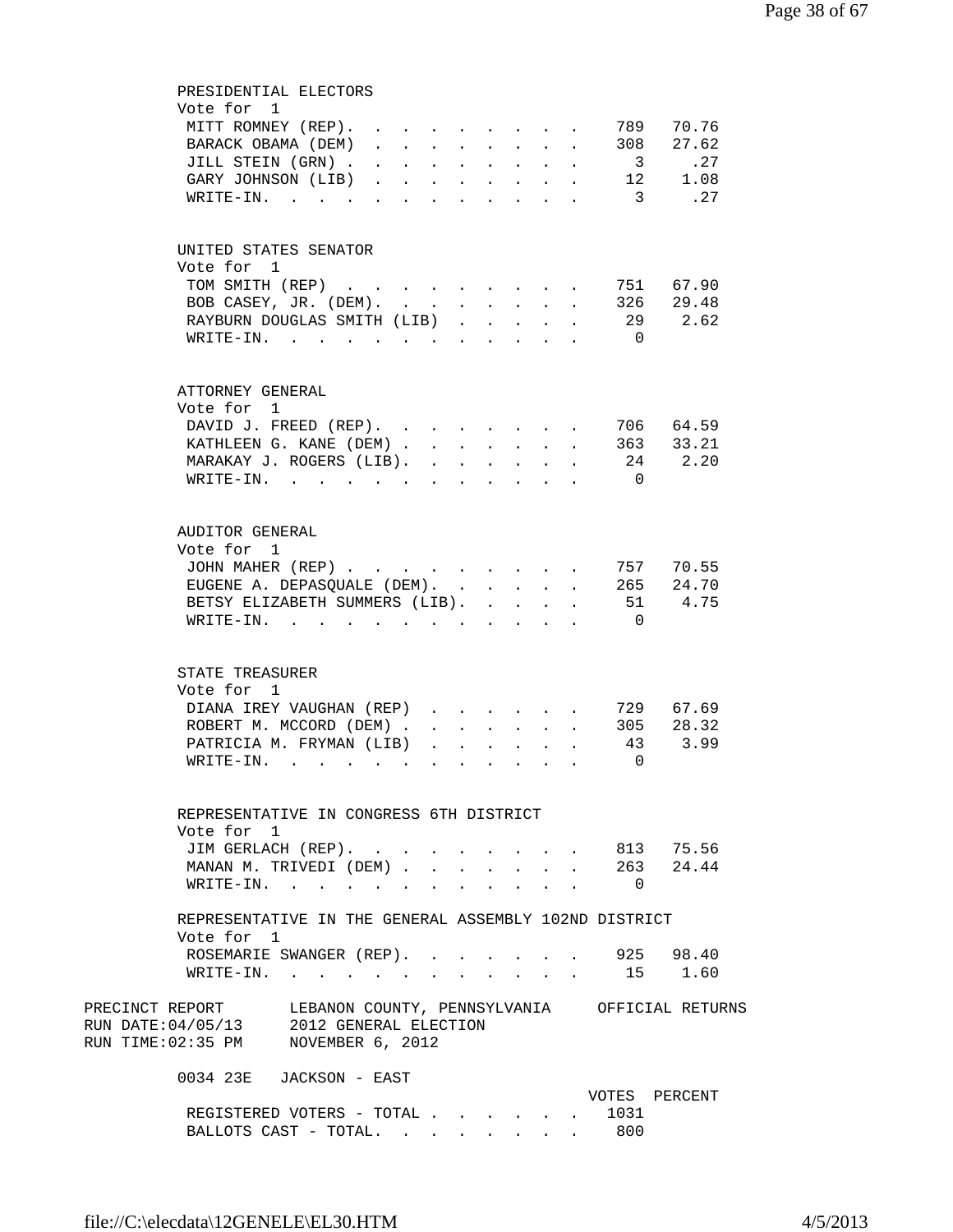| VOTER TURNOUT - TOTAL                                                                                                                                                                                                 | 77.59 |
|-----------------------------------------------------------------------------------------------------------------------------------------------------------------------------------------------------------------------|-------|
| STRAIGHT PARTY                                                                                                                                                                                                        |       |
| Vote for 1                                                                                                                                                                                                            |       |
| 332 77.75<br>REPUBLICAN (REP)                                                                                                                                                                                         |       |
| 91 21.31<br>DEMOCRATIC (DEM)<br>$\mathcal{L}^{\text{max}}$<br>$\mathbf{L}$<br>$\mathbf{L}$<br>$\mathbf{L}$<br>$\mathbf{L}$<br>$\sim$ 100 $\pm$<br>$\ddot{\phantom{a}}$                                                |       |
| $\overline{a}$<br>GREEN (GRN).<br>$\mathbf{L}^{\text{max}}$<br>$\ddot{\phantom{0}}$<br>$\ddot{\phantom{a}}$                                                                                                           | .47   |
| 2<br>LIBERTARIAN (LIB). .<br>$\mathbf{A}$                                                                                                                                                                             | .47   |
|                                                                                                                                                                                                                       |       |
| PRESIDENTIAL ELECTORS<br>Vote for 1                                                                                                                                                                                   |       |
| 578 73.91<br>MITT ROMNEY (REP).<br>$\mathbf{A}$<br>$\sim$                                                                                                                                                             |       |
| BARACK OBAMA (DEM)<br>185                                                                                                                                                                                             | 23.66 |
| $6\overline{6}$<br>JILL STEIN (GRN).<br>$\ddot{\phantom{a}}$<br>$\ddot{\phantom{a}}$<br>$\ddot{\phantom{0}}$                                                                                                          | .77   |
| $11 \qquad 1.41$                                                                                                                                                                                                      |       |
| GARY JOHNSON (LIB)<br>$\ddot{\phantom{a}}$<br>2 .26                                                                                                                                                                   |       |
| WRITE-IN.<br>$\sim 100$ km s $^{-1}$<br>$\sim$<br>$\sim$<br>$\ddot{\phantom{a}}$                                                                                                                                      |       |
| UNITED STATES SENATOR                                                                                                                                                                                                 |       |
| Vote for 1                                                                                                                                                                                                            |       |
| TOM SMITH (REP)<br>550                                                                                                                                                                                                | 70.97 |
| BOB CASEY, JR. (DEM).<br>208<br>$\mathbf{L}^{\text{max}}$ , and $\mathbf{L}^{\text{max}}$<br>$\sim$ 100 $\pm$<br>$\mathbf{L}^{\text{max}}$                                                                            | 26.84 |
| 17 2.19<br>RAYBURN DOUGLAS SMITH (LIB)<br>$\mathbf{r}$                                                                                                                                                                |       |
| WRITE-IN. .<br>$\Omega$                                                                                                                                                                                               |       |
|                                                                                                                                                                                                                       |       |
| ATTORNEY GENERAL                                                                                                                                                                                                      |       |
| Vote for 1                                                                                                                                                                                                            |       |
| DAVID J. FREED (REP).<br>519 67.23                                                                                                                                                                                    |       |
| KATHLEEN G. KANE (DEM)<br>238 30.83<br>$\sim 10^{-11}$<br>$\mathbf{L}$<br>$\sim$                                                                                                                                      |       |
| 15 1.94<br>MARAKAY J. ROGERS (LIB). .                                                                                                                                                                                 |       |
| $W\text{RITE}-\text{IN}.$<br>$\overline{0}$                                                                                                                                                                           |       |
| $\sim$ $\sim$                                                                                                                                                                                                         |       |
| AUDITOR GENERAL                                                                                                                                                                                                       |       |
| Vote for 1                                                                                                                                                                                                            |       |
| JOHN MAHER (REP)<br>563 74.47                                                                                                                                                                                         |       |
| EUGENE A. DEPASQUALE (DEM).<br>163                                                                                                                                                                                    | 21.56 |
| 30<br>BETSY ELIZABETH SUMMERS (LIB). .<br><b>Contract Contract Street</b>                                                                                                                                             | 3.97  |
| $WRITE-IN.$ .<br>$\Omega$<br>$\sim$ $\sim$ $\sim$<br>the contract of the contract of the                                                                                                                              |       |
|                                                                                                                                                                                                                       |       |
|                                                                                                                                                                                                                       |       |
| STATE TREASURER                                                                                                                                                                                                       |       |
| Vote for 1                                                                                                                                                                                                            |       |
| 529<br>DIANA IREY VAUGHAN (REP)                                                                                                                                                                                       | 70.35 |
|                                                                                                                                                                                                                       |       |
| ROBERT M. MCCORD (DEM).<br>196 26.06<br>$\mathbf{L}^{\text{max}}$<br>$\mathbf{L}^{\text{max}}$<br>$\mathbf{L}^{\text{max}}$<br>$\mathbf{L}$                                                                           |       |
| 27 3.59<br>PATRICIA M. FRYMAN (LIB)                                                                                                                                                                                   |       |
| $W{\tt RITE-IN.}$<br>$\overline{0}$<br>$\sim$ $\sim$                                                                                                                                                                  |       |
| REPRESENTATIVE IN CONGRESS 6TH DISTRICT                                                                                                                                                                               |       |
| Vote for 1                                                                                                                                                                                                            |       |
| 598 79.10                                                                                                                                                                                                             |       |
| JIM GERLACH (REP).                                                                                                                                                                                                    |       |
| MANAN M. TRIVEDI (DEM)<br>158<br>$\texttt{WRTTE-IN.}$<br>0<br>$\mathbf{r} = \mathbf{r}$<br>$\bullet$ .<br><br><br><br><br><br><br><br><br><br><br><br><br>$\bullet$ .<br><br><br><br><br><br><br><br><br><br><br><br> | 20.90 |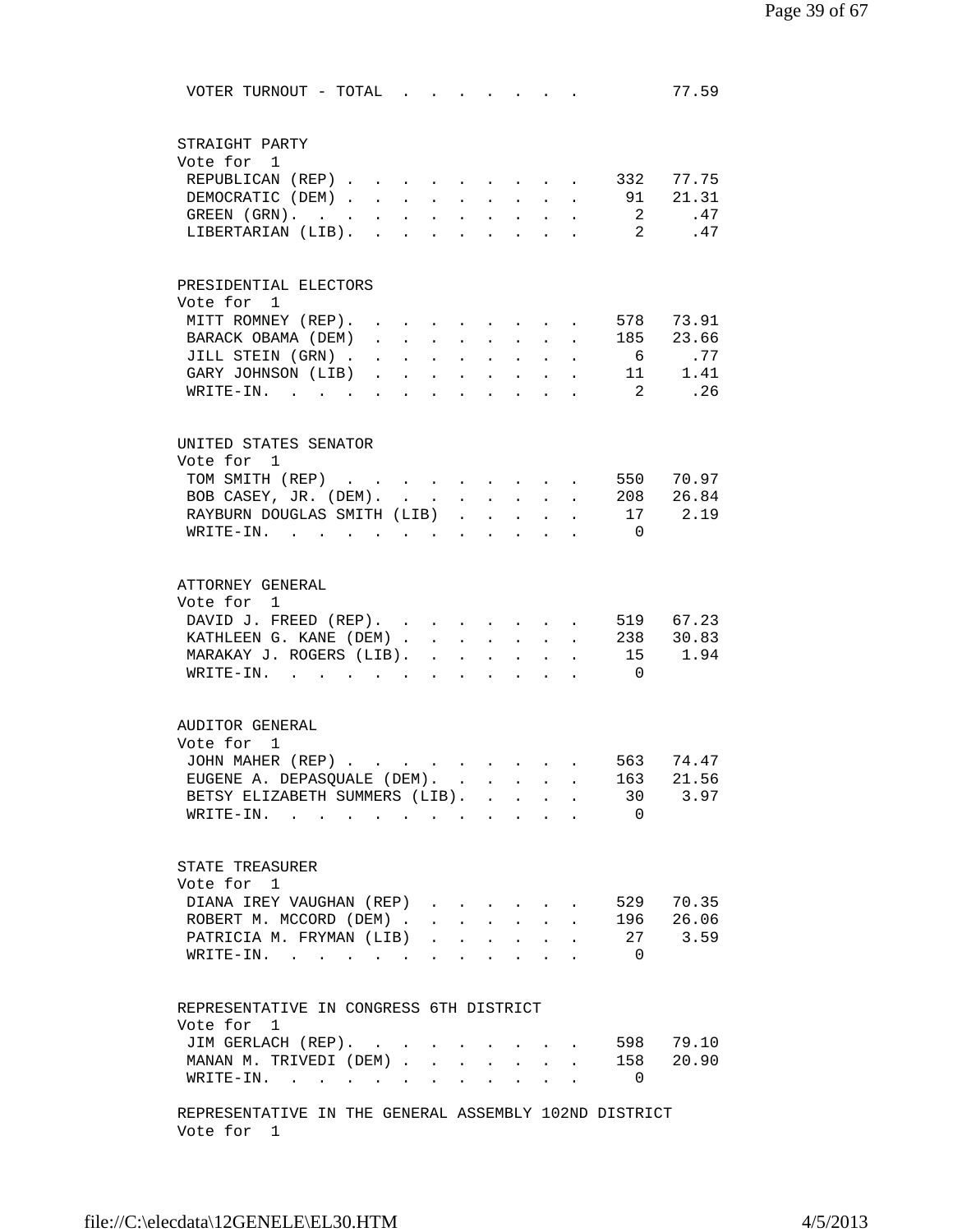|                                                                                                                                                               | ROSEMARIE SWANGER (REP). 673 99.12                           |  |  |  |                                      |              |      |               |
|---------------------------------------------------------------------------------------------------------------------------------------------------------------|--------------------------------------------------------------|--|--|--|--------------------------------------|--------------|------|---------------|
|                                                                                                                                                               | WRITE-IN. 6 .88                                              |  |  |  |                                      |              |      |               |
| PRECINCT REPORT      LEBANON COUNTY, PENNSYLVANIA     OFFICIAL RETURNS<br>RUN DATE:04/05/13     2012 GENERAL ELECTION<br>RUN TIME:02:35 PM NOVEMBER $6, 2012$ |                                                              |  |  |  |                                      |              |      |               |
|                                                                                                                                                               |                                                              |  |  |  |                                      |              |      |               |
|                                                                                                                                                               | 0035 23W JACKSON - WEST                                      |  |  |  |                                      |              |      | VOTES PERCENT |
|                                                                                                                                                               | REGISTERED VOTERS - TOTAL 3643                               |  |  |  |                                      |              |      |               |
|                                                                                                                                                               | BALLOTS CAST - TOTAL. 2817<br>VOTER TURNOUT - TOTAL $\ldots$ |  |  |  |                                      |              |      | 77.33         |
|                                                                                                                                                               |                                                              |  |  |  |                                      |              |      |               |
| STRAIGHT PARTY<br>Vote for 1                                                                                                                                  |                                                              |  |  |  |                                      |              |      |               |
|                                                                                                                                                               | REPUBLICAN (REP) 1062 76.18                                  |  |  |  |                                      |              |      |               |
|                                                                                                                                                               | DEMOCRATIC (DEM) 325 23.31                                   |  |  |  |                                      |              |      |               |
|                                                                                                                                                               | GREEN (GRN). 1 .07                                           |  |  |  |                                      |              |      |               |
|                                                                                                                                                               | LIBERTARIAN (LIB). 6 . 43                                    |  |  |  |                                      |              |      |               |
|                                                                                                                                                               |                                                              |  |  |  |                                      |              |      |               |
| Vote for 1                                                                                                                                                    | PRESIDENTIAL ELECTORS                                        |  |  |  |                                      |              |      |               |
|                                                                                                                                                               | MITT ROMNEY (REP). 1967 70.35                                |  |  |  |                                      |              |      |               |
|                                                                                                                                                               | BARACK OBAMA (DEM) 786 28.11                                 |  |  |  |                                      |              |      |               |
|                                                                                                                                                               | JILL STEIN (GRN)                                             |  |  |  |                                      |              |      | 8 .29         |
|                                                                                                                                                               | GARY JOHNSON (LIB) 26 .93                                    |  |  |  |                                      |              |      |               |
|                                                                                                                                                               | WRITE-IN.                                                    |  |  |  |                                      |              |      | 9<br>.32      |
| Vote for 1                                                                                                                                                    | UNITED STATES SENATOR                                        |  |  |  |                                      |              |      |               |
|                                                                                                                                                               | TOM SMITH (REP) 1849 66.87                                   |  |  |  |                                      |              |      |               |
|                                                                                                                                                               | BOB CASEY, JR. (DEM). 867 31.36                              |  |  |  |                                      |              |      |               |
|                                                                                                                                                               | RAYBURN DOUGLAS SMITH (LIB) 48 1.74                          |  |  |  |                                      |              |      |               |
|                                                                                                                                                               | WRITE-IN. 1 . 04                                             |  |  |  |                                      |              |      |               |
| ATTORNEY GENERAL                                                                                                                                              |                                                              |  |  |  |                                      |              |      |               |
| Vote for 1                                                                                                                                                    |                                                              |  |  |  |                                      |              |      |               |
|                                                                                                                                                               | DAVID J. FREED (REP).                                        |  |  |  |                                      |              |      | 1735 63.65    |
|                                                                                                                                                               | KATHLEEN G. KANE (DEM) 935 34.30                             |  |  |  |                                      |              |      |               |
|                                                                                                                                                               | MARAKAY J. ROGERS (LIB). 55 2.02                             |  |  |  |                                      |              |      |               |
|                                                                                                                                                               | WRITE-IN.                                                    |  |  |  |                                      |              |      | 1 .04         |
| AUDITOR GENERAL                                                                                                                                               |                                                              |  |  |  |                                      |              |      |               |
| Vote for 1                                                                                                                                                    |                                                              |  |  |  |                                      |              |      |               |
|                                                                                                                                                               | JOHN MAHER (REP)                                             |  |  |  |                                      |              |      | 1879 69.70    |
|                                                                                                                                                               | EUGENE A. DEPASQUALE (DEM). 710 26.34                        |  |  |  |                                      |              |      |               |
|                                                                                                                                                               | BETSY ELIZABETH SUMMERS (LIB).                               |  |  |  |                                      |              |      | 105 3.89      |
|                                                                                                                                                               | WRITE-IN.                                                    |  |  |  |                                      |              |      | 2 .07         |
| STATE TREASURER                                                                                                                                               |                                                              |  |  |  |                                      |              |      |               |
| Vote for 1                                                                                                                                                    |                                                              |  |  |  |                                      |              |      |               |
|                                                                                                                                                               | DIANA IREY VAUGHAN (REP)                                     |  |  |  |                                      |              | 1780 | 66.29         |
|                                                                                                                                                               | ROBERT M. MCCORD (DEM)                                       |  |  |  | $\mathbf{L} = \mathbf{L} \mathbf{L}$ | $\mathbf{r}$ |      | 801 29.83     |
|                                                                                                                                                               | PATRICIA M. FRYMAN (LIB)                                     |  |  |  |                                      |              |      | 102 3.80      |
|                                                                                                                                                               |                                                              |  |  |  |                                      |              |      |               |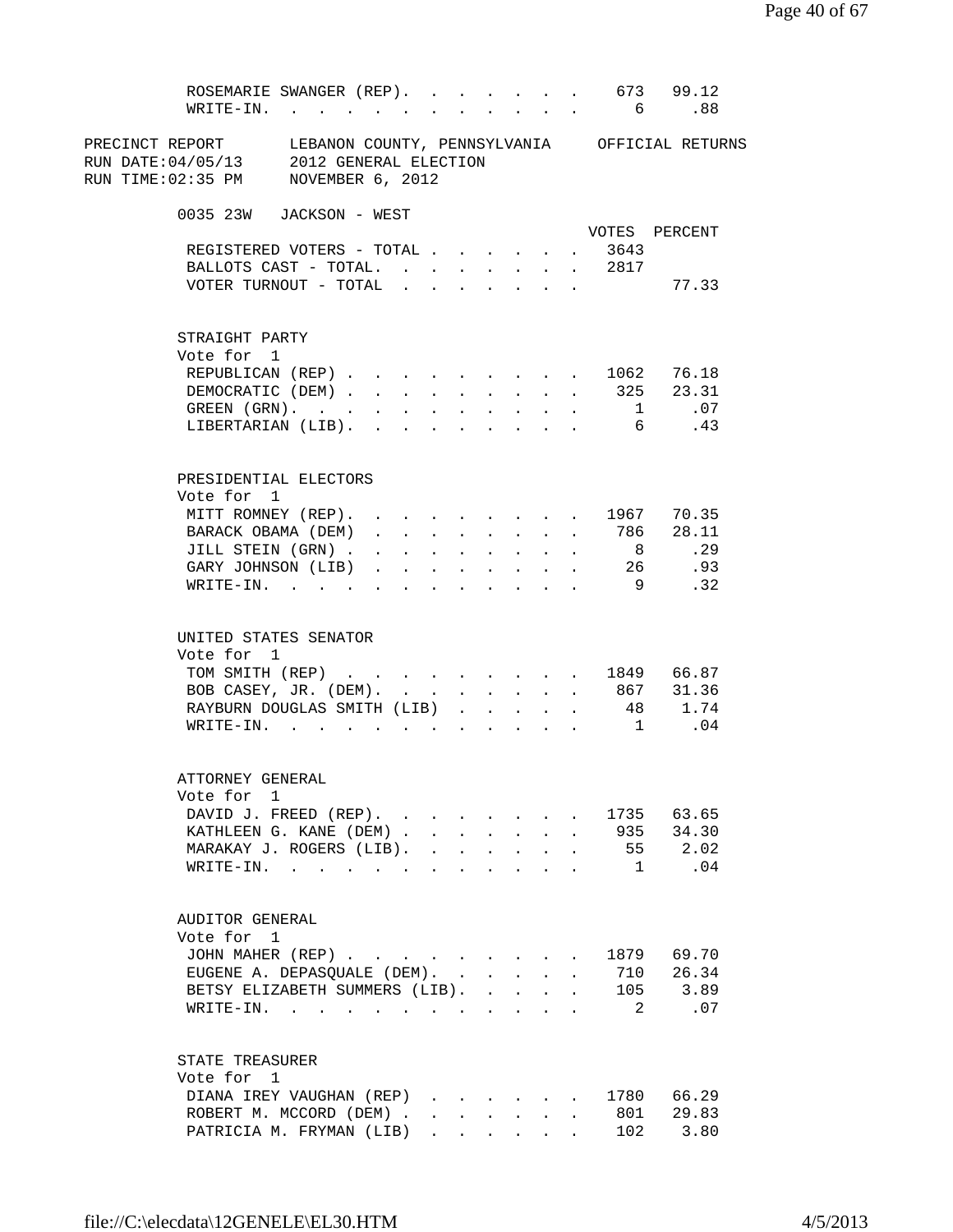| WRITE-IN.                                                                                                                                      |                           |                                                                                         |                  |                                             |                      | $\sim$ $\sim$ $\sim$ $\sim$ $\sim$ $\sim$                     |                                                           | $\overline{\phantom{a}}$ 2 | .07                |  |
|------------------------------------------------------------------------------------------------------------------------------------------------|---------------------------|-----------------------------------------------------------------------------------------|------------------|---------------------------------------------|----------------------|---------------------------------------------------------------|-----------------------------------------------------------|----------------------------|--------------------|--|
| REPRESENTATIVE IN CONGRESS 6TH DISTRICT                                                                                                        |                           |                                                                                         |                  |                                             |                      |                                                               |                                                           |                            |                    |  |
| Vote for 1                                                                                                                                     |                           |                                                                                         |                  |                                             |                      |                                                               |                                                           |                            |                    |  |
| JIM GERLACH (REP).                                                                                                                             |                           |                                                                                         |                  |                                             |                      |                                                               |                                                           |                            | $\cdot$ 2026 75.71 |  |
| MANAN M. TRIVEDI (DEM).                                                                                                                        |                           |                                                                                         | $\Delta \sim 10$ |                                             | $\ddot{\phantom{a}}$ |                                                               |                                                           |                            | 648 24.22          |  |
| $\texttt{WRTTE-IN.}$                                                                                                                           | $\mathbf{L}^{\text{max}}$ | $\sim$ 100 $\mu$                                                                        |                  |                                             |                      |                                                               |                                                           |                            | 2.07               |  |
| REPRESENTATIVE IN THE GENERAL ASSEMBLY 102ND DISTRICT<br>Vote for 1                                                                            |                           |                                                                                         |                  |                                             |                      |                                                               |                                                           |                            |                    |  |
| ROSEMARIE SWANGER (REP). 2316 98.64                                                                                                            |                           |                                                                                         |                  |                                             |                      |                                                               |                                                           |                            |                    |  |
| WRITE-IN. 32 1.36                                                                                                                              |                           |                                                                                         |                  |                                             |                      |                                                               |                                                           |                            |                    |  |
| PRECINCT REPORT LEBANON COUNTY, PENNSYLVANIA OFFICIAL RETURNS<br>RUN DATE:04/05/13 2012 GENERAL ELECTION<br>RUN TIME:02:35 PM NOVEMBER 6, 2012 |                           |                                                                                         |                  |                                             |                      |                                                               |                                                           |                            |                    |  |
| 0036 24 MILLCREEK                                                                                                                              |                           |                                                                                         |                  |                                             |                      |                                                               |                                                           |                            |                    |  |
|                                                                                                                                                |                           |                                                                                         |                  |                                             |                      |                                                               |                                                           |                            | VOTES PERCENT      |  |
| REGISTERED VOTERS - TOTAL 1964                                                                                                                 |                           |                                                                                         |                  |                                             |                      |                                                               |                                                           |                            |                    |  |
| BALLOTS CAST - TOTAL. 1423<br>VOTER TURNOUT - TOTAL                                                                                            |                           |                                                                                         |                  |                                             |                      |                                                               |                                                           |                            | 72.45              |  |
|                                                                                                                                                |                           |                                                                                         |                  |                                             |                      |                                                               | $\mathbf{r}$ , $\mathbf{r}$ , $\mathbf{r}$ , $\mathbf{r}$ |                            |                    |  |
| STRAIGHT PARTY<br>Vote for 1<br>REPUBLICAN (REP) 492 66.67                                                                                     |                           |                                                                                         |                  |                                             |                      |                                                               |                                                           |                            |                    |  |
| DEMOCRATIC (DEM) 236 31.98                                                                                                                     |                           |                                                                                         |                  |                                             |                      |                                                               |                                                           |                            |                    |  |
| $GREFN$ $(GRN)$ .                                                                                                                              |                           |                                                                                         |                  |                                             |                      |                                                               |                                                           |                            | 4.54               |  |
| $\texttt{LIBERTARIAN (LIB)}.\quad.\quad.\quad.\quad.\quad.\quad.\quad.\quad.\quad.\quad.\quad.\quad.\quad.$                                    |                           |                                                                                         |                  |                                             |                      |                                                               |                                                           |                            | 6 .81              |  |
| PRESIDENTIAL ELECTORS<br>Vote for 1                                                                                                            |                           |                                                                                         |                  |                                             |                      |                                                               |                                                           |                            | . 910 64.27        |  |
| MITT ROMNEY (REP).<br>BARACK OBAMA (DEM)                                                                                                       |                           |                                                                                         |                  | $\mathbf{L} = \mathbf{L} \times \mathbf{L}$ |                      | $\sim 10^{-11}$<br>$\mathbf{r} = \mathbf{r} \cdot \mathbf{r}$ |                                                           |                            | . 478 33.76        |  |
| JILL STEIN (GRN).                                                                                                                              |                           | $\mathbf{r}$ , $\mathbf{r}$ , $\mathbf{r}$ , $\mathbf{r}$ , $\mathbf{r}$ , $\mathbf{r}$ |                  |                                             |                      |                                                               |                                                           |                            | 5 .35              |  |
| GARY JOHNSON (LIB) 14 . 99                                                                                                                     |                           |                                                                                         |                  |                                             |                      |                                                               |                                                           |                            |                    |  |
| WRITE-IN.                                                                                                                                      |                           |                                                                                         |                  |                                             |                      |                                                               |                                                           | $\mathsf{Q}$               | .64                |  |
| UNITED STATES SENATOR<br>Vote for 1                                                                                                            |                           |                                                                                         |                  |                                             |                      |                                                               |                                                           |                            |                    |  |
| TOM SMITH (REP)                                                                                                                                |                           |                                                                                         |                  |                                             |                      |                                                               |                                                           |                            | 849 60.90          |  |
| BOB CASEY, JR. (DEM).                                                                                                                          |                           |                                                                                         |                  |                                             |                      |                                                               |                                                           |                            | 514 36.87          |  |
| RAYBURN DOUGLAS SMITH (LIB)                                                                                                                    |                           |                                                                                         |                  |                                             |                      |                                                               |                                                           |                            | 30 2.15            |  |
| WRITE-IN.                                                                                                                                      |                           |                                                                                         |                  |                                             |                      |                                                               |                                                           | 1                          | $\ldots$ 07        |  |
| ATTORNEY GENERAL<br>Vote for 1                                                                                                                 |                           |                                                                                         |                  |                                             |                      |                                                               |                                                           |                            |                    |  |
| DAVID J. FREED (REP).                                                                                                                          |                           |                                                                                         |                  |                                             |                      |                                                               |                                                           | 783                        | 56.70              |  |
| KATHLEEN G. KANE (DEM)                                                                                                                         |                           |                                                                                         |                  |                                             |                      |                                                               |                                                           |                            | 564 40.84          |  |
| MARAKAY J. ROGERS (LIB).                                                                                                                       |                           |                                                                                         |                  |                                             |                      |                                                               |                                                           | $\Box$ 0                   | 34 2.46            |  |
| WRITE-IN.                                                                                                                                      |                           |                                                                                         |                  |                                             |                      |                                                               |                                                           |                            |                    |  |
|                                                                                                                                                |                           |                                                                                         |                  |                                             |                      |                                                               |                                                           |                            |                    |  |

 AUDITOR GENERAL Vote for 1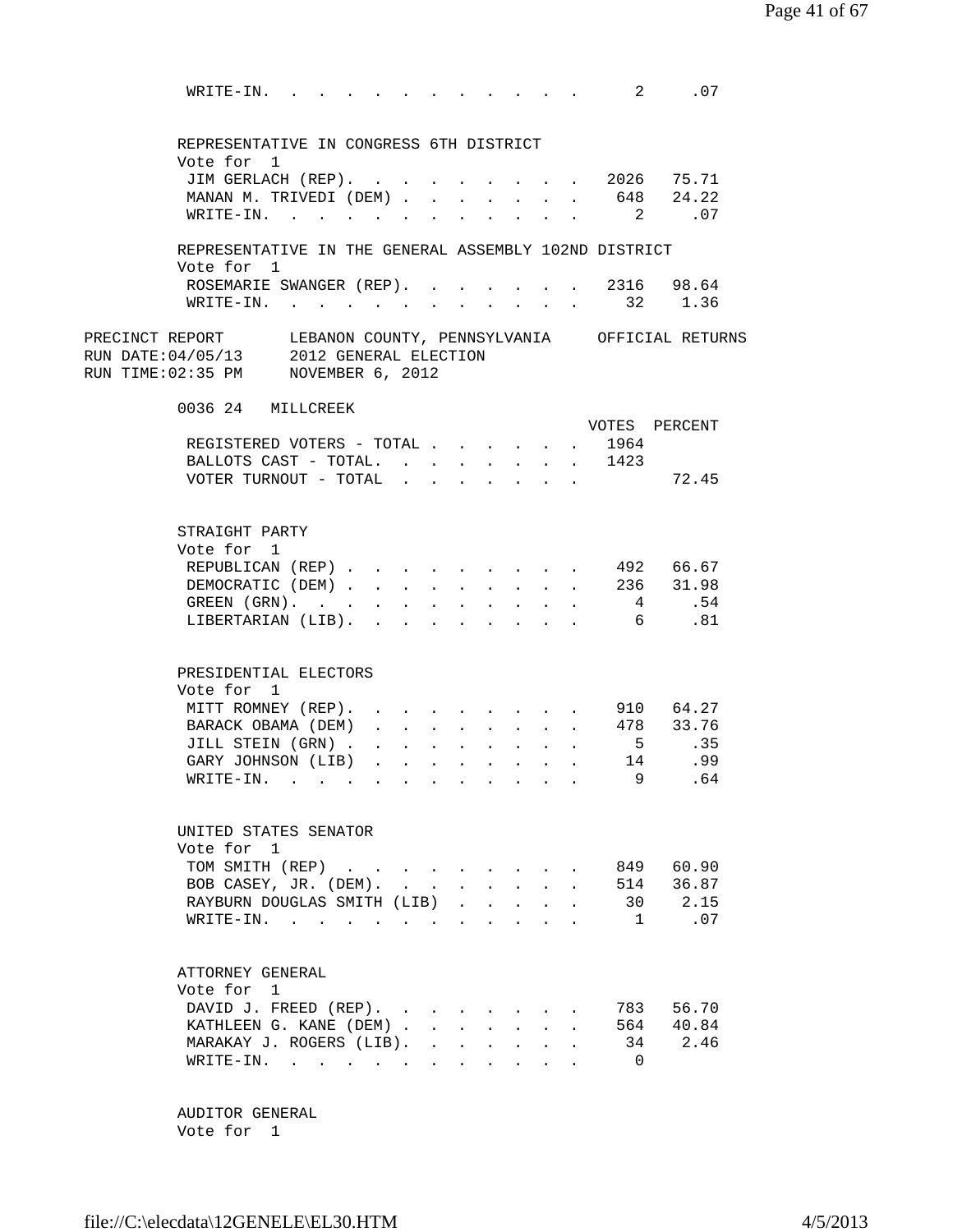| EUGENE A. DEPASQUALE (DEM).                                                                                 |                                                                       |                                              |                           |              | JOHN MAHER (REP)                           |                                      |                        |                | 858 62.86                          |
|-------------------------------------------------------------------------------------------------------------|-----------------------------------------------------------------------|----------------------------------------------|---------------------------|--------------|--------------------------------------------|--------------------------------------|------------------------|----------------|------------------------------------|
|                                                                                                             |                                                                       |                                              |                           |              |                                            |                                      |                        |                | 440 32.23                          |
| BETSY ELIZABETH SUMMERS (LIB).                                                                              |                                                                       |                                              |                           |              |                                            |                                      |                        |                | 66 4.84                            |
| WRITE-IN.                                                                                                   |                                                                       |                                              |                           |              |                                            |                                      |                        |                | 1.07                               |
|                                                                                                             |                                                                       |                                              |                           |              |                                            |                                      |                        |                |                                    |
| STATE TREASURER                                                                                             |                                                                       |                                              |                           |              |                                            |                                      |                        |                |                                    |
| Vote for 1<br>DIANA IREY VAUGHAN (REP)                                                                      |                                                                       |                                              |                           |              |                                            |                                      |                        |                | 832 61.09                          |
| ROBERT M. MCCORD (DEM).                                                                                     |                                                                       | $\mathbf{L}$                                 | $\mathbf{A}$              | $\mathbf{L}$ |                                            | $\mathbf{L} = \mathbf{L} \mathbf{L}$ | $\sim$<br>$\mathbf{L}$ |                | 471 34.58                          |
| PATRICIA M. FRYMAN (LIB)                                                                                    |                                                                       |                                              |                           |              | $\mathbf{r}$ , $\mathbf{r}$ , $\mathbf{r}$ |                                      | $\mathbf{A}$           |                | 59 4.33                            |
| WRITE-IN.                                                                                                   |                                                                       |                                              |                           |              | $\mathbf{r}$ , $\mathbf{r}$ , $\mathbf{r}$ |                                      |                        | $\overline{0}$ |                                    |
|                                                                                                             |                                                                       |                                              |                           |              |                                            |                                      |                        |                |                                    |
| REPRESENTATIVE IN CONGRESS 6TH DISTRICT                                                                     |                                                                       |                                              |                           |              |                                            |                                      |                        |                |                                    |
| Vote for 1                                                                                                  |                                                                       |                                              |                           |              |                                            |                                      |                        |                |                                    |
| JIM GERLACH (REP).                                                                                          |                                                                       |                                              |                           |              |                                            |                                      |                        |                |                                    |
| MANAN M. TRIVEDI (DEM).                                                                                     |                                                                       |                                              | $\sim$                    | $\mathbf{L}$ | $\mathbf{r}$                               | $\mathbf{A}$                         |                        |                | 965       70.28<br>408       29.72 |
| $\texttt{WRTTE-IN.}$                                                                                        |                                                                       | $\sim 100$                                   |                           |              |                                            |                                      |                        | $\overline{0}$ |                                    |
|                                                                                                             |                                                                       |                                              |                           |              |                                            |                                      |                        |                |                                    |
| REPRESENTATIVE IN THE GENERAL ASSEMBLY 102ND DISTRICT                                                       |                                                                       |                                              |                           |              |                                            |                                      |                        |                |                                    |
| Vote for 1                                                                                                  |                                                                       |                                              |                           |              |                                            |                                      |                        |                |                                    |
| ROSEMARIE SWANGER (REP). 1134 98.69                                                                         |                                                                       |                                              |                           |              |                                            |                                      |                        |                |                                    |
| 1. 15 1.31<br>WRITE-IN.                                                                                     |                                                                       |                                              |                           |              |                                            |                                      |                        |                |                                    |
| PRECINCT REPORT LEBANON COUNTY, PENNSYLVANIA OFFICIAL RETURNS<br>RUN DATE:04/05/13<br>2012 GENERAL ELECTION |                                                                       |                                              |                           |              |                                            |                                      |                        |                |                                    |
| NOVEMBER 6, 2012<br>RUN TIME:02:35 PM                                                                       |                                                                       |                                              |                           |              |                                            |                                      |                        |                |                                    |
|                                                                                                             |                                                                       |                                              |                           |              |                                            |                                      |                        |                |                                    |
| 0037 25 NORTH ANNVILLE                                                                                      |                                                                       |                                              |                           |              |                                            |                                      |                        |                |                                    |
|                                                                                                             |                                                                       |                                              |                           |              |                                            |                                      |                        |                | VOTES PERCENT                      |
| REGISTERED VOTERS - TOTAL 1495                                                                              |                                                                       |                                              |                           |              |                                            |                                      |                        |                |                                    |
| BALLOTS CAST - TOTAL. 1179                                                                                  |                                                                       |                                              |                           |              |                                            |                                      |                        |                |                                    |
| VOTER TURNOUT - TOTAL                                                                                       |                                                                       |                                              |                           |              |                                            |                                      |                        |                |                                    |
|                                                                                                             |                                                                       |                                              |                           |              |                                            |                                      |                        |                | 78.86                              |
|                                                                                                             |                                                                       |                                              |                           |              |                                            |                                      |                        |                |                                    |
|                                                                                                             |                                                                       |                                              |                           |              |                                            |                                      |                        |                |                                    |
| STRAIGHT PARTY                                                                                              |                                                                       |                                              |                           |              |                                            |                                      |                        |                |                                    |
| Vote for 1                                                                                                  |                                                                       |                                              |                           |              |                                            |                                      |                        |                |                                    |
| REPUBLICAN (REP)                                                                                            |                                                                       |                                              |                           |              |                                            |                                      |                        |                | 453 81.92                          |
| DEMOCRATIC (DEM)                                                                                            |                                                                       |                                              |                           |              |                                            |                                      |                        | 95             | 17.18                              |
| GREEN (GRN).                                                                                                |                                                                       |                                              |                           |              |                                            |                                      |                        | 1              | .18                                |
| LIBERTARIAN (LIB).                                                                                          |                                                                       |                                              |                           |              |                                            |                                      |                        | 4              | .72                                |
|                                                                                                             |                                                                       |                                              |                           |              |                                            |                                      |                        |                |                                    |
|                                                                                                             |                                                                       |                                              |                           |              |                                            |                                      |                        |                |                                    |
| PRESIDENTIAL ELECTORS                                                                                       |                                                                       |                                              |                           |              |                                            |                                      |                        |                |                                    |
| Vote for 1                                                                                                  |                                                                       |                                              |                           |              |                                            |                                      |                        |                |                                    |
| MITT ROMNEY (REP).                                                                                          |                                                                       |                                              |                           |              |                                            |                                      |                        | 888            | 75.70                              |
| BARACK OBAMA (DEM)                                                                                          | $\mathbf{r}$ , and $\mathbf{r}$ , and $\mathbf{r}$ , and $\mathbf{r}$ |                                              |                           |              |                                            |                                      |                        | 263            | 22.42                              |
| JILL STEIN (GRN).                                                                                           | $1 - 1 - 1 = 1$                                                       |                                              | $\mathbf{L}^{\text{max}}$ |              |                                            |                                      | $\ddot{\phantom{a}}$   | 2              | .17                                |
| GARY JOHNSON (LIB)                                                                                          | $\mathbf{L}^{\text{max}}$                                             | $\mathbf{r} = \mathbf{r} \cdot \mathbf{r}$ . | $\sim 10^{-11}$           |              | $\mathbf{r}$ , $\mathbf{r}$ , $\mathbf{r}$ |                                      |                        |                | 17<br>1.45                         |
| WRITE-IN.                                                                                                   |                                                                       |                                              |                           |              |                                            |                                      |                        | 3              | .26                                |
|                                                                                                             |                                                                       |                                              |                           |              |                                            |                                      |                        |                |                                    |
| UNITED STATES SENATOR                                                                                       |                                                                       |                                              |                           |              |                                            |                                      |                        |                |                                    |
| Vote for 1                                                                                                  |                                                                       |                                              |                           |              |                                            |                                      |                        |                |                                    |
| TOM SMITH (REP)                                                                                             |                                                                       |                                              |                           |              |                                            |                                      |                        | 870 —          | 75.00                              |
| BOB CASEY, JR. (DEM).                                                                                       |                                                                       |                                              |                           |              |                                            |                                      |                        | 274            | 23.62                              |
| RAYBURN DOUGLAS SMITH (LIB)<br>WRITE-IN.                                                                    |                                                                       |                                              |                           |              |                                            |                                      | $\mathbf{A}$           | 16<br>$\Omega$ | 1.38                               |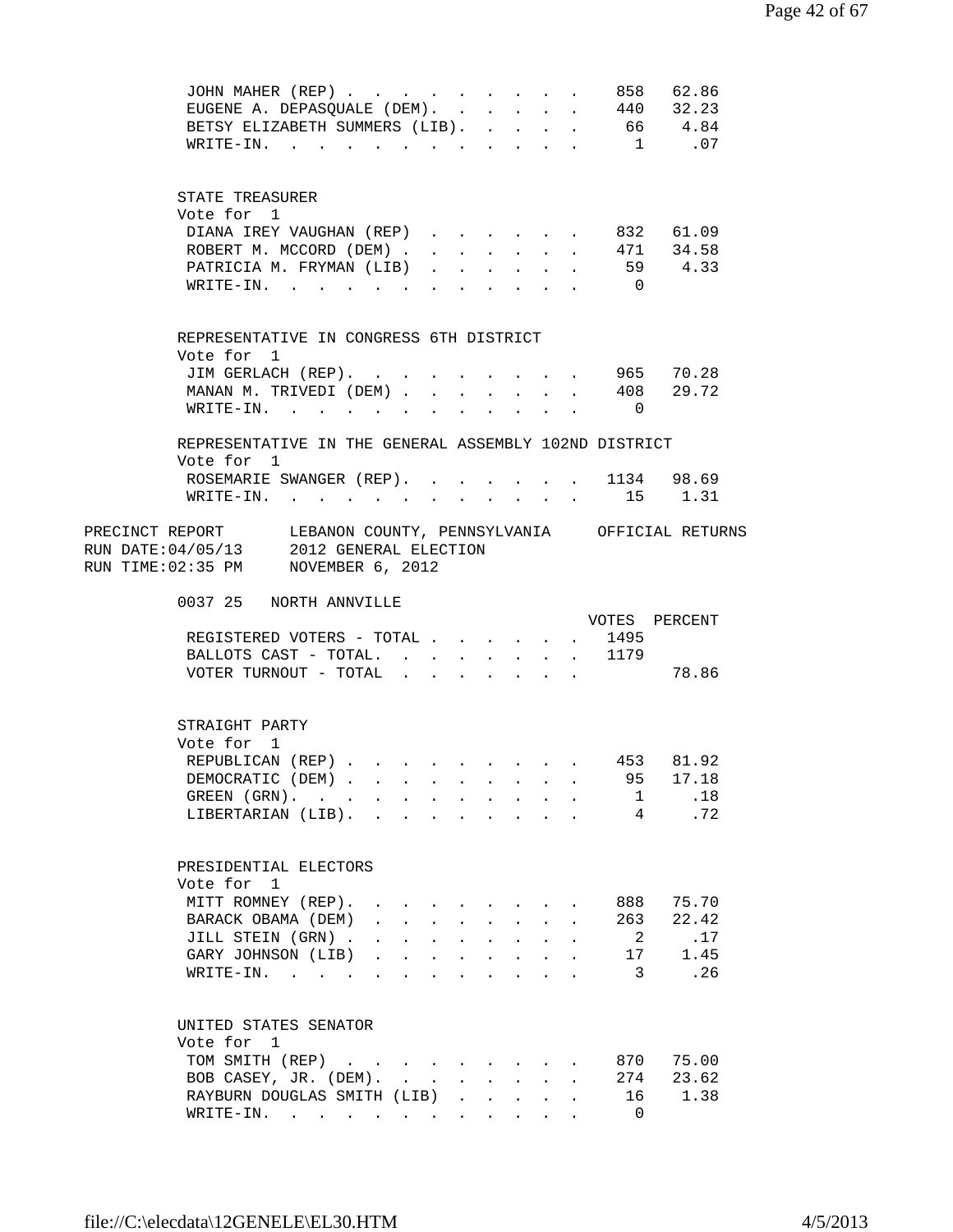| ATTORNEY GENERAL                                                                                                                                   |                               |                               |                                                    |              |                                 |                                          |                |                                 |  |
|----------------------------------------------------------------------------------------------------------------------------------------------------|-------------------------------|-------------------------------|----------------------------------------------------|--------------|---------------------------------|------------------------------------------|----------------|---------------------------------|--|
| Vote for 1                                                                                                                                         |                               |                               |                                                    |              |                                 |                                          |                |                                 |  |
| DAVID J. FREED (REP). 823 71.69                                                                                                                    |                               |                               |                                                    |              |                                 |                                          |                |                                 |  |
| KATHLEEN G. KANE (DEM) 310 27.00                                                                                                                   |                               |                               |                                                    |              |                                 |                                          |                |                                 |  |
| MARAKAY J. ROGERS (LIB).                                                                                                                           |                               |                               | $\ddot{\phantom{0}}$                               |              |                                 |                                          |                |                                 |  |
| WRITE-IN.                                                                                                                                          |                               |                               |                                                    |              |                                 |                                          | $\overline{0}$ |                                 |  |
|                                                                                                                                                    |                               |                               |                                                    |              |                                 |                                          |                |                                 |  |
| AUDITOR GENERAL                                                                                                                                    |                               |                               |                                                    |              |                                 |                                          |                |                                 |  |
| Vote for 1                                                                                                                                         |                               |                               |                                                    |              |                                 |                                          |                |                                 |  |
| JOHN MAHER (REP)                                                                                                                                   |                               |                               |                                                    |              |                                 |                                          | . 876 76.91    |                                 |  |
| EUGENE A. DEPASQUALE (DEM).                                                                                                                        |                               |                               |                                                    |              |                                 |                                          |                | 217 19.05                       |  |
| BETSY ELIZABETH SUMMERS (LIB). 46 4.04                                                                                                             |                               |                               |                                                    |              |                                 |                                          |                |                                 |  |
| WRITE-IN.                                                                                                                                          |                               |                               |                                                    |              |                                 |                                          | $\overline{0}$ |                                 |  |
|                                                                                                                                                    |                               |                               |                                                    |              |                                 |                                          |                |                                 |  |
|                                                                                                                                                    |                               |                               |                                                    |              |                                 |                                          |                |                                 |  |
| STATE TREASURER                                                                                                                                    |                               |                               |                                                    |              |                                 |                                          |                |                                 |  |
| Vote for 1                                                                                                                                         |                               |                               |                                                    |              |                                 |                                          |                |                                 |  |
| DIANA IREY VAUGHAN (REP)                                                                                                                           |                               |                               | $\sim$                                             |              |                                 | $\mathbf{z} = \mathbf{z} + \mathbf{z}$ . |                | 829 72.66<br>262 22.96          |  |
| ROBERT M. MCCORD (DEM).                                                                                                                            |                               | $\mathbf{L}$<br>$\mathbf{L}$  | $\mathbf{L}$                                       | $\mathbf{L}$ |                                 | $\mathbf{L} = \mathbf{L} \mathbf{L}$     |                |                                 |  |
| PATRICIA M. FRYMAN (LIB)                                                                                                                           |                               | $\mathbf{L}$                  |                                                    | $\mathbf{L}$ | $\mathbf{L}$                    | $\mathbf{L}$                             |                | 49 4.29                         |  |
| $\texttt{WRTTE-IN.}$                                                                                                                               |                               |                               | $\ddot{\phantom{a}}$                               | $\mathbf{L}$ | $\ddot{\phantom{a}}$            |                                          |                | 1 .09                           |  |
|                                                                                                                                                    |                               |                               |                                                    |              |                                 |                                          |                |                                 |  |
| REPRESENTATIVE IN CONGRESS 15TH DISTRICT                                                                                                           |                               |                               |                                                    |              |                                 |                                          |                |                                 |  |
| Vote for 1                                                                                                                                         |                               |                               |                                                    |              |                                 |                                          |                |                                 |  |
| CHARLES W. DENT (REP)                                                                                                                              |                               |                               |                                                    |              | $\cdot$ $\cdot$ $\cdot$ $\cdot$ |                                          |                | 897 79.10<br>236 20.81<br>1 .09 |  |
| RICK DAUGHERTY (DEM).                                                                                                                              |                               |                               |                                                    |              | $\mathbf{L}$                    | $\mathbf{r}$                             |                |                                 |  |
| $\texttt{WRTTE-IN.}$                                                                                                                               |                               |                               |                                                    |              |                                 |                                          |                |                                 |  |
|                                                                                                                                                    |                               |                               |                                                    |              |                                 |                                          |                |                                 |  |
| REPRESENTATIVE IN THE GENERAL ASSEMBLY 102ND DISTRICT<br>Vote for 1                                                                                |                               |                               |                                                    |              |                                 |                                          |                |                                 |  |
| ROSEMARIE SWANGER (REP). 1021 98.46                                                                                                                |                               |                               |                                                    |              |                                 |                                          |                |                                 |  |
| WRITE-IN. 16 1.54                                                                                                                                  |                               |                               |                                                    |              |                                 |                                          |                |                                 |  |
| PRECINCT REPORT LEBANON COUNTY, PENNSYLVANIA OFFICIAL RETURNS<br>RUN DATE: 04/05/13 2012 GENERAL ELECTION<br>RUN TIME: $02:35$ PM NOVEMBER 6, 2012 |                               |                               |                                                    |              |                                 |                                          |                |                                 |  |
| 0038 26N N. CORNWALL - NORTH                                                                                                                       |                               |                               |                                                    |              |                                 |                                          |                |                                 |  |
|                                                                                                                                                    |                               |                               |                                                    |              |                                 |                                          | VOTES PERCENT  |                                 |  |
| REGISTERED VOTERS - TOTAL                                                                                                                          |                               |                               |                                                    |              |                                 |                                          | 2750           |                                 |  |
| BALLOTS CAST - TOTAL. 1883                                                                                                                         |                               |                               |                                                    |              |                                 |                                          |                |                                 |  |
| VOTER TURNOUT - TOTAL                                                                                                                              |                               |                               |                                                    |              |                                 |                                          |                | 68.47                           |  |
| STRAIGHT PARTY<br>Vote for 1                                                                                                                       |                               |                               |                                                    |              |                                 |                                          |                |                                 |  |
| REPUBLICAN (REP) 531 63.44                                                                                                                         |                               |                               |                                                    |              |                                 |                                          |                |                                 |  |
| DEMOCRATIC (DEM) 300 35.84                                                                                                                         |                               |                               |                                                    |              |                                 |                                          |                |                                 |  |
| GREEN (GRN).                                                                                                                                       |                               | $\sim 10^{-10}$<br>$\sim 100$ |                                                    |              |                                 |                                          |                | $\mathbf{1}$<br>.12             |  |
| LIBERTARIAN (LIB). .                                                                                                                               | $\mathbf{L}$ and $\mathbf{L}$ |                               | $\mathbf{r}$ , and $\mathbf{r}$ , and $\mathbf{r}$ |              |                                 |                                          |                | $5^{\circ}$<br>.60              |  |
|                                                                                                                                                    |                               |                               |                                                    |              |                                 |                                          |                |                                 |  |
| PRESIDENTIAL ELECTORS<br>Vote for 1                                                                                                                |                               |                               |                                                    |              |                                 |                                          |                |                                 |  |
| MITT ROMNEY (REP). 1127 60.27                                                                                                                      |                               |                               |                                                    |              |                                 |                                          |                |                                 |  |
| BARACK OBAMA (DEM) 712<br>JILL STEIN (GRN)                                                                                                         |                               |                               |                                                    |              |                                 |                                          |                | 38.07<br>.48                    |  |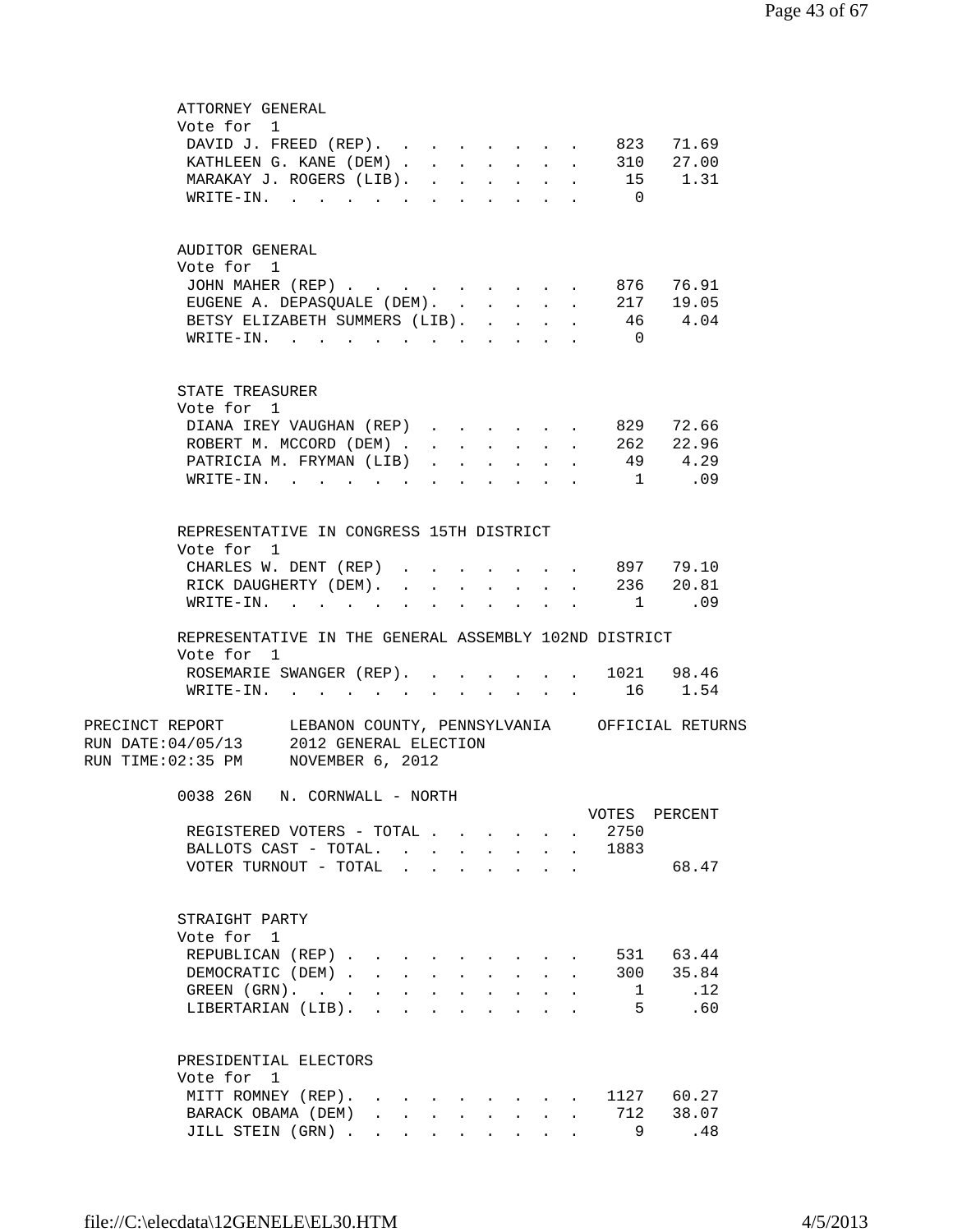| GARY JOHNSON (LIB)<br>WRITE-IN.<br><b>Contract Contract</b><br><b><i>Contract Contract Contract</i></b><br><b>Contract Contract Contract</b>                                                                                                                                                                                                    | .91<br>17<br>5<br>.27                                       |
|-------------------------------------------------------------------------------------------------------------------------------------------------------------------------------------------------------------------------------------------------------------------------------------------------------------------------------------------------|-------------------------------------------------------------|
| UNITED STATES SENATOR<br>Vote for 1<br>TOM SMITH (REP) 1073 58.54<br>BOB CASEY, JR. (DEM).<br>730<br><b>Service</b> State<br>$\sim$<br>$\sim$<br>$\mathbf{L}$<br>RAYBURN DOUGLAS SMITH (LIB)<br>$\mathbf{L}$<br>$\Delta$ .<br>$\texttt{WRTTE-IN.}$<br>$\mathbf{L}$<br>$\sim$<br>$\sim$                                                          | 39.83<br>1.47<br>27<br>3 .16                                |
| ATTORNEY GENERAL<br>Vote for 1<br>DAVID J. FREED (REP).<br>KATHLEEN G. KANE (DEM)<br>$\mathbf{L} = \mathbf{L} \mathbf{L} + \mathbf{L} \mathbf{L}$<br>$\sim$ $\sim$<br>MARAKAY J. ROGERS (LIB). .<br>39<br>$\ddot{\phantom{0}}$<br>WRITE-IN.<br><b>Service Control</b><br>$\sim$                                                                 | 997 54.60<br>789 43.21<br>2.14<br>$1 \qquad .05$            |
| AUDITOR GENERAL<br>Vote for 1<br>JOHN MAHER (REP) 1084 60.46<br>EUGENE A. DEPASQUALE (DEM).<br>638<br><b>Service Control</b><br>$\mathcal{L}^{\text{max}}$<br>BETSY ELIZABETH SUMMERS (LIB).<br>$WRITE-IN.$ .<br>$\mathbf{r} = \mathbf{r} \times \mathbf{r}$ . The $\mathbf{r}$                                                                 | 35.58<br>70 3.90<br>$\mathbf{1}$<br>.06                     |
| STATE TREASURER<br>Vote for 1<br>DIANA IREY VAUGHAN (REP)<br>ROBERT M. MCCORD (DEM).<br>$\ddot{\phantom{a}}$<br>$\ddot{\phantom{0}}$<br>PATRICIA M. FRYMAN (LIB)<br>$\ddot{\phantom{a}}$<br>$\texttt{WRTTE-IN.}$                                                                                                                                | . 1013 56.62<br>692 38.68<br>83 4.64<br>$\mathbf{1}$<br>.06 |
| REPRESENTATIVE IN CONGRESS 15TH DISTRICT<br>Vote for 1<br>CHARLES W. DENT (REP).<br>. 1117 62.26<br>675<br>RICK DAUGHERTY (DEM).<br>WRITE-IN. 2<br>REPRESENTATIVE IN THE GENERAL ASSEMBLY 101ST DISTRICT<br>Vote for 1<br>$\cdot$ 1477 98.47<br>MAUREE GINGRICH (REP)<br>$\texttt{WRITE-IN.}$<br>$\mathbf{r}$ and $\mathbf{r}$ and $\mathbf{r}$ | 37.63<br>.11<br>23 1.53                                     |
| PRECINCT REPORT LEBANON COUNTY, PENNSYLVANIA OFFICIAL RETURNS<br>RUN DATE: 04/05/13 2012 GENERAL ELECTION<br>RUN TIME: 02:35 PM NOVEMBER 6, 2012                                                                                                                                                                                                |                                                             |
| 0039 26S N. CORNWALL - SOUTH<br>1998<br>REGISTERED VOTERS - TOTAL<br>BALLOTS CAST - TOTAL. 1417<br>VOTER TURNOUT - TOTAL                                                                                                                                                                                                                        | VOTES PERCENT<br>70.92                                      |
| STRAIGHT PARTY                                                                                                                                                                                                                                                                                                                                  |                                                             |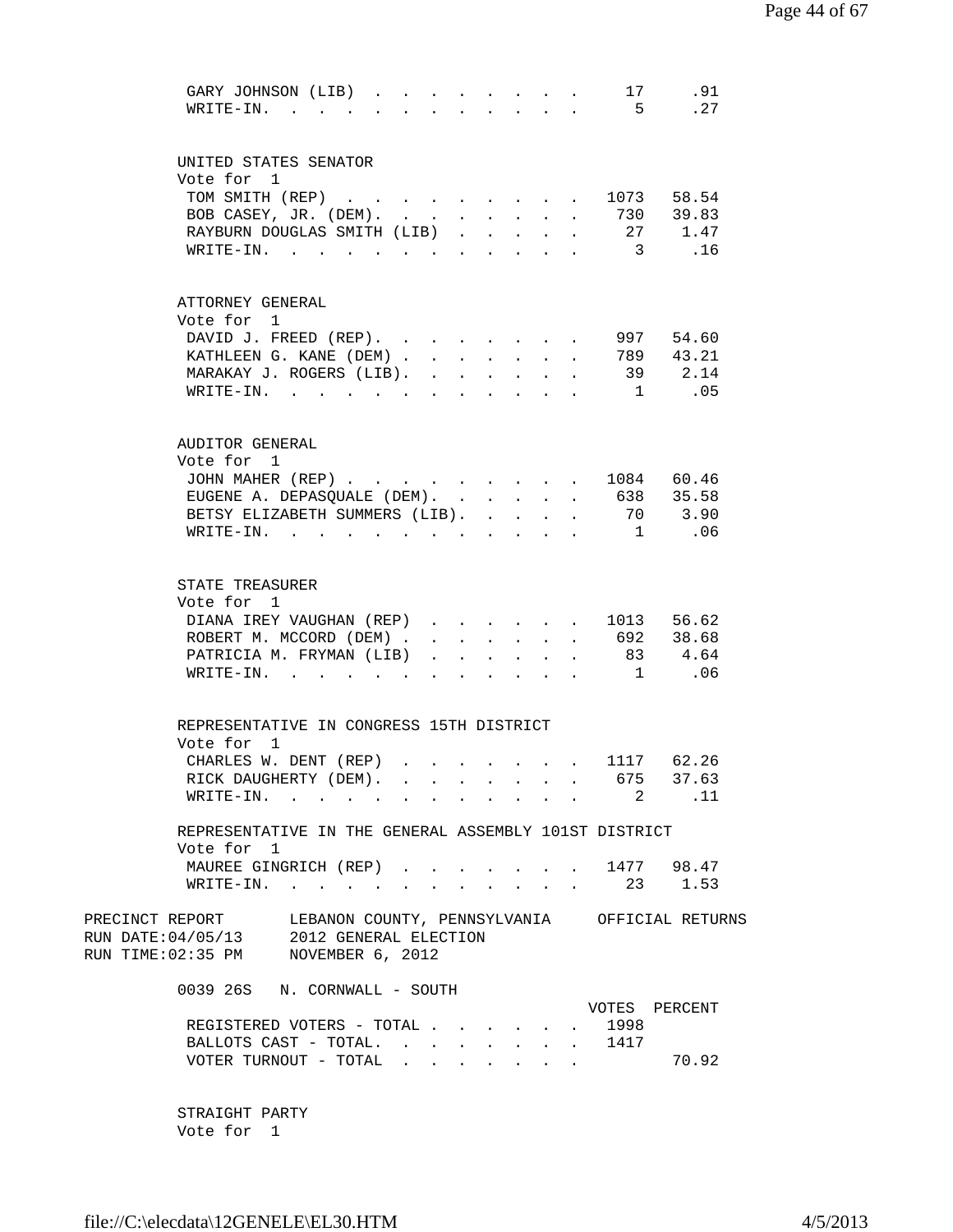|                                                                                                           | REPUBLICAN (REP)                                      |  |                                                                                                                                                                                                                                                                                                                                                                                                                              |                 |              |              |                                     |                         |              | 427                     | 69.66     |  |
|-----------------------------------------------------------------------------------------------------------|-------------------------------------------------------|--|------------------------------------------------------------------------------------------------------------------------------------------------------------------------------------------------------------------------------------------------------------------------------------------------------------------------------------------------------------------------------------------------------------------------------|-----------------|--------------|--------------|-------------------------------------|-------------------------|--------------|-------------------------|-----------|--|
|                                                                                                           | DEMOCRATIC (DEM) 185 30.18                            |  |                                                                                                                                                                                                                                                                                                                                                                                                                              |                 |              |              |                                     |                         |              |                         |           |  |
|                                                                                                           | GREEN $(GRN)$ .                                       |  |                                                                                                                                                                                                                                                                                                                                                                                                                              |                 |              |              |                                     |                         |              | $\overline{0}$          |           |  |
|                                                                                                           | LIBERTARIAN (LIB). 1                                  |  |                                                                                                                                                                                                                                                                                                                                                                                                                              |                 |              |              |                                     |                         |              |                         | .16       |  |
|                                                                                                           |                                                       |  |                                                                                                                                                                                                                                                                                                                                                                                                                              |                 |              |              |                                     |                         |              |                         |           |  |
|                                                                                                           |                                                       |  |                                                                                                                                                                                                                                                                                                                                                                                                                              |                 |              |              |                                     |                         |              |                         |           |  |
|                                                                                                           | PRESIDENTIAL ELECTORS<br>Vote for 1                   |  |                                                                                                                                                                                                                                                                                                                                                                                                                              |                 |              |              |                                     |                         |              |                         |           |  |
|                                                                                                           | MITT ROMNEY (REP).                                    |  | $\mathbf{r} = \mathbf{r} + \mathbf{r} + \mathbf{r} + \mathbf{r} + \mathbf{r} + \mathbf{r} + \mathbf{r} + \mathbf{r} + \mathbf{r} + \mathbf{r} + \mathbf{r} + \mathbf{r} + \mathbf{r} + \mathbf{r} + \mathbf{r} + \mathbf{r} + \mathbf{r} + \mathbf{r} + \mathbf{r} + \mathbf{r} + \mathbf{r} + \mathbf{r} + \mathbf{r} + \mathbf{r} + \mathbf{r} + \mathbf{r} + \mathbf{r} + \mathbf{r} + \mathbf{r} + \mathbf{r} + \mathbf$ |                 |              |              |                                     |                         |              |                         | 944 67.05 |  |
|                                                                                                           | BARACK OBAMA (DEM)                                    |  | $\mathbf{r}$ , $\mathbf{r}$ , $\mathbf{r}$ , $\mathbf{r}$ , $\mathbf{r}$ , $\mathbf{r}$ , $\mathbf{r}$                                                                                                                                                                                                                                                                                                                       |                 |              |              |                                     |                         |              | 444                     | 31.53     |  |
|                                                                                                           | JILL STEIN (GRN).                                     |  | $\mathbf{r}$ , and $\mathbf{r}$ , and $\mathbf{r}$ , and $\mathbf{r}$                                                                                                                                                                                                                                                                                                                                                        |                 |              |              |                                     |                         |              | $\overline{\mathbf{3}}$ | .21       |  |
|                                                                                                           | GARY JOHNSON (LIB)                                    |  |                                                                                                                                                                                                                                                                                                                                                                                                                              |                 |              |              |                                     |                         |              | 10                      | .71       |  |
|                                                                                                           |                                                       |  |                                                                                                                                                                                                                                                                                                                                                                                                                              |                 |              |              |                                     |                         |              | $7\overline{7}$         | .50       |  |
|                                                                                                           | WRITE-IN.                                             |  |                                                                                                                                                                                                                                                                                                                                                                                                                              |                 |              |              |                                     |                         |              |                         |           |  |
|                                                                                                           |                                                       |  |                                                                                                                                                                                                                                                                                                                                                                                                                              |                 |              |              |                                     |                         |              |                         |           |  |
|                                                                                                           | UNITED STATES SENATOR                                 |  |                                                                                                                                                                                                                                                                                                                                                                                                                              |                 |              |              |                                     |                         |              |                         |           |  |
|                                                                                                           | Vote for 1                                            |  |                                                                                                                                                                                                                                                                                                                                                                                                                              |                 |              |              |                                     |                         |              |                         |           |  |
|                                                                                                           | TOM SMITH (REP)                                       |  |                                                                                                                                                                                                                                                                                                                                                                                                                              |                 |              |              |                                     |                         |              | . 884 63.64             |           |  |
|                                                                                                           | BOB CASEY, JR. (DEM). 483 34.77                       |  |                                                                                                                                                                                                                                                                                                                                                                                                                              |                 |              |              |                                     |                         |              |                         |           |  |
|                                                                                                           | RAYBURN DOUGLAS SMITH (LIB)                           |  |                                                                                                                                                                                                                                                                                                                                                                                                                              |                 |              |              |                                     |                         |              |                         | 21 1.51   |  |
|                                                                                                           | WRITE-IN.                                             |  |                                                                                                                                                                                                                                                                                                                                                                                                                              |                 |              |              |                                     |                         |              |                         | 1 .07     |  |
|                                                                                                           |                                                       |  |                                                                                                                                                                                                                                                                                                                                                                                                                              |                 |              |              |                                     |                         |              |                         |           |  |
|                                                                                                           | ATTORNEY GENERAL                                      |  |                                                                                                                                                                                                                                                                                                                                                                                                                              |                 |              |              |                                     |                         |              |                         |           |  |
|                                                                                                           | Vote for 1                                            |  |                                                                                                                                                                                                                                                                                                                                                                                                                              |                 |              |              |                                     |                         |              |                         |           |  |
|                                                                                                           |                                                       |  |                                                                                                                                                                                                                                                                                                                                                                                                                              |                 |              |              |                                     |                         |              |                         | 831 60.44 |  |
|                                                                                                           | DAVID J. FREED (REP).                                 |  |                                                                                                                                                                                                                                                                                                                                                                                                                              |                 |              |              |                                     |                         |              |                         | 516 37.53 |  |
|                                                                                                           | KATHLEEN G. KANE (DEM)                                |  |                                                                                                                                                                                                                                                                                                                                                                                                                              |                 |              |              |                                     |                         | $\mathbf{L}$ |                         |           |  |
|                                                                                                           | MARAKAY J. ROGERS (LIB).                              |  |                                                                                                                                                                                                                                                                                                                                                                                                                              |                 |              |              |                                     |                         |              |                         | 28 2.04   |  |
|                                                                                                           | WRITE-IN.                                             |  |                                                                                                                                                                                                                                                                                                                                                                                                                              |                 |              |              |                                     |                         |              | $\overline{0}$          |           |  |
|                                                                                                           |                                                       |  |                                                                                                                                                                                                                                                                                                                                                                                                                              |                 |              |              |                                     |                         |              |                         |           |  |
|                                                                                                           | AUDITOR GENERAL                                       |  |                                                                                                                                                                                                                                                                                                                                                                                                                              |                 |              |              |                                     |                         |              |                         |           |  |
|                                                                                                           | Vote for 1                                            |  |                                                                                                                                                                                                                                                                                                                                                                                                                              |                 |              |              |                                     |                         |              |                         |           |  |
|                                                                                                           | JOHN MAHER (REP)                                      |  |                                                                                                                                                                                                                                                                                                                                                                                                                              |                 |              |              |                                     |                         |              |                         | 913 67.23 |  |
|                                                                                                           | EUGENE A. DEPASQUALE (DEM).                           |  |                                                                                                                                                                                                                                                                                                                                                                                                                              |                 |              |              |                                     |                         | $\mathbf{r}$ | 396                     | 29.16     |  |
|                                                                                                           | BETSY ELIZABETH SUMMERS (LIB).                        |  |                                                                                                                                                                                                                                                                                                                                                                                                                              |                 |              |              |                                     |                         |              | 49                      | 3.61      |  |
|                                                                                                           | WRITE-IN.                                             |  |                                                                                                                                                                                                                                                                                                                                                                                                                              |                 |              |              |                                     | $\mathbf{A}$            |              | $\overline{0}$          |           |  |
|                                                                                                           |                                                       |  |                                                                                                                                                                                                                                                                                                                                                                                                                              |                 |              |              |                                     |                         |              |                         |           |  |
|                                                                                                           |                                                       |  |                                                                                                                                                                                                                                                                                                                                                                                                                              |                 |              |              |                                     |                         |              |                         |           |  |
|                                                                                                           | STATE TREASURER                                       |  |                                                                                                                                                                                                                                                                                                                                                                                                                              |                 |              |              |                                     |                         |              |                         |           |  |
|                                                                                                           | Vote for 1                                            |  |                                                                                                                                                                                                                                                                                                                                                                                                                              |                 |              |              |                                     |                         |              |                         |           |  |
|                                                                                                           | DIANA IREY VAUGHAN (REP)                              |  |                                                                                                                                                                                                                                                                                                                                                                                                                              |                 |              |              |                                     |                         |              |                         | 865 64.31 |  |
|                                                                                                           | ROBERT M. MCCORD (DEM).                               |  |                                                                                                                                                                                                                                                                                                                                                                                                                              |                 | $\mathbf{L}$ | $\mathbf{L}$ | $\mathbf{r}$                        | $\mathbf{L}$            | $\mathbf{r}$ |                         | 436 32.42 |  |
|                                                                                                           | PATRICIA M. FRYMAN (LIB)                              |  |                                                                                                                                                                                                                                                                                                                                                                                                                              |                 |              |              |                                     |                         |              |                         | 44 3.27   |  |
|                                                                                                           | $W\text{RITE-IN.}$                                    |  |                                                                                                                                                                                                                                                                                                                                                                                                                              | $\sim$          | $\sim$       |              |                                     |                         |              | $\overline{0}$          |           |  |
|                                                                                                           |                                                       |  |                                                                                                                                                                                                                                                                                                                                                                                                                              |                 |              |              |                                     |                         |              |                         |           |  |
|                                                                                                           | REPRESENTATIVE IN CONGRESS 15TH DISTRICT              |  |                                                                                                                                                                                                                                                                                                                                                                                                                              |                 |              |              |                                     |                         |              |                         |           |  |
|                                                                                                           | Vote for 1                                            |  |                                                                                                                                                                                                                                                                                                                                                                                                                              |                 |              |              |                                     |                         |              |                         |           |  |
|                                                                                                           | CHARLES W. DENT (REP)                                 |  |                                                                                                                                                                                                                                                                                                                                                                                                                              |                 |              |              |                                     | $\cdot$ $\cdot$ $\cdot$ |              | 944 69.41               |           |  |
|                                                                                                           | RICK DAUGHERTY (DEM).                                 |  |                                                                                                                                                                                                                                                                                                                                                                                                                              | $\sim 10^{-11}$ |              |              | the contract of the contract of the |                         |              | 415 30.51               |           |  |
|                                                                                                           | $\texttt{WRTTE-IN.}$                                  |  |                                                                                                                                                                                                                                                                                                                                                                                                                              |                 |              |              |                                     |                         |              | $\overline{1}$          | .07       |  |
|                                                                                                           |                                                       |  |                                                                                                                                                                                                                                                                                                                                                                                                                              |                 |              |              |                                     |                         |              |                         |           |  |
|                                                                                                           | REPRESENTATIVE IN THE GENERAL ASSEMBLY 101ST DISTRICT |  |                                                                                                                                                                                                                                                                                                                                                                                                                              |                 |              |              |                                     |                         |              |                         |           |  |
|                                                                                                           | Vote for 1                                            |  |                                                                                                                                                                                                                                                                                                                                                                                                                              |                 |              |              |                                     |                         |              |                         |           |  |
|                                                                                                           | MAUREE GINGRICH (REP) 1162 98.98                      |  |                                                                                                                                                                                                                                                                                                                                                                                                                              |                 |              |              |                                     |                         |              |                         |           |  |
|                                                                                                           | WRITE-IN.                                             |  |                                                                                                                                                                                                                                                                                                                                                                                                                              |                 |              |              |                                     |                         |              |                         | 12 1.02   |  |
|                                                                                                           |                                                       |  |                                                                                                                                                                                                                                                                                                                                                                                                                              |                 |              |              |                                     |                         |              |                         |           |  |
| PRECINCT REPORT LEBANON COUNTY, PENNSYLVANIA OFFICIAL RETURNS<br>RUN DATE: 04/05/13 2012 GENERAL ELECTION |                                                       |  |                                                                                                                                                                                                                                                                                                                                                                                                                              |                 |              |              |                                     |                         |              |                         |           |  |
|                                                                                                           |                                                       |  |                                                                                                                                                                                                                                                                                                                                                                                                                              |                 |              |              |                                     |                         |              |                         |           |  |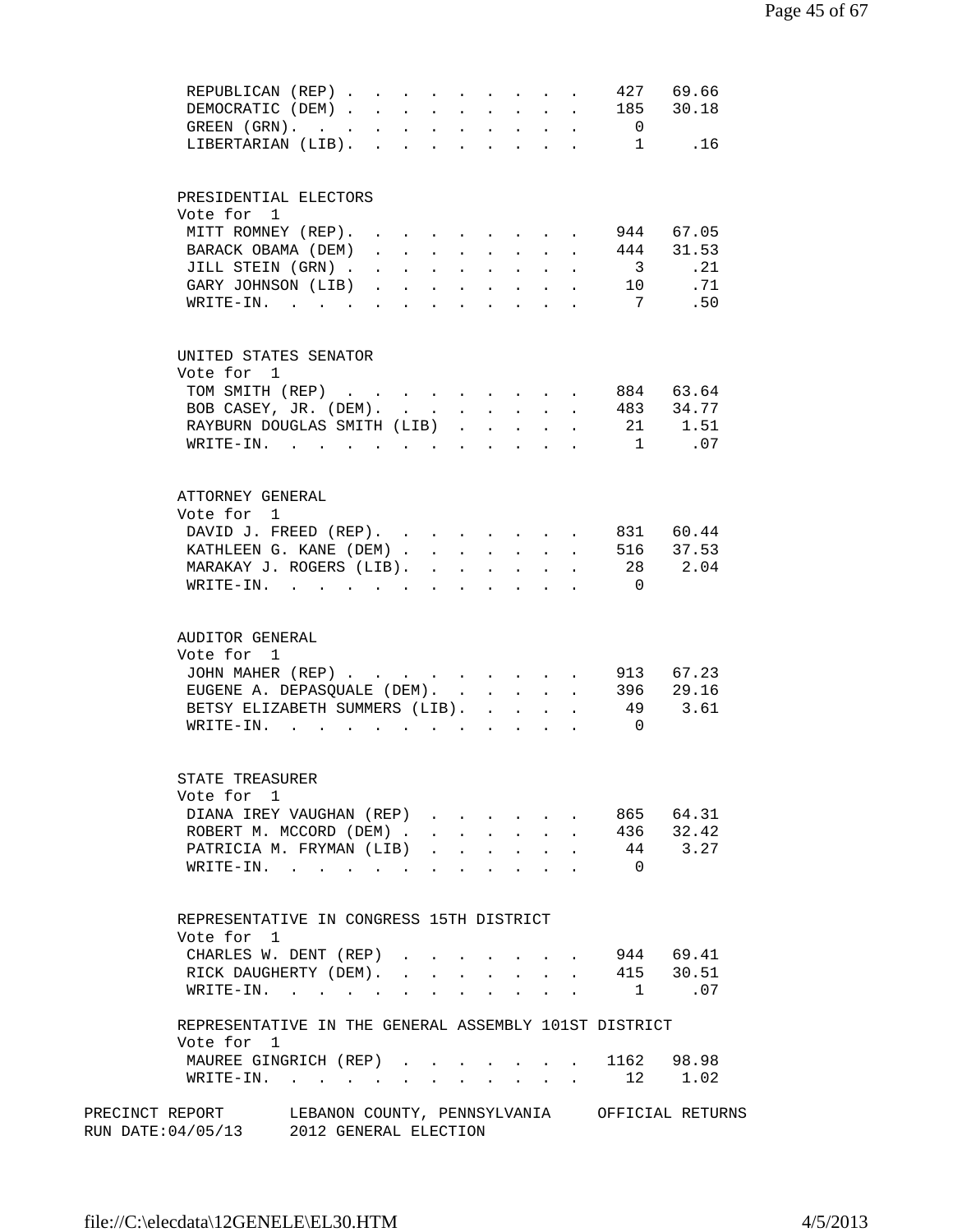## RUN TIME:02:35 PM NOVEMBER 6, 2012

| 0040 27E N. LEBANON - EAST                                                                                                                    |
|-----------------------------------------------------------------------------------------------------------------------------------------------|
| VOTES PERCENT                                                                                                                                 |
| REGISTERED VOTERS - TOTAL<br>2311<br>$\mathbf{A}$<br>$\ddot{\phantom{a}}$                                                                     |
| BALLOTS CAST - TOTAL.<br>. 1575<br>$\mathbf{L} = \mathbf{L} \mathbf{L}$<br>$\sim$<br>$\mathbf{L}$                                             |
| VOTER TURNOUT - TOTAL<br>68.15<br>$\mathbf{L}$<br>$\mathbf{L}$<br>$\mathbf{r}$                                                                |
|                                                                                                                                               |
|                                                                                                                                               |
| STRAIGHT PARTY                                                                                                                                |
| Vote for 1                                                                                                                                    |
| 435 59.18<br>REPUBLICAN (REP)<br>291 39.59                                                                                                    |
| DEMOCRATIC (DEM)<br>$\sim$ $-$<br>$\ddot{\phantom{a}}$<br>$\mathbf{L}$<br>.54<br>$\overline{4}$                                               |
| GREEN (GRN).<br>$\ddot{\phantom{0}}$<br>$\ddot{\phantom{a}}$<br>$\ddot{\phantom{a}}$<br>5 <sup>7</sup><br>.68                                 |
| LIBERTARIAN (LIB).<br>$\mathbf{L}$                                                                                                            |
|                                                                                                                                               |
| PRESIDENTIAL ELECTORS                                                                                                                         |
| Vote for 1                                                                                                                                    |
| 941 60.24<br>MITT ROMNEY (REP).<br>$\mathbf{L}$<br>$\sim$                                                                                     |
| 588 37.64<br>BARACK OBAMA (DEM)<br>$\sim$ $\sim$                                                                                              |
| 8 <sup>8</sup><br>.51<br>JILL STEIN (GRN).                                                                                                    |
| $\begin{array}{c} 19 \\ 1.22 \end{array}$<br>GARY JOHNSON (LIB)<br>$\ddot{\phantom{a}}$<br>$\mathbf{A}$                                       |
| .38<br>6<br>$WRITE-IN.$<br>$\sim$ $\sim$                                                                                                      |
|                                                                                                                                               |
| UNITED STATES SENATOR                                                                                                                         |
| Vote for 1                                                                                                                                    |
| 869 56.65<br>TOM SMITH (REP)<br>$\sim$<br>$\sim$                                                                                              |
| 636 41.46<br>BOB CASEY, JR. (DEM).<br>$\ddot{\phantom{a}}$<br>$\mathbf{L}$ and $\mathbf{L}$<br>$\ddot{\phantom{0}}$                           |
| 28 1.83<br>RAYBURN DOUGLAS SMITH (LIB)<br>$\ddot{\phantom{a}}$                                                                                |
| $W\text{RITE}-\text{IN.}$<br>$\overline{1}$<br>.07<br>$\mathbf{r} = \mathbf{r}$<br>$\mathbf{L}$                                               |
|                                                                                                                                               |
| ATTORNEY GENERAL                                                                                                                              |
| Vote for 1                                                                                                                                    |
| 789 52.18<br>DAVID J. FREED (REP).                                                                                                            |
| KATHLEEN G. KANE (DEM).<br>681 45.04<br>$\mathbf{L}$<br>$\ddot{\phantom{a}}$<br>$\ddot{\phantom{a}}$<br>$\mathbf{L}^{\text{max}}$             |
| 2.71<br>MARAKAY J. ROGERS (LIB).<br>41                                                                                                        |
| $\mathbf{1}$<br>.07<br>$W\text{RITE}-\text{IN.}$ .<br>$\sim$                                                                                  |
|                                                                                                                                               |
| AUDITOR GENERAL                                                                                                                               |
| Vote for 1                                                                                                                                    |
| JOHN MAHER (REP)<br>901 60.59                                                                                                                 |
| EUGENE A. DEPASQUALE (DEM). .<br>521 35.04<br>$\mathcal{L}^{\text{max}}$<br>$\Delta \sim 10^{-11}$<br>$\ddot{\phantom{a}}$                    |
| 64 4.30<br>BETSY ELIZABETH SUMMERS (LIB).<br>$\ddot{\phantom{a}}$<br>$\mathbf{L} = \mathbf{L}$                                                |
| 1<br>$\ldots$ 0.7<br>WRITE-IN.<br><b>Contract Contract</b><br>$\ddot{\phantom{a}}$                                                            |
|                                                                                                                                               |
|                                                                                                                                               |
| STATE TREASURER                                                                                                                               |
| Vote for 1                                                                                                                                    |
| 843 56.84<br>DIANA IREY VAUGHAN (REP)                                                                                                         |
| ROBERT M. MCCORD (DEM).<br>570 38.44<br>$\ddot{\phantom{a}}$<br>$\mathbf{L}^{\text{max}}$<br>$\mathbf{L}^{\text{max}}$<br>$\sim$              |
| PATRICIA M. FRYMAN (LIB)<br>4.65<br>69 —<br>$\mathbf{L}^{\text{max}}$<br>$\ddot{\phantom{0}}$<br>$\ddot{\phantom{a}}$<br>$\ddot{\phantom{a}}$ |
| .07<br>$\texttt{WRITE-IN.}$<br>$\overline{1}$<br>$\ddot{\phantom{a}}$                                                                         |
|                                                                                                                                               |

 REPRESENTATIVE IN CONGRESS 15TH DISTRICT Vote for 1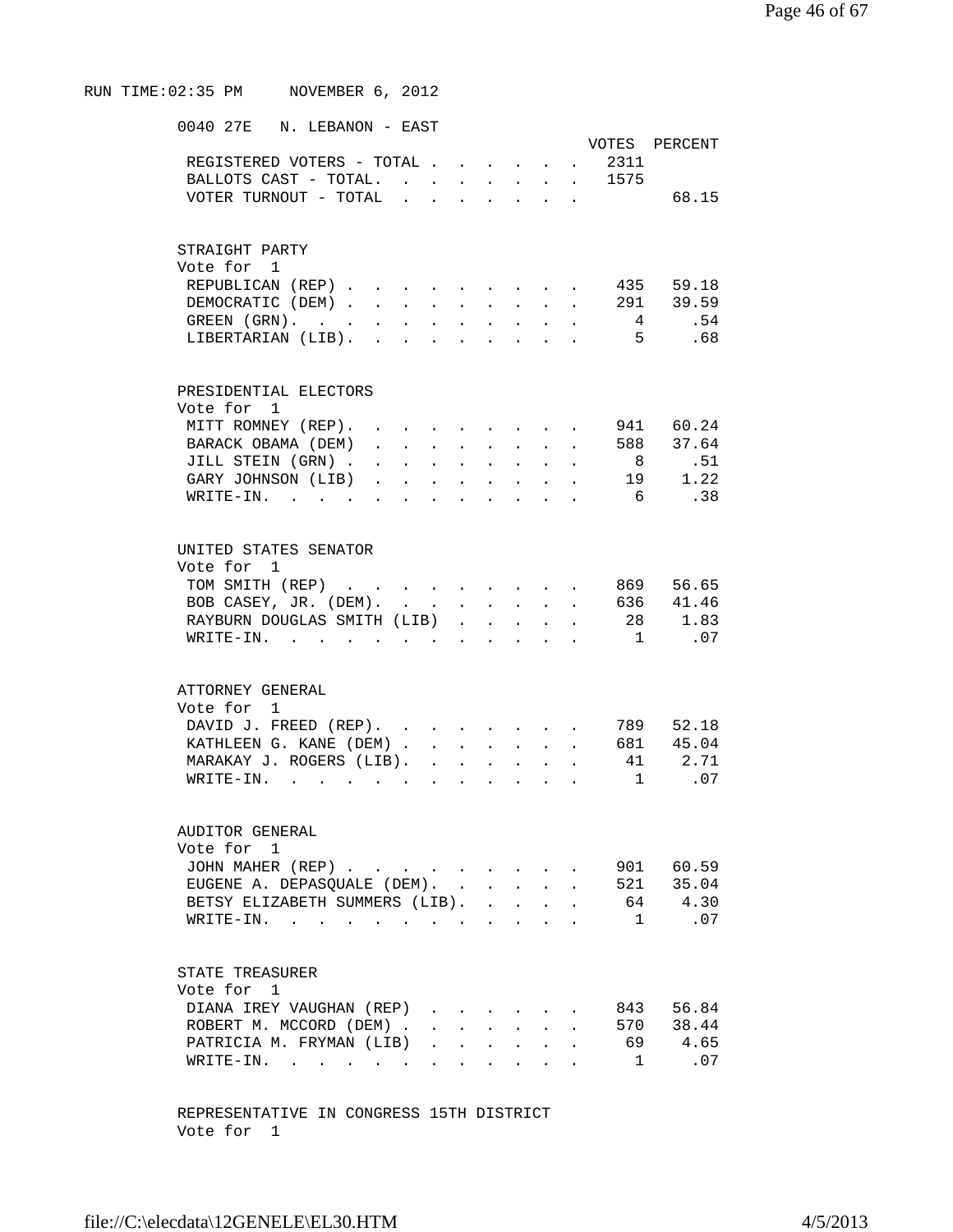| CHARLES W. DENT (REP) 934 62.31                                                                           |                               |        |                                                                               |                      |                      |                                                                  |               |
|-----------------------------------------------------------------------------------------------------------|-------------------------------|--------|-------------------------------------------------------------------------------|----------------------|----------------------|------------------------------------------------------------------|---------------|
| RICK DAUGHERTY (DEM). 564 37.63                                                                           |                               |        |                                                                               |                      |                      |                                                                  |               |
| WRITE-IN. 1 .07                                                                                           |                               |        |                                                                               |                      |                      |                                                                  |               |
| REPRESENTATIVE IN THE GENERAL ASSEMBLY 102ND DISTRICT                                                     |                               |        |                                                                               |                      |                      |                                                                  |               |
| Vote for 1                                                                                                |                               |        |                                                                               |                      |                      |                                                                  |               |
| ROSEMARIE SWANGER (REP). 1194 99.33                                                                       |                               |        |                                                                               |                      |                      |                                                                  |               |
| $\texttt{WRTTE-IN.}$                                                                                      |                               |        |                                                                               |                      |                      | 8 <sup>8</sup>                                                   | .67           |
|                                                                                                           |                               |        |                                                                               |                      |                      |                                                                  |               |
| PRECINCT REPORT LEBANON COUNTY, PENNSYLVANIA OFFICIAL RETURNS<br>RUN DATE: 04/05/13 2012 GENERAL ELECTION |                               |        |                                                                               |                      |                      |                                                                  |               |
| RUN TIME:02:35 PM MOVEMBER 6, 2012                                                                        |                               |        |                                                                               |                      |                      |                                                                  |               |
| 0041 27E N. LEBANON-6TH CONG.                                                                             |                               |        |                                                                               |                      |                      |                                                                  |               |
|                                                                                                           |                               |        |                                                                               |                      |                      |                                                                  | VOTES PERCENT |
| REGISTERED VOTERS - TOTAL                                                                                 |                               |        |                                                                               |                      |                      | 9<br>$\mathbf{A}^{\text{max}}$ , where $\mathbf{A}^{\text{max}}$ |               |
| BALLOTS CAST - TOTAL.                                                                                     |                               |        |                                                                               |                      | <b>Allen Artists</b> | $\overline{\phantom{0}}$                                         |               |
| STRAIGHT PARTY                                                                                            |                               |        |                                                                               |                      |                      |                                                                  |               |
| Vote for 1                                                                                                |                               |        |                                                                               |                      |                      |                                                                  |               |
| REPUBLICAN (REP)                                                                                          |                               |        |                                                                               |                      |                      | $\Omega$                                                         |               |
| DEMOCRATIC (DEM)                                                                                          | $\sim 10^{-10}$               |        | and a strategic control of the                                                |                      |                      | 0                                                                |               |
| GREEN (GRN).                                                                                              |                               |        |                                                                               |                      |                      | 0                                                                |               |
| LIBERTARIAN (LIB).                                                                                        |                               | $\sim$ |                                                                               |                      |                      | $\Omega$                                                         |               |
|                                                                                                           |                               |        |                                                                               |                      |                      |                                                                  |               |
| PRESIDENTIAL ELECTORS                                                                                     |                               |        |                                                                               |                      |                      |                                                                  |               |
| Vote for 1                                                                                                |                               |        |                                                                               |                      |                      |                                                                  |               |
| MITT ROMNEY (REP).                                                                                        |                               |        |                                                                               |                      |                      | $\cdots$ 0                                                       |               |
| BARACK OBAMA (DEM)                                                                                        | $\mathbf{a}$ and $\mathbf{a}$ |        |                                                                               |                      |                      | 0<br>and a strategic control of the                              |               |
| JILL STEIN (GRN).<br>$\mathbf{r} = \mathbf{r}$                                                            | $\sim$                        |        | $\mathbf{r} = \mathbf{r} + \mathbf{r} + \mathbf{r} + \mathbf{r}$ .            |                      |                      | 0                                                                |               |
| GARY JOHNSON (LIB).<br>$\mathbf{r} = \mathbf{r} \cdot \mathbf{r}$ .                                       |                               |        | $\mathbf{r} = \mathbf{r} + \mathbf{r} + \mathbf{r} + \mathbf{r} + \mathbf{r}$ |                      |                      | 0                                                                |               |
| WRITE-IN.                                                                                                 |                               |        | $\sim$ $\sim$ $\sim$ $\sim$ $\sim$                                            |                      |                      | $\Omega$                                                         |               |
| UNITED STATES SENATOR                                                                                     |                               |        |                                                                               |                      |                      |                                                                  |               |
| Vote for 1                                                                                                |                               |        |                                                                               |                      |                      |                                                                  |               |
| TOM SMITH (REP)                                                                                           |                               |        |                                                                               |                      |                      | $\Omega$                                                         |               |
| BOB CASEY, JR. (DEM).                                                                                     |                               |        |                                                                               |                      |                      | 0                                                                |               |
| RAYBURN DOUGLAS SMITH (LIB)                                                                               |                               |        |                                                                               |                      |                      | 0                                                                |               |
| WRITE-IN.<br>$\sim$ $\sim$ $\sim$ $\sim$ $\sim$                                                           |                               |        |                                                                               |                      |                      | $\Omega$                                                         |               |
|                                                                                                           |                               |        |                                                                               |                      |                      |                                                                  |               |
| ATTORNEY GENERAL                                                                                          |                               |        |                                                                               |                      |                      |                                                                  |               |
| Vote for 1                                                                                                |                               |        |                                                                               |                      |                      |                                                                  |               |
| DAVID J. FREED (REP).                                                                                     |                               |        |                                                                               |                      |                      | $\Omega$                                                         |               |
| KATHLEEN G. KANE (DEM)                                                                                    |                               |        |                                                                               | $\ddot{\phantom{0}}$ |                      | $\Omega$                                                         |               |
| MARAKAY J. ROGERS (LIB). .                                                                                | $\mathbf{L}$                  |        |                                                                               |                      |                      | $\Omega$                                                         |               |
| $\texttt{WRITE-IN.}$                                                                                      |                               |        |                                                                               |                      |                      | $\Omega$                                                         |               |
|                                                                                                           |                               |        |                                                                               |                      |                      |                                                                  |               |
| AUDITOR GENERAL                                                                                           |                               |        |                                                                               |                      |                      |                                                                  |               |
| Vote for 1                                                                                                |                               |        |                                                                               |                      |                      |                                                                  |               |
| JOHN MAHER (REP)                                                                                          |                               |        |                                                                               |                      |                      | 0                                                                |               |
| EUGENE A. DEPASQUALE (DEM).<br>BETSY ELIZABETH SUMMERS (LIB).                                             |                               |        |                                                                               |                      |                      | 0<br>$\Omega$                                                    |               |
|                                                                                                           |                               |        |                                                                               |                      |                      | <sup>0</sup>                                                     |               |
| WRITE-IN.                                                                                                 |                               |        |                                                                               |                      |                      |                                                                  |               |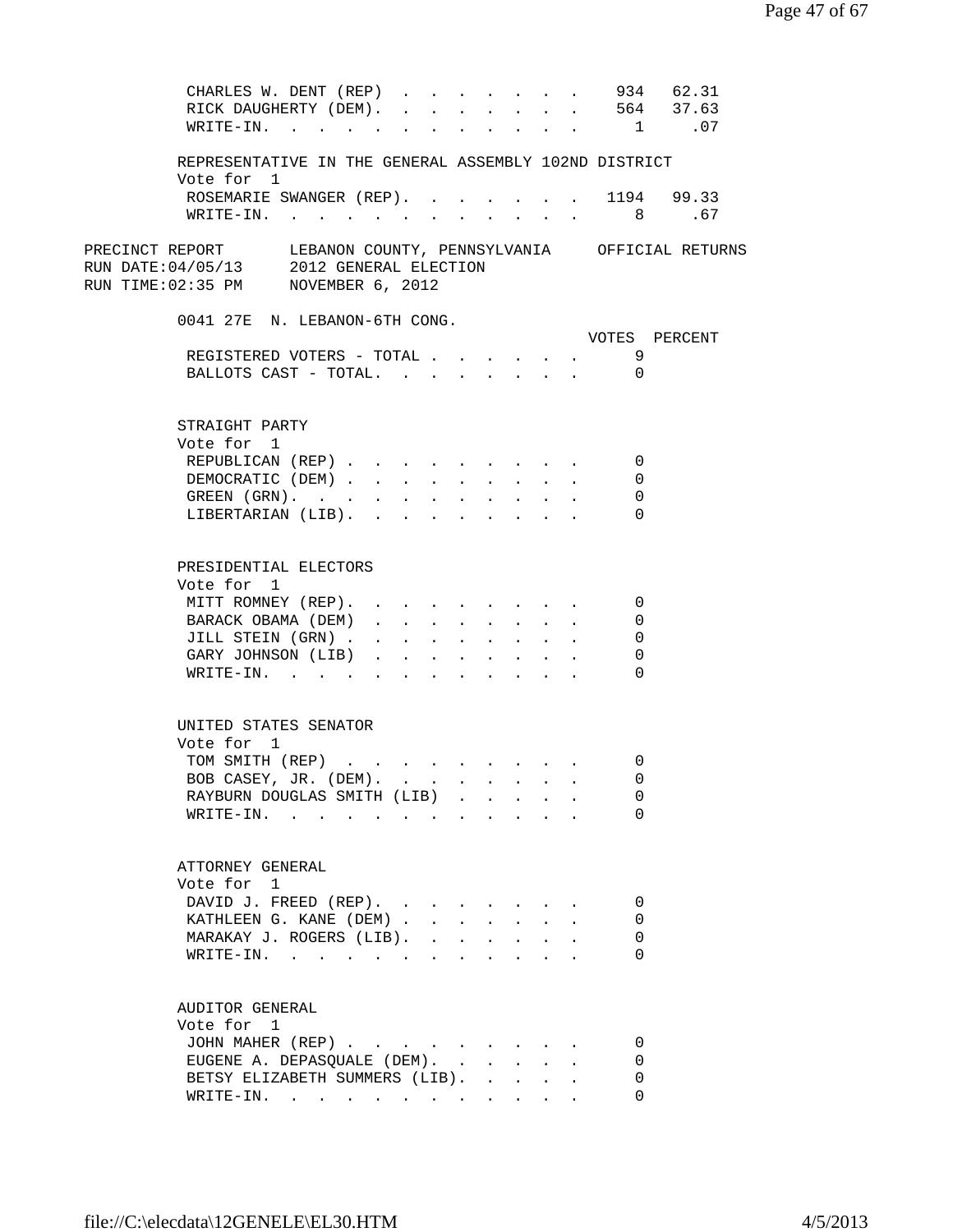STATE TREASURER Vote for 1 DIANA IREY VAUGHAN (REP) . . . . . . 0 ROBERT M. MCCORD (DEM) . . . . . . . 0 PATRICIA M. FRYMAN (LIB) . . . . . . 0 WRITE-IN. . . . . . . . . . . . 0 REPRESENTATIVE IN CONGRESS 6TH DISTRICT Vote for 1 JIM GERLACH (REP). . . . . . . . . 0 MANAN M. TRIVEDI (DEM) . . . . . . . 0 WRITE-IN. . . . . . . . . . . . 0 REPRESENTATIVE IN THE GENERAL ASSEMBLY 102ND DISTRICT Vote for 1 ROSEMARIE SWANGER (REP). . . . . . . 0 WRITE-IN. . . . . . . . . . . . 0 PRECINCT REPORT LEBANON COUNTY, PENNSYLVANIA OFFICIAL RETURNS RUN DATE:04/05/13 2012 GENERAL ELECTION RUN TIME:02:35 PM NOVEMBER 6, 2012 0042 27M N. LEBANON - MIDDLE VOTES PERCENT REGISTERED VOTERS - TOTAL . . . . . . 2483 BALLOTS CAST - TOTAL. . . . . . . . 1822 VOTER TURNOUT - TOTAL . . . . . . . . 73.38 STRAIGHT PARTY Vote for 1 REPUBLICAN (REP) . . . . . . . . . 587 67.32<br>DEMOCRATIC (DEM) . . . . . . . . . 280 32.11 DEMOCRATIC (DEM) . . . . . . . . . 280<br>GREEN (GRN). . . . . . . . . . . 0 GREEN  $(GRN)$ . . . . . . . . . . . LIBERTARIAN (LIB). . . . . . . . . 5 .57 PRESIDENTIAL ELECTORS Vote for 1 MITT ROMNEY (REP). . . . . . . . . 1189 65.69 BARACK OBAMA (DEM) . . . . . . . . 593 32.76 JILL STEIN (GRN) . . . . . . . . . 8 .44 GARY JOHNSON (LIB) . . . . . . . . 13 .72 WRITE-IN. . . . . . . . . . . . 7 .39 UNITED STATES SENATOR Vote for 1 TOM SMITH (REP) . . . . . . . . . 1102 61.39 BOB CASEY, JR. (DEM). . . . . . . . 661 36.82<br>RAYBURN DOUGLAS SMITH (LIB) . . . . . 30 1.67<br>WRITE-IN. . . . . . . . . . . . 2 .11 RAYBURN DOUGLAS SMITH (LIB) . . . . . WRITE-IN. . . . . . . . . . . . ATTORNEY GENERAL Vote for 1 DAVID J. FREED (REP). . . . . . . . 1011 57.02<br>KATHLEEN G. KANE (DEM) . . . . . . . 723 40.78 KATHLEEN G. KANE (DEM) . . . . . . . MARAKAY J. ROGERS (LIB). . . . . . . 38 2.14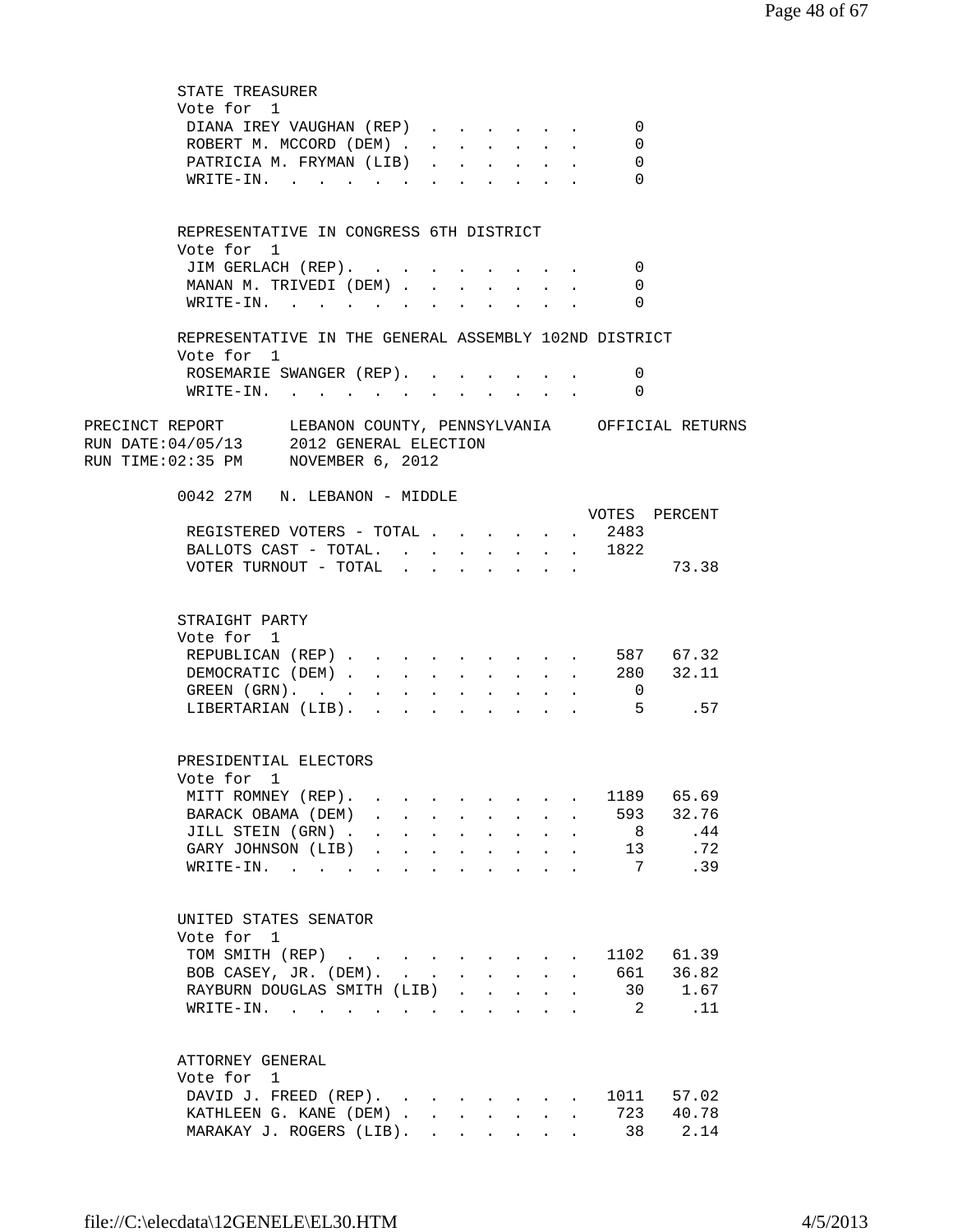| WRITE-IN.<br>$\sim$                                                                                                                              |                      |                      |                           | $\mathbf{r}$ , and $\mathbf{r}$ , and $\mathbf{r}$ |                                        | $\mathbf{r}$ , $\mathbf{r}$ , $\mathbf{r}$ |                      |         | 1 .06                                  |  |
|--------------------------------------------------------------------------------------------------------------------------------------------------|----------------------|----------------------|---------------------------|----------------------------------------------------|----------------------------------------|--------------------------------------------|----------------------|---------|----------------------------------------|--|
| AUDITOR GENERAL                                                                                                                                  |                      |                      |                           |                                                    |                                        |                                            |                      |         |                                        |  |
| Vote for 1                                                                                                                                       |                      |                      |                           |                                                    |                                        |                                            |                      |         |                                        |  |
| JOHN MAHER (REP)                                                                                                                                 |                      |                      |                           |                                                    |                                        |                                            |                      |         | . 1141 65.73                           |  |
| EUGENE A. DEPASQUALE (DEM).                                                                                                                      |                      |                      |                           |                                                    | $\mathbf{r} = \mathbf{r} + \mathbf{r}$ |                                            |                      |         | . 514 29.61                            |  |
| BETSY ELIZABETH SUMMERS (LIB).                                                                                                                   |                      |                      |                           | $\mathbf{r}$                                       | $\mathbf{L}$                           | $\ddot{\phantom{a}}$                       |                      |         | 80 4.61                                |  |
| $\texttt{WRITE-IN.}$                                                                                                                             |                      |                      |                           |                                                    |                                        |                                            |                      |         | 1.06                                   |  |
|                                                                                                                                                  |                      |                      |                           |                                                    |                                        |                                            |                      |         |                                        |  |
| STATE TREASURER<br>Vote for 1                                                                                                                    |                      |                      |                           |                                                    |                                        |                                            |                      |         |                                        |  |
| DIANA IREY VAUGHAN (REP)                                                                                                                         |                      |                      |                           |                                                    |                                        |                                            |                      |         | . 1073 61.70                           |  |
| ROBERT M. MCCORD (DEM).                                                                                                                          |                      |                      | $\mathbf{L}^{\text{max}}$ |                                                    | $\mathbf{L} = \mathbf{L} \mathbf{L}$   | $\ddot{\phantom{0}}$                       | $\ddot{\phantom{a}}$ |         | 597 34.33                              |  |
| PATRICIA M. FRYMAN (LIB)                                                                                                                         |                      |                      |                           |                                                    | $\ddot{\phantom{0}}$                   |                                            | $\ddot{\phantom{a}}$ |         | 68 3.91                                |  |
| $\texttt{WRTTE-IN.}$                                                                                                                             |                      |                      |                           |                                                    |                                        |                                            |                      |         | 1.06                                   |  |
|                                                                                                                                                  |                      |                      |                           |                                                    |                                        |                                            |                      |         |                                        |  |
| REPRESENTATIVE IN CONGRESS 15TH DISTRICT<br>Vote for 1                                                                                           |                      |                      |                           |                                                    |                                        |                                            |                      |         |                                        |  |
| CHARLES W. DENT (REP)                                                                                                                            |                      |                      |                           |                                                    |                                        |                                            |                      |         | $\therefore$ $\therefore$ $1175$ 66.95 |  |
| RICK DAUGHERTY (DEM). 578 32.93                                                                                                                  |                      |                      |                           |                                                    |                                        |                                            |                      |         |                                        |  |
| WRITE-IN.                                                                                                                                        |                      |                      |                           |                                                    |                                        |                                            |                      |         | 2 . 11                                 |  |
| REPRESENTATIVE IN THE GENERAL ASSEMBLY 102ND DISTRICT                                                                                            |                      |                      |                           |                                                    |                                        |                                            |                      |         |                                        |  |
| Vote for 1<br>ROSEMARIE SWANGER (REP).                                                                                                           |                      |                      | $\mathbf{L}$              |                                                    |                                        |                                            |                      |         | . 1441 98.29                           |  |
| $\texttt{WRTTE-IN.}$                                                                                                                             |                      |                      |                           |                                                    |                                        |                                            |                      |         | 25 1.71                                |  |
| PRECINCT REPORT LEBANON COUNTY, PENNSYLVANIA OFFICIAL RETURNS<br>RUN DATE: 04/05/13 2012 GENERAL ELECTION<br>RUN TIME: 02:35 PM NOVEMBER 6, 2012 |                      |                      |                           |                                                    |                                        |                                            |                      |         |                                        |  |
| 0043 27W N. LEBANON - WEST                                                                                                                       |                      |                      |                           |                                                    |                                        |                                            |                      |         |                                        |  |
|                                                                                                                                                  |                      |                      |                           |                                                    |                                        |                                            |                      |         | VOTES PERCENT                          |  |
| REGISTERED VOTERS - TOTAL                                                                                                                        |                      |                      |                           |                                                    |                                        |                                            |                      | 2381    |                                        |  |
| BALLOTS CAST - TOTAL.                                                                                                                            |                      |                      |                           |                                                    |                                        |                                            |                      | . 1746  |                                        |  |
| VOTER TURNOUT - TOTAL                                                                                                                            | $\ddot{\phantom{a}}$ | $\ddot{\phantom{a}}$ |                           |                                                    |                                        |                                            |                      |         | 73.33                                  |  |
| STRAIGHT PARTY<br>Vote for 1                                                                                                                     |                      |                      |                           |                                                    |                                        |                                            |                      |         |                                        |  |
| REPUBLICAN (REP)                                                                                                                                 |                      |                      |                           |                                                    |                                        |                                            |                      | 534     | 72.26                                  |  |
| DEMOCRATIC (DEM).<br>$\ddot{\phantom{a}}$                                                                                                        |                      |                      |                           |                                                    |                                        |                                            |                      | 196     | 26.52                                  |  |
| GREEN (GRN).<br>$\ddot{\phantom{a}}$                                                                                                             |                      |                      |                           |                                                    |                                        |                                            |                      | 6       | .81                                    |  |
| LIBERTARIAN (LIB).                                                                                                                               |                      |                      |                           |                                                    |                                        |                                            |                      | 3       | .41                                    |  |
|                                                                                                                                                  |                      |                      |                           |                                                    |                                        |                                            |                      |         |                                        |  |
|                                                                                                                                                  |                      |                      |                           |                                                    |                                        |                                            |                      |         |                                        |  |
| PRESIDENTIAL ELECTORS                                                                                                                            |                      |                      |                           |                                                    |                                        |                                            |                      |         |                                        |  |
| Vote for 1                                                                                                                                       |                      |                      |                           |                                                    |                                        |                                            |                      |         |                                        |  |
| MITT ROMNEY (REP).                                                                                                                               |                      |                      |                           |                                                    |                                        |                                            |                      | 1176    | 67.74                                  |  |
| BARACK OBAMA (DEM)                                                                                                                               |                      |                      |                           |                                                    |                                        |                                            |                      | 521     | 30.01                                  |  |
| JILL STEIN (GRN).                                                                                                                                |                      |                      |                           |                                                    |                                        |                                            |                      | 9       | .52                                    |  |
| GARY JOHNSON (LIB)<br>$WRITE-IN.$                                                                                                                |                      |                      |                           |                                                    |                                        |                                            |                      | 26<br>4 | 1.50<br>.23                            |  |

 UNITED STATES SENATOR Vote for 1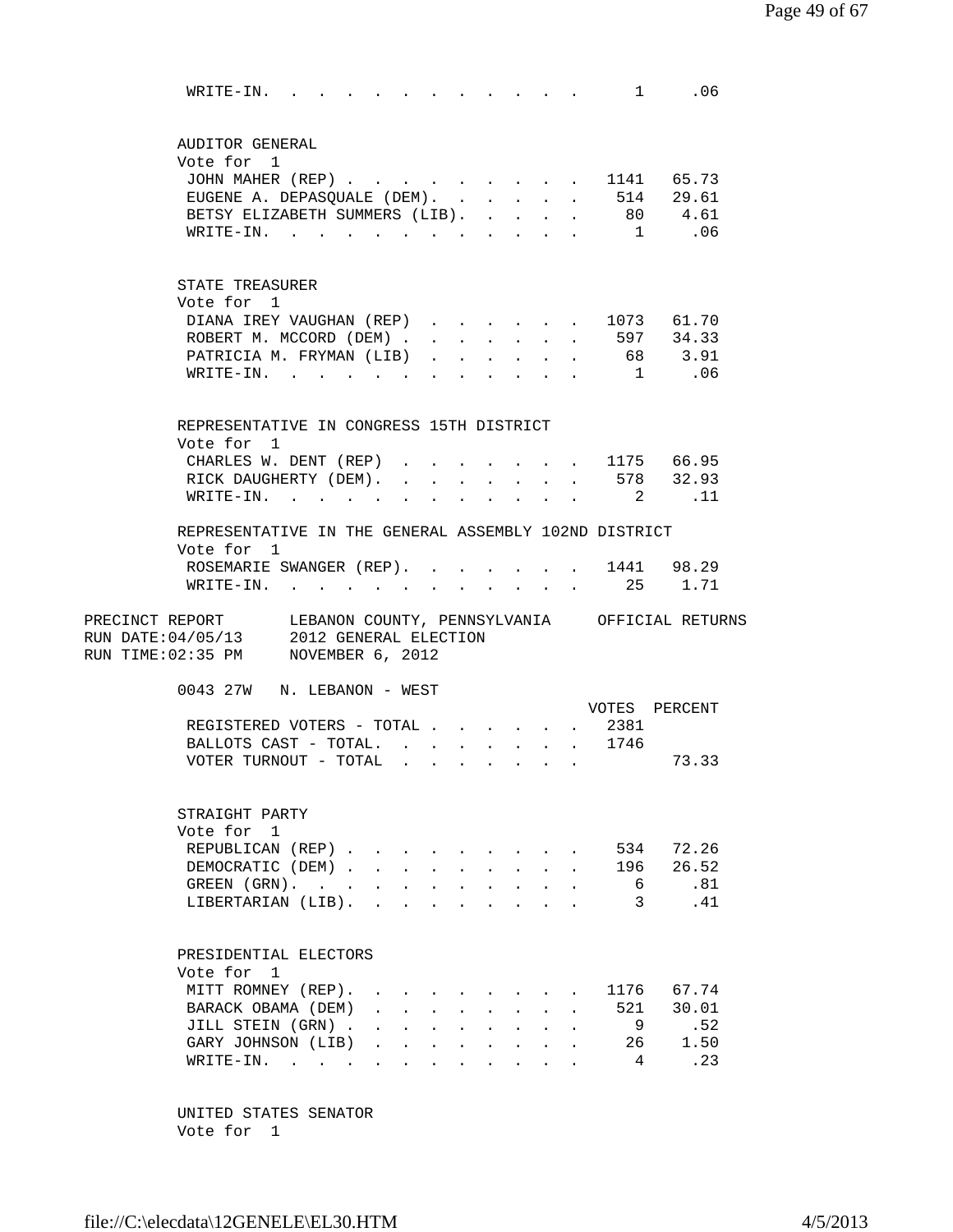| TOM SMITH (REP) 1098 63.91                                                                                                                             |        |                      |                           |              |                                        |              |                      |                                                                               |                        |  |
|--------------------------------------------------------------------------------------------------------------------------------------------------------|--------|----------------------|---------------------------|--------------|----------------------------------------|--------------|----------------------|-------------------------------------------------------------------------------|------------------------|--|
| BOB CASEY, JR. (DEM). 583 33.93                                                                                                                        |        |                      |                           |              |                                        |              |                      |                                                                               |                        |  |
| RAYBURN DOUGLAS SMITH (LIB) 35 2.04                                                                                                                    |        |                      |                           |              |                                        |              |                      |                                                                               |                        |  |
| WRITE-IN.                                                                                                                                              |        |                      |                           |              |                                        |              |                      |                                                                               | 2 .12                  |  |
|                                                                                                                                                        |        |                      |                           |              |                                        |              |                      |                                                                               |                        |  |
| ATTORNEY GENERAL                                                                                                                                       |        |                      |                           |              |                                        |              |                      |                                                                               |                        |  |
| Vote for 1                                                                                                                                             |        |                      |                           |              |                                        |              |                      |                                                                               |                        |  |
| DAVID J. FREED (REP). 1010 59.45                                                                                                                       |        |                      |                           |              |                                        |              |                      |                                                                               |                        |  |
| KATHLEEN G. KANE (DEM) 646 38.02                                                                                                                       |        |                      |                           |              |                                        |              |                      |                                                                               |                        |  |
| MARAKAY J. ROGERS (LIB). 41 2.41                                                                                                                       |        |                      |                           |              |                                        |              |                      |                                                                               |                        |  |
| WRITE-IN.                                                                                                                                              |        |                      | $\ddot{\phantom{0}}$      |              | $\mathbf{r} = \mathbf{r} + \mathbf{r}$ |              | $\ddot{\phantom{a}}$ |                                                                               | 2 .12                  |  |
| AUDITOR GENERAL                                                                                                                                        |        |                      |                           |              |                                        |              |                      |                                                                               |                        |  |
| Vote for 1                                                                                                                                             |        |                      |                           |              |                                        |              |                      |                                                                               |                        |  |
| JOHN MAHER (REP) 1110 66.51                                                                                                                            |        |                      |                           |              |                                        |              |                      |                                                                               |                        |  |
| EUGENE A. DEPASQUALE (DEM).                                                                                                                            |        |                      |                           |              |                                        |              |                      |                                                                               | . 474 28.40            |  |
| BETSY ELIZABETH SUMMERS (LIB).                                                                                                                         |        |                      |                           |              |                                        | $\mathbf{A}$ | $\mathbf{L}$         |                                                                               | 83 4.97                |  |
| WRITE-IN.                                                                                                                                              |        |                      |                           |              |                                        |              |                      |                                                                               | 2 .12                  |  |
|                                                                                                                                                        |        |                      |                           |              |                                        |              |                      |                                                                               |                        |  |
| STATE TREASURER                                                                                                                                        |        |                      |                           |              |                                        |              |                      |                                                                               |                        |  |
| Vote for 1                                                                                                                                             |        |                      |                           |              |                                        |              |                      |                                                                               |                        |  |
| DIANA IREY VAUGHAN (REP) 1046 62.52                                                                                                                    |        |                      |                           |              |                                        |              |                      |                                                                               |                        |  |
| ROBERT M. MCCORD (DEM).                                                                                                                                |        | $\ddot{\phantom{a}}$ | $\mathbf{L}$              | $\mathbf{r}$ | $\mathbf{L}$                           | $\mathbf{L}$ | $\mathbf{L}$         |                                                                               | 538 32.16              |  |
| PATRICIA M. FRYMAN (LIB)                                                                                                                               |        |                      |                           |              |                                        |              |                      |                                                                               | 88 5.26                |  |
| $W\text{RITE}-\text{IN.}$                                                                                                                              |        |                      |                           |              |                                        |              | $\ddot{\phantom{a}}$ |                                                                               | 1.06                   |  |
|                                                                                                                                                        |        | $\sim$               |                           |              |                                        |              |                      |                                                                               |                        |  |
| REPRESENTATIVE IN CONGRESS 15TH DISTRICT<br>Vote for 1                                                                                                 |        |                      |                           |              |                                        |              |                      |                                                                               |                        |  |
| CHARLES W. DENT (REP)                                                                                                                                  |        |                      |                           |              |                                        |              |                      |                                                                               | $\cdot$ 1164 69.45     |  |
| RICK DAUGHERTY (DEM).                                                                                                                                  | $\sim$ |                      |                           |              |                                        |              | $\Delta \sim 10^4$   |                                                                               |                        |  |
| $\texttt{WRTTE-IN.}$                                                                                                                                   |        |                      |                           |              |                                        |              |                      |                                                                               | $507$ $30.25$<br>5 .30 |  |
|                                                                                                                                                        |        |                      |                           |              |                                        |              |                      |                                                                               |                        |  |
| REPRESENTATIVE IN THE GENERAL ASSEMBLY 102ND DISTRICT<br>Vote for 1                                                                                    |        |                      |                           |              |                                        |              |                      |                                                                               |                        |  |
| ROSEMARIE SWANGER (REP). 1476 98.40                                                                                                                    |        |                      |                           |              |                                        |              |                      |                                                                               |                        |  |
| WRITE-IN.                                                                                                                                              |        |                      |                           |              |                                        |              |                      | 24                                                                            | 1.60                   |  |
|                                                                                                                                                        |        |                      |                           |              |                                        |              |                      |                                                                               |                        |  |
| PRECINCT REPORT<br>LEBANON COUNTY, PENNSYLVANIA OFFICIAL RETURNS<br>RUN DATE: 04/05/13<br>2012 GENERAL ELECTION<br>RUN TIME: 02:35 PM NOVEMBER 6, 2012 |        |                      |                           |              |                                        |              |                      |                                                                               |                        |  |
| 0044 28E N. LONDONDERRY - EA                                                                                                                           |        |                      |                           |              |                                        |              |                      |                                                                               | VOTES PERCENT          |  |
| REGISTERED VOTERS - TOTAL                                                                                                                              |        |                      |                           |              |                                        |              |                      | 2483                                                                          |                        |  |
| BALLOTS CAST - TOTAL.                                                                                                                                  |        |                      |                           |              |                                        |              |                      | . 1944                                                                        |                        |  |
|                                                                                                                                                        |        |                      |                           |              |                                        |              |                      |                                                                               |                        |  |
| VOTER TURNOUT - TOTAL                                                                                                                                  |        |                      |                           |              |                                        |              |                      |                                                                               | 78.29                  |  |
| STRAIGHT PARTY                                                                                                                                         |        |                      |                           |              |                                        |              |                      |                                                                               |                        |  |
| Vote for 1                                                                                                                                             |        |                      |                           |              |                                        |              |                      |                                                                               |                        |  |
| REPUBLICAN (REP)                                                                                                                                       |        |                      |                           |              |                                        |              |                      |                                                                               | 699 74.68              |  |
| DEMOCRATIC (DEM)                                                                                                                                       |        |                      |                           |              |                                        |              |                      | $\mathbf{r} = \mathbf{r} + \mathbf{r} + \mathbf{r} + \mathbf{r} + \mathbf{r}$ | 229 24.47              |  |
|                                                                                                                                                        |        |                      |                           |              |                                        |              |                      |                                                                               |                        |  |
| GREEN (GRN).                                                                                                                                           |        |                      | $\mathbf{L} = \mathbf{0}$ |              |                                        |              |                      | $\mathbf{2}$                                                                  | .21                    |  |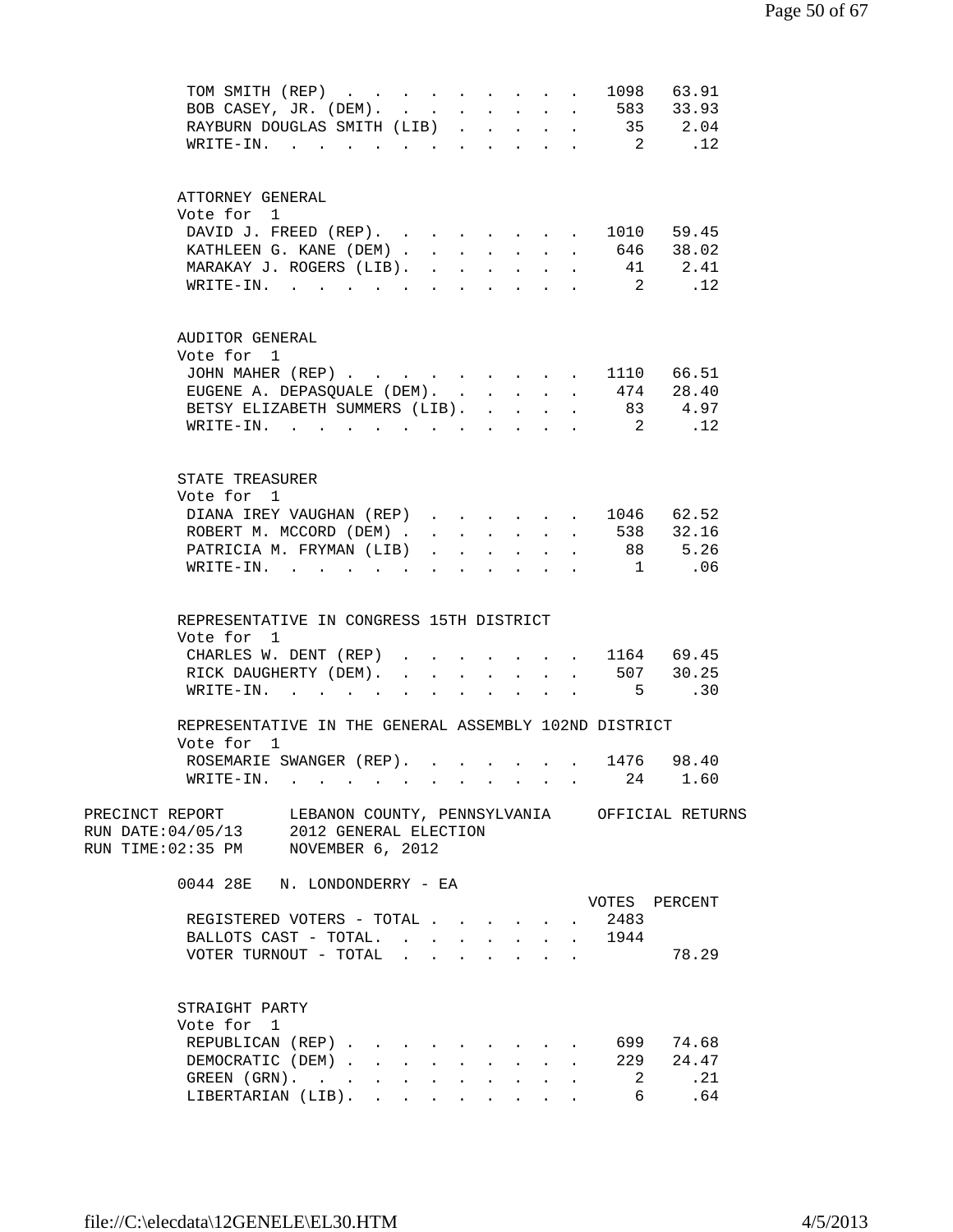| PRESIDENTIAL ELECTORS                                         |                      |        |                                          |                  |                                        |                 |                                                       |                                                           |                 |                                 |  |
|---------------------------------------------------------------|----------------------|--------|------------------------------------------|------------------|----------------------------------------|-----------------|-------------------------------------------------------|-----------------------------------------------------------|-----------------|---------------------------------|--|
| Vote for 1                                                    |                      |        |                                          |                  |                                        |                 |                                                       |                                                           |                 |                                 |  |
| MITT ROMNEY (REP). 1312 68.23                                 |                      |        |                                          |                  |                                        |                 |                                                       |                                                           |                 |                                 |  |
| BARACK OBAMA (DEM)                                            |                      |        |                                          |                  |                                        |                 |                                                       |                                                           |                 | $\cdot$ 586 30.47               |  |
| JILL STEIN (GRN).                                             | $\ddot{\phantom{0}}$ | $\sim$ | $\mathbf{r} = \mathbf{r} + \mathbf{r}$ . |                  | $\sim 100$                             | $\sim 10^{-11}$ |                                                       | $\mathbf{z} = \mathbf{z} + \mathbf{z}$                    | 5 <sup>5</sup>  | .26                             |  |
| GARY JOHNSON (LIB)                                            |                      |        |                                          |                  | $\ddot{\phantom{a}}$                   |                 | $\bullet$                                             |                                                           | 13              | .68                             |  |
| WRITE-IN.                                                     |                      |        |                                          |                  |                                        |                 |                                                       |                                                           | $7\overline{ }$ | .36                             |  |
|                                                               |                      |        |                                          |                  |                                        |                 |                                                       |                                                           |                 |                                 |  |
|                                                               |                      |        |                                          |                  |                                        |                 |                                                       |                                                           |                 |                                 |  |
| UNITED STATES SENATOR                                         |                      |        |                                          |                  |                                        |                 |                                                       |                                                           |                 |                                 |  |
| Vote for 1                                                    |                      |        |                                          |                  |                                        |                 |                                                       |                                                           |                 |                                 |  |
| TOM SMITH (REP) 1242 65.13                                    |                      |        |                                          |                  |                                        |                 |                                                       |                                                           |                 |                                 |  |
| BOB CASEY, JR. (DEM). 632 33.14                               |                      |        |                                          |                  |                                        |                 |                                                       |                                                           |                 |                                 |  |
| RAYBURN DOUGLAS SMITH (LIB)                                   |                      |        |                                          | $\sim$ 100 $\pm$ |                                        |                 |                                                       | $\mathbf{r}$ , $\mathbf{r}$ , $\mathbf{r}$                |                 | 33 1.73                         |  |
| $\texttt{WRTTE-IN.}$                                          |                      |        |                                          |                  |                                        |                 | $\mathbf{r} = \mathbf{r} + \mathbf{r} + \mathbf{r}$ . |                                                           | $\overline{0}$  |                                 |  |
|                                                               |                      |        |                                          |                  |                                        |                 |                                                       |                                                           |                 |                                 |  |
| ATTORNEY GENERAL                                              |                      |        |                                          |                  |                                        |                 |                                                       |                                                           |                 |                                 |  |
| Vote for 1                                                    |                      |        |                                          |                  |                                        |                 |                                                       |                                                           |                 |                                 |  |
| DAVID J. FREED (REP). 1166 61.53                              |                      |        |                                          |                  |                                        |                 |                                                       |                                                           |                 |                                 |  |
| KATHLEEN G. KANE (DEM) 679 35.83                              |                      |        |                                          |                  |                                        |                 |                                                       |                                                           |                 |                                 |  |
| MARAKAY J. ROGERS (LIB). .                                    |                      |        |                                          | $\sim$           | $\sim$ 100 $\pm$                       |                 |                                                       |                                                           |                 | $\cdot$ $\cdot$ $\cdot$ 50 2.64 |  |
| WRITE-IN.                                                     |                      |        |                                          |                  |                                        |                 |                                                       |                                                           | $\overline{0}$  |                                 |  |
|                                                               |                      |        |                                          |                  |                                        |                 |                                                       |                                                           |                 |                                 |  |
|                                                               |                      |        |                                          |                  |                                        |                 |                                                       |                                                           |                 |                                 |  |
| AUDITOR GENERAL                                               |                      |        |                                          |                  |                                        |                 |                                                       |                                                           |                 |                                 |  |
| Vote for 1                                                    |                      |        |                                          |                  |                                        |                 |                                                       |                                                           |                 |                                 |  |
| JOHN MAHER (REP) 1271 67.57                                   |                      |        |                                          |                  |                                        |                 |                                                       |                                                           |                 |                                 |  |
| EUGENE A. DEPASQUALE (DEM). 533 28.34                         |                      |        |                                          |                  |                                        |                 |                                                       |                                                           |                 |                                 |  |
| BETSY ELIZABETH SUMMERS (LIB).                                |                      |        |                                          |                  |                                        |                 |                                                       |                                                           |                 | 77 4.09                         |  |
| WRITE-IN.                                                     |                      |        |                                          |                  |                                        |                 |                                                       |                                                           | $\overline{0}$  |                                 |  |
|                                                               |                      |        |                                          |                  |                                        |                 |                                                       |                                                           |                 |                                 |  |
| STATE TREASURER                                               |                      |        |                                          |                  |                                        |                 |                                                       |                                                           |                 |                                 |  |
| Vote for 1                                                    |                      |        |                                          |                  |                                        |                 |                                                       |                                                           |                 |                                 |  |
| DIANA IREY VAUGHAN (REP) 1189 63.41                           |                      |        |                                          |                  |                                        |                 |                                                       |                                                           |                 |                                 |  |
| ROBERT M. MCCORD (DEM).                                       |                      |        |                                          |                  |                                        |                 |                                                       |                                                           |                 | $\cdot$ 625 33.33               |  |
| PATRICIA M. FRYMAN (LIB)                                      |                      |        | $\mathbf{L}$                             |                  |                                        |                 |                                                       |                                                           |                 | $\cdot$ 61 3.25                 |  |
| WRITE-IN.                                                     |                      |        |                                          |                  | $\mathbf{r} = \mathbf{r} + \mathbf{r}$ |                 |                                                       |                                                           | $\overline{0}$  |                                 |  |
|                                                               |                      |        |                                          |                  |                                        |                 |                                                       | $\mathbf{z} = \mathbf{z} + \mathbf{z}$ . The $\mathbf{z}$ |                 |                                 |  |
|                                                               |                      |        |                                          |                  |                                        |                 |                                                       |                                                           |                 |                                 |  |
| REPRESENTATIVE IN CONGRESS 15TH DISTRICT                      |                      |        |                                          |                  |                                        |                 |                                                       |                                                           |                 |                                 |  |
| Vote for 1                                                    |                      |        |                                          |                  |                                        |                 |                                                       |                                                           |                 |                                 |  |
| CHARLES W. DENT (REP)                                         |                      |        |                                          |                  |                                        |                 |                                                       |                                                           |                 | 1346 71.86                      |  |
| RICK DAUGHERTY (DEM). 525 28.03                               |                      |        |                                          |                  |                                        |                 |                                                       |                                                           |                 |                                 |  |
| WRITE-IN.                                                     |                      |        |                                          |                  |                                        |                 |                                                       |                                                           |                 | 2 .11                           |  |
| REPRESENTATIVE IN THE GENERAL ASSEMBLY 101ST DISTRICT         |                      |        |                                          |                  |                                        |                 |                                                       |                                                           |                 |                                 |  |
| Vote for 1                                                    |                      |        |                                          |                  |                                        |                 |                                                       |                                                           |                 |                                 |  |
| MAUREE GINGRICH (REP) 1622 98.42                              |                      |        |                                          |                  |                                        |                 |                                                       |                                                           |                 |                                 |  |
| WRITE-IN. 26 1.58                                             |                      |        |                                          |                  |                                        |                 |                                                       |                                                           |                 |                                 |  |
|                                                               |                      |        |                                          |                  |                                        |                 |                                                       |                                                           |                 |                                 |  |
| PRECINCT REPORT LEBANON COUNTY, PENNSYLVANIA OFFICIAL RETURNS |                      |        |                                          |                  |                                        |                 |                                                       |                                                           |                 |                                 |  |
| RUN DATE:04/05/13 2012 GENERAL ELECTION                       |                      |        |                                          |                  |                                        |                 |                                                       |                                                           |                 |                                 |  |
| RUN TIME:02:35 PM NOVEMBER 6, 2012                            |                      |        |                                          |                  |                                        |                 |                                                       |                                                           |                 |                                 |  |
|                                                               |                      |        |                                          |                  |                                        |                 |                                                       |                                                           |                 |                                 |  |
| 0045 28N N. LONDONDERRY - NO                                  |                      |        |                                          |                  |                                        |                 |                                                       |                                                           |                 |                                 |  |
|                                                               |                      |        |                                          |                  |                                        |                 |                                                       |                                                           |                 | VOTES PERCENT                   |  |
| REGISTERED VOTERS - TOTAL 1358                                |                      |        |                                          |                  |                                        |                 |                                                       |                                                           |                 |                                 |  |
| BALLOTS CAST - TOTAL. 1081                                    |                      |        |                                          |                  |                                        |                 |                                                       |                                                           |                 |                                 |  |
|                                                               |                      |        |                                          |                  |                                        |                 |                                                       |                                                           |                 |                                 |  |
|                                                               |                      |        |                                          |                  |                                        |                 |                                                       |                                                           |                 |                                 |  |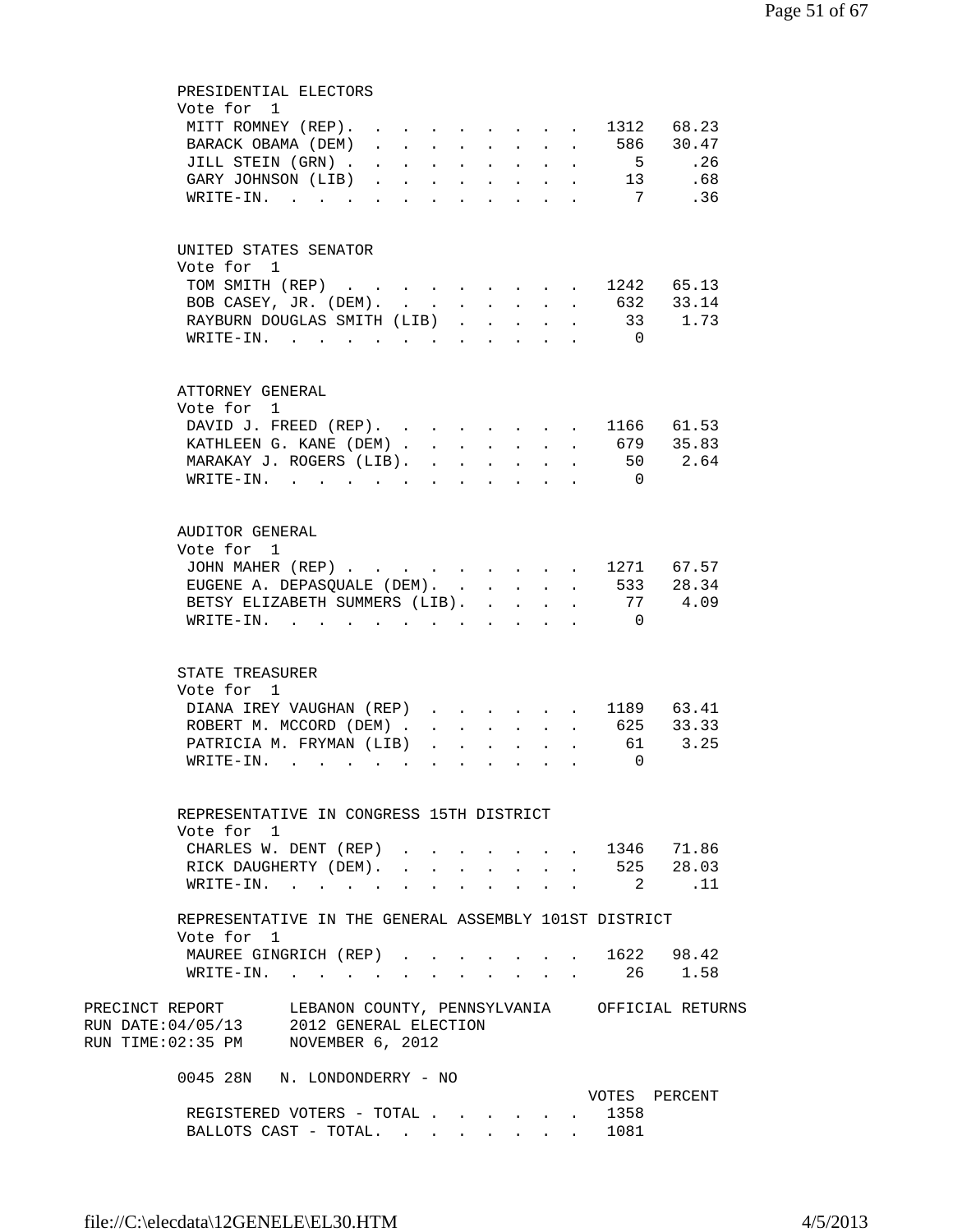| STRAIGHT PARTY<br>Vote for 1<br>383<br>79.79<br>REPUBLICAN (REP)<br>$\mathbf{r} = \mathbf{r} + \mathbf{r} + \mathbf{r} + \mathbf{r} + \mathbf{r}$<br>94 19.58<br>DEMOCRATIC (DEM)<br>$\mathbf{L}$<br>$\sim$<br>$\sim$<br>$\sim$<br>$\sim$<br>$\ddot{\phantom{a}}$<br>GREEN (GRN).<br>$\overline{a}$<br>.42<br>$\mathcal{L}^{\text{max}}$<br>$\mathbf{L}$<br>$\mathbf{L}^{\text{max}}$<br>$\sim$<br>$\ddot{\phantom{a}}$<br>$\sim$<br>.21<br>LIBERTARIAN (LIB).<br>$\mathbf{1}$<br>$\mathbf{L} = \mathbf{L}$<br>$\mathbf{L}$<br>PRESIDENTIAL ELECTORS<br>Vote for 1<br>772<br>71.61<br>MITT ROMNEY (REP).<br>BARACK OBAMA (DEM)<br>27.46<br>296<br>$\ddotsc$<br>.28<br>$\overline{\mathbf{3}}$<br>JILL STEIN (GRN).<br>$\mathbf{L}$<br>$\ddot{\phantom{a}}$<br>$\ddot{\phantom{0}}$<br>$\ddot{\phantom{a}}$<br>GARY JOHNSON (LIB)<br>5<br>.46<br><b>College</b><br>$\sim$<br>$\mathbf{L}$<br>$\ddot{\phantom{a}}$<br>2<br>.19<br>$W{\tt RITE-IN.}$<br>$\mathbf{r} = \mathbf{r}$<br>$\mathbf{A}$<br>$\ddot{\phantom{0}}$<br>$\mathbf{L}$<br>UNITED STATES SENATOR<br>Vote for 1<br>TOM SMITH (REP)<br>744 69.40<br>311 29.01<br>BOB CASEY, JR. (DEM).<br>1.49<br>RAYBURN DOUGLAS SMITH (LIB).<br>16<br>$\mathbf{r}$<br>.09<br>WRITE-IN.<br>$\mathbf{1}$<br>$\mathbf{r} = \mathbf{r}$ , and $\mathbf{r} = \mathbf{r}$<br>ATTORNEY GENERAL<br>Vote for 1<br>DAVID J. FREED (REP). 694 65.41<br>KATHLEEN G. KANE (DEM).<br>346 32.61<br>$\mathbf{r} = \mathbf{r} + \mathbf{r} + \mathbf{r} + \mathbf{r} + \mathbf{r}$<br>$\ddot{\phantom{a}}$<br>21 1.98<br>MARAKAY J. ROGERS (LIB).<br>$\ddot{\phantom{0}}$<br>$\mathbf{L}$<br>$\sim$ 10 $\pm$<br>$W\text{RITE}-\text{IN}.$<br>$\overline{0}$<br>$\sim$ $\sim$ $\sim$<br>$\ddot{\phantom{a}}$<br>AUDITOR GENERAL<br>Vote for 1<br>JOHN MAHER (REP) 756<br>72.00<br>EUGENE A. DEPASQUALE (DEM).<br>244<br>23.24<br>4.57<br>BETSY ELIZABETH SUMMERS (LIB).<br>48<br>2<br>.19<br>WRITE-IN.<br>STATE TREASURER<br>Vote for 1<br>709 67.91<br>DIANA IREY VAUGHAN (REP)<br>ROBERT M. MCCORD (DEM).<br>294 28.16<br>$\mathbf{L}^{\text{max}}$<br>$\mathbf{L}^{\text{max}}$<br>$\mathbf{L}^{\text{max}}$<br>$\sim$ $-$<br>39 3.74<br>PATRICIA M. FRYMAN (LIB)<br>$\ddot{\phantom{0}}$<br>$\ddot{\phantom{0}}$<br>$\overline{2}$<br>$\texttt{WRITE-IN.}$<br>.19<br>REPRESENTATIVE IN CONGRESS 15TH DISTRICT<br>Vote for 1<br>75.48<br>CHARLES W. DENT (REP)<br>788<br>$\mathbf{r}$ and $\mathbf{r}$<br>$\mathbf{r}$ , $\mathbf{r}$ , $\mathbf{r}$<br>255 24.43<br>RICK DAUGHERTY (DEM).<br>$\mathbf{L}$<br>$\cdot$ $\cdot$ $\cdot$ $\cdot$<br>WRITE-IN.<br>1.10<br>and the contract of the contract of<br><b>All Carl Carl Control</b><br>$\mathbf{A}$ and $\mathbf{A}$<br>$\ddot{\phantom{a}}$ | VOTER TURNOUT - TOTAL<br>79.60 |
|------------------------------------------------------------------------------------------------------------------------------------------------------------------------------------------------------------------------------------------------------------------------------------------------------------------------------------------------------------------------------------------------------------------------------------------------------------------------------------------------------------------------------------------------------------------------------------------------------------------------------------------------------------------------------------------------------------------------------------------------------------------------------------------------------------------------------------------------------------------------------------------------------------------------------------------------------------------------------------------------------------------------------------------------------------------------------------------------------------------------------------------------------------------------------------------------------------------------------------------------------------------------------------------------------------------------------------------------------------------------------------------------------------------------------------------------------------------------------------------------------------------------------------------------------------------------------------------------------------------------------------------------------------------------------------------------------------------------------------------------------------------------------------------------------------------------------------------------------------------------------------------------------------------------------------------------------------------------------------------------------------------------------------------------------------------------------------------------------------------------------------------------------------------------------------------------------------------------------------------------------------------------------------------------------------------------------------------------------------------------------------------------------------------------------------------------------------------------------------------------------------------------------------------------------------------------------------------------------------------------------------------------------------------------------------------------------------------------------------|--------------------------------|
|                                                                                                                                                                                                                                                                                                                                                                                                                                                                                                                                                                                                                                                                                                                                                                                                                                                                                                                                                                                                                                                                                                                                                                                                                                                                                                                                                                                                                                                                                                                                                                                                                                                                                                                                                                                                                                                                                                                                                                                                                                                                                                                                                                                                                                                                                                                                                                                                                                                                                                                                                                                                                                                                                                                                    |                                |
|                                                                                                                                                                                                                                                                                                                                                                                                                                                                                                                                                                                                                                                                                                                                                                                                                                                                                                                                                                                                                                                                                                                                                                                                                                                                                                                                                                                                                                                                                                                                                                                                                                                                                                                                                                                                                                                                                                                                                                                                                                                                                                                                                                                                                                                                                                                                                                                                                                                                                                                                                                                                                                                                                                                                    |                                |
|                                                                                                                                                                                                                                                                                                                                                                                                                                                                                                                                                                                                                                                                                                                                                                                                                                                                                                                                                                                                                                                                                                                                                                                                                                                                                                                                                                                                                                                                                                                                                                                                                                                                                                                                                                                                                                                                                                                                                                                                                                                                                                                                                                                                                                                                                                                                                                                                                                                                                                                                                                                                                                                                                                                                    |                                |
|                                                                                                                                                                                                                                                                                                                                                                                                                                                                                                                                                                                                                                                                                                                                                                                                                                                                                                                                                                                                                                                                                                                                                                                                                                                                                                                                                                                                                                                                                                                                                                                                                                                                                                                                                                                                                                                                                                                                                                                                                                                                                                                                                                                                                                                                                                                                                                                                                                                                                                                                                                                                                                                                                                                                    |                                |
|                                                                                                                                                                                                                                                                                                                                                                                                                                                                                                                                                                                                                                                                                                                                                                                                                                                                                                                                                                                                                                                                                                                                                                                                                                                                                                                                                                                                                                                                                                                                                                                                                                                                                                                                                                                                                                                                                                                                                                                                                                                                                                                                                                                                                                                                                                                                                                                                                                                                                                                                                                                                                                                                                                                                    |                                |
|                                                                                                                                                                                                                                                                                                                                                                                                                                                                                                                                                                                                                                                                                                                                                                                                                                                                                                                                                                                                                                                                                                                                                                                                                                                                                                                                                                                                                                                                                                                                                                                                                                                                                                                                                                                                                                                                                                                                                                                                                                                                                                                                                                                                                                                                                                                                                                                                                                                                                                                                                                                                                                                                                                                                    |                                |
|                                                                                                                                                                                                                                                                                                                                                                                                                                                                                                                                                                                                                                                                                                                                                                                                                                                                                                                                                                                                                                                                                                                                                                                                                                                                                                                                                                                                                                                                                                                                                                                                                                                                                                                                                                                                                                                                                                                                                                                                                                                                                                                                                                                                                                                                                                                                                                                                                                                                                                                                                                                                                                                                                                                                    |                                |
|                                                                                                                                                                                                                                                                                                                                                                                                                                                                                                                                                                                                                                                                                                                                                                                                                                                                                                                                                                                                                                                                                                                                                                                                                                                                                                                                                                                                                                                                                                                                                                                                                                                                                                                                                                                                                                                                                                                                                                                                                                                                                                                                                                                                                                                                                                                                                                                                                                                                                                                                                                                                                                                                                                                                    |                                |
|                                                                                                                                                                                                                                                                                                                                                                                                                                                                                                                                                                                                                                                                                                                                                                                                                                                                                                                                                                                                                                                                                                                                                                                                                                                                                                                                                                                                                                                                                                                                                                                                                                                                                                                                                                                                                                                                                                                                                                                                                                                                                                                                                                                                                                                                                                                                                                                                                                                                                                                                                                                                                                                                                                                                    |                                |
|                                                                                                                                                                                                                                                                                                                                                                                                                                                                                                                                                                                                                                                                                                                                                                                                                                                                                                                                                                                                                                                                                                                                                                                                                                                                                                                                                                                                                                                                                                                                                                                                                                                                                                                                                                                                                                                                                                                                                                                                                                                                                                                                                                                                                                                                                                                                                                                                                                                                                                                                                                                                                                                                                                                                    |                                |
|                                                                                                                                                                                                                                                                                                                                                                                                                                                                                                                                                                                                                                                                                                                                                                                                                                                                                                                                                                                                                                                                                                                                                                                                                                                                                                                                                                                                                                                                                                                                                                                                                                                                                                                                                                                                                                                                                                                                                                                                                                                                                                                                                                                                                                                                                                                                                                                                                                                                                                                                                                                                                                                                                                                                    |                                |
|                                                                                                                                                                                                                                                                                                                                                                                                                                                                                                                                                                                                                                                                                                                                                                                                                                                                                                                                                                                                                                                                                                                                                                                                                                                                                                                                                                                                                                                                                                                                                                                                                                                                                                                                                                                                                                                                                                                                                                                                                                                                                                                                                                                                                                                                                                                                                                                                                                                                                                                                                                                                                                                                                                                                    |                                |
|                                                                                                                                                                                                                                                                                                                                                                                                                                                                                                                                                                                                                                                                                                                                                                                                                                                                                                                                                                                                                                                                                                                                                                                                                                                                                                                                                                                                                                                                                                                                                                                                                                                                                                                                                                                                                                                                                                                                                                                                                                                                                                                                                                                                                                                                                                                                                                                                                                                                                                                                                                                                                                                                                                                                    |                                |
|                                                                                                                                                                                                                                                                                                                                                                                                                                                                                                                                                                                                                                                                                                                                                                                                                                                                                                                                                                                                                                                                                                                                                                                                                                                                                                                                                                                                                                                                                                                                                                                                                                                                                                                                                                                                                                                                                                                                                                                                                                                                                                                                                                                                                                                                                                                                                                                                                                                                                                                                                                                                                                                                                                                                    |                                |
|                                                                                                                                                                                                                                                                                                                                                                                                                                                                                                                                                                                                                                                                                                                                                                                                                                                                                                                                                                                                                                                                                                                                                                                                                                                                                                                                                                                                                                                                                                                                                                                                                                                                                                                                                                                                                                                                                                                                                                                                                                                                                                                                                                                                                                                                                                                                                                                                                                                                                                                                                                                                                                                                                                                                    |                                |
|                                                                                                                                                                                                                                                                                                                                                                                                                                                                                                                                                                                                                                                                                                                                                                                                                                                                                                                                                                                                                                                                                                                                                                                                                                                                                                                                                                                                                                                                                                                                                                                                                                                                                                                                                                                                                                                                                                                                                                                                                                                                                                                                                                                                                                                                                                                                                                                                                                                                                                                                                                                                                                                                                                                                    |                                |
|                                                                                                                                                                                                                                                                                                                                                                                                                                                                                                                                                                                                                                                                                                                                                                                                                                                                                                                                                                                                                                                                                                                                                                                                                                                                                                                                                                                                                                                                                                                                                                                                                                                                                                                                                                                                                                                                                                                                                                                                                                                                                                                                                                                                                                                                                                                                                                                                                                                                                                                                                                                                                                                                                                                                    |                                |
|                                                                                                                                                                                                                                                                                                                                                                                                                                                                                                                                                                                                                                                                                                                                                                                                                                                                                                                                                                                                                                                                                                                                                                                                                                                                                                                                                                                                                                                                                                                                                                                                                                                                                                                                                                                                                                                                                                                                                                                                                                                                                                                                                                                                                                                                                                                                                                                                                                                                                                                                                                                                                                                                                                                                    |                                |
|                                                                                                                                                                                                                                                                                                                                                                                                                                                                                                                                                                                                                                                                                                                                                                                                                                                                                                                                                                                                                                                                                                                                                                                                                                                                                                                                                                                                                                                                                                                                                                                                                                                                                                                                                                                                                                                                                                                                                                                                                                                                                                                                                                                                                                                                                                                                                                                                                                                                                                                                                                                                                                                                                                                                    |                                |
|                                                                                                                                                                                                                                                                                                                                                                                                                                                                                                                                                                                                                                                                                                                                                                                                                                                                                                                                                                                                                                                                                                                                                                                                                                                                                                                                                                                                                                                                                                                                                                                                                                                                                                                                                                                                                                                                                                                                                                                                                                                                                                                                                                                                                                                                                                                                                                                                                                                                                                                                                                                                                                                                                                                                    |                                |
|                                                                                                                                                                                                                                                                                                                                                                                                                                                                                                                                                                                                                                                                                                                                                                                                                                                                                                                                                                                                                                                                                                                                                                                                                                                                                                                                                                                                                                                                                                                                                                                                                                                                                                                                                                                                                                                                                                                                                                                                                                                                                                                                                                                                                                                                                                                                                                                                                                                                                                                                                                                                                                                                                                                                    |                                |
|                                                                                                                                                                                                                                                                                                                                                                                                                                                                                                                                                                                                                                                                                                                                                                                                                                                                                                                                                                                                                                                                                                                                                                                                                                                                                                                                                                                                                                                                                                                                                                                                                                                                                                                                                                                                                                                                                                                                                                                                                                                                                                                                                                                                                                                                                                                                                                                                                                                                                                                                                                                                                                                                                                                                    |                                |
|                                                                                                                                                                                                                                                                                                                                                                                                                                                                                                                                                                                                                                                                                                                                                                                                                                                                                                                                                                                                                                                                                                                                                                                                                                                                                                                                                                                                                                                                                                                                                                                                                                                                                                                                                                                                                                                                                                                                                                                                                                                                                                                                                                                                                                                                                                                                                                                                                                                                                                                                                                                                                                                                                                                                    |                                |
|                                                                                                                                                                                                                                                                                                                                                                                                                                                                                                                                                                                                                                                                                                                                                                                                                                                                                                                                                                                                                                                                                                                                                                                                                                                                                                                                                                                                                                                                                                                                                                                                                                                                                                                                                                                                                                                                                                                                                                                                                                                                                                                                                                                                                                                                                                                                                                                                                                                                                                                                                                                                                                                                                                                                    |                                |
|                                                                                                                                                                                                                                                                                                                                                                                                                                                                                                                                                                                                                                                                                                                                                                                                                                                                                                                                                                                                                                                                                                                                                                                                                                                                                                                                                                                                                                                                                                                                                                                                                                                                                                                                                                                                                                                                                                                                                                                                                                                                                                                                                                                                                                                                                                                                                                                                                                                                                                                                                                                                                                                                                                                                    |                                |
|                                                                                                                                                                                                                                                                                                                                                                                                                                                                                                                                                                                                                                                                                                                                                                                                                                                                                                                                                                                                                                                                                                                                                                                                                                                                                                                                                                                                                                                                                                                                                                                                                                                                                                                                                                                                                                                                                                                                                                                                                                                                                                                                                                                                                                                                                                                                                                                                                                                                                                                                                                                                                                                                                                                                    |                                |
|                                                                                                                                                                                                                                                                                                                                                                                                                                                                                                                                                                                                                                                                                                                                                                                                                                                                                                                                                                                                                                                                                                                                                                                                                                                                                                                                                                                                                                                                                                                                                                                                                                                                                                                                                                                                                                                                                                                                                                                                                                                                                                                                                                                                                                                                                                                                                                                                                                                                                                                                                                                                                                                                                                                                    |                                |
|                                                                                                                                                                                                                                                                                                                                                                                                                                                                                                                                                                                                                                                                                                                                                                                                                                                                                                                                                                                                                                                                                                                                                                                                                                                                                                                                                                                                                                                                                                                                                                                                                                                                                                                                                                                                                                                                                                                                                                                                                                                                                                                                                                                                                                                                                                                                                                                                                                                                                                                                                                                                                                                                                                                                    |                                |
|                                                                                                                                                                                                                                                                                                                                                                                                                                                                                                                                                                                                                                                                                                                                                                                                                                                                                                                                                                                                                                                                                                                                                                                                                                                                                                                                                                                                                                                                                                                                                                                                                                                                                                                                                                                                                                                                                                                                                                                                                                                                                                                                                                                                                                                                                                                                                                                                                                                                                                                                                                                                                                                                                                                                    |                                |
|                                                                                                                                                                                                                                                                                                                                                                                                                                                                                                                                                                                                                                                                                                                                                                                                                                                                                                                                                                                                                                                                                                                                                                                                                                                                                                                                                                                                                                                                                                                                                                                                                                                                                                                                                                                                                                                                                                                                                                                                                                                                                                                                                                                                                                                                                                                                                                                                                                                                                                                                                                                                                                                                                                                                    |                                |
|                                                                                                                                                                                                                                                                                                                                                                                                                                                                                                                                                                                                                                                                                                                                                                                                                                                                                                                                                                                                                                                                                                                                                                                                                                                                                                                                                                                                                                                                                                                                                                                                                                                                                                                                                                                                                                                                                                                                                                                                                                                                                                                                                                                                                                                                                                                                                                                                                                                                                                                                                                                                                                                                                                                                    |                                |
|                                                                                                                                                                                                                                                                                                                                                                                                                                                                                                                                                                                                                                                                                                                                                                                                                                                                                                                                                                                                                                                                                                                                                                                                                                                                                                                                                                                                                                                                                                                                                                                                                                                                                                                                                                                                                                                                                                                                                                                                                                                                                                                                                                                                                                                                                                                                                                                                                                                                                                                                                                                                                                                                                                                                    |                                |
|                                                                                                                                                                                                                                                                                                                                                                                                                                                                                                                                                                                                                                                                                                                                                                                                                                                                                                                                                                                                                                                                                                                                                                                                                                                                                                                                                                                                                                                                                                                                                                                                                                                                                                                                                                                                                                                                                                                                                                                                                                                                                                                                                                                                                                                                                                                                                                                                                                                                                                                                                                                                                                                                                                                                    |                                |
|                                                                                                                                                                                                                                                                                                                                                                                                                                                                                                                                                                                                                                                                                                                                                                                                                                                                                                                                                                                                                                                                                                                                                                                                                                                                                                                                                                                                                                                                                                                                                                                                                                                                                                                                                                                                                                                                                                                                                                                                                                                                                                                                                                                                                                                                                                                                                                                                                                                                                                                                                                                                                                                                                                                                    |                                |
|                                                                                                                                                                                                                                                                                                                                                                                                                                                                                                                                                                                                                                                                                                                                                                                                                                                                                                                                                                                                                                                                                                                                                                                                                                                                                                                                                                                                                                                                                                                                                                                                                                                                                                                                                                                                                                                                                                                                                                                                                                                                                                                                                                                                                                                                                                                                                                                                                                                                                                                                                                                                                                                                                                                                    |                                |
|                                                                                                                                                                                                                                                                                                                                                                                                                                                                                                                                                                                                                                                                                                                                                                                                                                                                                                                                                                                                                                                                                                                                                                                                                                                                                                                                                                                                                                                                                                                                                                                                                                                                                                                                                                                                                                                                                                                                                                                                                                                                                                                                                                                                                                                                                                                                                                                                                                                                                                                                                                                                                                                                                                                                    |                                |
|                                                                                                                                                                                                                                                                                                                                                                                                                                                                                                                                                                                                                                                                                                                                                                                                                                                                                                                                                                                                                                                                                                                                                                                                                                                                                                                                                                                                                                                                                                                                                                                                                                                                                                                                                                                                                                                                                                                                                                                                                                                                                                                                                                                                                                                                                                                                                                                                                                                                                                                                                                                                                                                                                                                                    |                                |
|                                                                                                                                                                                                                                                                                                                                                                                                                                                                                                                                                                                                                                                                                                                                                                                                                                                                                                                                                                                                                                                                                                                                                                                                                                                                                                                                                                                                                                                                                                                                                                                                                                                                                                                                                                                                                                                                                                                                                                                                                                                                                                                                                                                                                                                                                                                                                                                                                                                                                                                                                                                                                                                                                                                                    |                                |
|                                                                                                                                                                                                                                                                                                                                                                                                                                                                                                                                                                                                                                                                                                                                                                                                                                                                                                                                                                                                                                                                                                                                                                                                                                                                                                                                                                                                                                                                                                                                                                                                                                                                                                                                                                                                                                                                                                                                                                                                                                                                                                                                                                                                                                                                                                                                                                                                                                                                                                                                                                                                                                                                                                                                    |                                |
|                                                                                                                                                                                                                                                                                                                                                                                                                                                                                                                                                                                                                                                                                                                                                                                                                                                                                                                                                                                                                                                                                                                                                                                                                                                                                                                                                                                                                                                                                                                                                                                                                                                                                                                                                                                                                                                                                                                                                                                                                                                                                                                                                                                                                                                                                                                                                                                                                                                                                                                                                                                                                                                                                                                                    |                                |
|                                                                                                                                                                                                                                                                                                                                                                                                                                                                                                                                                                                                                                                                                                                                                                                                                                                                                                                                                                                                                                                                                                                                                                                                                                                                                                                                                                                                                                                                                                                                                                                                                                                                                                                                                                                                                                                                                                                                                                                                                                                                                                                                                                                                                                                                                                                                                                                                                                                                                                                                                                                                                                                                                                                                    |                                |
|                                                                                                                                                                                                                                                                                                                                                                                                                                                                                                                                                                                                                                                                                                                                                                                                                                                                                                                                                                                                                                                                                                                                                                                                                                                                                                                                                                                                                                                                                                                                                                                                                                                                                                                                                                                                                                                                                                                                                                                                                                                                                                                                                                                                                                                                                                                                                                                                                                                                                                                                                                                                                                                                                                                                    |                                |
|                                                                                                                                                                                                                                                                                                                                                                                                                                                                                                                                                                                                                                                                                                                                                                                                                                                                                                                                                                                                                                                                                                                                                                                                                                                                                                                                                                                                                                                                                                                                                                                                                                                                                                                                                                                                                                                                                                                                                                                                                                                                                                                                                                                                                                                                                                                                                                                                                                                                                                                                                                                                                                                                                                                                    |                                |
|                                                                                                                                                                                                                                                                                                                                                                                                                                                                                                                                                                                                                                                                                                                                                                                                                                                                                                                                                                                                                                                                                                                                                                                                                                                                                                                                                                                                                                                                                                                                                                                                                                                                                                                                                                                                                                                                                                                                                                                                                                                                                                                                                                                                                                                                                                                                                                                                                                                                                                                                                                                                                                                                                                                                    |                                |
|                                                                                                                                                                                                                                                                                                                                                                                                                                                                                                                                                                                                                                                                                                                                                                                                                                                                                                                                                                                                                                                                                                                                                                                                                                                                                                                                                                                                                                                                                                                                                                                                                                                                                                                                                                                                                                                                                                                                                                                                                                                                                                                                                                                                                                                                                                                                                                                                                                                                                                                                                                                                                                                                                                                                    |                                |
|                                                                                                                                                                                                                                                                                                                                                                                                                                                                                                                                                                                                                                                                                                                                                                                                                                                                                                                                                                                                                                                                                                                                                                                                                                                                                                                                                                                                                                                                                                                                                                                                                                                                                                                                                                                                                                                                                                                                                                                                                                                                                                                                                                                                                                                                                                                                                                                                                                                                                                                                                                                                                                                                                                                                    |                                |
|                                                                                                                                                                                                                                                                                                                                                                                                                                                                                                                                                                                                                                                                                                                                                                                                                                                                                                                                                                                                                                                                                                                                                                                                                                                                                                                                                                                                                                                                                                                                                                                                                                                                                                                                                                                                                                                                                                                                                                                                                                                                                                                                                                                                                                                                                                                                                                                                                                                                                                                                                                                                                                                                                                                                    |                                |
|                                                                                                                                                                                                                                                                                                                                                                                                                                                                                                                                                                                                                                                                                                                                                                                                                                                                                                                                                                                                                                                                                                                                                                                                                                                                                                                                                                                                                                                                                                                                                                                                                                                                                                                                                                                                                                                                                                                                                                                                                                                                                                                                                                                                                                                                                                                                                                                                                                                                                                                                                                                                                                                                                                                                    |                                |
|                                                                                                                                                                                                                                                                                                                                                                                                                                                                                                                                                                                                                                                                                                                                                                                                                                                                                                                                                                                                                                                                                                                                                                                                                                                                                                                                                                                                                                                                                                                                                                                                                                                                                                                                                                                                                                                                                                                                                                                                                                                                                                                                                                                                                                                                                                                                                                                                                                                                                                                                                                                                                                                                                                                                    |                                |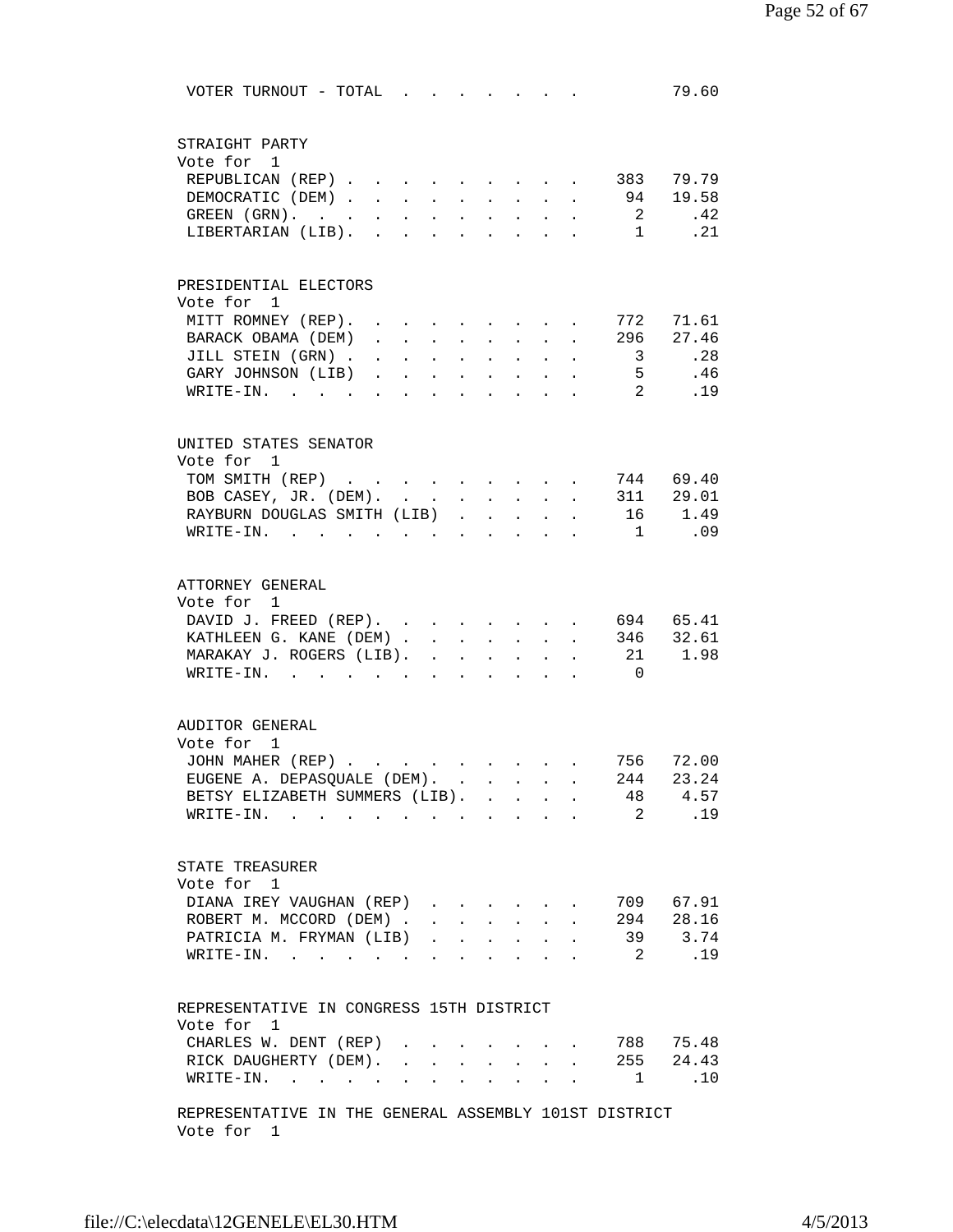| MAUREE GINGRICH (REP) 921 98.61<br>WRITE-IN. 13 1.39                      |  |  |                           |                    |                           |              |                |                                                                                                                       |
|---------------------------------------------------------------------------|--|--|---------------------------|--------------------|---------------------------|--------------|----------------|-----------------------------------------------------------------------------------------------------------------------|
| RUN TIME:02:35 PM NOVEMBER $6, 2012$                                      |  |  |                           |                    |                           |              |                | PRECINCT REPORT      LEBANON COUNTY, PENNSYLVANIA     OFFICIAL RETURNS<br>RUN DATE:04/05/13     2012 GENERAL ELECTION |
|                                                                           |  |  |                           |                    |                           |              |                |                                                                                                                       |
| 0046 28W N. LONDONDERRY - WE                                              |  |  |                           |                    |                           |              |                | VOTES PERCENT                                                                                                         |
| REGISTERED VOTERS - TOTAL 2207<br>BALLOTS CAST - TOTAL. 1773              |  |  |                           |                    |                           |              |                |                                                                                                                       |
| VOTER TURNOUT - TOTAL $\ldots$                                            |  |  |                           |                    |                           |              |                | 80.34                                                                                                                 |
| STRAIGHT PARTY                                                            |  |  |                           |                    |                           |              |                |                                                                                                                       |
| Vote for 1<br>REPUBLICAN (REP) 558 72.94                                  |  |  |                           |                    |                           |              |                |                                                                                                                       |
| DEMOCRATIC (DEM) 203 26.54                                                |  |  |                           |                    |                           |              |                |                                                                                                                       |
| GREEN $(GRN)$ .                                                           |  |  |                           |                    |                           |              | $\overline{0}$ |                                                                                                                       |
| LIBERTARIAN (LIB). 4 .52                                                  |  |  |                           |                    |                           |              |                |                                                                                                                       |
| PRESIDENTIAL ELECTORS                                                     |  |  |                           |                    |                           |              |                |                                                                                                                       |
| Vote for 1<br>MITT ROMNEY (REP). 1141 64.68                               |  |  |                           |                    |                           |              |                |                                                                                                                       |
| BARACK OBAMA (DEM) 607 34.41                                              |  |  |                           |                    |                           |              |                |                                                                                                                       |
| JILL STEIN (GRN)                                                          |  |  |                           |                    |                           |              |                | 3 . 17                                                                                                                |
| GARY JOHNSON (LIB)                                                        |  |  |                           |                    |                           |              |                | $\cdot$ 11 .62                                                                                                        |
| WRITE-IN. 2                                                               |  |  |                           |                    |                           |              |                | .11                                                                                                                   |
| UNITED STATES SENATOR<br>Vote for 1                                       |  |  |                           |                    |                           |              |                |                                                                                                                       |
| TOM SMITH (REP) 1041 59.49                                                |  |  |                           |                    |                           |              |                |                                                                                                                       |
| BOB CASEY, JR. (DEM). 689 39.37                                           |  |  |                           |                    |                           |              |                |                                                                                                                       |
| RAYBURN DOUGLAS SMITH (LIB) 20 1.14                                       |  |  |                           |                    |                           |              |                |                                                                                                                       |
| WRITE-IN.                                                                 |  |  |                           |                    |                           |              | $\overline{0}$ |                                                                                                                       |
| ATTORNEY GENERAL                                                          |  |  |                           |                    |                           |              |                |                                                                                                                       |
| Vote for 1                                                                |  |  |                           |                    |                           |              |                |                                                                                                                       |
| DAVID J. FREED (REP).<br>KATHLEEN G. KANE (DEM) 699 40.33                 |  |  |                           |                    |                           |              | 1010           | 58.28                                                                                                                 |
| MARAKAY J. ROGERS (LIB). 23 1.33                                          |  |  |                           |                    |                           |              |                |                                                                                                                       |
| WRITE-IN.                                                                 |  |  |                           |                    |                           |              |                | 1.06                                                                                                                  |
| AUDITOR GENERAL                                                           |  |  |                           |                    |                           |              |                |                                                                                                                       |
| Vote for 1                                                                |  |  |                           |                    |                           |              |                |                                                                                                                       |
| JOHN MAHER (REP) 1127 66.18                                               |  |  |                           |                    |                           |              |                |                                                                                                                       |
| EUGENE A. DEPASQUALE (DEM). 515<br>BETSY ELIZABETH SUMMERS (LIB). 61 3.58 |  |  |                           |                    |                           |              |                | 30.24                                                                                                                 |
| WRITE-IN.                                                                 |  |  |                           |                    |                           |              | $\overline{0}$ |                                                                                                                       |
| STATE TREASURER                                                           |  |  |                           |                    |                           |              |                |                                                                                                                       |
| Vote for 1                                                                |  |  |                           |                    |                           |              |                |                                                                                                                       |
| DIANA IREY VAUGHAN (REP)                                                  |  |  |                           |                    |                           |              | 1017           | 60.32<br>610 36.18                                                                                                    |
| ROBERT M. MCCORD (DEM)<br>PATRICIA M. FRYMAN (LIB)                        |  |  | $\mathbf{L}^{\text{max}}$ | $\Delta \sim 10^4$ | $\mathbf{L} = \mathbf{L}$ | $\mathbf{r}$ |                | 59 3.50                                                                                                               |
|                                                                           |  |  |                           |                    |                           |              |                |                                                                                                                       |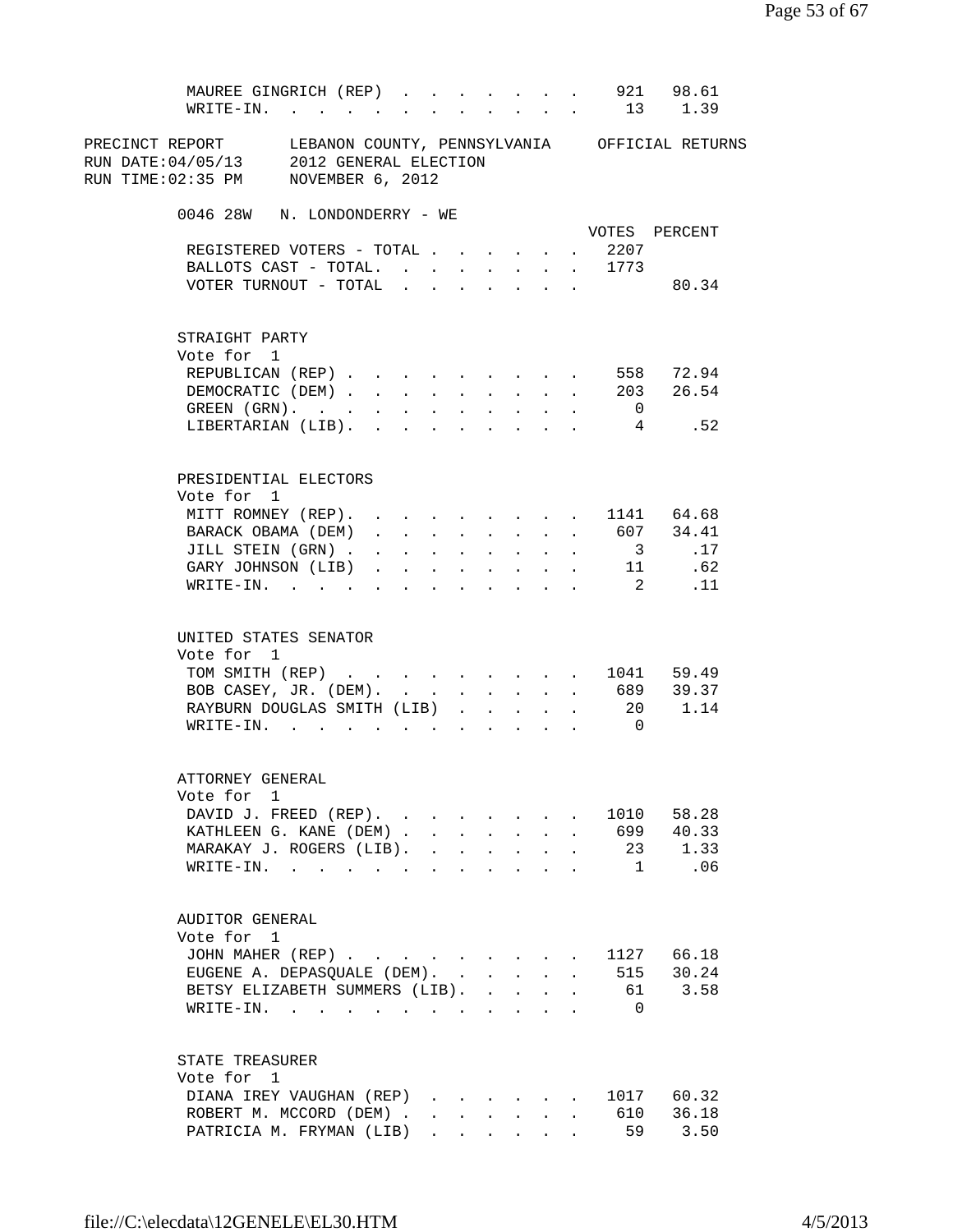| $W\text{RITE}-\text{IN}.$                                                                                                                      |                                                     |                                                                                                                          |                                 |              |                                      |                                                           | - 0                     |                        |  |
|------------------------------------------------------------------------------------------------------------------------------------------------|-----------------------------------------------------|--------------------------------------------------------------------------------------------------------------------------|---------------------------------|--------------|--------------------------------------|-----------------------------------------------------------|-------------------------|------------------------|--|
| REPRESENTATIVE IN CONGRESS 15TH DISTRICT                                                                                                       |                                                     |                                                                                                                          |                                 |              |                                      |                                                           |                         |                        |  |
| Vote for 1                                                                                                                                     |                                                     |                                                                                                                          |                                 |              |                                      |                                                           |                         |                        |  |
| CHARLES W. DENT (REP)                                                                                                                          |                                                     |                                                                                                                          |                                 |              |                                      |                                                           |                         | $\frac{1171}{2}$ 69.37 |  |
| RICK DAUGHERTY (DEM). .                                                                                                                        |                                                     |                                                                                                                          | $\ddot{\phantom{a}}$            |              |                                      |                                                           |                         | 517 30.63              |  |
|                                                                                                                                                | $\texttt{WRITE-IN.}$                                |                                                                                                                          |                                 |              |                                      |                                                           | $\overline{0}$          |                        |  |
| REPRESENTATIVE IN THE GENERAL ASSEMBLY 101ST DISTRICT<br>Vote for 1                                                                            |                                                     |                                                                                                                          |                                 |              |                                      |                                                           |                         |                        |  |
| MAUREE GINGRICH (REP) 1484 98.60                                                                                                               |                                                     |                                                                                                                          |                                 |              |                                      |                                                           |                         |                        |  |
|                                                                                                                                                | WRITE-IN. 21 1.40                                   |                                                                                                                          |                                 |              |                                      |                                                           |                         |                        |  |
|                                                                                                                                                |                                                     |                                                                                                                          |                                 |              |                                      |                                                           |                         |                        |  |
| PRECINCT REPORT LEBANON COUNTY, PENNSYLVANIA OFFICIAL RETURNS<br>RUN DATE:04/05/13 2012 GENERAL ELECTION<br>RUN TIME:02:35 PM NOVEMBER 6, 2012 |                                                     |                                                                                                                          |                                 |              |                                      |                                                           |                         |                        |  |
| 0047 29 SOUTH ANNVILLE                                                                                                                         |                                                     |                                                                                                                          |                                 |              |                                      |                                                           |                         |                        |  |
|                                                                                                                                                |                                                     |                                                                                                                          |                                 |              |                                      |                                                           |                         | VOTES PERCENT          |  |
|                                                                                                                                                | REGISTERED VOTERS - TOTAL 1794                      |                                                                                                                          |                                 |              |                                      |                                                           |                         |                        |  |
|                                                                                                                                                | BALLOTS CAST - TOTAL. 1411<br>VOTER TURNOUT - TOTAL |                                                                                                                          |                                 |              |                                      | $\mathbf{r}$ , $\mathbf{r}$ , $\mathbf{r}$ , $\mathbf{r}$ |                         | 78.65                  |  |
|                                                                                                                                                |                                                     |                                                                                                                          |                                 |              |                                      |                                                           |                         |                        |  |
| STRAIGHT PARTY<br>Vote for 1                                                                                                                   |                                                     |                                                                                                                          |                                 |              |                                      |                                                           |                         |                        |  |
|                                                                                                                                                | REPUBLICAN (REP) 477 75.12                          |                                                                                                                          |                                 |              |                                      |                                                           |                         |                        |  |
|                                                                                                                                                | DEMOCRATIC (DEM) 152 23.94                          |                                                                                                                          |                                 |              |                                      |                                                           |                         |                        |  |
|                                                                                                                                                | $GREFN$ $(GRN)$ .                                   |                                                                                                                          |                                 |              |                                      |                                                           | $\overline{\mathbf{3}}$ | 3 .47                  |  |
|                                                                                                                                                | LIBERTARIAN (LIB).                                  |                                                                                                                          |                                 |              |                                      |                                                           |                         | .47                    |  |
| PRESIDENTIAL ELECTORS<br>Vote for 1                                                                                                            |                                                     |                                                                                                                          |                                 |              |                                      |                                                           |                         |                        |  |
| MITT ROMNEY (REP).                                                                                                                             |                                                     |                                                                                                                          |                                 |              | $\sim 100$                           |                                                           |                         | . 969 69.31            |  |
| BARACK OBAMA (DEM)                                                                                                                             |                                                     |                                                                                                                          | $\Delta \sim 1000$ km s $^{-1}$ | $\mathbf{L}$ | $\mathbf{L} = \mathbf{L} \mathbf{L}$ |                                                           |                         | . 417 29.83            |  |
| JILL STEIN (GRN).                                                                                                                              | GARY JOHNSON (LIB) 6 . 43                           | $\mathbf{r} = \mathbf{r} - \mathbf{r}$ , $\mathbf{r} = \mathbf{r} - \mathbf{r}$ , $\mathbf{r} = \mathbf{r} - \mathbf{r}$ |                                 |              |                                      |                                                           |                         | 3 .21                  |  |
|                                                                                                                                                | WRITE-IN.                                           |                                                                                                                          |                                 |              |                                      |                                                           | $\mathcal{E}$           | .21                    |  |
|                                                                                                                                                |                                                     |                                                                                                                          |                                 |              |                                      |                                                           |                         |                        |  |
| UNITED STATES SENATOR<br>Vote for 1                                                                                                            |                                                     |                                                                                                                          |                                 |              |                                      |                                                           |                         |                        |  |
|                                                                                                                                                | TOM SMITH (REP)                                     |                                                                                                                          |                                 |              |                                      |                                                           |                         | 921 66.55              |  |
|                                                                                                                                                | BOB CASEY, JR. (DEM).                               |                                                                                                                          |                                 |              |                                      |                                                           |                         | 446 32.23              |  |
|                                                                                                                                                | RAYBURN DOUGLAS SMITH (LIB)                         |                                                                                                                          |                                 |              |                                      |                                                           |                         | 17 1.23                |  |
|                                                                                                                                                | WRITE-IN.                                           |                                                                                                                          |                                 |              |                                      |                                                           | $\bigcap$               |                        |  |
| ATTORNEY GENERAL<br>Vote for 1                                                                                                                 |                                                     |                                                                                                                          |                                 |              |                                      |                                                           |                         |                        |  |
|                                                                                                                                                | DAVID J. FREED (REP).                               |                                                                                                                          |                                 |              |                                      |                                                           |                         | 875 64.10              |  |
|                                                                                                                                                | KATHLEEN G. KANE (DEM)                              |                                                                                                                          |                                 |              |                                      |                                                           |                         | 464 33.99              |  |
|                                                                                                                                                | MARAKAY J. ROGERS (LIB).                            |                                                                                                                          |                                 |              |                                      |                                                           |                         | 26 1.90                |  |
|                                                                                                                                                | WRITE-IN.                                           |                                                                                                                          |                                 |              |                                      |                                                           | $\overline{0}$          |                        |  |
|                                                                                                                                                |                                                     |                                                                                                                          |                                 |              |                                      |                                                           |                         |                        |  |

 AUDITOR GENERAL Vote for 1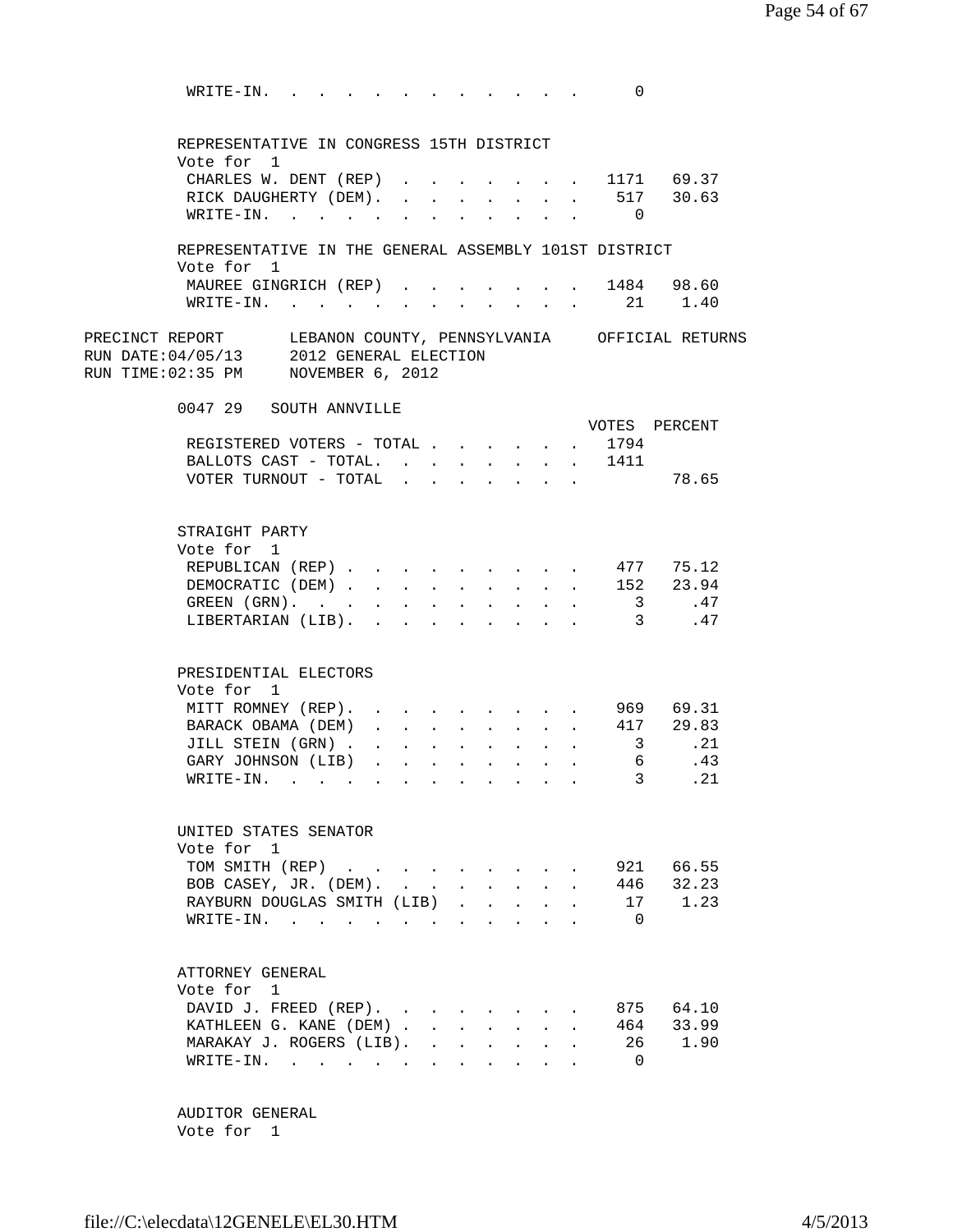| JOHN MAHER (REP)                                                                                                             |                                                                                                                          |                   |                            |                      |                                                                                                                  |               |                                      |                | 936 69.23     |  |
|------------------------------------------------------------------------------------------------------------------------------|--------------------------------------------------------------------------------------------------------------------------|-------------------|----------------------------|----------------------|------------------------------------------------------------------------------------------------------------------|---------------|--------------------------------------|----------------|---------------|--|
| EUGENE A. DEPASQUALE (DEM).                                                                                                  |                                                                                                                          |                   |                            |                      | $\mathbf{r}$ , $\mathbf{r}$ , $\mathbf{r}$ , $\mathbf{r}$                                                        |               |                                      |                | 363 26.85     |  |
| BETSY ELIZABETH SUMMERS (LIB).                                                                                               |                                                                                                                          |                   |                            |                      |                                                                                                                  |               | $\mathbf{A}$                         |                | 53 3.92       |  |
| $W\text{RITE}-\text{IN}.$<br>$\sim$ $\sim$                                                                                   | the contract of the contract of the contract of the contract of the contract of the contract of the contract of          |                   |                            |                      |                                                                                                                  |               |                                      | $\overline{0}$ |               |  |
|                                                                                                                              |                                                                                                                          |                   |                            |                      |                                                                                                                  |               |                                      |                |               |  |
| STATE TREASURER                                                                                                              |                                                                                                                          |                   |                            |                      |                                                                                                                  |               |                                      |                |               |  |
| Vote for 1                                                                                                                   |                                                                                                                          |                   |                            |                      |                                                                                                                  |               |                                      |                |               |  |
| DIANA IREY VAUGHAN (REP)                                                                                                     |                                                                                                                          |                   |                            |                      |                                                                                                                  |               |                                      |                | 892 66.52     |  |
| ROBERT M. MCCORD (DEM).                                                                                                      |                                                                                                                          | $\mathbf{L}$      | $\mathbf{L}^{\text{max}}$  | $\mathbf{L}$         | $\mathbf{L}^{\text{max}}$                                                                                        | $\sim$ $\sim$ | $\mathbf{L}$                         |                | 402 29.98     |  |
| PATRICIA M. FRYMAN (LIB)                                                                                                     |                                                                                                                          | $\mathbf{L}$      | $\mathbf{L}$               |                      |                                                                                                                  |               |                                      |                | 46 3.43       |  |
| $\texttt{WRTTE-IN.}$                                                                                                         |                                                                                                                          | $\sim$ 100 $\sim$ | $\sim$                     | $\ddot{\phantom{a}}$ | $\mathbf{L}$                                                                                                     |               |                                      |                | 1 .07         |  |
|                                                                                                                              |                                                                                                                          |                   |                            |                      |                                                                                                                  |               |                                      |                |               |  |
| REPRESENTATIVE IN CONGRESS 15TH DISTRICT                                                                                     |                                                                                                                          |                   |                            |                      |                                                                                                                  |               |                                      |                |               |  |
| Vote for 1                                                                                                                   |                                                                                                                          |                   |                            |                      |                                                                                                                  |               |                                      |                |               |  |
| CHARLES W. DENT (REP)                                                                                                        |                                                                                                                          |                   |                            |                      |                                                                                                                  |               |                                      |                | 948 70.38     |  |
| RICK DAUGHERTY (DEM).                                                                                                        |                                                                                                                          |                   |                            |                      | $\mathbf{L} = \mathbf{L} \mathbf{L} + \mathbf{L} \mathbf{L}$                                                     |               |                                      | 399            | 29.62         |  |
| WRITE-IN.                                                                                                                    | $\sim 100$                                                                                                               |                   |                            |                      |                                                                                                                  |               |                                      | $\overline{0}$ |               |  |
|                                                                                                                              |                                                                                                                          |                   |                            |                      |                                                                                                                  |               |                                      |                |               |  |
| REPRESENTATIVE IN THE GENERAL ASSEMBLY 101ST DISTRICT<br>Vote for 1                                                          |                                                                                                                          |                   |                            |                      |                                                                                                                  |               |                                      |                |               |  |
| MAUREE GINGRICH (REP) 1195 98.60                                                                                             |                                                                                                                          |                   |                            |                      |                                                                                                                  |               |                                      |                |               |  |
| WRITE-IN.<br>the contract of the contract of the contract of the contract of the contract of the contract of the contract of |                                                                                                                          |                   |                            |                      |                                                                                                                  |               |                                      |                | 17 1.40       |  |
|                                                                                                                              |                                                                                                                          |                   |                            |                      |                                                                                                                  |               |                                      |                |               |  |
| PRECINCT REPORT LEBANON COUNTY, PENNSYLVANIA OFFICIAL RETURNS                                                                |                                                                                                                          |                   |                            |                      |                                                                                                                  |               |                                      |                |               |  |
| RUN DATE: 04/05/13<br>2012 GENERAL ELECTION                                                                                  |                                                                                                                          |                   |                            |                      |                                                                                                                  |               |                                      |                |               |  |
| RUN TIME:02:35 PM<br>NOVEMBER 6, 2012                                                                                        |                                                                                                                          |                   |                            |                      |                                                                                                                  |               |                                      |                |               |  |
|                                                                                                                              |                                                                                                                          |                   |                            |                      |                                                                                                                  |               |                                      |                |               |  |
| 0048 30N S. LEBANON - NORTH                                                                                                  |                                                                                                                          |                   |                            |                      |                                                                                                                  |               |                                      |                |               |  |
|                                                                                                                              |                                                                                                                          |                   |                            |                      |                                                                                                                  |               |                                      |                |               |  |
|                                                                                                                              |                                                                                                                          |                   |                            |                      |                                                                                                                  |               |                                      |                | VOTES PERCENT |  |
| REGISTERED VOTERS - TOTAL                                                                                                    |                                                                                                                          |                   |                            |                      |                                                                                                                  |               |                                      | . 2017         |               |  |
| BALLOTS CAST - TOTAL. 1442                                                                                                   |                                                                                                                          |                   |                            |                      |                                                                                                                  |               |                                      |                |               |  |
| VOTER TURNOUT - TOTAL $\cdot \cdot \cdot \cdot \cdot \cdot$                                                                  |                                                                                                                          |                   |                            |                      |                                                                                                                  |               |                                      |                | 71.49         |  |
|                                                                                                                              |                                                                                                                          |                   |                            |                      |                                                                                                                  |               |                                      |                |               |  |
|                                                                                                                              |                                                                                                                          |                   |                            |                      |                                                                                                                  |               |                                      |                |               |  |
| STRAIGHT PARTY                                                                                                               |                                                                                                                          |                   |                            |                      |                                                                                                                  |               |                                      |                |               |  |
| Vote for 1                                                                                                                   |                                                                                                                          |                   |                            |                      |                                                                                                                  |               |                                      |                |               |  |
| REPUBLICAN (REP) 456 64.96                                                                                                   |                                                                                                                          |                   |                            |                      |                                                                                                                  |               |                                      |                |               |  |
| DEMOCRATIC (DEM)                                                                                                             |                                                                                                                          |                   |                            |                      | and the company of the company of the company of the company of the company of the company of the company of the |               |                                      |                | 238 33.90     |  |
| GREEN $(GRN)$ .                                                                                                              |                                                                                                                          |                   |                            |                      |                                                                                                                  |               |                                      | $\overline{2}$ | .28           |  |
| LIBERTARIAN (LIB).                                                                                                           |                                                                                                                          |                   |                            |                      |                                                                                                                  |               |                                      | 6              | .85           |  |
|                                                                                                                              |                                                                                                                          |                   |                            |                      |                                                                                                                  |               |                                      |                |               |  |
| PRESIDENTIAL ELECTORS                                                                                                        |                                                                                                                          |                   |                            |                      |                                                                                                                  |               |                                      |                |               |  |
| Vote for 1                                                                                                                   |                                                                                                                          |                   |                            |                      |                                                                                                                  |               |                                      |                |               |  |
|                                                                                                                              |                                                                                                                          |                   |                            |                      |                                                                                                                  |               |                                      | 891            | 62.22         |  |
| MITT ROMNEY (REP).                                                                                                           | $\mathbf{r} = \mathbf{r} \cdot \mathbf{r}$                                                                               |                   | $\mathcal{L}^{\text{max}}$ |                      | $\mathbf{r}$ and $\mathbf{r}$                                                                                    |               |                                      | 517            | 36.10         |  |
| BARACK OBAMA (DEM)                                                                                                           |                                                                                                                          |                   |                            |                      |                                                                                                                  |               |                                      | $\overline{4}$ |               |  |
| JILL STEIN (GRN).                                                                                                            | $\mathbf{r} = \mathbf{r} - \mathbf{r}$ , $\mathbf{r} = \mathbf{r} - \mathbf{r}$ , $\mathbf{r} = \mathbf{r} - \mathbf{r}$ |                   |                            |                      |                                                                                                                  |               |                                      |                | .28           |  |
| GARY JOHNSON (LIB)                                                                                                           |                                                                                                                          |                   |                            |                      |                                                                                                                  |               | $\ddot{\phantom{a}}$                 |                | 15 1.05       |  |
| WRITE-IN.                                                                                                                    |                                                                                                                          |                   |                            |                      |                                                                                                                  |               |                                      |                | 5<br>.35      |  |
|                                                                                                                              |                                                                                                                          |                   |                            |                      |                                                                                                                  |               |                                      |                |               |  |
| UNITED STATES SENATOR                                                                                                        |                                                                                                                          |                   |                            |                      |                                                                                                                  |               |                                      |                |               |  |
| Vote for 1                                                                                                                   |                                                                                                                          |                   |                            |                      |                                                                                                                  |               |                                      |                |               |  |
| TOM SMITH (REP)                                                                                                              |                                                                                                                          |                   |                            |                      |                                                                                                                  |               |                                      | 847            | 60.41         |  |
| BOB CASEY, JR. (DEM).                                                                                                        |                                                                                                                          |                   |                            |                      |                                                                                                                  |               |                                      | 528            | 37.66         |  |
| RAYBURN DOUGLAS SMITH (LIB)<br>WRITE-IN.                                                                                     |                                                                                                                          |                   |                            |                      |                                                                                                                  |               | $\mathbf{r}$<br>$\ddot{\phantom{a}}$ | $\Omega$       | 27 1.93       |  |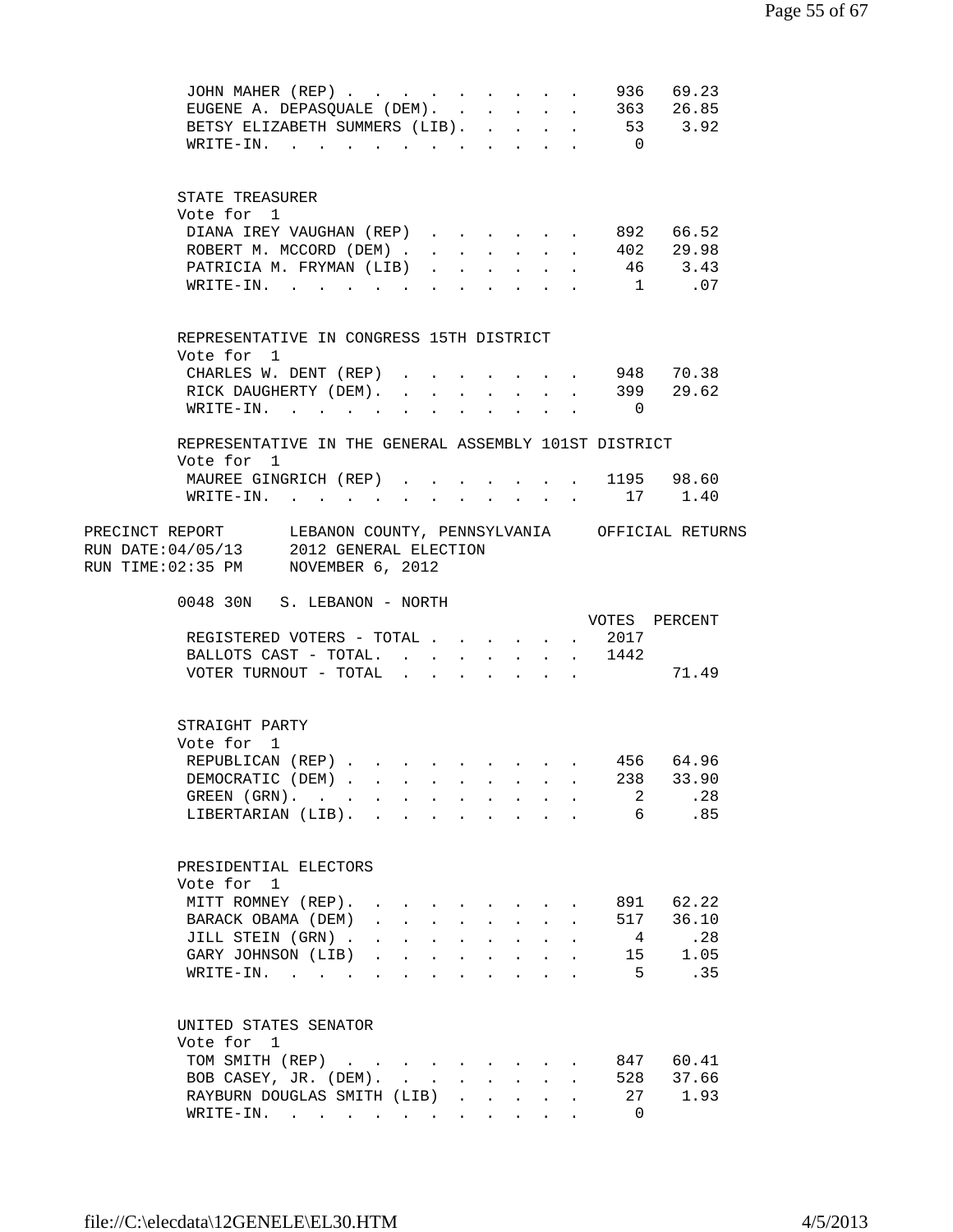| ATTORNEY GENERAL                                                                                                                                |                      |                  |                      |                           |                                                                                               |                  |                |                          |  |
|-------------------------------------------------------------------------------------------------------------------------------------------------|----------------------|------------------|----------------------|---------------------------|-----------------------------------------------------------------------------------------------|------------------|----------------|--------------------------|--|
| Vote for 1                                                                                                                                      |                      |                  |                      |                           |                                                                                               |                  |                |                          |  |
| DAVID J. FREED (REP).                                                                                                                           |                      |                  |                      |                           |                                                                                               |                  |                | 796 57.43                |  |
| KATHLEEN G. KANE (DEM) 549 39.61                                                                                                                |                      |                  |                      |                           |                                                                                               |                  |                |                          |  |
| MARAKAY J. ROGERS (LIB). .                                                                                                                      |                      | $\mathbf{L}$     |                      | $\mathbf{L}$              | $\mathbf{r}$                                                                                  |                  |                | . 40 2.89                |  |
| $\texttt{WRITE-IN.}$                                                                                                                            |                      | $\sim$ 100 $\pm$ | $\ddot{\phantom{a}}$ |                           | $\cdot$ $\cdot$ $\cdot$                                                                       |                  |                | 1 .07                    |  |
|                                                                                                                                                 |                      |                  |                      |                           |                                                                                               |                  |                |                          |  |
| AUDITOR GENERAL                                                                                                                                 |                      |                  |                      |                           |                                                                                               |                  |                |                          |  |
| Vote for 1                                                                                                                                      |                      |                  |                      |                           |                                                                                               |                  |                |                          |  |
| JOHN MAHER (REP)                                                                                                                                |                      |                  |                      |                           |                                                                                               |                  |                | . 858 63.09              |  |
| EUGENE A. DEPASQUALE (DEM).                                                                                                                     |                      |                  |                      |                           | $\mathbf{L} = \mathbf{L} \times \mathbf{L}$                                                   |                  |                | 440 32.35                |  |
| BETSY ELIZABETH SUMMERS (LIB).                                                                                                                  |                      |                  |                      | $\mathbf{L} = \mathbf{L}$ | $\mathbf{L}$                                                                                  | $\mathbf{L}$     |                | 62 4.56                  |  |
| $\texttt{WRTTE-IN.}$                                                                                                                            |                      |                  |                      | $\sim$                    |                                                                                               |                  | $\overline{0}$ |                          |  |
|                                                                                                                                                 |                      |                  |                      |                           |                                                                                               |                  |                |                          |  |
|                                                                                                                                                 |                      |                  |                      |                           |                                                                                               |                  |                |                          |  |
| STATE TREASURER                                                                                                                                 |                      |                  |                      |                           |                                                                                               |                  |                |                          |  |
| Vote for 1                                                                                                                                      |                      |                  |                      |                           |                                                                                               |                  |                |                          |  |
| DIANA IREY VAUGHAN (REP)                                                                                                                        |                      |                  |                      |                           |                                                                                               | $\mathbf{A}$     |                | 800 58.87<br>$497$ 36.57 |  |
| ROBERT M. MCCORD (DEM).                                                                                                                         | $\mathbf{r}$         | $\mathbf{L}$     | $\mathbf{r}$         | $\mathbf{L}$              |                                                                                               | $\mathbf{L}$     |                | 62 4.56                  |  |
| PATRICIA M. FRYMAN (LIB)                                                                                                                        |                      |                  |                      |                           |                                                                                               |                  | $\bigcap$      |                          |  |
| $\texttt{WRTTE-IN.}$                                                                                                                            | $\mathbf{r}$         |                  |                      |                           |                                                                                               |                  |                |                          |  |
|                                                                                                                                                 |                      |                  |                      |                           |                                                                                               |                  |                |                          |  |
| REPRESENTATIVE IN CONGRESS 6TH DISTRICT                                                                                                         |                      |                  |                      |                           |                                                                                               |                  |                |                          |  |
| Vote for 1                                                                                                                                      |                      |                  |                      |                           |                                                                                               |                  |                |                          |  |
| JIM GERLACH (REP).                                                                                                                              |                      |                  |                      |                           |                                                                                               |                  |                |                          |  |
| MANAN M. TRIVEDI (DEM).                                                                                                                         | $\ddot{\phantom{a}}$ |                  |                      |                           |                                                                                               |                  |                | 933 68.91<br>420 31.02   |  |
| WRITE-IN.                                                                                                                                       |                      |                  |                      |                           |                                                                                               |                  | 1              | .07                      |  |
|                                                                                                                                                 |                      |                  |                      |                           |                                                                                               |                  |                |                          |  |
| REPRESENTATIVE IN THE GENERAL ASSEMBLY 102ND DISTRICT<br>Vote for 1                                                                             |                      |                  |                      |                           |                                                                                               |                  |                |                          |  |
| ROSEMARIE SWANGER (REP). 1099 98.65                                                                                                             |                      |                  |                      |                           |                                                                                               |                  |                |                          |  |
| WRITE-IN. 15 1.35                                                                                                                               |                      |                  |                      |                           |                                                                                               |                  |                |                          |  |
| PRECINCT REPORT LEBANON COUNTY, PENNSYLVANIA OFFICIAL RETURNS RUN DATE: $04/05/13$ 2012 GENERAL ELECTION<br>RUN TIME: 02:35 PM NOVEMBER 6, 2012 |                      |                  |                      |                           |                                                                                               |                  |                |                          |  |
| 0049 30S S. LEBANON - SOUTH                                                                                                                     |                      |                  |                      |                           |                                                                                               |                  |                |                          |  |
|                                                                                                                                                 |                      |                  |                      |                           |                                                                                               |                  |                | VOTES PERCENT            |  |
| REGISTERED VOTERS - TOTAL                                                                                                                       |                      |                  |                      |                           |                                                                                               | $\sim$ 100 $\pm$ | 2021           |                          |  |
| BALLOTS CAST - TOTAL 1615                                                                                                                       |                      |                  |                      |                           |                                                                                               |                  |                |                          |  |
| VOTER TURNOUT - TOTAL $\cdot \cdot \cdot \cdot \cdot \cdot$                                                                                     |                      |                  |                      |                           |                                                                                               |                  |                | 79.91                    |  |
| STRAIGHT PARTY<br>Vote for 1                                                                                                                    |                      |                  |                      |                           |                                                                                               |                  |                |                          |  |
| REPUBLICAN (REP)                                                                                                                                |                      |                  |                      |                           |                                                                                               |                  | 497            | 70.50                    |  |
| DEMOCRATIC (DEM) 204                                                                                                                            |                      |                  |                      |                           |                                                                                               |                  |                | 28.94                    |  |
| GREEN (GRN).                                                                                                                                    |                      |                  |                      |                           | $\mathbf{r} = \mathbf{r} \cdot \mathbf{r}$ , where $\mathbf{r} = \mathbf{r} \cdot \mathbf{r}$ |                  |                | 1.14                     |  |
| LIBERTARIAN (LIB).                                                                                                                              |                      |                  |                      |                           |                                                                                               |                  |                | $3 \sim$<br>.43          |  |
| PRESIDENTIAL ELECTORS<br>Vote for 1                                                                                                             |                      |                  |                      |                           |                                                                                               |                  |                |                          |  |
| MITT ROMNEY (REP). 1073 66.98                                                                                                                   |                      |                  |                      |                           |                                                                                               |                  |                |                          |  |
| BARACK OBAMA (DEM) 514 32.08                                                                                                                    |                      |                  |                      |                           |                                                                                               |                  |                |                          |  |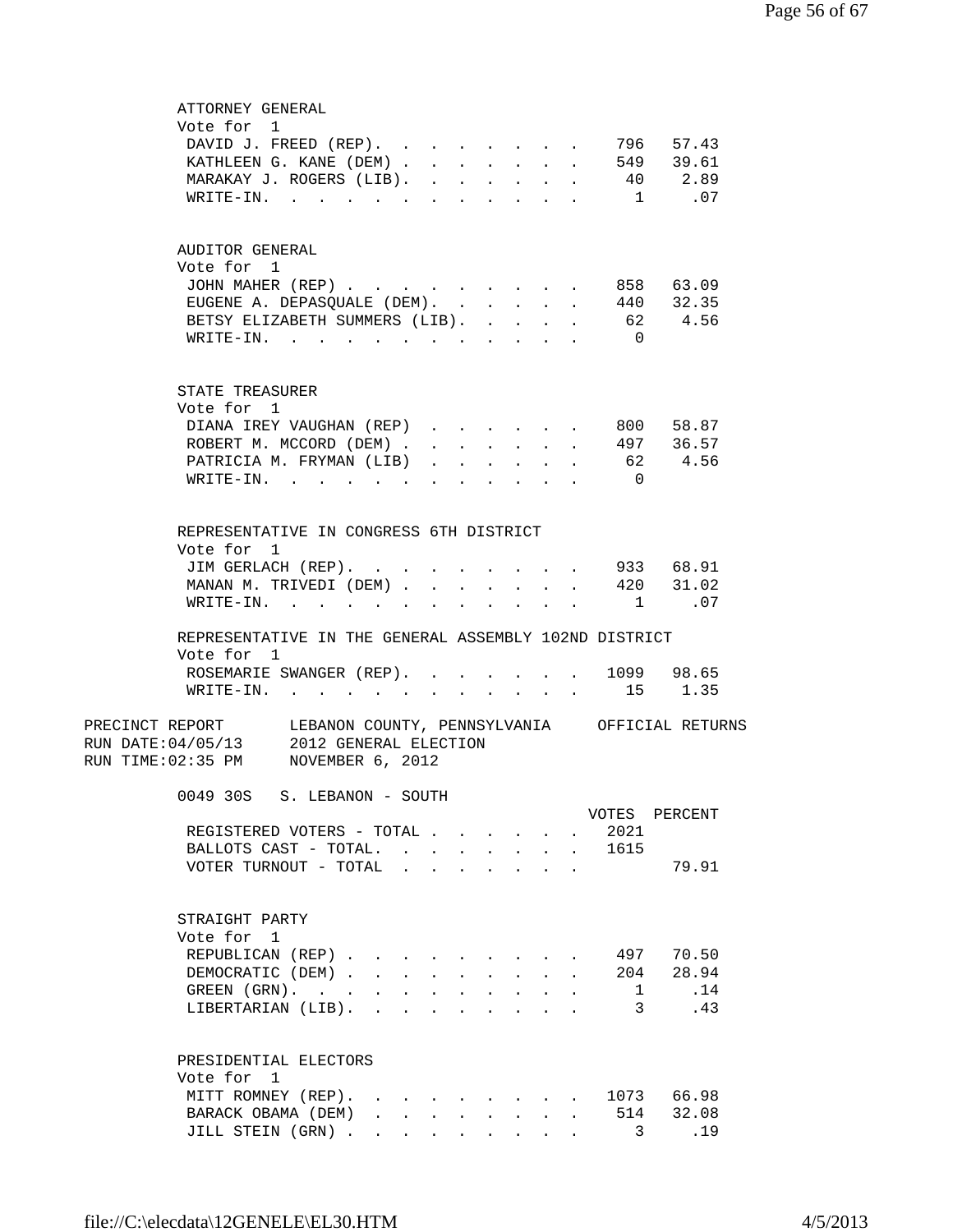| GARY JOHNSON (LIB)<br>9<br>$\mathbf{r} = \mathbf{r} + \mathbf{r} + \mathbf{r} + \mathbf{r} + \mathbf{r}$<br>3 <sup>7</sup><br>WRITE-IN.<br>$\sim$ $\sim$ $\sim$ $\sim$                                                                                                                                                                                                                               | .56<br>.19           |
|------------------------------------------------------------------------------------------------------------------------------------------------------------------------------------------------------------------------------------------------------------------------------------------------------------------------------------------------------------------------------------------------------|----------------------|
| UNITED STATES SENATOR<br>Vote for 1<br>993 62.41<br>TOM SMITH (REP)<br>576 36.20<br>BOB CASEY, JR. (DEM). .<br>$\mathcal{L}^{\text{max}}$<br>$\mathcal{L}^{\text{max}}$<br>$\mathcal{L}^{\text{max}}$<br>$\mathbf{r}$<br>$\mathbf{L}$<br>$\sim$ $-$<br>RAYBURN DOUGLAS SMITH (LIB)<br>$\mathbf{L}$<br>$\sim$<br>$\mathbf{r}$<br>$\texttt{WRTTE-IN.}$<br>$\mathbf{L}$<br>$\mathbf{L}$<br>$\mathbf{r}$ | $21 \t 1.32$<br>1.06 |
| ATTORNEY GENERAL<br>Vote for 1<br>910 58.52<br>DAVID J. FREED (REP).<br>KATHLEEN G. KANE (DEM)<br>614<br>$\mathbf{L}$<br>$\mathbf{L}$<br>$\mathbf{L}$<br>$\mathbf{r}$<br>$\mathbf{A}$<br>31 1.99<br>MARAKAY J. ROGERS (LIB).<br>$\sim$<br>$\sim$<br>$W\text{RITE}-\text{IN}$ .<br>$\overline{0}$<br>$\mathbf{r}$ , $\mathbf{r}$ , $\mathbf{r}$<br>$\sim$<br>$\sim$                                   | 39.49                |
| AUDITOR GENERAL<br>Vote for 1<br>JOHN MAHER (REP) 1035 67.30<br>EUGENE A. DEPASQUALE (DEM). .<br>444 28.87<br>$\mathbf{r}$ , $\mathbf{r}$ , $\mathbf{r}$<br>BETSY ELIZABETH SUMMERS (LIB). .<br>59<br>WRITE-IN. .<br>$\overline{0}$<br>$\mathbf{r} = \mathbf{r}$ , $\mathbf{r} = \mathbf{r}$                                                                                                         | 3.84                 |
| STATE TREASURER<br>Vote for 1<br>953 62.45<br>DIANA IREY VAUGHAN (REP)<br>ROBERT M. MCCORD (DEM).<br>528<br>$\mathbf{r}$ , $\mathbf{r}$ , $\mathbf{r}$<br>$\sim$<br>$\ddot{\phantom{0}}$<br>45 2.95<br>PATRICIA M. FRYMAN (LIB)<br>$WRITE-IN.$<br>$\overline{0}$                                                                                                                                     | 34.60                |
| REPRESENTATIVE IN CONGRESS 6TH DISTRICT<br>Vote for<br>$\mathbf{1}$<br>JIM GERLACH (REP).<br>$\cdot$ $\cdot$ $\cdot$ 1106<br>MANAN M. TRIVEDI (DEM)<br>430<br>WRITE-IN. 1 .07<br>REPRESENTATIVE IN THE GENERAL ASSEMBLY 102ND DISTRICT<br>Vote for 1<br>ROSEMARIE SWANGER (REP). 1310 98.50<br>WRITE-IN. 20 1.50                                                                                     | 71.96<br>27.98       |
| PRECINCT REPORT LEBANON COUNTY, PENNSYLVANIA OFFICIAL RETURNS<br>RUN DATE: 04/05/13 2012 GENERAL ELECTION<br>RUN TIME: 02:35 PM NOVEMBER 6, 2012                                                                                                                                                                                                                                                     |                      |
| 0050 30W S. LEBANON - WEST<br>VOTES PERCENT<br>REGISTERED VOTERS - TOTAL<br>1771<br>BALLOTS CAST - TOTAL. 1297<br>VOTER TURNOUT - TOTAL                                                                                                                                                                                                                                                              | 73.24                |
| STRAIGHT PARTY                                                                                                                                                                                                                                                                                                                                                                                       |                      |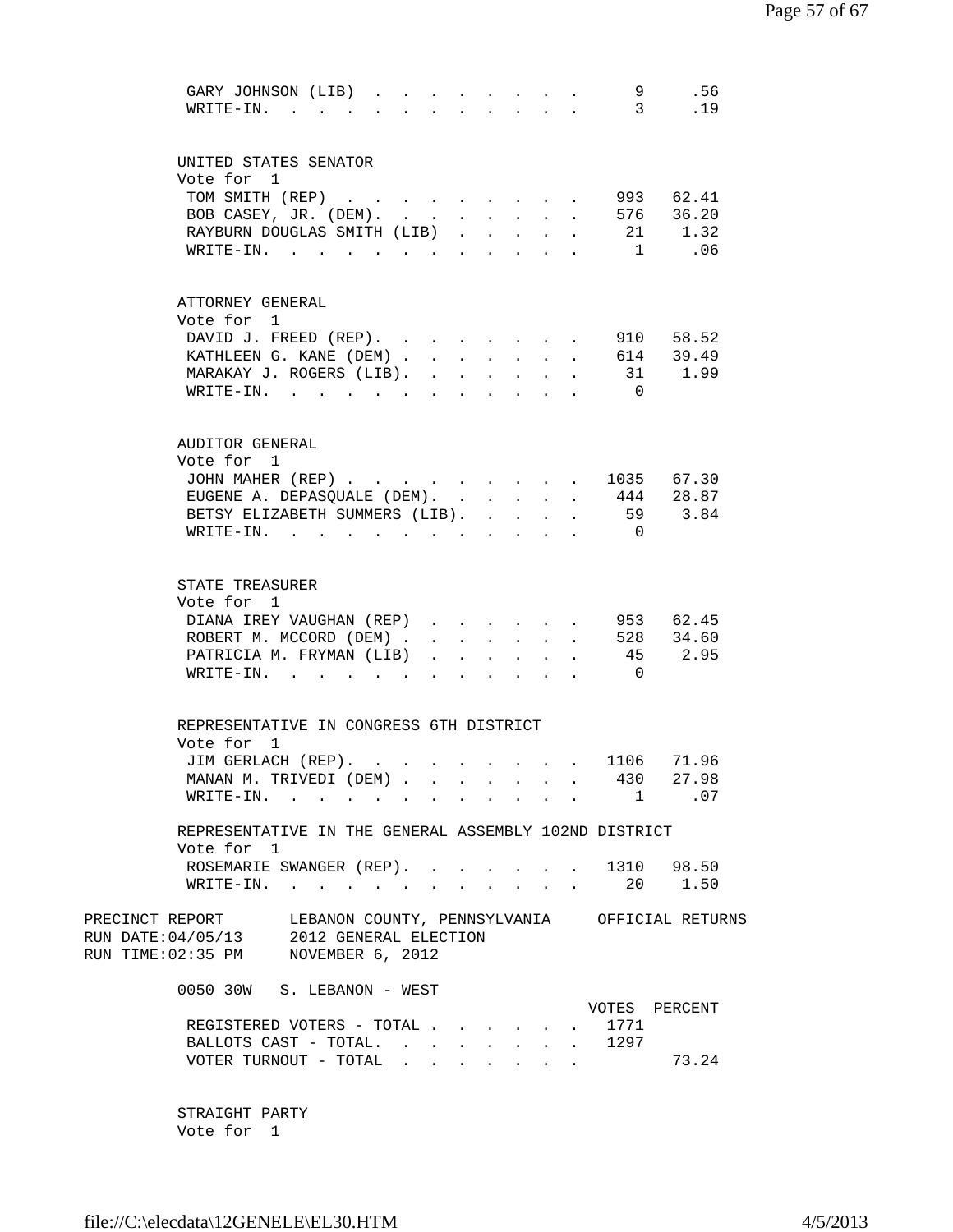| REPUBLICAN (REP)<br>DEMOCRATIC (DEM)<br>GREEN (GRN).                                                      |                           |              | $\sim$                                   | $\sim$<br>$\sim$                                                                                                                                        | $\mathbf{L}^{\text{max}}$ | $\mathbf{r}$ , $\mathbf{r}$ , $\mathbf{r}$ , $\mathbf{r}$ , $\mathbf{r}$<br>$\mathbf{L}^{\text{max}}$ | $\sim$                    | $\mathbf{r}$         |                          | 353 63.72<br>195 35.20<br>2 .36 |  |
|-----------------------------------------------------------------------------------------------------------|---------------------------|--------------|------------------------------------------|---------------------------------------------------------------------------------------------------------------------------------------------------------|---------------------------|-------------------------------------------------------------------------------------------------------|---------------------------|----------------------|--------------------------|---------------------------------|--|
| LIBERTARIAN (LIB).                                                                                        |                           |              | $\mathbf{L}$                             | $\mathbf{r}$ , $\mathbf{r}$ , $\mathbf{r}$                                                                                                              |                           |                                                                                                       |                           |                      | 4                        | .72                             |  |
| PRESIDENTIAL ELECTORS<br>Vote for 1                                                                       |                           |              |                                          |                                                                                                                                                         |                           |                                                                                                       |                           |                      |                          |                                 |  |
| MITT ROMNEY (REP).                                                                                        |                           |              |                                          | $\mathbf{r} = \mathbf{r} + \mathbf{r} + \mathbf{r} + \mathbf{r}$                                                                                        |                           |                                                                                                       |                           |                      |                          | 772 60.08                       |  |
| BARACK OBAMA (DEM)                                                                                        | $1 - 1 - 1 = 1$           |              |                                          | $\sim$                                                                                                                                                  | $\sim$ 100 $\pm$          | $\mathbf{r}$ , $\mathbf{r}$ , $\mathbf{r}$                                                            |                           |                      |                          | 487 37.90                       |  |
| JILL STEIN (GRN).                                                                                         | $\ddot{\phantom{0}}$      | $\mathbf{r}$ | $\mathbf{L}$                             | $\mathbf{L}^{\text{max}}$                                                                                                                               | $\Delta \sim 10^4$        | $\mathcal{L}^{\text{max}}$                                                                            | $\sim$ 100 $\pm$          | $\ddot{\phantom{a}}$ | 6                        | .47                             |  |
| GARY JOHNSON (LIB)                                                                                        | $\mathbf{r} = \mathbf{r}$ |              | $\mathbf{r}$                             | $\mathbf{L}$                                                                                                                                            | $\sim$                    | $\Delta \sim 10^{-11}$                                                                                | $\mathbf{L}$              |                      |                          | 17 1.32                         |  |
| $\texttt{WRTTE-IN.}$                                                                                      |                           | $\sim$       | $\mathbf{L}$                             | $\sim$                                                                                                                                                  | $\sim$                    | $\mathbf{r} = \mathbf{r}$                                                                             |                           |                      | $\overline{\mathbf{3}}$  | $\overline{23}$                 |  |
| UNITED STATES SENATOR                                                                                     |                           |              |                                          |                                                                                                                                                         |                           |                                                                                                       |                           |                      |                          |                                 |  |
| Vote for 1                                                                                                |                           |              |                                          |                                                                                                                                                         |                           |                                                                                                       |                           |                      |                          |                                 |  |
| TOM SMITH (REP)                                                                                           |                           |              |                                          |                                                                                                                                                         |                           |                                                                                                       |                           |                      |                          | 737 58.21                       |  |
| BOB CASEY, JR. (DEM).                                                                                     |                           |              |                                          |                                                                                                                                                         |                           | $\mathbf{r}$ , $\mathbf{r}$                                                                           |                           |                      |                          | 501 39.57                       |  |
| RAYBURN DOUGLAS SMITH (LIB)                                                                               |                           |              |                                          | $\mathbf{L}$                                                                                                                                            | $\mathbf{A}$              | $\mathbf{L}^{\text{max}}$                                                                             | $\mathbf{L}^{\text{max}}$ |                      |                          | 27 2.13                         |  |
| WRITE-IN.                                                                                                 |                           |              |                                          | $\mathbf{r}$ , $\mathbf{r}$ , $\mathbf{r}$ , $\mathbf{r}$                                                                                               |                           |                                                                                                       |                           |                      | $\mathbf 1$              | $\overline{\phantom{0}}$ .08    |  |
| ATTORNEY GENERAL                                                                                          |                           |              |                                          |                                                                                                                                                         |                           |                                                                                                       |                           |                      |                          |                                 |  |
| Vote for 1                                                                                                |                           |              |                                          |                                                                                                                                                         |                           |                                                                                                       |                           |                      |                          |                                 |  |
| DAVID J. FREED (REP).                                                                                     |                           |              |                                          |                                                                                                                                                         |                           |                                                                                                       |                           |                      | 686 55.06                |                                 |  |
| KATHLEEN G. KANE (DEM)                                                                                    |                           |              |                                          | $\mathbf{r} = \mathbf{r} + \mathbf{r} + \mathbf{r} + \mathbf{r} + \mathbf{r}$                                                                           |                           |                                                                                                       |                           |                      |                          | 521 41.81                       |  |
| MARAKAY J. ROGERS (LIB). .                                                                                |                           |              |                                          | $\mathbf{L}^{\text{max}}$                                                                                                                               | $\mathbf{L}$              | $\mathbf{r} = \mathbf{r} + \mathbf{r}$ .                                                              |                           |                      | 38                       | 3.05                            |  |
| $\texttt{WRTTE-IN.}$                                                                                      |                           |              | $\ddot{\phantom{0}}$                     |                                                                                                                                                         |                           |                                                                                                       |                           |                      | $\mathbf{1}$             | .08                             |  |
| AUDITOR GENERAL                                                                                           |                           |              |                                          |                                                                                                                                                         |                           |                                                                                                       |                           |                      |                          |                                 |  |
| Vote for 1                                                                                                |                           |              |                                          |                                                                                                                                                         |                           |                                                                                                       |                           |                      |                          |                                 |  |
| JOHN MAHER (REP)                                                                                          |                           |              |                                          |                                                                                                                                                         |                           |                                                                                                       |                           |                      |                          | 734 59.77                       |  |
| EUGENE A. DEPASQUALE (DEM).                                                                               |                           |              |                                          |                                                                                                                                                         |                           |                                                                                                       |                           |                      |                          | 428 34.85                       |  |
| BETSY ELIZABETH SUMMERS (LIB).                                                                            |                           |              |                                          |                                                                                                                                                         |                           |                                                                                                       |                           |                      | 66                       | 5.37                            |  |
| $\texttt{WRTTE-IN.}$                                                                                      |                           |              | $\mathbf{z} = \mathbf{z} + \mathbf{z}$ . |                                                                                                                                                         |                           | $\sim$                                                                                                |                           |                      | $\overline{0}$           |                                 |  |
| STATE TREASURER                                                                                           |                           |              |                                          |                                                                                                                                                         |                           |                                                                                                       |                           |                      |                          |                                 |  |
| Vote for 1                                                                                                |                           |              |                                          |                                                                                                                                                         |                           |                                                                                                       |                           |                      |                          |                                 |  |
| DIANA IREY VAUGHAN (REP) 684 56.07                                                                        |                           |              |                                          |                                                                                                                                                         |                           |                                                                                                       |                           |                      |                          |                                 |  |
| ROBERT M. MCCORD (DEM)                                                                                    |                           |              |                                          |                                                                                                                                                         |                           |                                                                                                       |                           |                      | 475 38.93                |                                 |  |
| PATRICIA M. FRYMAN (LIB)                                                                                  |                           |              | $\mathbf{L}$                             | $\begin{array}{cccccccccccccc} \bullet & \bullet & \bullet & \bullet & \bullet & \bullet & \bullet & \bullet & \bullet & \bullet & \bullet \end{array}$ |                           |                                                                                                       |                           |                      |                          | 61 5.00                         |  |
| WRITE-IN.                                                                                                 |                           |              |                                          |                                                                                                                                                         |                           |                                                                                                       |                           |                      | $\overline{0}$           |                                 |  |
| REPRESENTATIVE IN CONGRESS 6TH DISTRICT                                                                   |                           |              |                                          |                                                                                                                                                         |                           |                                                                                                       |                           |                      |                          |                                 |  |
| Vote for 1                                                                                                |                           |              |                                          |                                                                                                                                                         |                           |                                                                                                       |                           |                      |                          |                                 |  |
| JIM GERLACH (REP). 813 66.75                                                                              |                           |              |                                          |                                                                                                                                                         |                           |                                                                                                       |                           |                      |                          |                                 |  |
| MANAN M. TRIVEDI (DEM) 405 33.25                                                                          |                           |              |                                          |                                                                                                                                                         |                           |                                                                                                       |                           |                      |                          |                                 |  |
| WRITE-IN.                                                                                                 |                           |              |                                          |                                                                                                                                                         |                           |                                                                                                       |                           |                      | $\overline{\phantom{0}}$ |                                 |  |
| REPRESENTATIVE IN THE GENERAL ASSEMBLY 102ND DISTRICT<br>Vote for 1                                       |                           |              |                                          |                                                                                                                                                         |                           |                                                                                                       |                           |                      |                          |                                 |  |
| ROSEMARIE SWANGER (REP).                                                                                  |                           |              |                                          |                                                                                                                                                         |                           |                                                                                                       |                           |                      |                          | 1014 97.97                      |  |
| WRITE-IN.                                                                                                 |                           |              |                                          |                                                                                                                                                         |                           |                                                                                                       |                           |                      |                          | 21 2.03                         |  |
|                                                                                                           |                           |              |                                          |                                                                                                                                                         |                           |                                                                                                       |                           |                      |                          |                                 |  |
| PRECINCT REPORT LEBANON COUNTY, PENNSYLVANIA OFFICIAL RETURNS<br>RUN DATE: 04/05/13 2012 GENERAL ELECTION |                           |              |                                          |                                                                                                                                                         |                           |                                                                                                       |                           |                      |                          |                                 |  |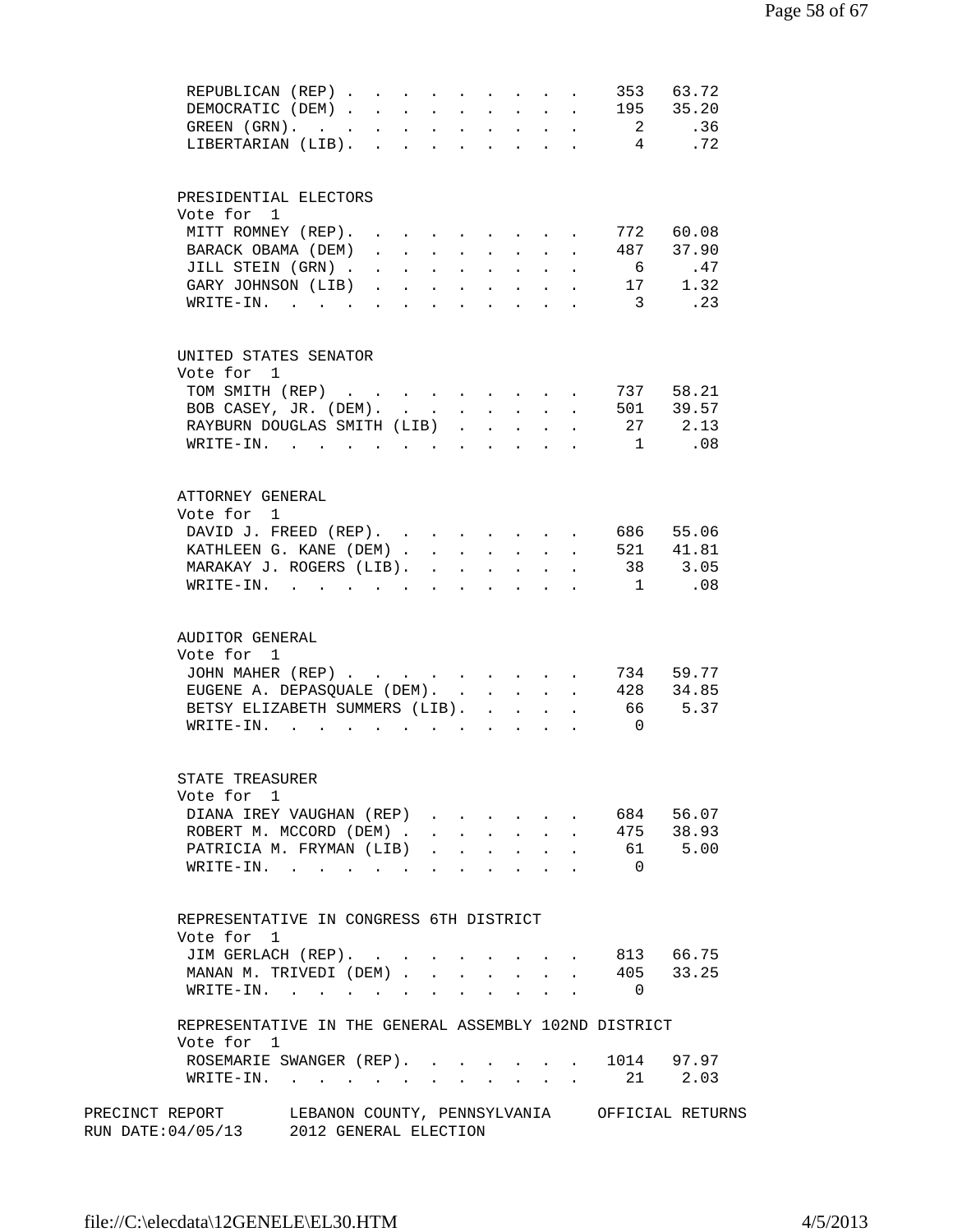## RUN TIME:02:35 PM NOVEMBER 6, 2012

 0051 31C S. LONDONDERRY - CA VOTES PERCENT REGISTERED VOTERS - TOTAL . . . . . . 3556 BALLOTS CAST - TOTAL. . . . . . . . 2788 VOTER TURNOUT - TOTAL . . . . . . . . 78.40 STRAIGHT PARTY Vote for 1 REPUBLICAN (REP) . . . . . . . . . 888 71.21 DEMOCRATIC (DEM) . . . . . . . . . 352 28.23 CREEN (GRN). . . . . . . . . . . . 3 . 24<br>GREEN (GRN). . . . . . . . . . . 3 . 24<br>LIBERTARIAN (LIB). . . . . . . . . 4 .32 LIBERTARIAN (LIB). . . . . . . . . . 4 PRESIDENTIAL ELECTORS Vote for 1 MITT ROMNEY (REP). . . . . . . . . 1768 63.92 BARACK OBAMA (DEM) . . . . . . . . 966 34.92<br>JILL STEIN (GRN) . . . . . . . . . 7 . 25 JILL STEIN (GRN) . . . . . . . . . . 7 . 25 GARY JOHNSON (LIB) . . . . . . . . 20 .72 WRITE-IN. . . . . . . . . . . . 5 .18 UNITED STATES SENATOR Vote for 1 TOM SMITH (REP) . . . . . . . . . 1676 61.19 BOB CASEY, JR. (DEM). . . . . . . . 1011 36.91<br>RAYBURN DOUGLAS SMITH (LIB) . . . . . 51 1.86<br>WRITE-IN. . . . . . . . . . . . 1 .04 RAYBURN DOUGLAS SMITH (LIB) . . . . . WRITE-IN.  $\cdots$  . . . . . ATTORNEY GENERAL Vote for 1 DAVID J. FREED (REP). . . . . . . 1573 58.04 KATHLEEN G. KANE (DEM) . . . . . . 1069 39.45<br>MARAKAY J. ROGERS (LIB). . . . . . . 68 2.51 MARAKAY J. ROGERS (LIB). . . . . . . WRITE-IN. . . . . . . . . . . 0 AUDITOR GENERAL Vote for 1 JOHN MAHER (REP) . . . . . . . . . 1747 65.28<br>EUGENE A. DEPASQUALE (DEM). . . . . . 810 30.27 EUGENE A. DEPASQUALE (DEM). . . . . . 810 30.27<br>BETSY ELIZABETH SUMMERS (LIB). . . . . 119 4.45 BETSY ELIZABETH SUMMERS (LIB). . . . . WRITE-IN. . . . . . . . . . . 0 STATE TREASURER Vote for 1 DIANA IREY VAUGHAN (REP) . . . . . 1624 60.73 ROBERT M. MCCORD (DEM) . . . . . . . 939 35.12 PATRICIA M. FRYMAN (LIB) . . . . . . 109 4.08 WRITE-IN. . . . . . . . . . . . 2 .07

> REPRESENTATIVE IN CONGRESS 15TH DISTRICT Vote for 1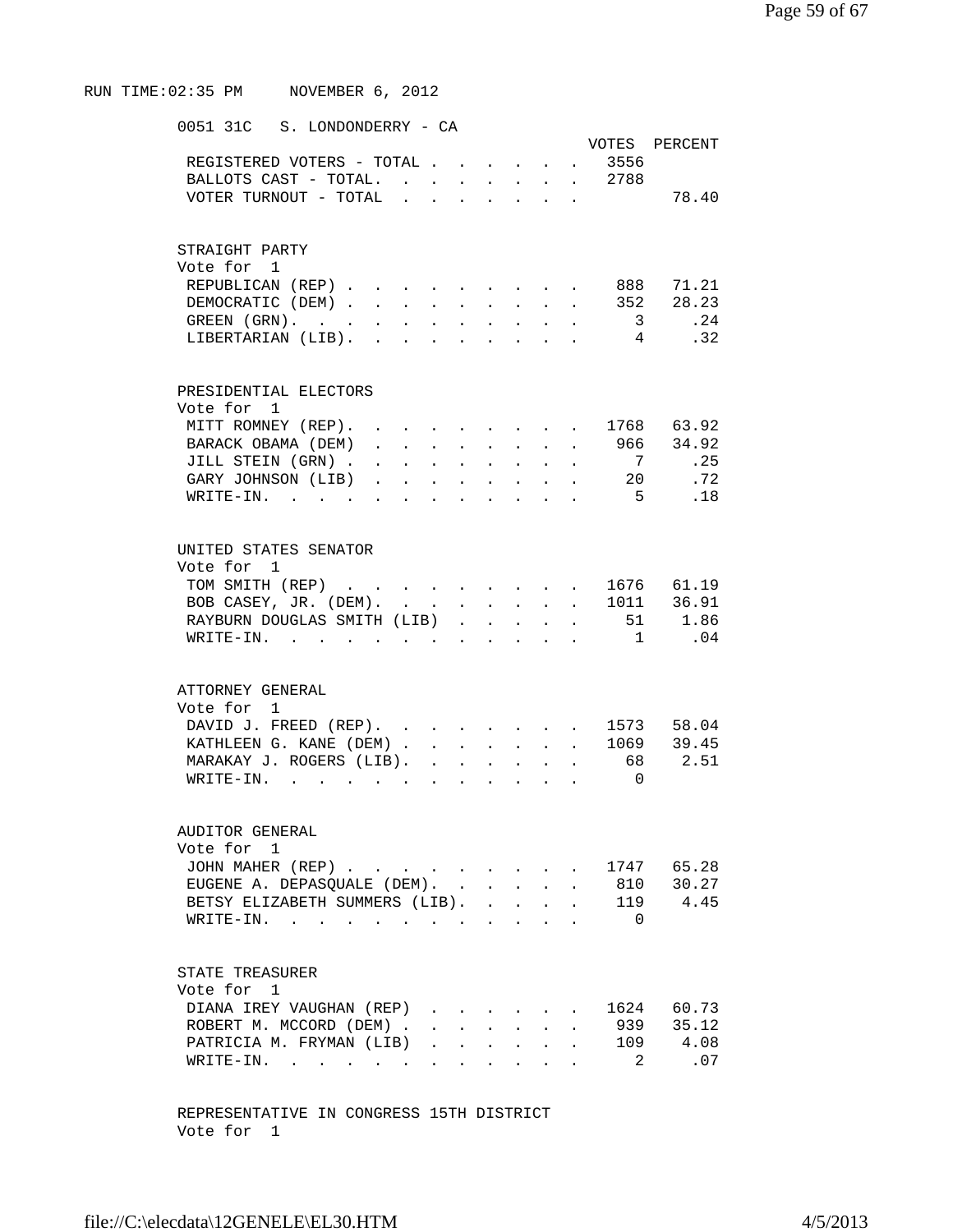| CHARLES W. DENT (REP)                                                                                            |                             |                            |                                                                               |                           |                      |                 | 1781 66.60                                                                |  |
|------------------------------------------------------------------------------------------------------------------|-----------------------------|----------------------------|-------------------------------------------------------------------------------|---------------------------|----------------------|-----------------|---------------------------------------------------------------------------|--|
| RICK DAUGHERTY (DEM). 892 33.36                                                                                  |                             |                            |                                                                               |                           |                      |                 |                                                                           |  |
| WRITE-IN. 1 . 04                                                                                                 |                             |                            |                                                                               |                           |                      |                 |                                                                           |  |
| REPRESENTATIVE IN THE GENERAL ASSEMBLY 101ST DISTRICT                                                            |                             |                            |                                                                               |                           |                      |                 |                                                                           |  |
| Vote for 1                                                                                                       |                             |                            |                                                                               |                           |                      |                 |                                                                           |  |
| MAUREE GINGRICH (REP) 2301 98.29                                                                                 |                             |                            |                                                                               |                           |                      |                 |                                                                           |  |
| $\texttt{WRTTE-IN.}$                                                                                             |                             | $\sim$                     | $\mathbf{L}$                                                                  |                           |                      |                 | 40 1.71                                                                   |  |
| PRECINCT REPORT LEBANON COUNTY, PENNSYLVANIA OFFICIAL RETURNS                                                    |                             |                            |                                                                               |                           |                      |                 |                                                                           |  |
| RUN DATE: 04/05/13 2012 GENERAL ELECTION<br>RUN TIME:02:35 PM NOVEMBER 6, 2012                                   |                             |                            |                                                                               |                           |                      |                 |                                                                           |  |
|                                                                                                                  |                             |                            |                                                                               |                           |                      |                 |                                                                           |  |
| 0052 31L S. LONDONDERRY - LA                                                                                     |                             |                            |                                                                               |                           |                      |                 | VOTES PERCENT                                                             |  |
| REGISTERED VOTERS - TOTAL                                                                                        |                             |                            |                                                                               | $\sim$                    |                      | 1129            |                                                                           |  |
| BALLOTS CAST - TOTAL.                                                                                            |                             | $\sim$ 100 $\pm$           | $\sim$                                                                        |                           |                      | . 882           |                                                                           |  |
| VOTER TURNOUT - TOTAL                                                                                            | $\mathbf{A}$                | $\sim$ $\sim$              |                                                                               | $\mathbf{L} = \mathbf{L}$ | $\ddot{\phantom{0}}$ |                 | 78.12                                                                     |  |
|                                                                                                                  |                             |                            |                                                                               |                           |                      |                 |                                                                           |  |
| STRAIGHT PARTY                                                                                                   |                             |                            |                                                                               |                           |                      |                 |                                                                           |  |
| Vote for 1                                                                                                       |                             |                            |                                                                               |                           |                      |                 |                                                                           |  |
| REPUBLICAN (REP) 318 76.81                                                                                       |                             |                            |                                                                               |                           |                      |                 |                                                                           |  |
| DEMOCRATIC (DEM)                                                                                                 |                             |                            |                                                                               |                           |                      | 86              | 20.77                                                                     |  |
| GREEN (GRN).                                                                                                     |                             |                            |                                                                               |                           |                      | $4\overline{4}$ | .97                                                                       |  |
| LIBERTARIAN (LIB).<br>$\mathbf{r}$ , $\mathbf{r}$ , $\mathbf{r}$                                                 |                             |                            |                                                                               |                           |                      |                 | $6 \qquad 1.45$                                                           |  |
| PRESIDENTIAL ELECTORS                                                                                            |                             |                            |                                                                               |                           |                      |                 |                                                                           |  |
| Vote for 1                                                                                                       |                             |                            |                                                                               |                           |                      |                 |                                                                           |  |
| MITT ROMNEY (REP).                                                                                               |                             |                            |                                                                               |                           |                      |                 | $\cdot$ 586 66.97                                                         |  |
| BARACK OBAMA (DEM)<br>$\mathbf{1}$ $\mathbf{1}$ $\mathbf{1}$ $\mathbf{1}$ $\mathbf{1}$ $\mathbf{1}$ $\mathbf{1}$ | $\mathbf{L}^{\text{max}}$   |                            | $\mathbf{r} = \mathbf{r} + \mathbf{r} + \mathbf{r} + \mathbf{r} + \mathbf{r}$ |                           |                      |                 | 267 30.51                                                                 |  |
| JILL STEIN (GRN).<br>$\mathbf{L} = \mathbf{L} \mathbf{L}$                                                        | $\sim$                      |                            | $\mathbf{r}$ , and $\mathbf{r}$ , and $\mathbf{r}$                            |                           |                      |                 |                                                                           |  |
| GARY JOHNSON (LIB)<br>$\mathbf{r} = \mathbf{r} + \mathbf{r}$ .<br>$\mathbf{L}$                                   | $\mathbf{L}^{\text{max}}$   | $\Delta \sim 10^{-11}$     |                                                                               |                           |                      |                 |                                                                           |  |
| $\texttt{WRITE-IN.}$<br>$\ddot{\phantom{0}}$<br><b>All Cards</b>                                                 | $\mathbf{L}^{\mathrm{max}}$ | $\sim$ 100 $\mu$           | $\sim$                                                                        |                           |                      |                 | $\begin{array}{ccc} 3 & .2 \\ 3 & .2 \\ 15 & 1.71 \\ 4 & .46 \end{array}$ |  |
| UNITED STATES SENATOR                                                                                            |                             |                            |                                                                               |                           |                      |                 |                                                                           |  |
| Vote for 1                                                                                                       |                             |                            |                                                                               |                           |                      |                 |                                                                           |  |
| TOM SMITH (REP)                                                                                                  |                             |                            |                                                                               |                           |                      | 562             | 64.90                                                                     |  |
| BOB CASEY, JR. (DEM).                                                                                            |                             |                            |                                                                               |                           |                      | 278             | 32.10                                                                     |  |
| RAYBURN DOUGLAS SMITH (LIB)                                                                                      |                             |                            |                                                                               |                           |                      | 26              | 3.00                                                                      |  |
| WRITE-IN.<br>$\ddot{\phantom{a}}$                                                                                |                             |                            |                                                                               |                           |                      | $\Omega$        |                                                                           |  |
|                                                                                                                  |                             |                            |                                                                               |                           |                      |                 |                                                                           |  |
| ATTORNEY GENERAL                                                                                                 |                             |                            |                                                                               |                           |                      |                 |                                                                           |  |
| Vote for<br>$\mathbf{1}$                                                                                         |                             |                            |                                                                               |                           |                      |                 |                                                                           |  |
| DAVID J. FREED (REP).                                                                                            |                             | $\mathbf{r}$               |                                                                               |                           |                      | 525             | 61.84                                                                     |  |
| KATHLEEN G. KANE (DEM).                                                                                          | $\mathbf{L}^{\text{max}}$   | $\mathcal{L}^{\text{max}}$ | $\mathcal{L}^{\text{max}}$                                                    | $\sim$                    |                      | 295             | 34.75                                                                     |  |
| MARAKAY J. ROGERS (LIB). .                                                                                       | $\ddot{\phantom{a}}$        | $\ddot{\phantom{a}}$       |                                                                               | $\ddot{\phantom{a}}$      |                      | 28              | 3.30                                                                      |  |
| $\texttt{WRTTE-IN.}$                                                                                             |                             |                            |                                                                               |                           |                      | $\mathbf{1}$    | .12                                                                       |  |
| AUDITOR GENERAL                                                                                                  |                             |                            |                                                                               |                           |                      |                 |                                                                           |  |
| Vote for 1                                                                                                       |                             |                            |                                                                               |                           |                      |                 |                                                                           |  |
| JOHN MAHER (REP)                                                                                                 |                             |                            |                                                                               |                           |                      | 568             | 68.11                                                                     |  |
| EUGENE A. DEPASQUALE (DEM).                                                                                      |                             |                            |                                                                               |                           |                      | 225             | 26.98                                                                     |  |
| BETSY ELIZABETH SUMMERS (LIB).                                                                                   |                             |                            |                                                                               |                           |                      | 39              | 4.68                                                                      |  |
| WRITE-IN.                                                                                                        |                             |                            |                                                                               |                           |                      | 2               | .24                                                                       |  |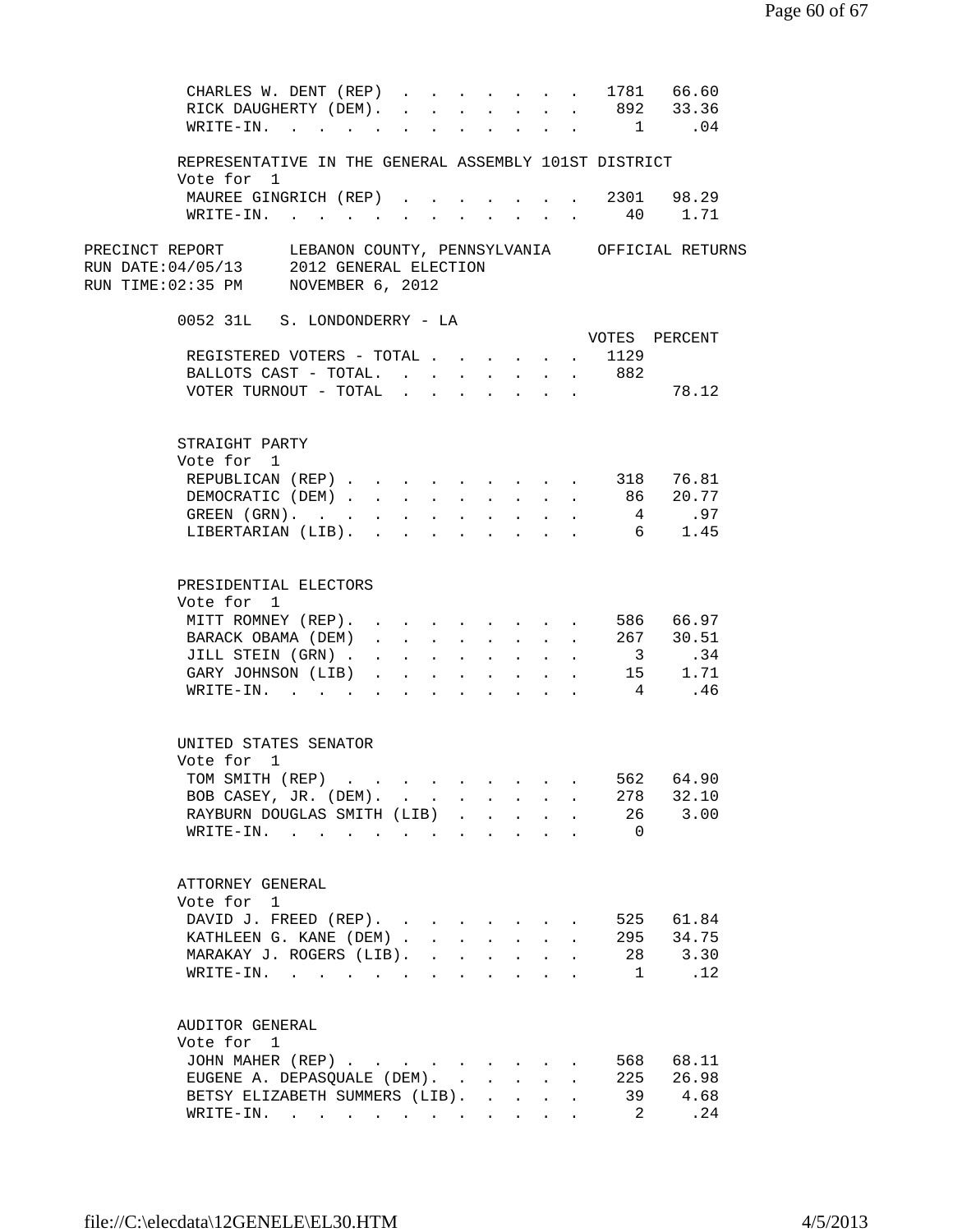| STATE TREASURER                                                                                                                                             |                             |                                                                                                                          |            |                           |              |                                                                                                                                                                                                                                                                                                                                                                                                                                                                           |        |                                            |                 |                        |  |
|-------------------------------------------------------------------------------------------------------------------------------------------------------------|-----------------------------|--------------------------------------------------------------------------------------------------------------------------|------------|---------------------------|--------------|---------------------------------------------------------------------------------------------------------------------------------------------------------------------------------------------------------------------------------------------------------------------------------------------------------------------------------------------------------------------------------------------------------------------------------------------------------------------------|--------|--------------------------------------------|-----------------|------------------------|--|
| Vote for 1                                                                                                                                                  |                             |                                                                                                                          |            |                           |              |                                                                                                                                                                                                                                                                                                                                                                                                                                                                           |        |                                            |                 |                        |  |
| DIANA IREY VAUGHAN (REP)                                                                                                                                    |                             |                                                                                                                          |            |                           |              | $\sim$ $-$                                                                                                                                                                                                                                                                                                                                                                                                                                                                |        | $\mathbf{L} = \mathbf{L}$                  |                 | 540 64.67              |  |
| ROBERT M. MCCORD (DEM)                                                                                                                                      |                             |                                                                                                                          |            |                           |              | $\mathbf{L}$                                                                                                                                                                                                                                                                                                                                                                                                                                                              |        | $\mathbf{L} = \mathbf{L}$                  |                 | 251 30.06              |  |
| PATRICIA M. FRYMAN (LIB).                                                                                                                                   |                             |                                                                                                                          |            | $\mathbf{L}^{\text{max}}$ | $\mathbf{L}$ |                                                                                                                                                                                                                                                                                                                                                                                                                                                                           |        | $\mathbf{r} = \mathbf{r} \cdot \mathbf{r}$ |                 | 42 5.03                |  |
| WRITE-IN.                                                                                                                                                   |                             |                                                                                                                          |            |                           |              |                                                                                                                                                                                                                                                                                                                                                                                                                                                                           |        |                                            |                 | 2 .24                  |  |
|                                                                                                                                                             |                             |                                                                                                                          |            |                           |              |                                                                                                                                                                                                                                                                                                                                                                                                                                                                           |        |                                            |                 |                        |  |
| REPRESENTATIVE IN CONGRESS 15TH DISTRICT<br>Vote for 1                                                                                                      |                             |                                                                                                                          |            |                           |              |                                                                                                                                                                                                                                                                                                                                                                                                                                                                           |        |                                            |                 |                        |  |
| CHARLES W. DENT (REP)                                                                                                                                       |                             |                                                                                                                          |            |                           |              |                                                                                                                                                                                                                                                                                                                                                                                                                                                                           |        |                                            |                 | 577 69.35              |  |
| RICK DAUGHERTY (DEM). .                                                                                                                                     |                             |                                                                                                                          | $\sim$ $-$ | $\sim 10^{-10}$           | $\sim$       | $\sim$                                                                                                                                                                                                                                                                                                                                                                                                                                                                    |        | $\mathbf{L} = \mathbf{L}$                  |                 |                        |  |
| WRITE-IN.                                                                                                                                                   |                             | $\sim$                                                                                                                   | $\sim$     |                           |              | $\mathbf{A}$                                                                                                                                                                                                                                                                                                                                                                                                                                                              | $\sim$ |                                            |                 | $253$ $30.41$<br>2 .24 |  |
| REPRESENTATIVE IN THE GENERAL ASSEMBLY 101ST DISTRICT<br>Vote for 1                                                                                         |                             |                                                                                                                          |            |                           |              |                                                                                                                                                                                                                                                                                                                                                                                                                                                                           |        |                                            |                 |                        |  |
| MAUREE GINGRICH (REP) 724 96.92                                                                                                                             |                             |                                                                                                                          |            |                           |              |                                                                                                                                                                                                                                                                                                                                                                                                                                                                           |        |                                            |                 |                        |  |
| WRITE-IN. 23 3.08                                                                                                                                           |                             |                                                                                                                          |            |                           |              |                                                                                                                                                                                                                                                                                                                                                                                                                                                                           |        |                                            |                 |                        |  |
|                                                                                                                                                             |                             |                                                                                                                          |            |                           |              |                                                                                                                                                                                                                                                                                                                                                                                                                                                                           |        |                                            |                 |                        |  |
| PRECINCT REPORT      LEBANON COUNTY, PENNSYLVANIA     OFFICIAL RETURNS<br>RUN DATE:04/05/13     2012 GENERAL ELECTION<br>RUN TIME:02:35 PM NOVEMBER 6, 2012 |                             |                                                                                                                          |            |                           |              |                                                                                                                                                                                                                                                                                                                                                                                                                                                                           |        |                                            |                 |                        |  |
| 0053 32 SWATARA                                                                                                                                             |                             |                                                                                                                          |            |                           |              |                                                                                                                                                                                                                                                                                                                                                                                                                                                                           |        |                                            |                 |                        |  |
|                                                                                                                                                             |                             |                                                                                                                          |            |                           |              |                                                                                                                                                                                                                                                                                                                                                                                                                                                                           |        |                                            |                 | VOTES PERCENT          |  |
| REGISTERED VOTERS - TOTAL 2764                                                                                                                              |                             |                                                                                                                          |            |                           |              |                                                                                                                                                                                                                                                                                                                                                                                                                                                                           |        |                                            |                 |                        |  |
| BALLOTS CAST - TOTAL. 1941                                                                                                                                  |                             |                                                                                                                          |            |                           |              |                                                                                                                                                                                                                                                                                                                                                                                                                                                                           |        |                                            |                 |                        |  |
| VOTER TURNOUT - TOTAL $\ldots$                                                                                                                              |                             |                                                                                                                          |            |                           |              |                                                                                                                                                                                                                                                                                                                                                                                                                                                                           |        |                                            |                 | 70.22                  |  |
|                                                                                                                                                             |                             |                                                                                                                          |            |                           |              |                                                                                                                                                                                                                                                                                                                                                                                                                                                                           |        |                                            |                 |                        |  |
| STRAIGHT PARTY                                                                                                                                              |                             |                                                                                                                          |            |                           |              |                                                                                                                                                                                                                                                                                                                                                                                                                                                                           |        |                                            |                 |                        |  |
| Vote for 1                                                                                                                                                  |                             |                                                                                                                          |            |                           |              |                                                                                                                                                                                                                                                                                                                                                                                                                                                                           |        |                                            |                 |                        |  |
| REPUBLICAN (REP) 727 76.45                                                                                                                                  |                             |                                                                                                                          |            |                           |              |                                                                                                                                                                                                                                                                                                                                                                                                                                                                           |        |                                            |                 |                        |  |
| DEMOCRATIC (DEM)                                                                                                                                            |                             |                                                                                                                          |            |                           |              |                                                                                                                                                                                                                                                                                                                                                                                                                                                                           |        |                                            |                 | $\cdot$ 218 22.92      |  |
| GREEN (GRN).                                                                                                                                                |                             |                                                                                                                          |            | $\mathbf{A}=\mathbf{0}$ . |              |                                                                                                                                                                                                                                                                                                                                                                                                                                                                           |        |                                            |                 | $\cdots$ 1 . 11        |  |
| LIBERTARIAN (LIB).                                                                                                                                          |                             |                                                                                                                          |            | $\sim$ $\sim$             |              | $\mathbf{r}$ and $\mathbf{r}$                                                                                                                                                                                                                                                                                                                                                                                                                                             |        |                                            |                 | $5 \t .53$             |  |
|                                                                                                                                                             |                             |                                                                                                                          |            |                           |              |                                                                                                                                                                                                                                                                                                                                                                                                                                                                           |        |                                            |                 |                        |  |
| PRESIDENTIAL ELECTORS                                                                                                                                       |                             |                                                                                                                          |            |                           |              |                                                                                                                                                                                                                                                                                                                                                                                                                                                                           |        |                                            |                 |                        |  |
| Vote for 1                                                                                                                                                  |                             |                                                                                                                          |            |                           |              |                                                                                                                                                                                                                                                                                                                                                                                                                                                                           |        |                                            |                 |                        |  |
|                                                                                                                                                             | MITT ROMNEY (REP).          |                                                                                                                          |            |                           |              |                                                                                                                                                                                                                                                                                                                                                                                                                                                                           |        |                                            | 1378            | 71.40                  |  |
| BARACK OBAMA (DEM)                                                                                                                                          |                             | $\mathbf{r} = \mathbf{r} - \mathbf{r}$ , $\mathbf{r} = \mathbf{r} - \mathbf{r}$ , $\mathbf{r} = \mathbf{r} - \mathbf{r}$ |            |                           |              |                                                                                                                                                                                                                                                                                                                                                                                                                                                                           |        | $\mathbf{r}$                               | 512             | 26.53                  |  |
| JILL STEIN (GRN).                                                                                                                                           | $\mathbf{L}$                |                                                                                                                          |            |                           |              | $\mathbf{1} \qquad \qquad \mathbf{1} \qquad \qquad \mathbf{1} \qquad \qquad \mathbf{1} \qquad \qquad \mathbf{1} \qquad \qquad \mathbf{1} \qquad \qquad \mathbf{1} \qquad \qquad \mathbf{1} \qquad \qquad \mathbf{1} \qquad \qquad \mathbf{1} \qquad \qquad \mathbf{1} \qquad \qquad \mathbf{1} \qquad \qquad \mathbf{1} \qquad \qquad \mathbf{1} \qquad \qquad \mathbf{1} \qquad \qquad \mathbf{1} \qquad \qquad \mathbf{1} \qquad \mathbf{1} \qquad \qquad \mathbf{1} \$ |        | $\ddot{\phantom{a}}$                       | 7               | .36                    |  |
| GARY JOHNSON (LIB)                                                                                                                                          | $\mathbf{L}$                | $\mathbf{r} = \mathbf{r} + \mathbf{r}$ .                                                                                 |            |                           |              | $\mathbf{r} = \mathbf{r} + \mathbf{r} + \mathbf{r} + \mathbf{r}$ .                                                                                                                                                                                                                                                                                                                                                                                                        |        |                                            |                 | 26 1.35                |  |
|                                                                                                                                                             | WRITE-IN.                   |                                                                                                                          |            |                           |              |                                                                                                                                                                                                                                                                                                                                                                                                                                                                           |        |                                            | $7\overline{ }$ | .36                    |  |
|                                                                                                                                                             |                             |                                                                                                                          |            |                           |              |                                                                                                                                                                                                                                                                                                                                                                                                                                                                           |        |                                            |                 |                        |  |
| UNITED STATES SENATOR                                                                                                                                       |                             |                                                                                                                          |            |                           |              |                                                                                                                                                                                                                                                                                                                                                                                                                                                                           |        |                                            |                 |                        |  |
| Vote for 1                                                                                                                                                  |                             |                                                                                                                          |            |                           |              |                                                                                                                                                                                                                                                                                                                                                                                                                                                                           |        |                                            |                 |                        |  |
|                                                                                                                                                             | TOM SMITH (REP)             |                                                                                                                          |            |                           |              |                                                                                                                                                                                                                                                                                                                                                                                                                                                                           |        |                                            | 1321            | 69.31                  |  |
|                                                                                                                                                             | BOB CASEY, JR. (DEM).       |                                                                                                                          |            |                           |              |                                                                                                                                                                                                                                                                                                                                                                                                                                                                           |        |                                            | 551             | 28.91                  |  |
|                                                                                                                                                             | RAYBURN DOUGLAS SMITH (LIB) |                                                                                                                          |            |                           |              | $\mathbf{1} \qquad \qquad \mathbf{1} \qquad \qquad \mathbf{1} \qquad \qquad \mathbf{1} \qquad \qquad \mathbf{1} \qquad \qquad \mathbf{1} \qquad \qquad \mathbf{1} \qquad \mathbf{1} \qquad \mathbf{1} \qquad \mathbf{1} \qquad \mathbf{1} \qquad \mathbf{1} \qquad \mathbf{1} \qquad \mathbf{1} \qquad \mathbf{1} \qquad \mathbf{1} \qquad \mathbf{1} \qquad \mathbf{1} \qquad \mathbf{1} \qquad \mathbf{1} \qquad \mathbf{1} \qquad \mathbf{1} \qquad \mathbf{$          |        |                                            |                 | 32 1.68                |  |
|                                                                                                                                                             | WRITE-IN.                   |                                                                                                                          |            |                           |              |                                                                                                                                                                                                                                                                                                                                                                                                                                                                           |        |                                            |                 | 2 .10                  |  |
|                                                                                                                                                             |                             |                                                                                                                          |            |                           |              |                                                                                                                                                                                                                                                                                                                                                                                                                                                                           |        |                                            |                 |                        |  |
| ATTORNEY GENERAL                                                                                                                                            |                             |                                                                                                                          |            |                           |              |                                                                                                                                                                                                                                                                                                                                                                                                                                                                           |        |                                            |                 |                        |  |
| Vote for 1                                                                                                                                                  |                             |                                                                                                                          |            |                           |              |                                                                                                                                                                                                                                                                                                                                                                                                                                                                           |        |                                            |                 |                        |  |
| DAVID J. FREED (REP).                                                                                                                                       |                             |                                                                                                                          |            |                           |              |                                                                                                                                                                                                                                                                                                                                                                                                                                                                           |        |                                            |                 | 1250 66.00             |  |
| KATHLEEN G. KANE (DEM)                                                                                                                                      |                             |                                                                                                                          |            |                           |              |                                                                                                                                                                                                                                                                                                                                                                                                                                                                           |        |                                            | 591             | 31.20                  |  |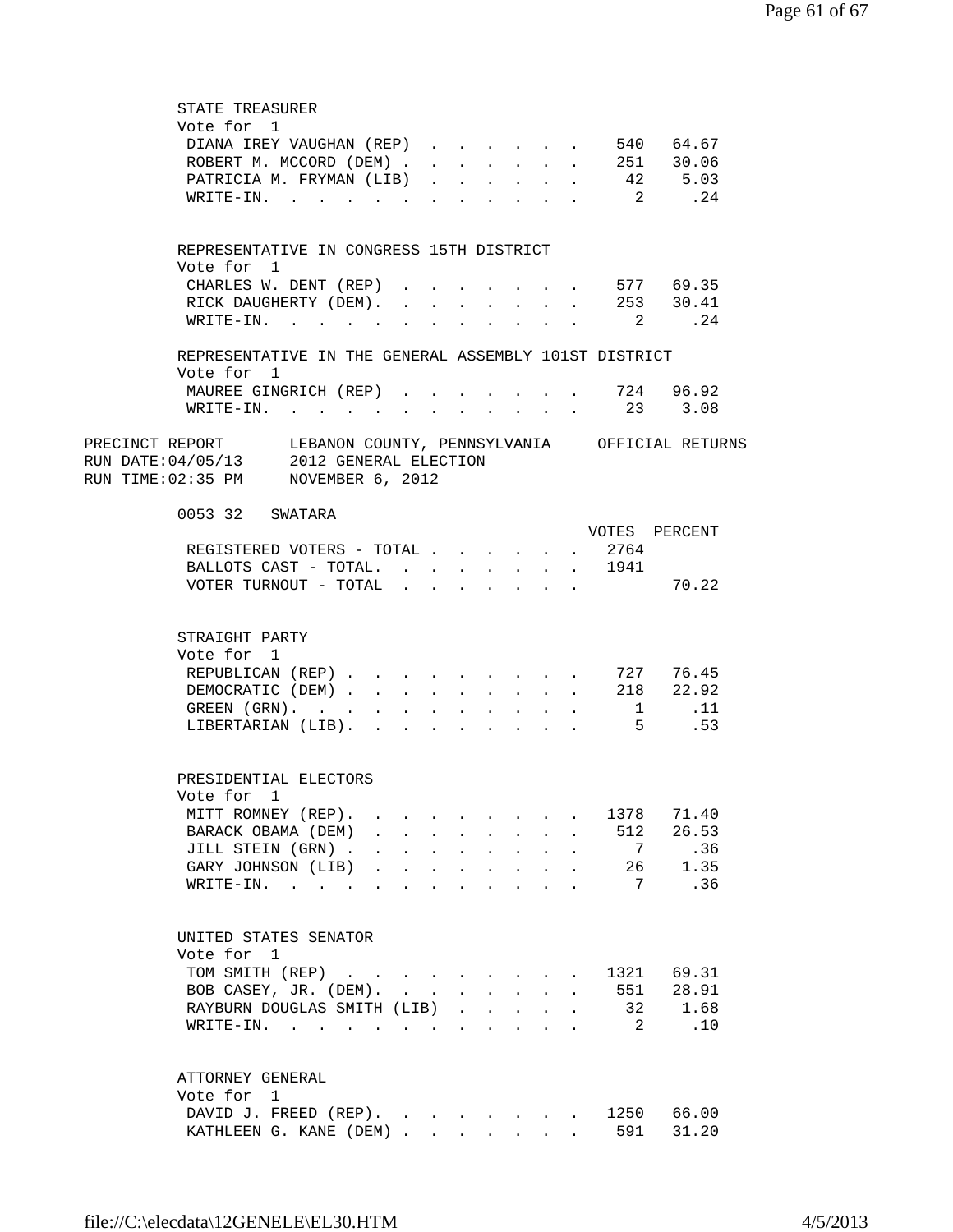| MARAKAY J. ROGERS (LIB).<br>$\texttt{WRTTE-IN.}$                                                                                                   |                                                                       |                                                           | $\sim$ $\sim$ |                                                             | $\mathbf{z} = \mathbf{z} + \mathbf{z}$ . The set of $\mathbf{z}$      |                                           |                           | $\mathbf{r}$ , $\mathbf{r}$ , $\mathbf{r}$ | 51                                                         | 2.69<br>$2 \qquad \qquad .11$ |  |
|----------------------------------------------------------------------------------------------------------------------------------------------------|-----------------------------------------------------------------------|-----------------------------------------------------------|---------------|-------------------------------------------------------------|-----------------------------------------------------------------------|-------------------------------------------|---------------------------|--------------------------------------------|------------------------------------------------------------|-------------------------------|--|
| AUDITOR GENERAL                                                                                                                                    |                                                                       |                                                           |               |                                                             |                                                                       |                                           |                           |                                            |                                                            |                               |  |
| Vote for 1                                                                                                                                         |                                                                       |                                                           |               |                                                             |                                                                       |                                           |                           |                                            |                                                            |                               |  |
| JOHN MAHER (REP)                                                                                                                                   |                                                                       |                                                           |               |                                                             |                                                                       |                                           |                           |                                            |                                                            | . 1324 70.95<br>450 24.12     |  |
| EUGENE A. DEPASQUALE (DEM). .                                                                                                                      |                                                                       |                                                           |               |                                                             | $\mathbf{L}^{\text{max}}$                                             | $\sim$                                    | $\mathbf{L}$              | $\mathbf{r}$                               |                                                            | 91 4.88                       |  |
| BETSY ELIZABETH SUMMERS (LIB).<br>$\texttt{WRTTE-IN.}$                                                                                             |                                                                       |                                                           |               |                                                             | $\mathbf{r}$                                                          | $\mathbf{r} = \mathbf{r}$<br>$\mathbf{L}$ |                           | $\mathbf{r}$                               |                                                            | $1 \qquad .05$                |  |
| STATE TREASURER                                                                                                                                    |                                                                       |                                                           |               |                                                             |                                                                       |                                           |                           |                                            |                                                            |                               |  |
| Vote for 1                                                                                                                                         |                                                                       |                                                           |               |                                                             |                                                                       |                                           |                           |                                            |                                                            |                               |  |
| DIANA IREY VAUGHAN (REP)                                                                                                                           |                                                                       |                                                           |               |                                                             |                                                                       |                                           |                           |                                            |                                                            | $1269$ $68.01$                |  |
| ROBERT M. MCCORD (DEM).                                                                                                                            |                                                                       |                                                           |               | $\mathbf{L}^{\text{max}}$                                   |                                                                       | $\mathbf{L}$                              |                           | $\mathbf{L}$                               |                                                            | 508 27.22<br>88 4.72          |  |
| PATRICIA M. FRYMAN (LIB)                                                                                                                           |                                                                       |                                                           |               |                                                             |                                                                       |                                           |                           |                                            |                                                            |                               |  |
| WRITE-IN.                                                                                                                                          |                                                                       |                                                           |               |                                                             |                                                                       |                                           |                           |                                            |                                                            | $1 \qquad .05$                |  |
| REPRESENTATIVE IN CONGRESS 15TH DISTRICT                                                                                                           |                                                                       |                                                           |               |                                                             |                                                                       |                                           |                           |                                            |                                                            |                               |  |
| Vote for 1                                                                                                                                         |                                                                       |                                                           |               |                                                             |                                                                       |                                           |                           |                                            |                                                            |                               |  |
| CHARLES W. DENT (REP)<br>RICK DAUGHERTY (DEM).                                                                                                     |                                                                       | $\mathbf{L} = \mathbf{L}$                                 |               |                                                             |                                                                       |                                           |                           |                                            |                                                            | $\cdot$ 1365 73.27            |  |
| $W\text{RITE}-\text{IN}.$                                                                                                                          |                                                                       |                                                           |               |                                                             |                                                                       |                                           | $\mathbf{L} = \mathbf{L}$ |                                            |                                                            | 497 26.68<br>1.05             |  |
|                                                                                                                                                    |                                                                       |                                                           |               |                                                             |                                                                       |                                           |                           |                                            |                                                            |                               |  |
| REPRESENTATIVE IN THE GENERAL ASSEMBLY 102ND DISTRICT<br>Vote for 1                                                                                |                                                                       |                                                           |               |                                                             |                                                                       |                                           |                           |                                            |                                                            |                               |  |
| ROSEMARIE SWANGER (REP). 1613 98.29                                                                                                                |                                                                       |                                                           |               |                                                             |                                                                       |                                           |                           |                                            |                                                            |                               |  |
| WRITE-IN. 28 1.71                                                                                                                                  |                                                                       |                                                           |               |                                                             |                                                                       |                                           |                           |                                            |                                                            |                               |  |
| PRECINCT REPORT LEBANON COUNTY, PENNSYLVANIA OFFICIAL RETURNS<br>RUN DATE: $04/05/13$ 2012 GENERAL ELECTION<br>RUN TIME: 02:35 PM NOVEMBER 6, 2012 |                                                                       |                                                           |               |                                                             |                                                                       |                                           |                           |                                            |                                                            |                               |  |
| 0054 33G UNION GREENPOINT                                                                                                                          |                                                                       |                                                           |               |                                                             |                                                                       |                                           |                           |                                            |                                                            |                               |  |
|                                                                                                                                                    |                                                                       |                                                           |               |                                                             |                                                                       |                                           |                           |                                            |                                                            | VOTES PERCENT                 |  |
| REGISTERED VOTERS - TOTAL .<br>BALLOTS CAST - TOTAL.                                                                                               |                                                                       |                                                           |               |                                                             |                                                                       |                                           |                           |                                            | $\cdot$ $\cdot$ $\cdot$ $\cdot$ $\cdot$ $\cdot$ 427<br>316 |                               |  |
| VOTER TURNOUT - TOTAL                                                                                                                              |                                                                       |                                                           |               |                                                             |                                                                       |                                           |                           |                                            |                                                            | 74.00                         |  |
|                                                                                                                                                    |                                                                       |                                                           |               |                                                             |                                                                       |                                           |                           |                                            |                                                            |                               |  |
| STRAIGHT PARTY                                                                                                                                     |                                                                       |                                                           |               |                                                             |                                                                       |                                           |                           |                                            |                                                            |                               |  |
| Vote for 1                                                                                                                                         |                                                                       |                                                           |               |                                                             |                                                                       |                                           |                           |                                            |                                                            |                               |  |
| REPUBLICAN (REP)                                                                                                                                   |                                                                       |                                                           |               |                                                             |                                                                       |                                           |                           |                                            | 111                                                        | 78.72                         |  |
| DEMOCRATIC (DEM)                                                                                                                                   |                                                                       |                                                           |               |                                                             |                                                                       |                                           |                           |                                            | 26                                                         | 18.44                         |  |
| GREEN $(GRN)$ .                                                                                                                                    |                                                                       |                                                           |               |                                                             |                                                                       |                                           |                           |                                            | $\overline{0}$                                             |                               |  |
| LIBERTARIAN (LIB).                                                                                                                                 |                                                                       |                                                           |               |                                                             |                                                                       |                                           |                           |                                            |                                                            | 2.84<br>$4 \quad$             |  |
| PRESIDENTIAL ELECTORS                                                                                                                              |                                                                       |                                                           |               |                                                             |                                                                       |                                           |                           |                                            |                                                            |                               |  |
| Vote for 1                                                                                                                                         |                                                                       |                                                           |               |                                                             |                                                                       |                                           |                           |                                            |                                                            |                               |  |
|                                                                                                                                                    |                                                                       |                                                           |               |                                                             |                                                                       |                                           |                           |                                            |                                                            |                               |  |
| MITT ROMNEY (REP).                                                                                                                                 |                                                                       |                                                           |               |                                                             |                                                                       |                                           |                           |                                            | 246                                                        | 78.59                         |  |
| BARACK OBAMA (DEM)                                                                                                                                 | $\mathbf{L}$                                                          | $\mathbf{L}^{\text{max}}$ , and $\mathbf{L}^{\text{max}}$ |               |                                                             |                                                                       | $\mathbf{r} = \mathbf{r}$                 |                           |                                            | 58                                                         | 18.53                         |  |
| JILL STEIN (GRN).                                                                                                                                  |                                                                       |                                                           |               |                                                             | $\mathbf{r}$ , and $\mathbf{r}$ , and $\mathbf{r}$ , and $\mathbf{r}$ |                                           |                           |                                            | 3                                                          | .96                           |  |
| GARY JOHNSON (LIB)<br>$\texttt{WRITE-IN.}$                                                                                                         | $\mathbf{r}$ , and $\mathbf{r}$ , and $\mathbf{r}$ , and $\mathbf{r}$ |                                                           | $\sim$        | $\bullet$ .<br><br><br><br><br><br><br><br><br><br><br><br> |                                                                       | $\mathbf{L} = \mathbf{L} \mathbf{L}$      | $\sim$                    |                                            | $\mathbf{2}$                                               | 4 1.28<br>.64                 |  |

UNITED STATES SENATOR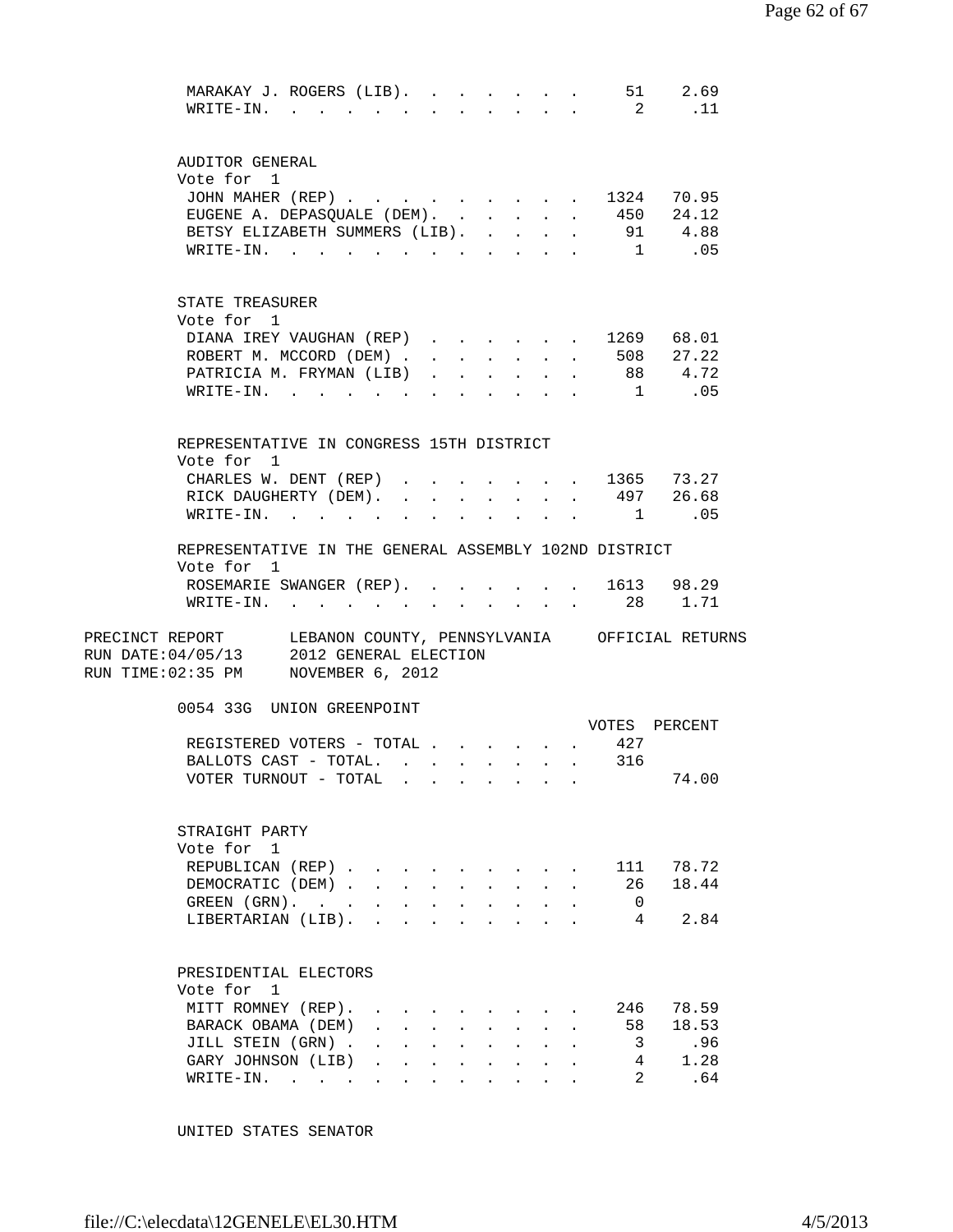| Vote for 1                                                          |              |                      |                                                                               |                             |                                      |               |
|---------------------------------------------------------------------|--------------|----------------------|-------------------------------------------------------------------------------|-----------------------------|--------------------------------------|---------------|
| TOM SMITH (REP)                                                     |              |                      |                                                                               |                             |                                      | 237 75.96     |
| BOB CASEY, JR. (DEM). 66 21.15                                      |              |                      |                                                                               |                             |                                      |               |
| RAYBURN DOUGLAS SMITH (LIB).                                        |              |                      | $\mathbf{r} = \mathbf{r} + \mathbf{r}$                                        |                             | $\ddot{\phantom{0}}$                 | 8 2.56        |
| WRITE-IN.                                                           |              |                      |                                                                               |                             |                                      | 1 .32         |
|                                                                     |              |                      |                                                                               |                             |                                      |               |
|                                                                     |              |                      |                                                                               |                             |                                      |               |
| ATTORNEY GENERAL                                                    |              |                      |                                                                               |                             |                                      |               |
| Vote for 1                                                          |              |                      |                                                                               |                             |                                      |               |
| DAVID J. FREED (REP). 212 69.06                                     |              |                      |                                                                               |                             |                                      |               |
| KATHLEEN G. KANE (DEM)                                              |              |                      |                                                                               |                             |                                      | 78 25.41      |
| MARAKAY J. ROGERS (LIB).                                            |              |                      |                                                                               |                             |                                      | 17 5.54       |
| WRITE-IN.                                                           |              |                      |                                                                               |                             | $\overline{0}$                       |               |
|                                                                     |              |                      |                                                                               |                             |                                      |               |
| AUDITOR GENERAL                                                     |              |                      |                                                                               |                             |                                      |               |
| Vote for 1                                                          |              |                      |                                                                               |                             |                                      |               |
| JOHN MAHER (REP)                                                    |              |                      |                                                                               |                             |                                      | 217 72.09     |
| EUGENE A. DEPASQUALE (DEM).                                         |              |                      |                                                                               |                             | $\mathbf{L}$                         | 62 20.60      |
| BETSY ELIZABETH SUMMERS (LIB).                                      |              |                      |                                                                               |                             |                                      | 22 7.31       |
|                                                                     |              |                      |                                                                               |                             | $\overline{0}$                       |               |
| WRITE-IN.                                                           |              |                      |                                                                               |                             |                                      |               |
|                                                                     |              |                      |                                                                               |                             |                                      |               |
| STATE TREASURER                                                     |              |                      |                                                                               |                             |                                      |               |
| Vote for 1                                                          |              |                      |                                                                               |                             |                                      |               |
| DIANA IREY VAUGHAN (REP)                                            |              |                      |                                                                               |                             | 214<br>$\mathbf{L}$ and $\mathbf{L}$ | 71.10         |
| ROBERT M. MCCORD (DEM).<br>$\mathbf{L}$                             | $\mathbf{A}$ | $\mathbf{L}$         | $\mathbf{r}$                                                                  | $\mathbf{L}$                |                                      | 63 20.93      |
| PATRICIA M. FRYMAN (LIB)<br>$\mathbf{L}$                            | $\mathbf{r}$ | $\ddot{\phantom{a}}$ | $\mathbf{L}$                                                                  | $\mathcal{L}^{\mathcal{A}}$ | - 24                                 | 7.97          |
| $W\text{RITE-IN.}$                                                  |              |                      |                                                                               |                             | $\overline{0}$                       |               |
|                                                                     |              |                      |                                                                               |                             |                                      |               |
| REPRESENTATIVE IN CONGRESS 15TH DISTRICT                            |              |                      |                                                                               |                             |                                      |               |
| Vote for 1                                                          |              |                      |                                                                               |                             |                                      |               |
| CHARLES W. DENT (REP)                                               |              |                      |                                                                               |                             | $\mathbf{L}$                         | 244 81.06     |
| RICK DAUGHERTY (DEM).<br>$\mathbf{L}$<br>$\mathbf{r}$ .             |              |                      |                                                                               |                             |                                      | 56 18.60      |
| $WRITE-IN.$                                                         |              |                      |                                                                               |                             |                                      | 1 .33         |
|                                                                     |              |                      |                                                                               |                             |                                      |               |
| REPRESENTATIVE IN THE GENERAL ASSEMBLY 102ND DISTRICT<br>Vote for 1 |              |                      |                                                                               |                             |                                      |               |
| ROSEMARIE SWANGER (REP).                                            |              |                      |                                                                               |                             | 276                                  | 98.92         |
| WRITE-IN.                                                           |              |                      |                                                                               |                             |                                      | 3 1.08        |
|                                                                     |              |                      |                                                                               |                             |                                      |               |
| PRECINCT REPORT<br>LEBANON COUNTY, PENNSYLVANIA OFFICIAL RETURNS    |              |                      |                                                                               |                             |                                      |               |
| RUN DATE: $04/05/13$ 2012 GENERAL ELECTION                          |              |                      |                                                                               |                             |                                      |               |
| RUN TIME: 02:35 PM NOVEMBER 6, 2012                                 |              |                      |                                                                               |                             |                                      |               |
|                                                                     |              |                      |                                                                               |                             |                                      |               |
| 0055 33L UNION - LICKDALE                                           |              |                      |                                                                               |                             |                                      |               |
|                                                                     |              |                      |                                                                               |                             |                                      | VOTES PERCENT |
| REGISTERED VOTERS - TOTAL                                           |              |                      |                                                                               |                             | 1434                                 |               |
| BALLOTS CAST - TOTAL. 964                                           |              |                      |                                                                               |                             |                                      |               |
| VOTER TURNOUT - TOTAL                                               |              |                      |                                                                               |                             |                                      | 67.22         |
|                                                                     |              |                      |                                                                               |                             |                                      |               |
| STRAIGHT PARTY                                                      |              |                      |                                                                               |                             |                                      |               |
| Vote for 1                                                          |              |                      |                                                                               |                             |                                      |               |
| REPUBLICAN (REP)                                                    |              |                      | $\mathbf{r} = \mathbf{r} + \mathbf{r} + \mathbf{r} + \mathbf{r} + \mathbf{r}$ |                             |                                      | 335 79.01     |
| DEMOCRATIC (DEM)                                                    |              |                      |                                                                               |                             |                                      | 84 19.81      |
| GREEN (GRN).                                                        |              |                      |                                                                               |                             | $\overline{0}$                       |               |
| <b>All Contract Contracts</b><br>LIBERTARIAN (LIB).                 |              |                      | $\bullet$ .<br><br><br><br><br><br><br><br><br><br><br><br><br>               |                             |                                      | $5 \t1.18$    |
|                                                                     |              |                      |                                                                               |                             |                                      |               |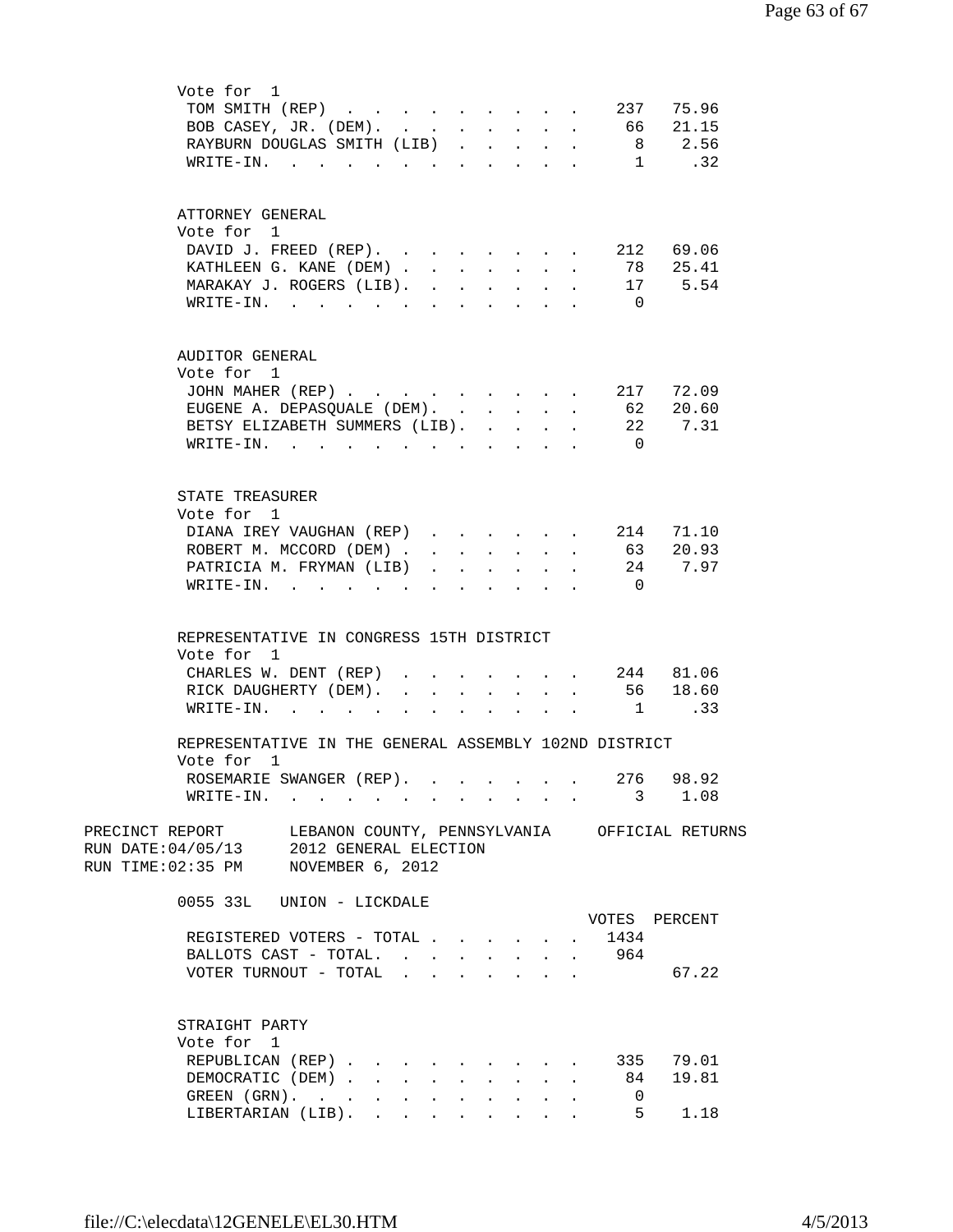| PRESIDENTIAL ELECTORS                                             |                                                                      |        |                                                             |               |                                                                                                                                                                                                                                                                                                                                                                                                                              |                                                                 |                                                |                                                         |                         |               |
|-------------------------------------------------------------------|----------------------------------------------------------------------|--------|-------------------------------------------------------------|---------------|------------------------------------------------------------------------------------------------------------------------------------------------------------------------------------------------------------------------------------------------------------------------------------------------------------------------------------------------------------------------------------------------------------------------------|-----------------------------------------------------------------|------------------------------------------------|---------------------------------------------------------|-------------------------|---------------|
| Vote for 1                                                        |                                                                      |        |                                                             |               |                                                                                                                                                                                                                                                                                                                                                                                                                              |                                                                 |                                                |                                                         |                         |               |
|                                                                   | MITT ROMNEY (REP).                                                   |        |                                                             |               | $\mathbf{r} = \mathbf{r} + \mathbf{r} + \mathbf{r} + \mathbf{r} + \mathbf{r} + \mathbf{r} + \mathbf{r} + \mathbf{r} + \mathbf{r} + \mathbf{r} + \mathbf{r} + \mathbf{r} + \mathbf{r} + \mathbf{r} + \mathbf{r} + \mathbf{r} + \mathbf{r} + \mathbf{r} + \mathbf{r} + \mathbf{r} + \mathbf{r} + \mathbf{r} + \mathbf{r} + \mathbf{r} + \mathbf{r} + \mathbf{r} + \mathbf{r} + \mathbf{r} + \mathbf{r} + \mathbf{r} + \mathbf$ |                                                                 |                                                |                                                         | 711                     | 74.61         |
|                                                                   | BARACK OBAMA (DEM)                                                   |        |                                                             |               | $\mathbf{r}$ , and $\mathbf{r}$ , and $\mathbf{r}$ , and $\mathbf{r}$                                                                                                                                                                                                                                                                                                                                                        |                                                                 | $\sim$ 100 $\pm$                               | $\ddot{\phantom{a}}$                                    | 229                     | 24.03         |
|                                                                   | JILL STEIN (GRN).                                                    | $\sim$ | $\mathbf{z} = \mathbf{z} + \mathbf{z}$                      |               | $\sim$                                                                                                                                                                                                                                                                                                                                                                                                                       | $\mathbb{Z}^{\times}$                                           | $\bullet$                                      |                                                         | $\overline{\mathbf{2}}$ | .21           |
|                                                                   | GARY JOHNSON (LIB)                                                   |        |                                                             |               |                                                                                                                                                                                                                                                                                                                                                                                                                              |                                                                 |                                                |                                                         |                         | 10 1.05       |
|                                                                   | WRITE-IN.                                                            |        |                                                             |               |                                                                                                                                                                                                                                                                                                                                                                                                                              |                                                                 |                                                |                                                         | $\mathbf{1}$            | .10           |
|                                                                   |                                                                      |        |                                                             |               |                                                                                                                                                                                                                                                                                                                                                                                                                              |                                                                 |                                                |                                                         |                         |               |
| UNITED STATES SENATOR                                             |                                                                      |        |                                                             |               |                                                                                                                                                                                                                                                                                                                                                                                                                              |                                                                 |                                                |                                                         |                         |               |
| Vote for 1                                                        |                                                                      |        |                                                             |               |                                                                                                                                                                                                                                                                                                                                                                                                                              |                                                                 |                                                |                                                         |                         |               |
|                                                                   | TOM SMITH (REP)                                                      |        |                                                             |               |                                                                                                                                                                                                                                                                                                                                                                                                                              |                                                                 |                                                |                                                         |                         | 672 71.19     |
|                                                                   | BOB CASEY, JR. (DEM).                                                |        |                                                             |               |                                                                                                                                                                                                                                                                                                                                                                                                                              |                                                                 |                                                |                                                         |                         | 262 27.75     |
|                                                                   | RAYBURN DOUGLAS SMITH (LIB)                                          |        |                                                             | $\sim$ $\sim$ | $\mathbf{A}$                                                                                                                                                                                                                                                                                                                                                                                                                 | $\sim$                                                          | $\sim$                                         |                                                         |                         | 10 1.06       |
|                                                                   | WRITE-IN.                                                            |        |                                                             |               |                                                                                                                                                                                                                                                                                                                                                                                                                              |                                                                 |                                                |                                                         | $\Omega$                |               |
|                                                                   |                                                                      |        |                                                             |               |                                                                                                                                                                                                                                                                                                                                                                                                                              |                                                                 |                                                |                                                         |                         |               |
|                                                                   |                                                                      |        |                                                             |               |                                                                                                                                                                                                                                                                                                                                                                                                                              |                                                                 |                                                |                                                         |                         |               |
| ATTORNEY GENERAL                                                  |                                                                      |        |                                                             |               |                                                                                                                                                                                                                                                                                                                                                                                                                              |                                                                 |                                                |                                                         |                         |               |
| Vote for 1                                                        |                                                                      |        |                                                             |               |                                                                                                                                                                                                                                                                                                                                                                                                                              |                                                                 |                                                |                                                         |                         |               |
|                                                                   | DAVID J. FREED (REP).                                                |        |                                                             |               |                                                                                                                                                                                                                                                                                                                                                                                                                              |                                                                 |                                                |                                                         |                         | 622 66.60     |
|                                                                   | KATHLEEN G. KANE (DEM) 294 31.48                                     |        |                                                             |               |                                                                                                                                                                                                                                                                                                                                                                                                                              |                                                                 |                                                |                                                         |                         |               |
|                                                                   | MARAKAY J. ROGERS (LIB). .                                           |        |                                                             | $\sim$        | $\sim$                                                                                                                                                                                                                                                                                                                                                                                                                       | $\sim$ 100 $\pm$                                                | $\sim 10^{-11}$                                |                                                         |                         | 18 1.93       |
|                                                                   | $\texttt{WRITE-IN.}$                                                 |        |                                                             |               | $\sim$                                                                                                                                                                                                                                                                                                                                                                                                                       |                                                                 | $\mathbf{L}$ and $\mathbf{L}$ and $\mathbf{L}$ |                                                         | $\overline{0}$          |               |
|                                                                   |                                                                      |        |                                                             |               |                                                                                                                                                                                                                                                                                                                                                                                                                              |                                                                 |                                                |                                                         |                         |               |
| AUDITOR GENERAL                                                   |                                                                      |        |                                                             |               |                                                                                                                                                                                                                                                                                                                                                                                                                              |                                                                 |                                                |                                                         |                         |               |
| Vote for 1                                                        |                                                                      |        |                                                             |               |                                                                                                                                                                                                                                                                                                                                                                                                                              |                                                                 |                                                |                                                         |                         |               |
|                                                                   | JOHN MAHER (REP)                                                     |        |                                                             |               |                                                                                                                                                                                                                                                                                                                                                                                                                              |                                                                 |                                                |                                                         | 655                     | 71.20         |
|                                                                   |                                                                      |        |                                                             |               |                                                                                                                                                                                                                                                                                                                                                                                                                              |                                                                 |                                                |                                                         |                         |               |
|                                                                   | EUGENE A. DEPASQUALE (DEM). 219 23.80                                |        |                                                             |               |                                                                                                                                                                                                                                                                                                                                                                                                                              |                                                                 |                                                |                                                         |                         |               |
|                                                                   | BETSY ELIZABETH SUMMERS (LIB).                                       |        |                                                             |               |                                                                                                                                                                                                                                                                                                                                                                                                                              |                                                                 |                                                |                                                         |                         | 46 5.00       |
|                                                                   | $\texttt{WRITE-IN.} \quad . \quad . \quad . \quad . \quad . \quad .$ |        |                                                             |               |                                                                                                                                                                                                                                                                                                                                                                                                                              | $\cdot$ $\cdot$ $\cdot$ $\cdot$                                 |                                                |                                                         | $\overline{0}$          |               |
|                                                                   |                                                                      |        |                                                             |               |                                                                                                                                                                                                                                                                                                                                                                                                                              |                                                                 |                                                |                                                         |                         |               |
| STATE TREASURER<br>Vote for 1                                     |                                                                      |        |                                                             |               |                                                                                                                                                                                                                                                                                                                                                                                                                              |                                                                 |                                                |                                                         |                         |               |
|                                                                   |                                                                      |        |                                                             |               |                                                                                                                                                                                                                                                                                                                                                                                                                              |                                                                 |                                                |                                                         |                         |               |
|                                                                   | DIANA IREY VAUGHAN (REP)                                             |        |                                                             |               | $\mathbf{r} = \mathbf{r} + \mathbf{r} + \mathbf{r}$                                                                                                                                                                                                                                                                                                                                                                          |                                                                 |                                                |                                                         | 620                     | 67.83         |
|                                                                   | ROBERT M. MCCORD (DEM).                                              |        |                                                             |               | $\mathbf{r}$ and $\mathbf{r}$ and $\mathbf{r}$                                                                                                                                                                                                                                                                                                                                                                               |                                                                 |                                                | $\mathbf{L}^{\text{max}}$ and $\mathbf{L}^{\text{max}}$ |                         | 250 27.35     |
|                                                                   | PATRICIA M. FRYMAN (LIB)                                             |        |                                                             |               | <b>Contract Contract</b>                                                                                                                                                                                                                                                                                                                                                                                                     | $\mathbf{L}$                                                    |                                                |                                                         | 44                      | 4.81          |
|                                                                   | $\texttt{WRITE-IN.}$                                                 |        | $\bullet$ .<br><br><br><br><br><br><br><br><br><br><br><br> |               | $\mathbf{L} = \mathbf{L}$                                                                                                                                                                                                                                                                                                                                                                                                    | $\bullet$ .<br><br><br><br><br><br><br><br><br><br><br><br><br> |                                                | $\mathbf{L}^{\text{max}}$ and $\mathbf{L}^{\text{max}}$ | $\Omega$                |               |
|                                                                   |                                                                      |        |                                                             |               |                                                                                                                                                                                                                                                                                                                                                                                                                              |                                                                 |                                                |                                                         |                         |               |
| REPRESENTATIVE IN CONGRESS 15TH DISTRICT                          |                                                                      |        |                                                             |               |                                                                                                                                                                                                                                                                                                                                                                                                                              |                                                                 |                                                |                                                         |                         |               |
| Vote for 1                                                        |                                                                      |        |                                                             |               |                                                                                                                                                                                                                                                                                                                                                                                                                              |                                                                 |                                                |                                                         |                         |               |
|                                                                   | CHARLES W. DENT (REP)                                                |        |                                                             |               |                                                                                                                                                                                                                                                                                                                                                                                                                              |                                                                 |                                                |                                                         |                         | 691 75.19     |
|                                                                   | RICK DAUGHERTY (DEM).                                                |        |                                                             |               |                                                                                                                                                                                                                                                                                                                                                                                                                              |                                                                 |                                                | $\mathbf{L}$ and $\mathbf{L}$                           |                         | 228 24.81     |
|                                                                   | WRITE-IN.                                                            |        |                                                             |               |                                                                                                                                                                                                                                                                                                                                                                                                                              |                                                                 |                                                | $\mathbf{r} = \mathbf{r}$                               | $\overline{0}$          |               |
| REPRESENTATIVE IN THE GENERAL ASSEMBLY 102ND DISTRICT             |                                                                      |        |                                                             |               |                                                                                                                                                                                                                                                                                                                                                                                                                              |                                                                 |                                                |                                                         |                         |               |
| Vote for 1                                                        |                                                                      |        |                                                             |               |                                                                                                                                                                                                                                                                                                                                                                                                                              |                                                                 |                                                |                                                         |                         |               |
| ROSEMARIE SWANGER (REP). 816 99.03                                |                                                                      |        |                                                             |               |                                                                                                                                                                                                                                                                                                                                                                                                                              |                                                                 |                                                |                                                         |                         |               |
|                                                                   | WRITE-IN.                                                            |        |                                                             |               |                                                                                                                                                                                                                                                                                                                                                                                                                              |                                                                 |                                                |                                                         | 8 <sup>8</sup>          | .97           |
| PRECINCT REPORT   LEBANON COUNTY, PENNSYLVANIA   OFFICIAL RETURNS |                                                                      |        |                                                             |               |                                                                                                                                                                                                                                                                                                                                                                                                                              |                                                                 |                                                |                                                         |                         |               |
| RUN DATE: 04/05/13 2012 GENERAL ELECTION                          |                                                                      |        |                                                             |               |                                                                                                                                                                                                                                                                                                                                                                                                                              |                                                                 |                                                |                                                         |                         |               |
| RUN TIME: $02:35$ PM NOVEMBER 6, 2012                             |                                                                      |        |                                                             |               |                                                                                                                                                                                                                                                                                                                                                                                                                              |                                                                 |                                                |                                                         |                         |               |
| 0056 34 WEST CORNWALL                                             |                                                                      |        |                                                             |               |                                                                                                                                                                                                                                                                                                                                                                                                                              |                                                                 |                                                |                                                         |                         |               |
|                                                                   |                                                                      |        |                                                             |               |                                                                                                                                                                                                                                                                                                                                                                                                                              |                                                                 |                                                |                                                         |                         | VOTES PERCENT |
|                                                                   |                                                                      |        |                                                             |               |                                                                                                                                                                                                                                                                                                                                                                                                                              |                                                                 |                                                |                                                         |                         |               |
| REGISTERED VOTERS - TOTAL 1443                                    |                                                                      |        |                                                             |               |                                                                                                                                                                                                                                                                                                                                                                                                                              |                                                                 |                                                |                                                         |                         |               |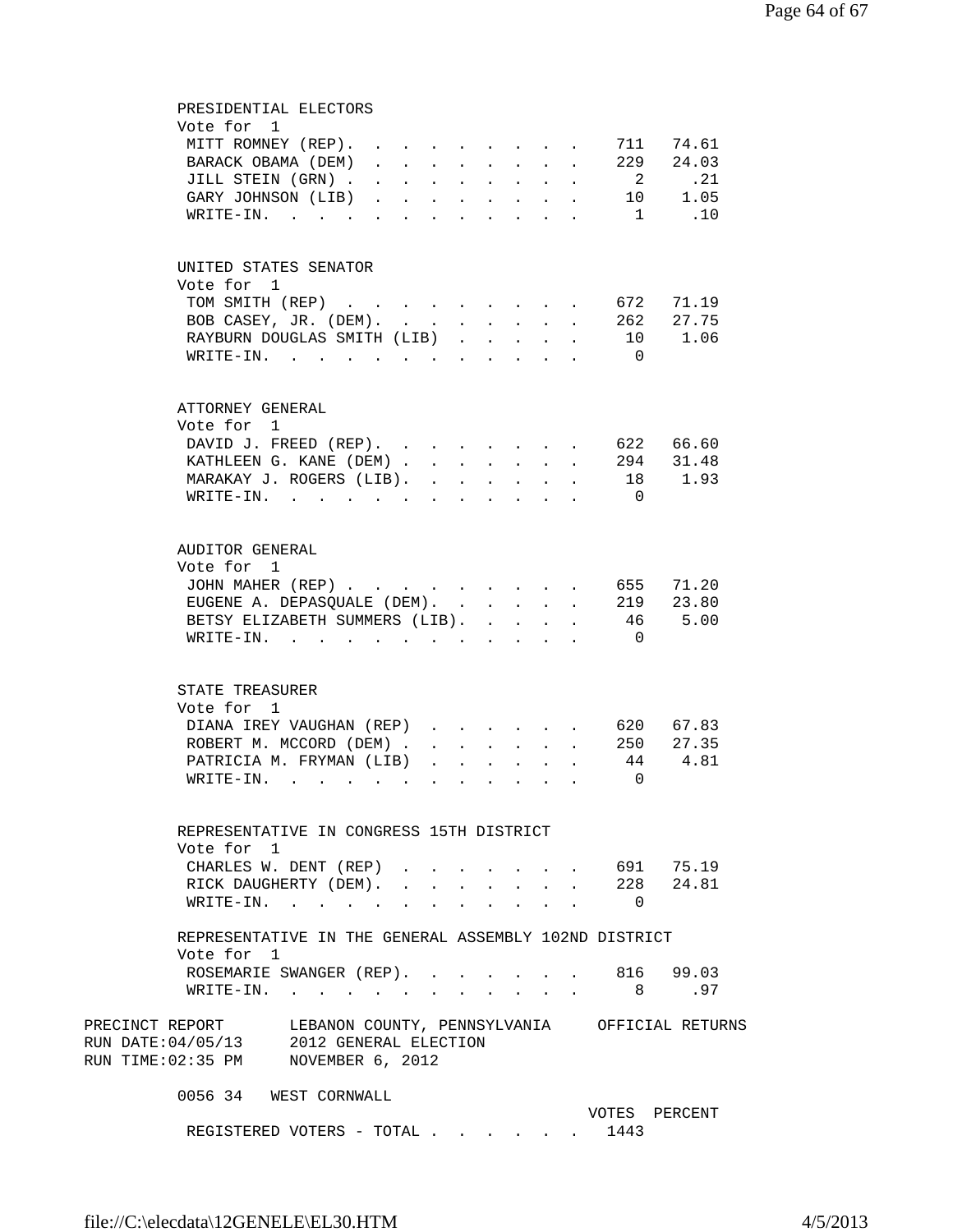| BALLOTS CAST - TOTAL.<br>VOTER TURNOUT - TOTAL         |                      | $\mathbf{r}$                       |                      |                           |                                                                  |            |                      | $\mathbf{r} = \mathbf{r} \times \mathbf{r}$ . The set of the $\mathbf{r}$<br>$\mathbf{z} = \mathbf{z} + \mathbf{z}$ | 1134                           | 78.59                              |
|--------------------------------------------------------|----------------------|------------------------------------|----------------------|---------------------------|------------------------------------------------------------------|------------|----------------------|---------------------------------------------------------------------------------------------------------------------|--------------------------------|------------------------------------|
| STRAIGHT PARTY<br>Vote for 1                           |                      |                                    |                      |                           |                                                                  |            |                      |                                                                                                                     |                                |                                    |
| REPUBLICAN (REP)                                       |                      |                                    |                      |                           | and the contract of the contract of                              |            |                      |                                                                                                                     |                                | 351 68.96                          |
| DEMOCRATIC (DEM)                                       |                      |                                    |                      | $\mathbf{L}^{\text{max}}$ | $\mathbf{L}^{\text{max}}$                                        |            | <b>All Adams</b>     | $\sim$ $-$                                                                                                          | 156 30.65                      |                                    |
| GREEN (GRN).<br>LIBERTARIAN (LIB). .                   |                      | $\sim$ $-$                         | $\ddot{\phantom{a}}$ |                           |                                                                  |            |                      |                                                                                                                     | $\overline{0}$<br>$\mathbf{2}$ | .39                                |
|                                                        |                      |                                    |                      |                           |                                                                  |            |                      |                                                                                                                     |                                |                                    |
| PRESIDENTIAL ELECTORS                                  |                      |                                    |                      |                           |                                                                  |            |                      |                                                                                                                     |                                |                                    |
| Vote for 1<br>MITT ROMNEY (REP).                       |                      |                                    |                      |                           |                                                                  |            |                      |                                                                                                                     |                                | 698 61.99                          |
| BARACK OBAMA (DEM)                                     | $\mathbf{L}$         | $\cdot$ $\cdot$                    |                      |                           | $\ddot{\phantom{a}}$                                             |            |                      |                                                                                                                     |                                | 412 36.59                          |
| JILL STEIN (GRN).                                      |                      | $\ddot{\phantom{a}}$               | $\sim$               |                           |                                                                  |            |                      |                                                                                                                     | $\overline{2}$                 | .18                                |
| GARY JOHNSON (LIB)                                     |                      |                                    | $\ddot{\phantom{a}}$ |                           |                                                                  |            |                      |                                                                                                                     |                                | $\frac{2}{12}$ $\frac{1.18}{1.07}$ |
| $W\text{RITE}-\text{IN}$ .<br><b>Contract Contract</b> | $\ddot{\phantom{a}}$ |                                    |                      |                           |                                                                  |            |                      |                                                                                                                     | $\overline{2}$                 | .18                                |
| UNITED STATES SENATOR                                  |                      |                                    |                      |                           |                                                                  |            |                      |                                                                                                                     |                                |                                    |
| Vote for 1<br>TOM SMITH (REP) 665 59.22                |                      |                                    |                      |                           |                                                                  |            |                      |                                                                                                                     |                                |                                    |
| BOB CASEY, JR. (DEM).                                  |                      |                                    |                      |                           |                                                                  |            |                      |                                                                                                                     | $\cdot$ 439 39.09              |                                    |
| RAYBURN DOUGLAS SMITH (LIB)                            |                      |                                    |                      | $\mathbf{L}$              |                                                                  |            |                      |                                                                                                                     |                                | 18 1.60                            |
| $WRITE-IN.$                                            |                      | $\sim$ $\sim$ $\sim$ $\sim$ $\sim$ |                      |                           |                                                                  |            |                      |                                                                                                                     | $\mathbf{1}$                   | .09                                |
| ATTORNEY GENERAL<br>Vote for 1                         |                      |                                    |                      |                           |                                                                  |            |                      |                                                                                                                     |                                |                                    |
| DAVID J. FREED (REP).                                  |                      |                                    |                      |                           |                                                                  |            |                      |                                                                                                                     | 619 55.92                      |                                    |
| KATHLEEN G. KANE (DEM)                                 |                      |                                    |                      |                           |                                                                  |            |                      | $\ddot{\phantom{a}}$                                                                                                | 456 41.19                      |                                    |
| MARAKAY J. ROGERS (LIB). .<br>WRITE-IN.                |                      | and the state of the state of      |                      | $\ddot{\phantom{a}}$      | $\sim$                                                           | $\sim 100$ | $\ddot{\phantom{a}}$ |                                                                                                                     | $\overline{0}$                 | 32 2.89                            |
|                                                        |                      |                                    |                      |                           |                                                                  |            |                      |                                                                                                                     |                                |                                    |
| AUDITOR GENERAL<br>Vote for 1                          |                      |                                    |                      |                           |                                                                  |            |                      |                                                                                                                     |                                |                                    |
| JOHN MAHER (REP)                                       |                      |                                    |                      |                           |                                                                  |            |                      |                                                                                                                     |                                | 694 62.98                          |
| EUGENE A. DEPASQUALE (DEM).                            |                      |                                    |                      |                           |                                                                  |            |                      |                                                                                                                     |                                | 359 32.58                          |
| BETSY ELIZABETH SUMMERS (LIB).                         |                      |                                    |                      |                           |                                                                  |            |                      |                                                                                                                     |                                | 49 4.45                            |
| WRITE-IN.                                              |                      |                                    |                      |                           |                                                                  |            |                      |                                                                                                                     | $\Omega$                       |                                    |
| STATE TREASURER                                        |                      |                                    |                      |                           |                                                                  |            |                      |                                                                                                                     |                                |                                    |
| Vote for 1                                             |                      |                                    |                      |                           |                                                                  |            |                      |                                                                                                                     |                                |                                    |
| DIANA IREY VAUGHAN (REP)                               |                      |                                    |                      |                           |                                                                  |            |                      |                                                                                                                     |                                | 645 58.85                          |
| ROBERT M. MCCORD (DEM)                                 |                      |                                    |                      |                           |                                                                  |            |                      | $\ddot{\phantom{a}}$                                                                                                |                                | 401 36.59                          |
| PATRICIA M. FRYMAN (LIB)                               |                      |                                    | $\mathbf{L}$         |                           | $\mathbf{r} = \mathbf{r} + \mathbf{r} + \mathbf{r} + \mathbf{r}$ |            |                      | $\ddot{\phantom{a}}$                                                                                                |                                | 50 4.56                            |
| WRITE-IN.                                              |                      |                                    |                      |                           |                                                                  |            |                      |                                                                                                                     | $\overline{0}$                 |                                    |
| REPRESENTATIVE IN CONGRESS 6TH DISTRICT                |                      |                                    |                      |                           |                                                                  |            |                      |                                                                                                                     |                                |                                    |
| Vote for 1                                             |                      |                                    |                      |                           |                                                                  |            |                      |                                                                                                                     |                                |                                    |
| JIM GERLACH (REP).<br>MANAN M. TRIVEDI (DEM)           |                      |                                    |                      |                           |                                                                  |            |                      |                                                                                                                     |                                | 745 67.85<br>353 32.15             |
| WRITE-IN.                                              |                      |                                    |                      |                           |                                                                  |            |                      |                                                                                                                     | $\overline{0}$                 |                                    |
|                                                        |                      |                                    |                      |                           |                                                                  |            |                      |                                                                                                                     |                                |                                    |

REPRESENTATIVE IN THE GENERAL ASSEMBLY 102ND DISTRICT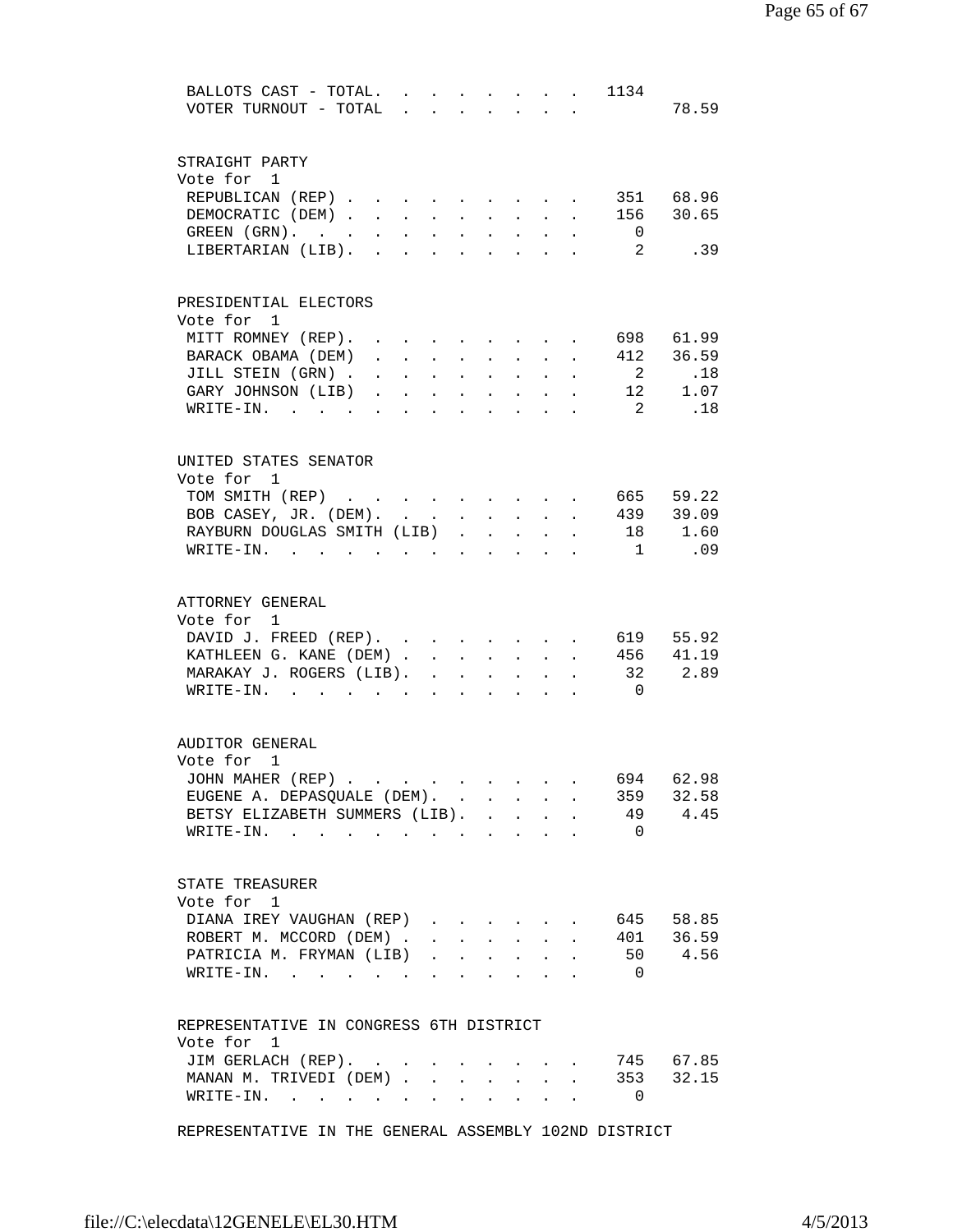| Vote for 1<br>ROSEMARIE SWANGER (REP). 898 98.79<br>WRITE-IN. 11 1.21                                                                          |              |              |                                                     |                           |                           |                              |                        |
|------------------------------------------------------------------------------------------------------------------------------------------------|--------------|--------------|-----------------------------------------------------|---------------------------|---------------------------|------------------------------|------------------------|
| PRECINCT REPORT LEBANON COUNTY, PENNSYLVANIA OFFICIAL RETURNS<br>RUN DATE:04/05/13 2012 GENERAL ELECTION<br>RUN TIME:02:35 PM NOVEMBER 6, 2012 |              |              |                                                     |                           |                           |                              |                        |
| 0057 35 WEST LEBANON                                                                                                                           |              |              |                                                     |                           |                           |                              | VOTES PERCENT          |
| REGISTERED VOTERS - TOTAL 480                                                                                                                  |              |              |                                                     |                           |                           |                              |                        |
| BALLOTS CAST - TOTAL. 324                                                                                                                      |              |              |                                                     |                           |                           |                              |                        |
| VOTER TURNOUT - TOTAL                                                                                                                          |              |              |                                                     |                           |                           |                              | 67.50                  |
| STRAIGHT PARTY                                                                                                                                 |              |              |                                                     |                           |                           |                              |                        |
| Vote for 1                                                                                                                                     |              |              |                                                     |                           |                           |                              |                        |
| REPUBLICAN (REP)                                                                                                                               |              |              |                                                     |                           |                           |                              | 70 51.47               |
| DEMOCRATIC (DEM)                                                                                                                               |              |              |                                                     |                           |                           |                              | 66 48.53               |
| $GREFN$ $(GRN)$ .<br>LIBERTARIAN (LIB).                                                                                                        |              |              |                                                     |                           |                           | $\overline{0}$<br>$\bigcirc$ |                        |
|                                                                                                                                                |              |              |                                                     |                           |                           |                              |                        |
| PRESIDENTIAL ELECTORS                                                                                                                          |              |              |                                                     |                           |                           |                              |                        |
| Vote for 1                                                                                                                                     |              |              |                                                     |                           |                           |                              |                        |
| MITT ROMNEY (REP). 171 52.94<br>$\cdot$ 147 45.51<br>BARACK OBAMA (DEM)                                                                        |              |              |                                                     |                           |                           |                              |                        |
| JILL STEIN (GRN).<br>$\mathbf{r} = \mathbf{r} - \mathbf{r}$ , $\mathbf{r} = \mathbf{r} - \mathbf{r}$ , $\mathbf{r} = \mathbf{r} - \mathbf{r}$  |              |              |                                                     |                           |                           |                              | 3 .93                  |
| GARY JOHNSON (LIB)                                                                                                                             |              |              |                                                     |                           |                           |                              | 2 .62                  |
| WRITE-IN.                                                                                                                                      |              |              |                                                     |                           |                           | $\overline{0}$               |                        |
| UNITED STATES SENATOR<br>Vote for 1                                                                                                            |              |              |                                                     |                           |                           |                              |                        |
| TOM SMITH (REP)                                                                                                                                |              |              |                                                     |                           |                           |                              | 157 48.61              |
| BOB CASEY, JR. (DEM). 157 48.61                                                                                                                |              |              |                                                     |                           |                           |                              | 9 2.79                 |
| RAYBURN DOUGLAS SMITH (LIB)<br>$\texttt{WRTTE-IN.}$                                                                                            | $\sim$       |              | $\mathbf{r} = \mathbf{r} + \mathbf{r} + \mathbf{r}$ |                           |                           | $\Omega$                     |                        |
| ATTORNEY GENERAL                                                                                                                               |              |              |                                                     |                           |                           |                              |                        |
| Vote for 1                                                                                                                                     |              |              |                                                     |                           |                           |                              |                        |
| DAVID J. FREED (REP).                                                                                                                          |              |              |                                                     |                           |                           |                              | 142 44.51              |
| KATHLEEN G. KANE (DEM)                                                                                                                         |              |              |                                                     |                           | $\mathbf{L}^{\text{max}}$ |                              | 167 52.35              |
| MARAKAY J. ROGERS (LIB).                                                                                                                       |              |              |                                                     |                           |                           |                              | 9 2.82                 |
| WRITE-IN.                                                                                                                                      |              |              |                                                     | $\mathbf{r} = \mathbf{r}$ |                           |                              | 1.31                   |
| AUDITOR GENERAL<br>Vote for 1                                                                                                                  |              |              |                                                     |                           |                           |                              |                        |
| JOHN MAHER (REP)                                                                                                                               |              |              |                                                     |                           |                           | 159                          | 50.48                  |
| EUGENE A. DEPASQUALE (DEM).                                                                                                                    | $\mathbf{L}$ | $\mathbf{L}$ | $\mathbf{r}$                                        | $\sim$                    | $\mathbf{r}$              |                              | 139 44.13              |
| BETSY ELIZABETH SUMMERS (LIB).                                                                                                                 |              |              | $\mathbf{L} = \mathbf{L}$                           | $\mathbf{L}$              |                           |                              | 16 5.08                |
| WRITE-IN.                                                                                                                                      |              |              |                                                     |                           |                           | $\mathbf{1}$                 | $\cdot$ 32             |
| STATE TREASURER                                                                                                                                |              |              |                                                     |                           |                           |                              |                        |
| Vote for 1                                                                                                                                     |              |              |                                                     |                           |                           |                              |                        |
| DIANA IREY VAUGHAN (REP)<br>ROBERT M. MCCORD (DEM)                                                                                             |              |              |                                                     |                           |                           |                              | 151 47.94<br>148 46.98 |
|                                                                                                                                                |              |              |                                                     |                           |                           |                              |                        |